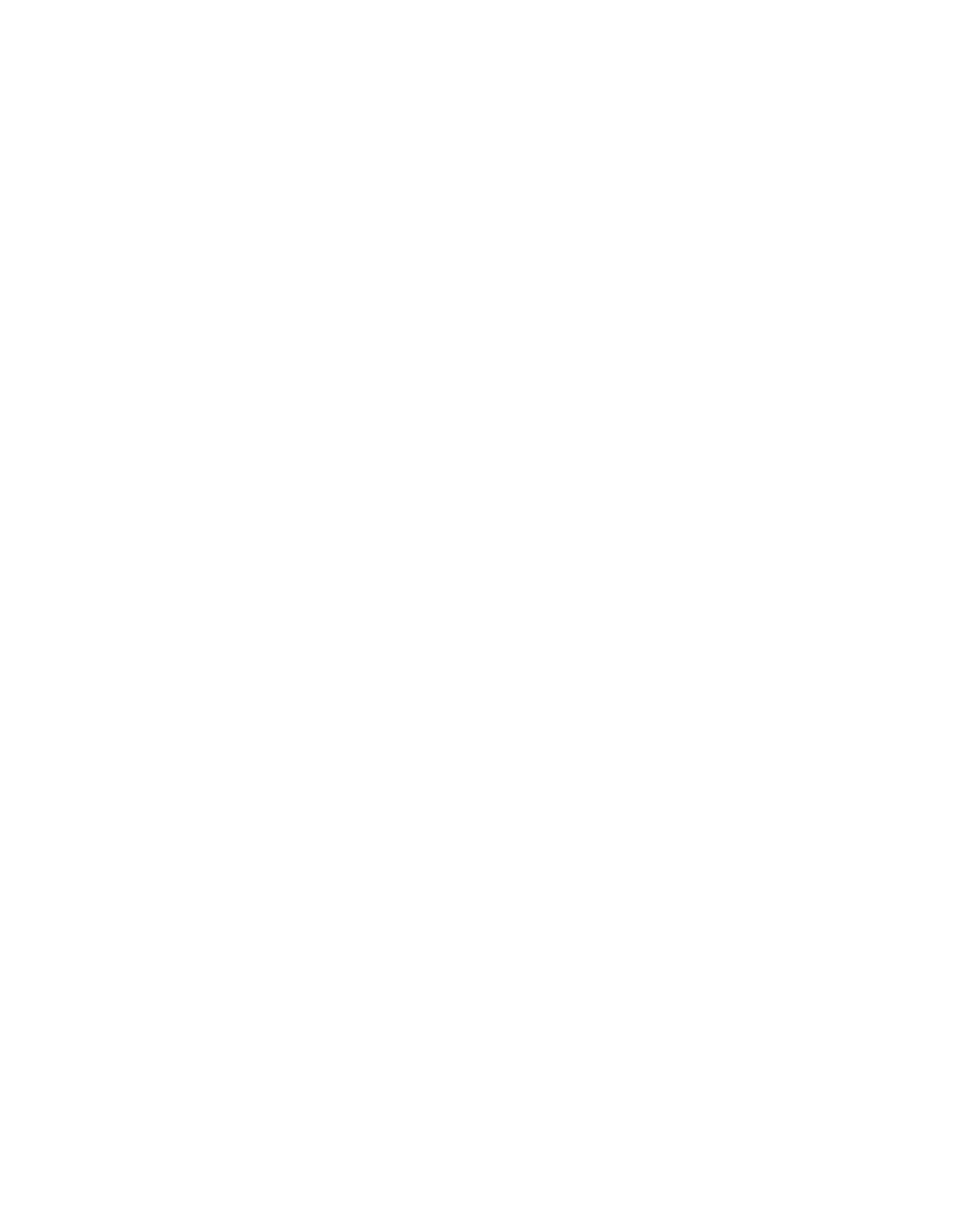## **Members of the New York State Cardiac Advisory Committee**

#### **Chair**

**Spencer King III, M.D.** Professor of Medicine, Emeritus Emory University School of Medicine Atlanta, GA

#### **Members**

#### **David Adams, M.D.**

Cardiac Surgeon-in-Chief Marie-Josée and Henry R. Kravis Professor and Chairman Mount Sinai Health System Icahn School of Medicine at Mount Sinai Mount Sinai Hospital New York, NY

**M. Hashmat Ashraf, M.D.** Chief, Department of Cardiothoracic Surgery Kaleida Health Buffalo, NY

**Peter B. Berger, M.D.** Cardiology Consultant

**Frederick Bierman, M.D.** Director of Graduate Medical Education Westchester Medical Center Valhalla, NY

**Joanna Chikwe, M.D.** Professor and Chair

Department of Cardiac Surgery Smith Heart Institute Cedars-Sinai Medical Center Los Angeles, CA

**Jeptha Curtis, M.D.** Asst. Professor, Dept. of Internal Medicine (Cardiology) Director, Outcomes Research & Evaluation Data Analytic Center Yale University School of Medicine Yale-New Haven Hospital Center New Haven, CT

**Leonard Girardi, M.D.** Chairman, Department of Cardiothoracic Surgery Cardiothoracic Surgeon-in-Chief New York Presbyterian Hospital Weill Cornell Medical College New York, NY

**Jeffrey P. Gold, M.D.** Chancellor, University of Nebraska Medical Center University of Nebraska - Omaha Omaha, NE

#### **Alice Jacobs, M.D.**

Professor of Medicine Vice Chair for Clinical Affairs, Department of Medicine Boston University School of Medicine Boston Medical Center Boston, MA

**Barry Kaplan, MD**

Assistant Professor of Medicine Northwell Hofstra School of Medicine Manhasset, NY

**Stephen Lahey, M.D.**

Chief, Division of Cardiothoracic Surgery Professor of Surgery University of Connecticut Health Center Farmington, CT

#### **Vice Chair**

**Gary Walford, M.D.** Associate Professor of Medicine Johns Hopkins Medical Center Baltimore, MD

**Frederick S. Ling, M.D.** Professor of Medicine (Cardiology) University of Rochester Medical Center

Rochester, NY **Ralph Mosca, M.D.** Vice Chairman, Department of Cardiac Surgery Director, Congenital Cardiac Surgery NYU Medical Center New York, NY

**Robert H. Pass, M.D.** Chief of Pediatric Cardiology Professor of Pediatrics Mount Sinai Kravis Children's Hospital The Icahn School of Medicine at Mount Sinai New York, NY

**Carlos E. Ruiz, M.D., Ph.D.** Cardiology Consultant **Craig Smith, M.D.** Johnson & Johnson Distinguished Professor Valentine Mott Professor of Surgery

Columbia University Medical Center New York Presbyterian Hospital New York, NY

**Thoralf Sundt, III, M.D.** Chief, Cardiac Surgical Division Co-Director, Heart Center Massachusetts General Hospital Boston, MA

**Jacqueline Tamis-Holland, M.D.** Senior Attending Physician Mount Sinai Morningside Mount Sinai West New York, NY

**James Tweddell, M.D.** Surgical Director and Executive Co-Director The Heart Institute Professor of Surgery Cincinnati Children's Hospital Medical Center Cincinnati, OH

**Ferdinand Venditti, Jr., M.D.** Executive VP for System Care Delivery Hospital General Director Albany Medical College Albany, NY

**Andrew S. Wechsler, M.D.** Emeritus Professor, Cardiothoracic Surgery Drexel University College of Medicine Philadelphia, PA

#### **Consultant**

**Edward L. Hannan, Ph.D.** Distinguished Professor Emeritus Department of Health Policy, Management & Behavior Associate Dean Emeritus University at Albany, School of Public Health Rensselaer, NY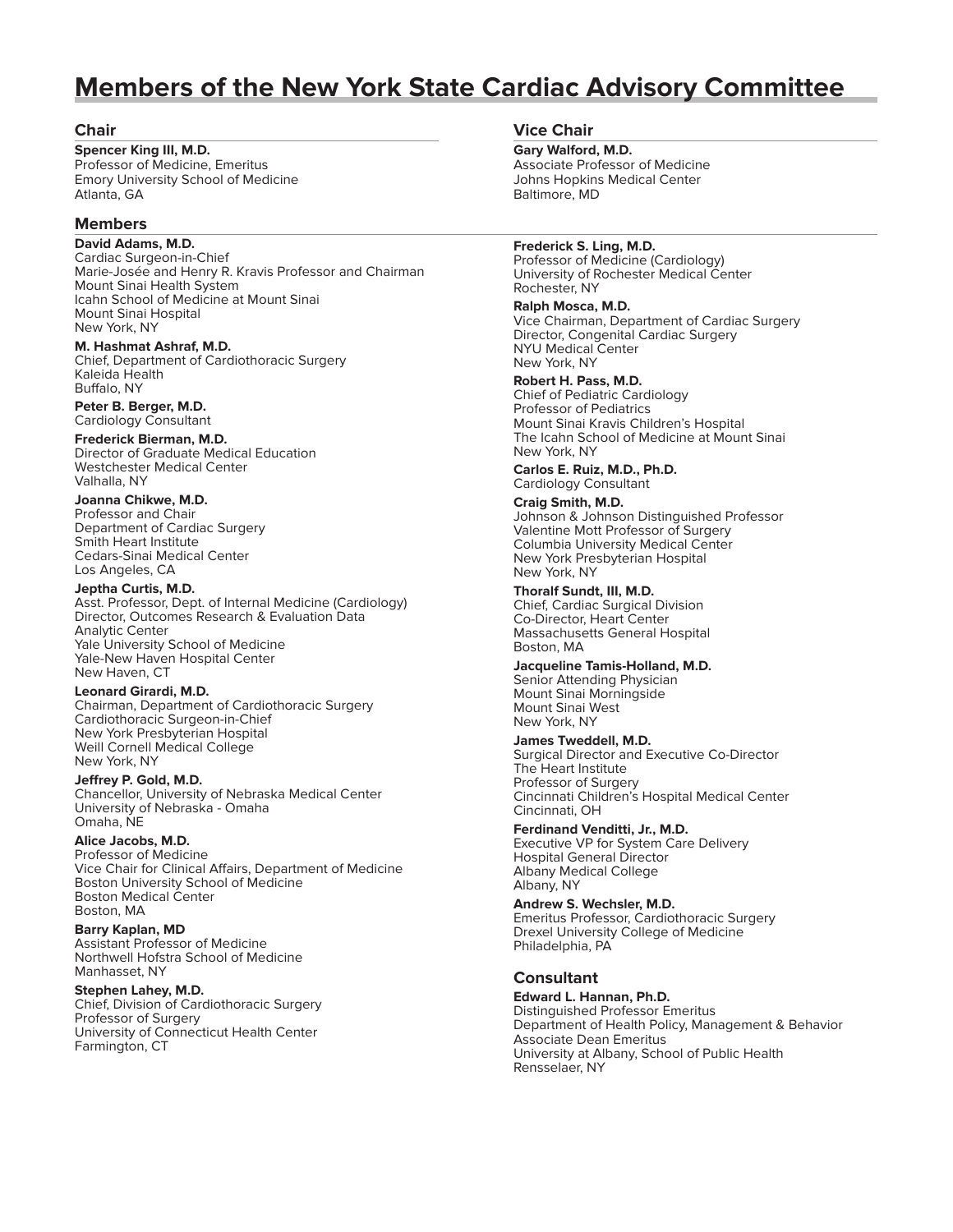## **Cardiac Surgery Reporting System Subcommittee**

#### **Members & Consultants**

**Craig Smith, M.D. (Chair)** Johnson & Johnson Distinguished Professor Valentine Mott Professor of Surgery Columbia University Medical Center New York Presbyterian Hospital

**David Adams, M.D** Cardiac Surgeon-in-Chief Marie-Josée and Henry R. Kravis Professor and Chairman Mount Sinai Health System Icahn School of Medicine at Mount Sinai Mount Sinai Hospital

**M. Hashmat Ashraf, M.D.** Chief, Department of Cardiothoracic Surgery Kaleida Health

**Joanna Chikwe, M.D.** Professor and Chair Department of Cardiac Surgery Smith Heart Institute Cedars-Sinai Medical Center

**Leonard Girardi, M.D.** Chairman, Department of Cardiothoracic Surgery Cardiothoracic Surgeon-in-Chief New York Presbyterian Hospital Weill Cornell Medical College

**Jeffrey P. Gold, M.D. Chancellor** University of Nebraska Medical Center University of Nebraska - Omaha

**Edward L. Hannan, Ph.D.** Distinguished Professor Emeritus Department of Health Policy, Management & Behavior Associate Dean Emeritus University at Albany, School of Public Health

**Stephen Lahey, M.D.** Chief, Division of Cardiothoracic Surgery Professor of Surgery University of Connecticut Health Center

**Ralph Mosca, M.D.** Vice Chairman, Department of Cardiac Surgery Director, Congenital Cardiac Surgery NYU Medical Center

#### **Robert H. Pass, M.D.**

Chief of Pediatric Cardiology Professor of Pediatrics Mount Sinai Kravis Children's Hospital The Icahn School of Medicine at Mount Sinai

**Carlos E. Ruiz, M.D., Ph.D.** Cardiology Consultant

**Thoralf Sundt, III, M.D.** Chief, Cardiac Surgical Division Co-Director, Heart Center Massachusetts General Hospital

**James Tweddell, M.D.**

Surgical Director and Executive Co-Director The Heart Institute Professor of Surgery Cincinnati Children's Hospital Medical Center

#### **Andrew S. Wechsler, M.D.**

Emeritus Professor, Cardiothoracic Surgery Department Drexel University College of Medicine

**Staff to CSRS Analysis Workgroup – New York State Department of Health**

#### **Office of Quality and Patient Safety**

**Alda Osinaga, M.D., M.P.H.** Director, Clinical Center Chief Medical Officer

**Linda Efferen, M.D., M.B.A., M.A.C.P.** Medical Director

#### **Cardiac Services Program**

**Kimberly S. Cozzens, M.A.** Program Director

**Diane Fanuele, M.S.** Clinical Data Coordinator

**Lori Frazier** Project Assistant

**Feng (Johnson) Qian, MD, PhD, M.B.A** Associate Professor of Health Policy and Management

**Zaza Samadashvili, M.D., M.P.H.** Research Scientist

**Ashraf Sameer, M.D., M.P.H.** Clinical Review Coordinator

**Olivia Vasto, M.P.H.** Clinical Data Coordinator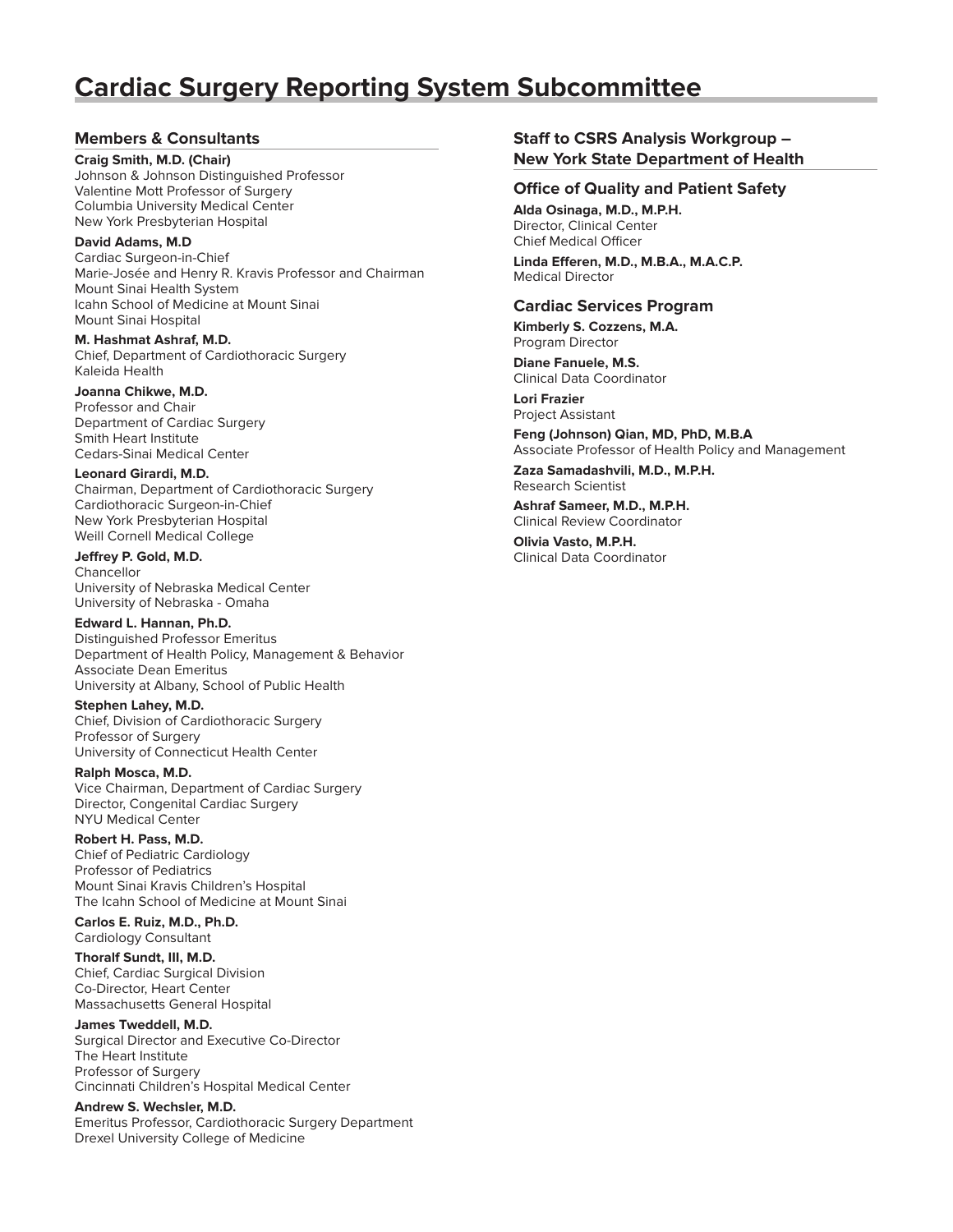# **TABLE OF CONTENTS**

| RISK ADJUSTMENT FOR ASSESSING PROVIDER PERFORMANCE11                                                                                                                     |
|--------------------------------------------------------------------------------------------------------------------------------------------------------------------------|
| Data Collection, Data Validation and Identifying In-Hospital/30-Day Deaths and 30-Day Readmission. . 11                                                                  |
|                                                                                                                                                                          |
|                                                                                                                                                                          |
|                                                                                                                                                                          |
|                                                                                                                                                                          |
| Predicting Patient Readmission and Computing and Interpreting Risk-Adjusted Readmission Rates. . 13                                                                      |
|                                                                                                                                                                          |
|                                                                                                                                                                          |
|                                                                                                                                                                          |
| Table 1 In-Hospital/30-Day Observed, Expected and Risk-Adjusted Mortality<br>Rates for Isolated CABG Surgery in New York State, 2018 Discharges 16                       |
| Figure 1 In-Hospital / 30-Day Risk-Adjusted Mortality Rates for Isolated CABG in New York State,                                                                         |
| Table 2 30-Day Observed, Expected and Risk-Adjusted Readmission Rates for Isolated CABG                                                                                  |
| Figure 2 30-Day Risk-Adjusted Readmission Rates for Isolated CABG                                                                                                        |
|                                                                                                                                                                          |
| Table 3 In-Hospital/30-Day Observed, Expected and Risk-Adjusted Mortality Rates for<br>Valve or Valve/CABG Surgery in New York State, 2016-2018 Discharges 21            |
| Figure 3 In-Hospital/30-Day Risk-Adjusted Mortality Rates for Valve or Valve/CABG Surgery                                                                                |
| Table 4a Hospital Volume for Valve Surgery in New York State, 2016-2018 Discharges 23                                                                                    |
| Table 4b Hospital Volume for Valve with CABG Surgery in New York State, 2016-2018 Discharges. . 24                                                                       |
| Table 5 In-Hospital/30-Day Observed, Expected and Risk-Adjusted Mortality Rates for<br>Transcatheter Aortic Valve Replacement in New York State, 2016-2018 Discharges 25 |
|                                                                                                                                                                          |
| Table 6 In-Hospital/30-Day Observed, Expected and Risk-Adjusted Mortality Rates<br>by Surgeon for Isolated CABG and Valve Surgery (done in combination                   |
| with or without CABG) in New York State, 2016-2018 Discharges 26<br>Table 7 Summary Information for Surgeons Practicing at More Than One Hospital, 2016-2018 34          |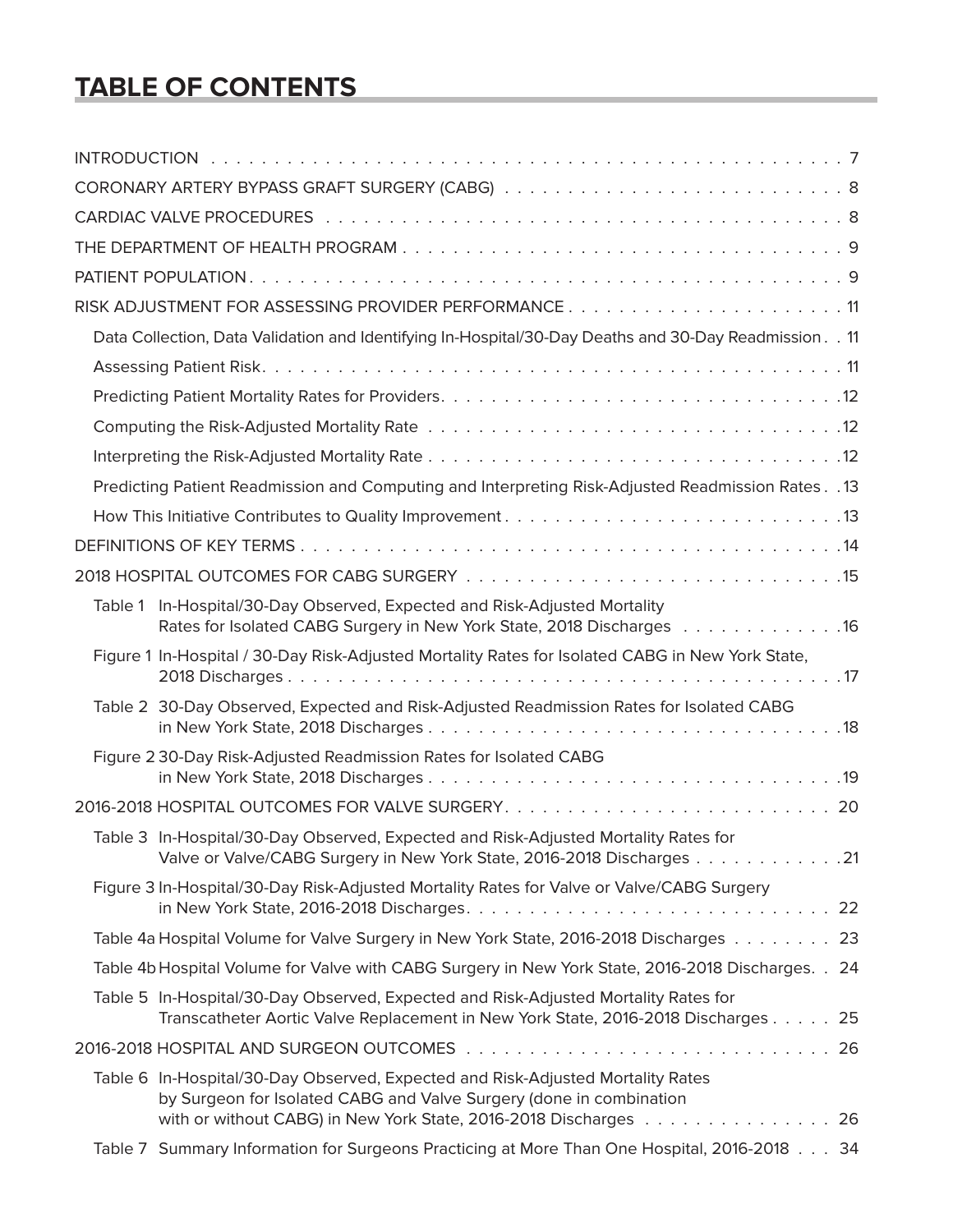| SURGEON AND HOSPITAL VOLUMES FOR TOTAL ADULT CARDIAC SURGERY, 2016-2018 38                                                                          |
|-----------------------------------------------------------------------------------------------------------------------------------------------------|
| Table 8 Surgeon and Hospital Volume for Isolated CABG, Valve or Valve/CABG,<br>Other Cardiac Surgery and Total Adult Cardiac Surgery, 2016-2018. 38 |
|                                                                                                                                                     |
|                                                                                                                                                     |
| APPENDIX 1 Risk Factors for CABG In-Hospital / 30-Day Deaths                                                                                        |
| APPENDIX 2 Risk Factors for CABG 30-Day Readmissions                                                                                                |
| APPENDIX 3 Risk Factors for Valve Surgery In-Hospital/30-Day Mortality                                                                              |
| APPENDIX 4 Risk Factors for Valve and CABG Surgery In-Hospital/30-Day Mortality                                                                     |
| APPENDIX 5 Risk Factors for TAVR In-Hospital/30-Day Mortality in New York State 2016-2018 59                                                        |
| APPENDIX 6 Risk Factors for Isolated CABG In-Hospital/30-Day Mortality                                                                              |
|                                                                                                                                                     |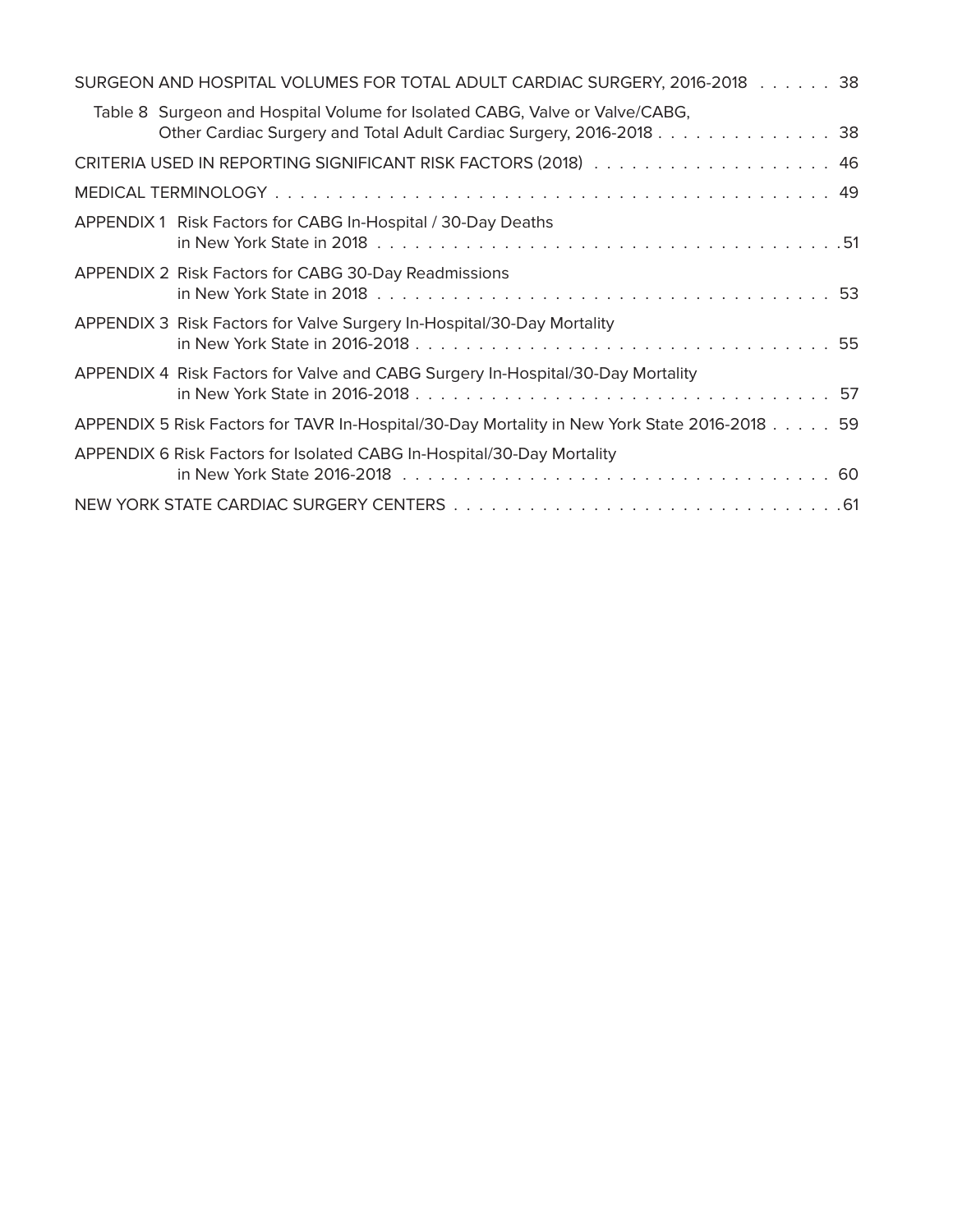# **INTRODUCTION**

For over twenty-five years, the NYS Cardiac Data Reporting System has been a powerful resource for quality improvement in the areas of cardiac surgery and percutaneous coronary interventions (PCI). Building on this strong foundation, we are pleased to include in one report information on mortality after coronary artery bypass graft (CABG) surgery, valve repair or replacement surgery, transcatheter aortic valve replacement (TAVR), and readmissions after CABG.

New York State (NYS) has taken a leadership role in setting standards for cardiac services, monitoring outcomes and sharing performance data with patients, hospitals and physicians. Hospitals and doctors involved in cardiac care have worked in cooperation with the NYS Department of Health (Department of Health) and the NYS Cardiac Advisory Committee (Cardiac Advisory Committee) to compile accurate and meaningful data that can and have been used to enhance quality of care. We believe that this process has been instrumental in achieving the excellent outcomes that are evidenced in this report for centers across NYS.

The information contained in this report is intended for health care providers, patients and families of patients who are considering cardiac surgery. It includes:

- Mortality rates, adjusted for patient severity of illness, for CABG surgery, valve repair or replacement surgery, and TAVR at NYS hospitals.
- Readmission rates, adjusted for patient severity of illness, following CABG at NYS hospitals.
- Mortality rates, adjusted for patient severity of illness, following CABG and/or valve surgery for surgeons performing the procedure.
- Volume (number of cases) of all cardiac surgery for NYS hospitals and surgeons.
- Description of the patient risk factors associated with mortality for CABG and valve surgery and TAVR, and those associated with readmissions after CABG surgery.

The data that serve as the basis for this report are collected by the NYS Department of Health cooperatively with hospitals throughout the state. Careful auditing and rigorous analysis assure that these reports represent meaningful outcome assessments. The report was developed with clinical guidance from the NYS Cardiac Advisory Committee, an advisory body to the Commissioner of Health consisting of nationally recognized cardiac surgeons, cardiologists and others from related disciplines working both in New York State and elsewhere. The Cardiac Advisory Committee is to be commended for sustained leadership in these efforts.

As they develop treatment plans, we encourage doctors to discuss this information with their patients and colleagues. While these statistics are an important tool in making informed health care choices, individual treatment plans must be made by doctors and patients together after careful consideration of all pertinent factors. It is important to recognize that many factors can influence the outcome of cardiac surgery. These include the patient's health before the procedure, the skill of the operating team and general after-care. In addition, keep in mind that the information in this booklet does not include data after 2018. Important changes may have taken place in hospitals during that time period.

It is important that patients and physicians alike give careful consideration to the importance of healthy lifestyles for all those affected by heart disease. While some risk factors, such as heredity, gender and age cannot be controlled, others certainly can. Controllable risk factors that contribute to a higher likelihood of developing coronary artery disease are high cholesterol levels, cigarette smoking, high blood pressure, obesity and sedentary lifestyle. Careful attention to these risk factors after surgery will continue to be important in promoting good health and preventing recurrence of disease.

Hospitals and physicians in NYS can take pride in the excellent patient care provided and in their role in contributing to this unique collaborative quality improvement system. The Department of Health will continue to work in partnership with hospitals and physicians to ensure that continued high-quality cardiac surgery is available to NYS residents.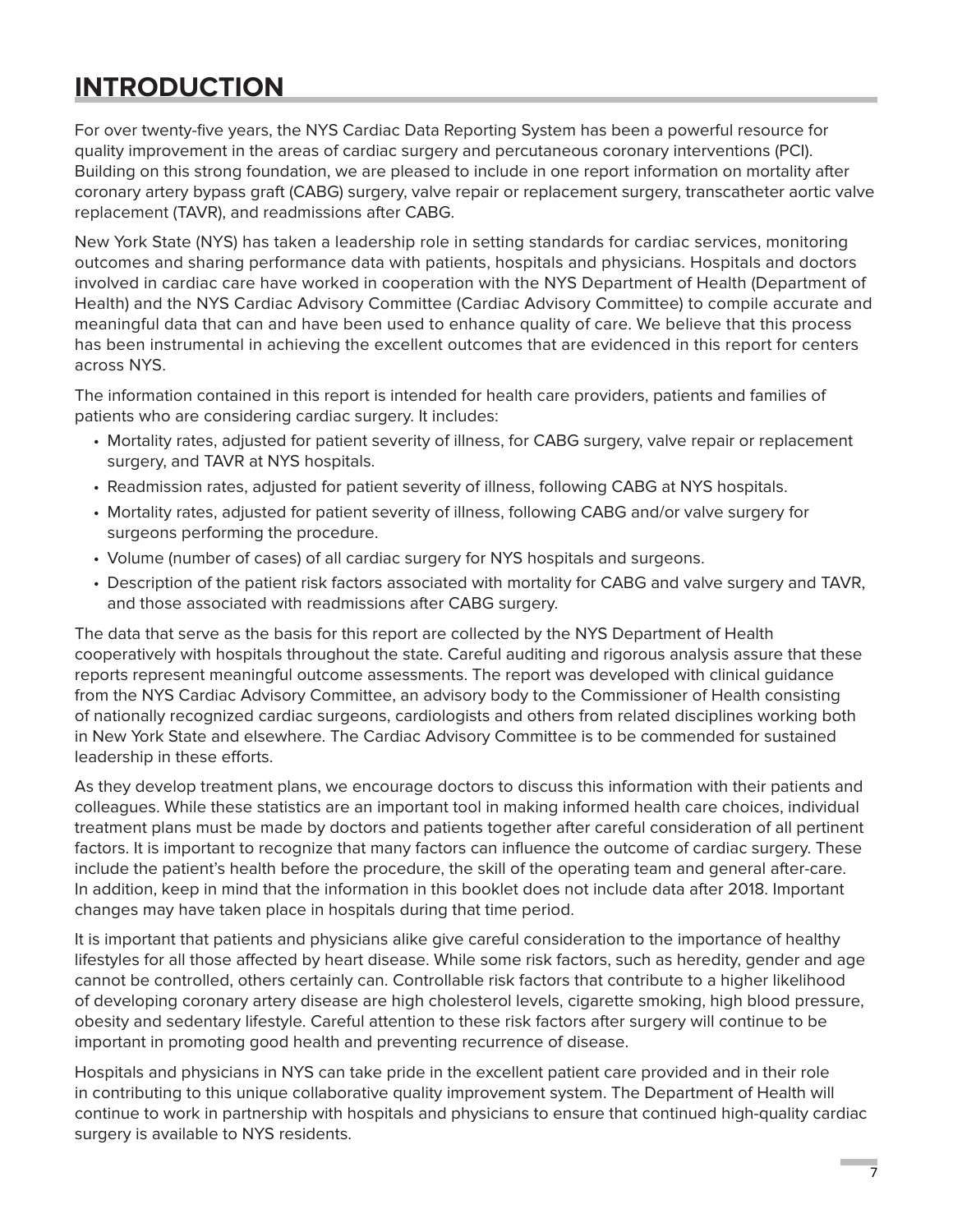# **CORONARY ARTERY BYPASS GRAFT SURGERY (CABG)**

Heart disease is the leading cause of death in NYS, and the most common form of heart disease is atherosclerotic coronary artery disease. Different treatments are recommended for patients with coronary artery disease. For some people, changes in lifestyle, such as dietary changes, not smoking and regular exercise, can result in great improvements in health. In other cases, medication prescribed for high blood pressure or other conditions can make a significant difference.

Sometimes, however, an interventional procedure is recommended. The two common procedures performed on patients with coronary artery disease are CABG surgery and percutaneous coronary intervention (PCI).

CABG surgery is an operation in which a vein or artery from another part of the body is used to create an alternate path for blood to flow to the heart muscle, bypassing the arterial blockage. Typically, a section of one of the large (saphenous) veins in the leg, the radial artery

in the arm or the mammary artery in the chest is used to construct the bypass. One or more bypasses may be performed during a single operation, since providing several routes for the blood supply to travel is believed to improve long-term success for the procedure. CABG surgery is one of the most common, successful major operations currently performed in the United States.

As is true of all major surgery, risks must be considered. The patient is totally anesthetized and there is generally a substantial recovery period in the hospital followed by several weeks of recuperation at home. Even in successful cases, there is a risk of relapse causing the need for another operation.

Those who have CABG surgery are not cured of coronary artery disease; the disease can still occur in the grafted blood vessels or other coronary arteries. In order to minimize new blockages, patients should continue to reduce their risk factors for heart disease.

# **CARDIAC VALVE PROCEDURES**

Heart valves control the flow of blood as it enters the heart and is pumped from the chambers of the heart to the lungs for oxygenation and back to the body. There are four valves: the tricuspid, mitral, pulmonary and aortic valves. Heart valve disease occurs when a valve cannot open all the way because of disease or injury, thus causing a decrease in blood flow to the next heart chamber. Another type of valve problem occurs when the valve does not close completely, which leads to blood leaking backward into the previous chamber. Either of these problems causes the heart to work harder to pump blood or causes blood to back up in the lungs or lower body.

When a valve is stenotic (too narrow to allow enough blood to flow through the valve opening) or incompetent (cannot close tightly enough to prevent the backflow of blood), one of the treatment options is to repair the valve. Repair of a stenotic valve typically involves widening the valve opening, whereas repair

of an incompetent valve is typically achieved by narrowing or tightening the supporting structures of the valve. The mitral valve is particularly amenable to valve repairs because its parts can frequently be repaired without having to be replaced.

In many cases, defective valves are replaced rather than repaired, using either a mechanical or biological valve. Mechanical valves are built using durable materials that generally last a lifetime. Biological valves are made from tissue taken from pigs, cows or humans. Mechanical and biological valves each have advantages and disadvantages that can be discussed with referring physicians.

The most common heart valve surgeries involve the aortic and mitral valves. Patients undergoing heart surgery are totally anesthetized and are usually placed on a heart-lung machine, whereby the heart is stopped for a short period of time using special drugs. As is the case for CABG surgery, there is a recovery period of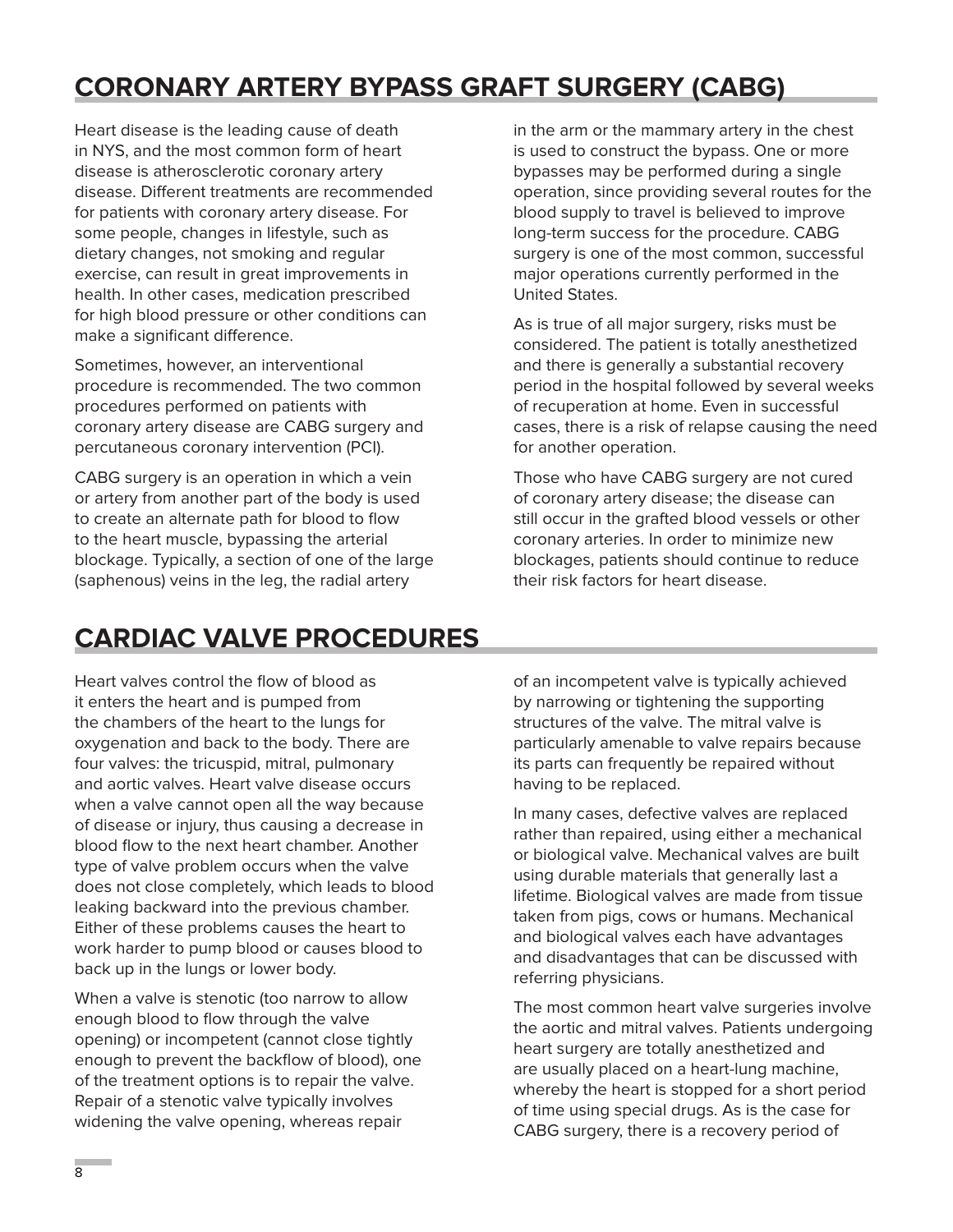several weeks at home after being discharged from the hospital. Some patients require replacement of more than one valve and some patients with both coronary artery disease and valve disease require valve replacement and CABG surgery. This report contains outcomes for the following valve surgeries when done alone or in combination with CABG: Aortic Valve Replacement, Mitral Valve Repair, Mitral Valve Replacement and Multiple Valve Surgery.

In recent years, a new technique for replacement of the aortic valve has been tested and approved for use in the United States under certain circumstances. This procedure, known as Transcatheter Aortic Valve Replacement (TAVR, also sometimes called Transcatheter Aortic Valve Implantation or TAVI), differs from traditional surgical valve replacement in that the replacement valve is delivered to the heart through a catheter rather than through a standard surgical incision. The procedure is performed collaboratively by cardiologists and cardiac surgeons.

# **THE DEPARTMENT OF HEALTH PROGRAM**

For many years, the Department of Health has been studying the effects of patient and treatment characteristics (called risk factors) on outcomes for patients with heart disease. Detailed statistical analyses of the information received from the study have been conducted under the guidance of the Cardiac Advisory Committee, a group of independent practicing cardiac surgeons, cardiologists and other professionals in related fields.

The results have been used to create a cardiac profile system which assesses the performance of hospitals and surgeons over time,

independent of the severity of each individual patient's pre-operative conditions.

Designed to improve health in people with heart disease, this program is aimed at:

- understanding the health risks of patients that adversely affect how they will fare in coronary artery bypass surgery and/or valve surgery;
- improving the results of different treatments of heart disease;
- improving cardiac care; and
- providing information to help patients make better decisions about their own care.

# **PATIENT POPULATION**

This report is based on data for patients discharged between December 1, 2015, and November 30, 2018, provided by all non-federal hospitals in NYS where cardiac surgery is performed. The analysis period for this report includes patients discharged in December 2015 but not those discharged in December 2018. This strategy allows for more timely report publication by eliminating the need to track patients for 30-day mortality into the following calendar year. Inclusion of cases from the previous December allows for meaningful comparison of 12-month volume as found in previous reports. The single year analysis for 2018 cases includes patients discharged from December 1, 2017 through November 30, 2018. In total there were 68,260 cardiac surgical procedures performed during this time period.

For various reasons, some of these cases are excluded from analysis in this report. The reasons for exclusion and number of cases affected are described below.

Records for 183 patients residing outside the United States were excluded because these patients could not be followed after hospital discharge. There were 6 cases excluded from analysis because each 30-day mortality can only be associated with a single cardiac surgery.

Beginning with patients discharged in 2006, the Department of Health, with the advice of the Cardiac Advisory Committee, began a trial period of excluding data from publicly released reports for any patients meeting the Cardiac Data System definition of preoperative cardiogenic shock (now called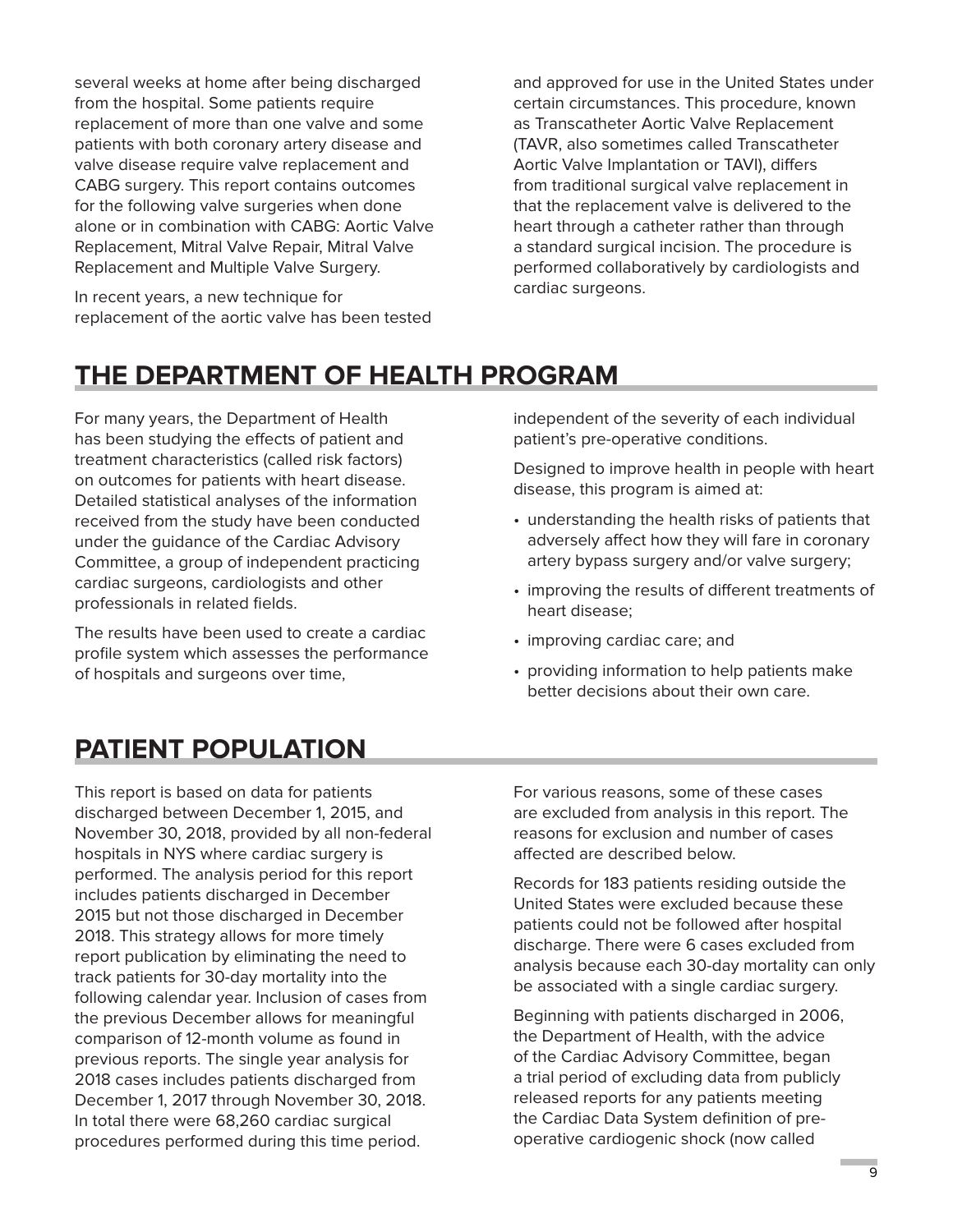refractory cardiogenic shock). Cardiogenic shock is a condition associated with severe hypotension (very low blood pressure). [The technical definition used in this report can be found on page 46.] Patients in cardiogenic shock are extremely high-risk, but for some, cardiac surgery may be their best chance for survival. Furthermore, the magnitude of the risk is not always easily determined using registry data. These cases were excluded after careful deliberation and input from NYS providers and others in an effort to ensure that physicians could accept these cases where appropriate without concern over a detrimental impact on their reported outcomes. In total, 568 cases with refractory cardiogenic shock were removed from the data. This accounts for 0.83 percent of all cardiac surgeries (CABG, valve surgery and other cardiac surgery reported in this data system) in the three years.

After all of the above exclusions, there were 67,503 cardiac surgeries analyzed in this report. Isolated CABG surgery represented 38.51 percent of all adult cardiac surgery included in this report. Valve or combined valve/ CABG surgery represented 28.36 percent of all adult cardiac surgery for the same period. TAVR represented 18.63 percent of all cardiac surgeries reported. Total cardiac surgery, isolated CABG, valve surgery and other cardiac

surgery volumes are tabulated in Table 8 by hospital and surgeon for the period 2016 through 2018.

While there were 8,522 CABG cases included in the mortality analysis for 2018 discharges, some additional exclusions were required for the readmission analysis. Records belonging to patients residing outside NYS were excluded because there is no reliable way to track outof-state readmissions. This accounted for 317 cases. Another 92 patients were excluded because they died in the same admission as their index CABG, so readmission was impossible. Forty-three cases were transferred to another acute care facility after CABG and so were excluded from readmission analysis. Finally, 17 cases with a discharge status of 'left against medical advice' were excluded from the readmission analysis.

In total, the number of excluded cases was 468 (one patient had more than one reason for exclusion), leaving 8,504 cases to be examined for 30-day readmission rates.

#### **Note on Hospitals Not Performing Cardiac Surgery During Entire 2016-2018 Period**

Mount Sinai - Beth Israel closed their cardiac surgery program in December 2016.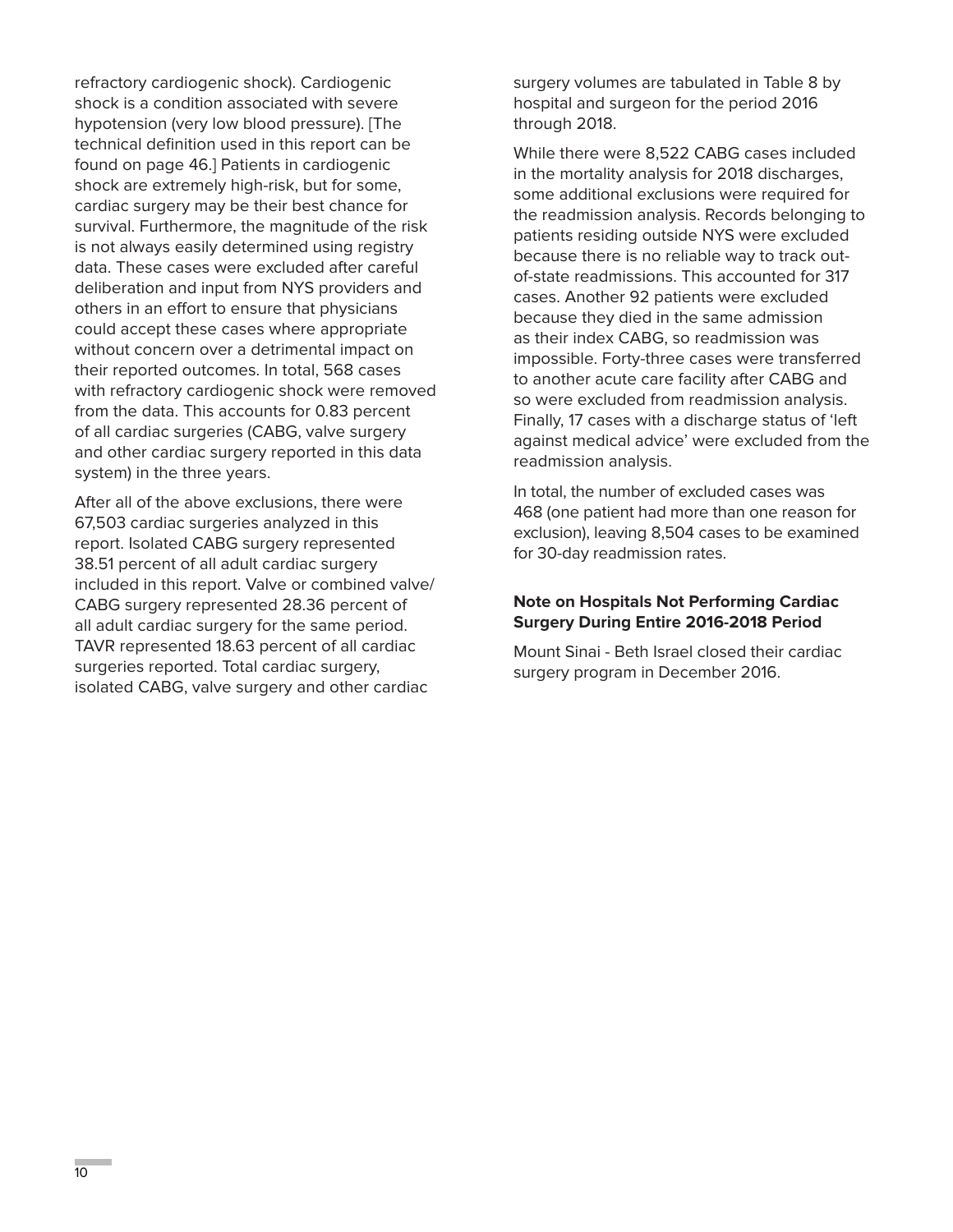# **RISK ADJUSTMENT FOR ASSESSING PROVIDER PERFORMANCE**

Provider performance is directly related to patient outcomes. Whether patients recover quickly, experience complications, require another hospitalization, or die following a procedure is, in part, a result of the kind of medical care they receive. It is difficult, however, to compare outcomes across hospitals when assessing performance because different hospitals treat different types of patients. Hospitals with sicker patients may have higher rates of death and readmission than other hospitals in the state. The same is true when comparing the performance of individual surgeons. The following describes how the Department of Health adjusts for patient risk in assessing provider outcomes.

#### **Data Collection, Data Validation and Identifying Deaths and Readmissions**

As part of the risk-adjustment process, NYS hospitals where cardiac surgery is performed provide information to the Department of Health for each patient undergoing that procedure. Cardiac surgery departments collect data concerning patients' demographic and clinical characteristics. Approximately 40 of these characteristics (called risk factors) are collected for each patient. Along with information about the procedure, physician and the patient's status at discharge, these data reported to the Cardiac Surgery Reporting System (CSRS).

Data are verified through review of unusual reporting frequencies, cross-matching of cardiac surgery data with other Department of Health databases and a review of medical records for a selected sample of cases. These activities are extremely helpful in ensuring consistent interpretation of data elements across hospitals.

The analyses in this report base mortality on deaths occurring during the same hospital stay in which a patient underwent cardiac surgery or TAVR and on deaths that occur after discharge but within 30 days of surgery.

An in-hospital death is defined as a patient who died during the same acute care admission as CABG, valve surgery, or TAVR, even if they lived for more than thirty days after the procedure. Patients discharged to hospice care who expire within thirty days of going to hospice are also analyzed as an in-hospital mortality.

Deaths that occur after hospital discharge but within 30 days of surgery are also counted in the risk-adjusted mortality analyses. This is done because hospital length of stay has been decreasing and, in the opinion of the Cardiac Advisory Committee, most deaths that occur after hospital discharge but within 30 days of surgery are related to complications of surgery.

Data on deaths occurring after discharge from the hospital are obtained from the Department of Health, the New York City Department of Health and Mental Hygiene Bureau of Vital Statistics, and the National Death Index.

Data on readmissions are obtained from the Department of Health's acute care hospital dataset, the Statewide Planning and Research Cooperative System (SPARCS), which contains data pertaining to all acute care hospital discharges in the state.

Thirty-day readmission is defined as an unplanned admission to a NYS non-Federal hospital within 30 days of discharge from the index hospitalization. Unplanned readmissions are identified using criteria published by the Center for Medicare and Medicaid Services.

#### **Assessing Patient Risk**

Each person who develops heart disease has a unique health history. A cardiac profile system has been developed to evaluate the risk of treatment for each individual patient based on his or her history, weighing the important health factors for that person based on the experiences of thousands of patients who have undergone the same procedures in recent years. All important risk factors for each patient are combined to create a risk profile. For example, an 80-year-old patient with renal failure requiring dialysis has a very different risk profile than a 40-year-old with no renal failure.

The statistical analyses conducted by the Department of Health consist of determining which of the risk factors collected are significantly related to death following CABG, valve surgery or TAVR (and readmission after CABG) and determining how to weigh the significant risk factors to predict the chance each patient will have of dying (or being readmitted), given his or her specific characteristics.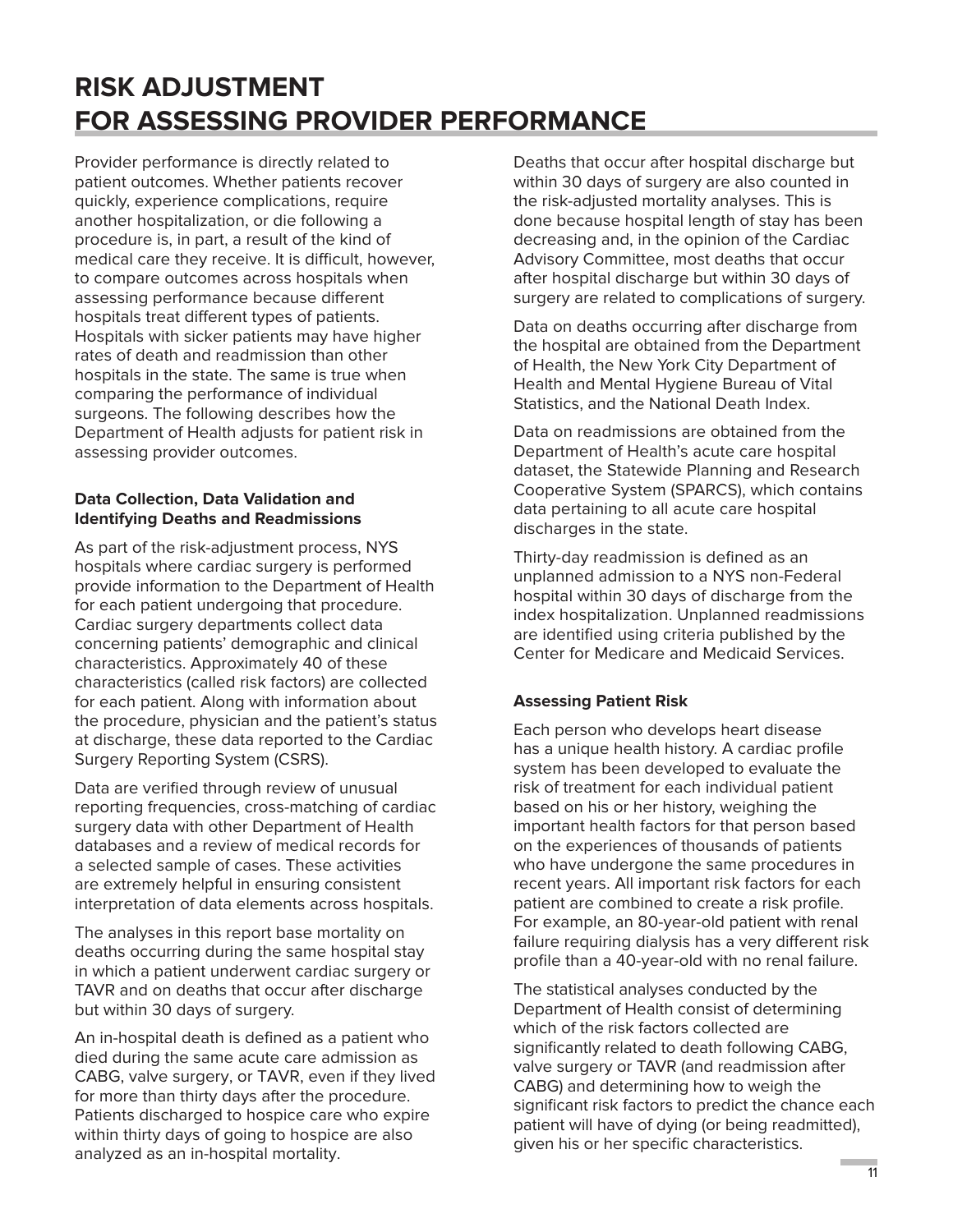Doctors and patients should review individual risk profiles together. Treatment decisions must be made by doctors and patients together after consideration of all the information.

The statistical methods used to predict mortality on the basis of the significant risk factors are tested to determine whether they are sufficiently accurate in predicting mortality for patients who are extremely ill prior to undergoing the procedure as well as for patients who are relatively healthy. These tests have confirmed that the models are reasonably accurate in predicting how patients of all different risk levels will fare when undergoing cardiac surgery.

#### **Predicting Patient Mortality Rates for Hospitals and Surgeons**

The mortality rate for each hospital is also predicted using the relevant statistical models. This is accomplished by summing the predicted probabilities of death for each of the hospital's patients and dividing by the number of patients at that hospital. The resulting rate is an estimate of what the hospital's mortality rate would have been if the hospital's performance were identical to the state performance. The percentage is called the predicted or expected mortality rate (EMR). A hospital's EMR is contrasted with its observed mortality rate (OMR), which is the number of patients who died divided by the total number of patients at that hospital. The process of predicting a surgeon's predicted mortality rate is exactly the same as described above for hospitals.

#### **Computing the Risk-Adjusted Mortality Rate**

The risk-adjusted mortality rate (RAMR) represents the best estimate, based on the associated statistical model, of what the provider's (hospital's or surgeon's) mortality rate would have been if the provider had a mix of patients identical to the statewide mix. Thus, the RAMR has, to the extent possible, ironed out differences among providers in patient severity of illness, since it arrives at a mortality rate for each provider for an identical group of patients. To calculate the RAMR, the OMR is first divided by the provider's EMR. If the resulting ratio is larger than one, the provider has a higher mortality rate than expected on the basis of its patient mix; if it is smaller than one, the provider

has a lower mortality rate than expected from its patient mix. For isolated CABG patients the ratio is then multiplied by the overall statewide mortality rate of 1.48 percent (in-hospital/30-day mortality in 2018) to obtain the provider's RAMR. For the three-year period 2016-2018, the ratio is multiplied by 1.58 percent (in-hospital/30-day mortality rate) for isolated CABG patients or 2.80 percent (in-hospital/30-day mortality rate) for valve or valve/CABG patients.

There is no Statewide EMR or RAMR, because the statewide data is not risk-adjusted. The Statewide OMR (number of total cases divided by number of total deaths) serves as the basis for comparison for each provider's EMR and RAMR.

#### **Interpreting the Risk-Adjusted Mortality Rate**

If the RAMR is significantly lower than the statewide mortality rate, the provider has a significantly better performance than the state as a whole; if the RAMR is significantly higher than the statewide mortality rate, the provider has a significantly worse performance than the state as a whole.

The RAMR is used in this report as a measure of quality of care provided by hospitals and surgeons. However, there are reasons that a provider's RAMR may not be indicative of its true quality. For example, extreme outcome rates may occur due to chance alone. This is particularly true for low-volume providers, for whom very high or very low mortality rates are more likely to occur than for highvolume providers. To prevent misinterpretation of differences caused by chance variation, confidence intervals are reported in the results. The interpretations of those terms are provided later when the data are presented.

Differences in hospital coding of risk factors could be an additional reason that a provider's RAMR may not be reflective of quality of care. The Department of Health monitors the quality of coded data by reviewing samples of patients' medical records to verify the presence of key risk factors. When significant coding problems are discovered, hospitals are required to correct these data and are subjected to subsequent monitoring.

Although there are reasons that RAMRs presented here may not be a perfect reflection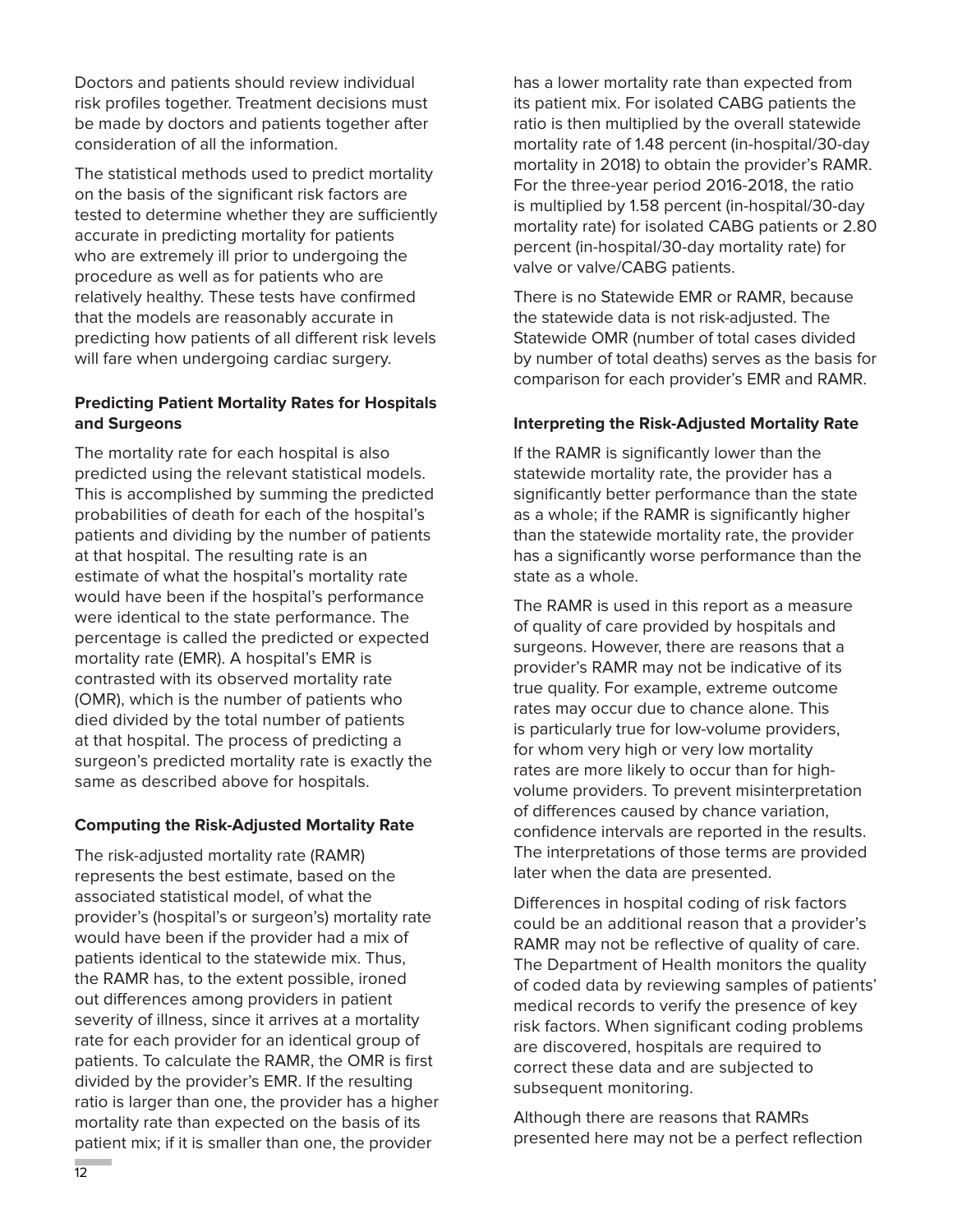of quality of care, the Department of Health feels that this information is a valuable aid in choosing providers for cardiac surgery.

#### **Predicting Patient Readmission and Computing and Interpreting Risk-Adjusted Readmission Rates**

Patient risk of 30-day readmission is assessed using the same methods used for assessing mortality risk as described above. All potential risk factors are considered and those that are independently related to readmission are identified and given weights so as to best predict the risk of 30-day readmission for each patient. Observed readmission rates (ORR), expected readmission rates (ERR) and risk-adjusted readmission rates (RARR) are calculated in the same way that OMR, EMR and RAMR are calculated. ERR and RARR are compared to the statewide observed readmission rate (11.67 percent in 2018).

This analysis is based on unplanned readmission, and may include readmission not directly related to the CABG procedure. Not all readmissions represent a poor patient outcome or reflect poor patient care. However, by risk-adjusting and comparing the results across the many hospitals that perform this procedure we are able to look for meaningful differences from the overall statewide experience. If the RARR is significantly lower than the statewide readmission rate, the hospital has a better performance than the state as a whole; if the RARR is significantly higher than the statewide readmission rate, the hospital has a worse performance than the state as a whole.

As described above for mortality, there are reasons that a hospital's RARR may not be

indicative of its true quality. Confidence intervals and careful attention to data quality are used in the same way for readmission as they are for mortality.

#### **How This Initiative Contributes to Quality Improvement**

One goal of the Department of Health and the Cardiac Advisory Committee is to improve the quality of care related to cardiac surgery in NYS. Providing the hospitals and cardiac surgeons in NYS with data about their own outcomes for these procedures allows them to examine the quality of the care they provide and to identify areas that need improvement.

The data collected and analyzed in this program are reviewed by the Cardiac Advisory Committee. Committee members assist with interpretation and advise the Department of Health regarding hospitals and surgeons that may need special attention. Committee members have also conducted site visits to particular hospitals and have recommended that some hospitals obtain the expertise of outside consultants to design improvements for their programs.

The overall results of this program of ongoing review show that significant progress is being made. In response to the program's results for surgery, facilities have refined patient criteria, evaluated patients more closely for pre-operative risks and directed them to the appropriate surgeon. More importantly, many hospitals have identified medical care processes that have led to less than optimal outcomes, and have altered those processes to achieve improved results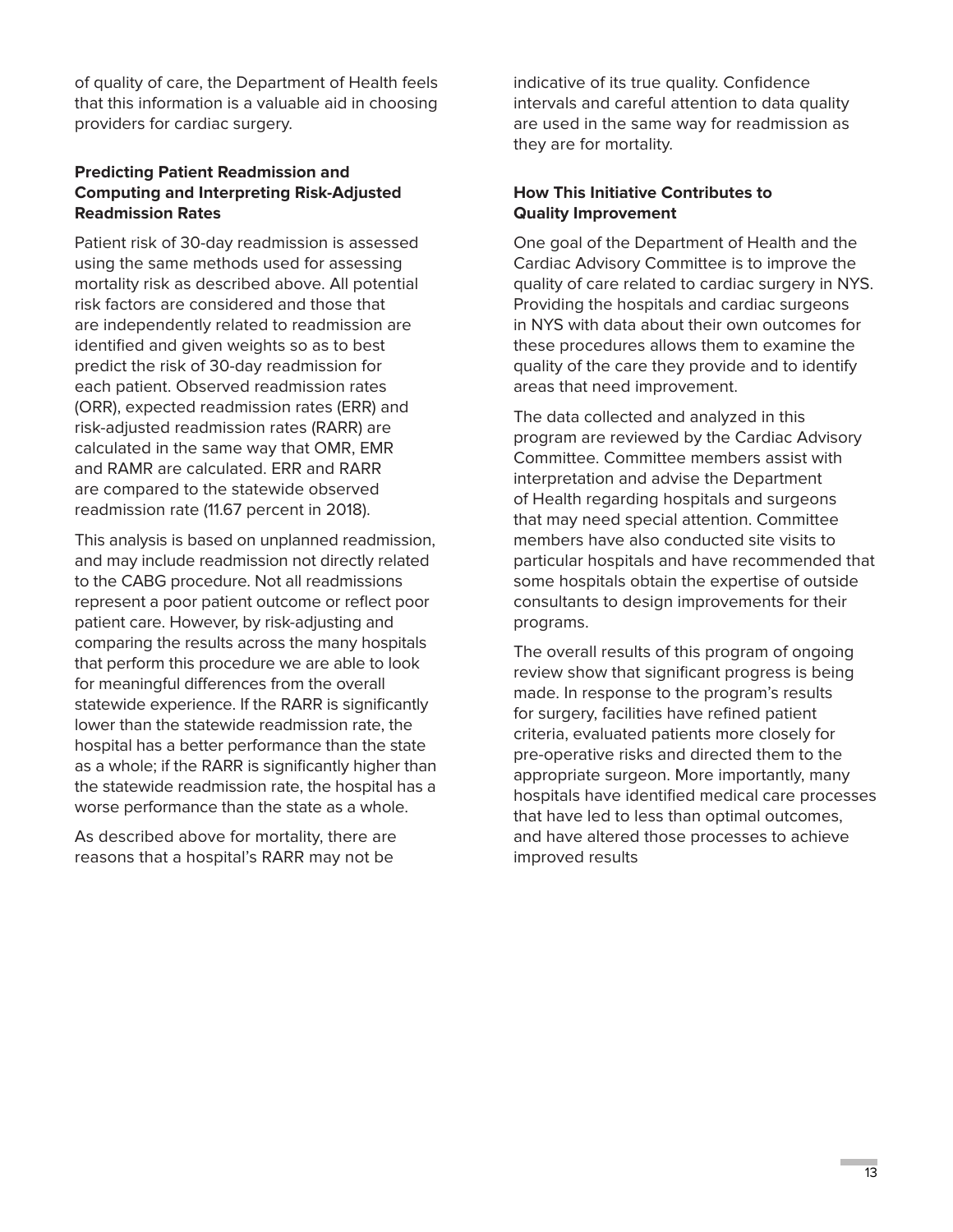# **DEFINITIONS OF KEY TERMS**

The **observed mortality rate (OMR)** is the observed number of deaths divided by the total number of cases.

The **expected mortality rate (EMR)** is the sum of the predicted probabilities of death for all patients divided by the total number of patients.

The **risk-adjusted mortality rate (RAMR)** is the best estimate, based on the statistical model, of what the provider's mortality rate would have been if the provider had a mix of patients identical to the statewide mix. It is obtained by first dividing the OMR by the EMR, and then multiplying by the relevant statewide mortality rate (for example, 1.48 percent for Isolated CABG patients in 2018 or 2.80 percent for Valve or Valve/CABG patients in 2016-2018).

The **observed readmission rate (ORR)** is the observed number of 30-day readmissions divided by the total number of analyzed cases.

The **expected readmission rate (ERR)** is the sum of the predicted probabilities of readmission for all patients divided by the total number of analyzed cases.

The **risk-adjusted readmission rate (RARR)**

is the best estimate, based on the statistical model, of what the provider's readmission rate would have been if the provider had a mix of patients similar to the statewide mix. It is obtained by first dividing the ORR by the ERR, and then multiplying that quotient by the statewide readmission rate (11.67 percent 30-day readmission rate for all CABG patients discharged in 2018).

**Confidence Intervals** are used to identify which providers had significantly more or fewer deaths or readmissions than expected given the risk factors of their patients. The confidence interval identifies the range in which the risk-adjusted rate may fall. Providers with significantly higher rates than expected after adjusting for risk are those where the confidence interval range falls entirely above the statewide mortality rate. Providers with significantly lower rates than expected, given the severity of illness of their patients before surgery, have confidence intervals entirely below the statewide mortality rate. The more cases a provider performs, the narrower their confidence interval will be. This is because as a provider performs more cases, the likelihood of chance variation in the riskadjusted rate decreases.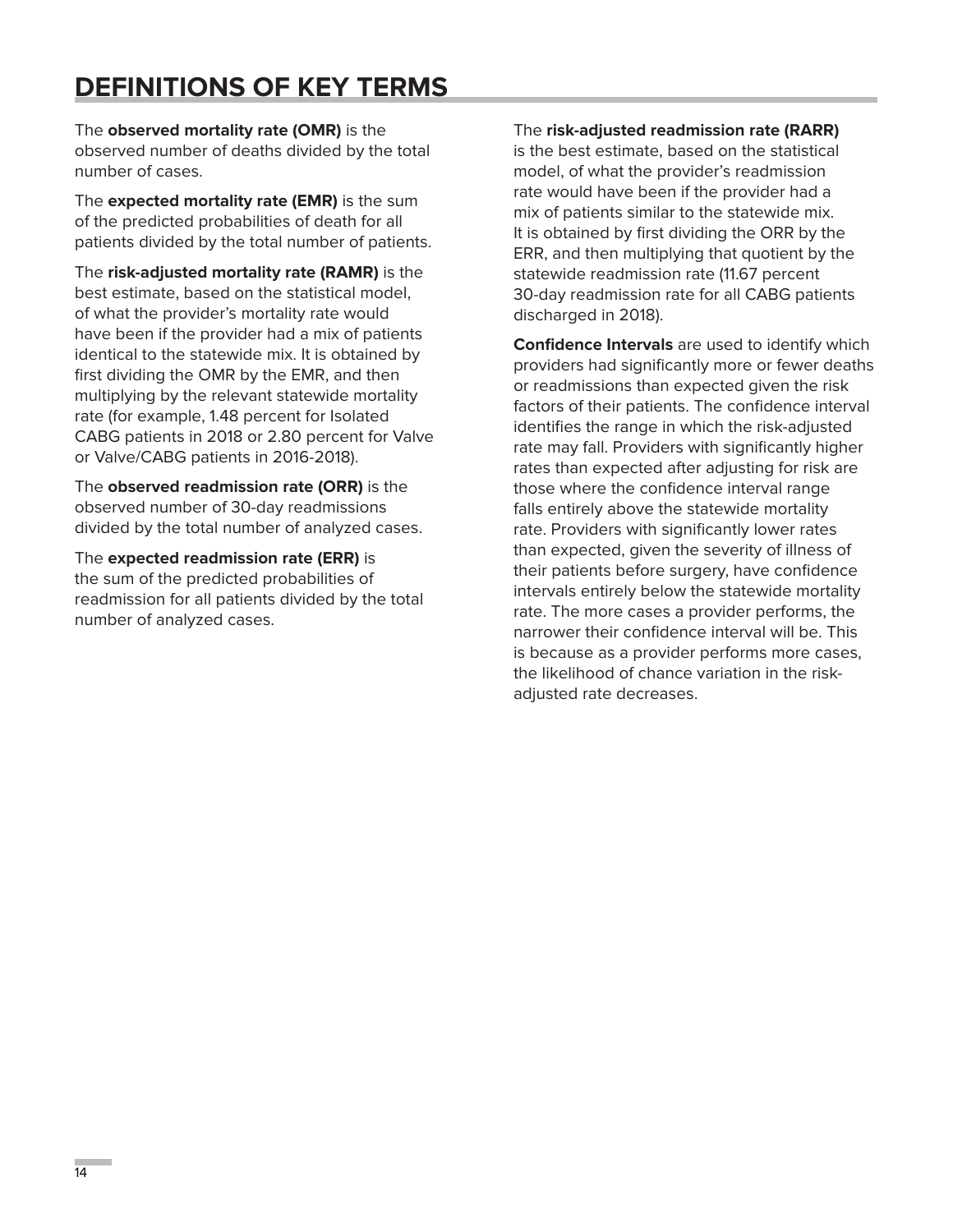# **2018 HOSPITAL OUTCOMES FOR CABG SURGERY**

Table 1 and Figure 1 present the CABG surgery results for the 36 hospitals performing this operation in NYS in 2018. The table contains, for each hospital, the number of isolated CABG operations (CABG operations with no other major heart surgery earlier in the hospital stay) for patients discharged in 2018, the number of in-hospital/30-day deaths, the OMR, the EMR based on the statistical model presented in Appendix 1, the RAMR and a 95 percent confidence interval for the RAMR.

As indicated in Table 1, the overall in-hospital/ 30-day mortality rate for the 8,522 CABG surgeries was 1.48 percent. In-hospital/30-day OMRs ranged from 0.00 percent to 4.64 percent. The range of EMRs, which measure patient severity of illness, was 0.96 percent to 2.44 percent.

The RAMRs, which are used to measure performance, ranged from 0.00 percent to 5.79 percent. One hospital (Montefiore Weiler in the Bronx) had a RAMR that was significantly higher than the statewide rate. No hospitals had RAMRs that were significantly lower than the statewide rate.

The 2018 in-hospital/30-day mortality rate of 1.48 percent for Isolated CABG is slightly lower than the 1.58 percent observed in 2017.

The in-hospital OMR for 2018 Isolated CABG discharges (not shown in Table 1) was 1.08 percent for all 8,522 patients included in the analysis.

Figure 1 provides a visual representation of the data displayed in Table 1. For each hospital, the black dot represents the RAMR and the gray bar represents the confidence interval, or potential statistical error, for the RAMR. The black vertical line is the NYS in-hospital/30-day mortality rate. A gray bar that extends far above and/

or below the statewide average indicates that a hospital has a wide confidence interval. This is common when the hospital has a very small number of cases. It does not necessarily mean that the risk-adjusted mortality rate is very high or very low. For any hospital where the gray bar crosses the state average line, the RAMR is not statistically different from the state as a whole. Hospitals that are statistical outliers will have gray bars (confidence intervals) that are either entirely above or entirely below the line for the statewide rate.

Table 2 presents the 30-day readmission results for the 36 Non-Federal hospitals performing CABG in NYS in 2018. The table contains, for each hospital, the number of CABGs resulting in 2018 discharges in the readmission analysis, the number of 30-Day readmissions, the ORR, the ERR based on the statistical model presented in Appendix 2, the RARR and a 95 percent confidence interval for the RARR.

The overall ORR for the 8,054 CABGs included in this 2018 analysis was 11.67 percent. Observed readmission rates ranged from 7.08 percent to 21.17 percent. The range in ERRs, which measure patient severity of illness, was between 10.08 percent and 13.71 percent. The RARRs, which measure hospital performance, range from 6.95 percent to 23.27 percent.

Based on confidence intervals for RARRs, one hospital (Montefiore- Weiler in the Bronx) had a RARR that was significantly higher than the statewide average. One hospital (Mercy Hospital in Buffalo) had a RARR that was significantly lower than the statewide average.

Figure 2 provides a visual representation of the data displayed in Table 2. It is interpreted in the same way as Figure 1 described above.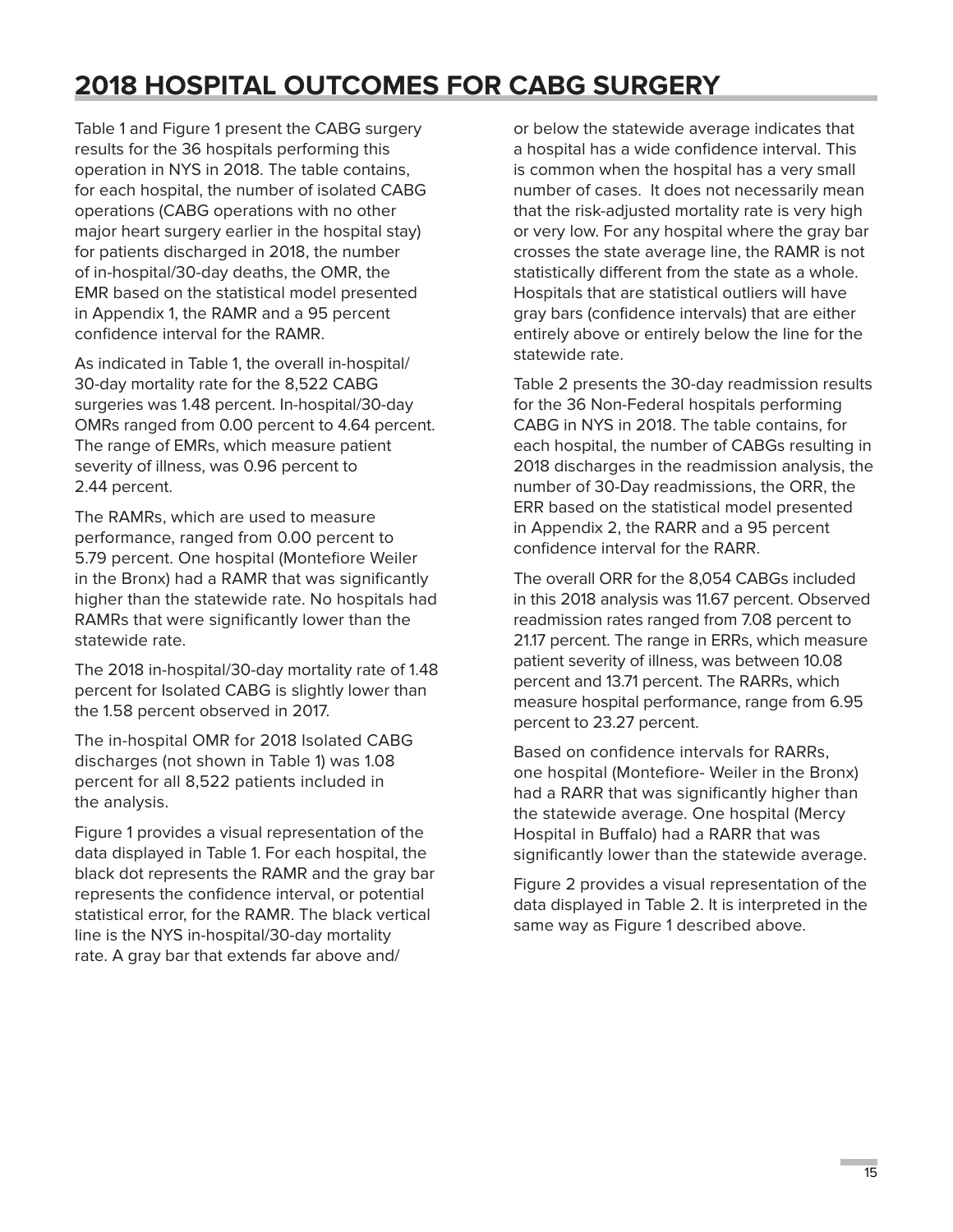## **In-hospital/30-Day Observed, Expected and Risk-Adjusted Mortality Rates for Isolated CABG Surgery in New York State, 2018 Discharges**

(Listed Alphabetically by Hospital)

| <b>Hospital</b>                | <b>Cases</b> | <b>Deaths</b>       | <b>OMR</b> | <b>EMR</b> | <b>RAMR</b> | 95% CI for RAMR |
|--------------------------------|--------------|---------------------|------------|------------|-------------|-----------------|
| Albany Med. Ctr                | 261          | 6                   | 2.30       | 1.19       | 2.85        | (1.04, 6.21)    |
| Arnot Ogden Med Ctr            | 38           | 1                   | 2.63       | 0.97       | 4.02        | (0.05, 22.35)   |
| <b>Bassett Medical Center</b>  | 68           | 1                   | 1.47       | 1.45       | 1.50        | (0.02, 8.35)    |
| <b>Bellevue Hospital Ctr</b>   | 111          | $\mathsf O$         | 0.00       | 1.20       | 0.00        | (0.00, 4.06)    |
| <b>Buffalo General Med Ctr</b> | 455          | 9                   | 1.98       | 1.32       | 2.22        | (1.01, 4.22)    |
| <b>Ellis Hospital</b>          | 159          | 3                   | 1.89       | 1.58       | 1.76        | (0.35, 5.15)    |
| Good Sam - Suffern             | 88           | $\mathbf{1}$        | 1.14       | 1.34       | 1.25        | (0.02, 6.96)    |
| Good Sam-West Islip            | 195          | 4                   | 2.05       | 1.75       | 1.73        | (0.47, 4.43)    |
| Lenox Hill Hospital            | 366          | 5                   | 1.37       | 1.61       | 1.26        | (0.40, 2.93)    |
| <b>Maimonides Medical Ctr</b>  | 261          | $\overline{2}$      | 0.77       | 1.98       | 0.57        | (0.06, 2.06)    |
| Mercy Hospital-Buffalo         | 340          | 3                   | 0.88       | 1.33       | 0.98        | (0.20, 2.87)    |
| Montefiore - Moses             | 222          | $\mathsf 6$         | 2.70       | 1.32       | 3.03        | (1.11, 6.59)    |
| Montefiore - Weiler            | 151          | $\overline{7}$      | 4.64       | 1.18       | $5.79*$     | (2.32, 11.94)   |
| Mount Sinai Hospital           | 325          | $\overline{7}$      | 2.15       | 1.24       | 2.56        | (1.03, 5.27)    |
| Mount Sinai Morningside        | 305          | 3                   | 0.98       | 0.96       | 1.52        | (0.31, 4.44)    |
| NYP-Brooklyn Methodist         | 98           | 3                   | 3.06       | 1.14       | 3.95        | (0.79, 11.55)   |
| NYP-Columbia Presby.           | 416          | 3                   | 0.72       | 1.44       | 0.74        | (0.15, 2.16)    |
| NYP-Queens                     | 128          | $\mathsf{O}\xspace$ | 0.00       | 1.41       | 0.00        | (0.00, 3.00)    |
| <b>NYP-Weill Cornell</b>       | 164          | $\mathbf{1}$        | 0.61       | 1.81       | 0.50        | (0.01, 2.77)    |
| <b>NYU Hospitals Center</b>    | 253          | 4                   | 1.58       | 1.22       | 1.92        | (0.52, 4.91)    |
| <b>NYU Winthrop Hospital</b>   | 275          | 4                   | 1.45       | 1.84       | 1.17        | (0.31, 2.99)    |
| North Shore Univ Hosp          | 532          | 6                   | 1.13       | 1.67       | 1.00        | (0.37, 2.18)    |
| Rochester General Hosp         | 396          | 11                  | 2.78       | 1.51       | 2.72        | (1.36, 4.86)    |
| South Shore Univ. Hosp         | 172          | $\mathsf{O}\xspace$ | 0.00       | 1.62       | 0.00        | (0.00, 1.94)    |
| St. Elizabeth Med Ctr          | 128          | $\mathbf{1}$        | 0.78       | 1.42       | 0.81        | (0.01, 4.53)    |
| St. Francis Hospital           | 525          | 9                   | 1.71       | 1.62       | 1.56        | (0.71, 2.97)    |
| St. Josephs Hospital           | 456          | 9                   | 1.97       | 1.60       | 1.83        | (0.83, 3.47)    |
| St. Peters Hospital            | 344          | $\mathbf{1}$        | 0.29       | 1.40       | 0.31        | (0.00, 1.71)    |
| <b>Staten Island Univ Hosp</b> | 195          | $\mathsf O$         | 0.00       | 1.30       | 0.00        | (0.00, 2.14)    |
| <b>Strong Memorial Hosp</b>    | 208          | $\,$ 6              | 2.88       | 1.51       | 2.82        | (1.03, 6.13)    |
| UHS-Wilson Med Ctr             | 137          | $\mathbf{1}$        | 0.73       | 1.39       | 0.78        | (0.01, 4.33)    |
| Univ. Hosp-Brooklyn            | 64           | $\overline{2}$      | 3.13       | 1.47       | 3.14        | (0.35, 11.34)   |
| Univ. Hosp-Stony Brook         | 164          | $\mathsf{O}\xspace$ | 0.00       | 1.29       | 0.00        | (0.00, 2.56)    |
| Univ. Hosp-Upstate             | 147          | 4                   | 2.72       | 2.44       | 1.65        | (0.44, 4.22)    |
| Vassar Bros. Med Ctr           | 172          | $\overline{2}$      | 1.16       | 1.41       | 1.22        | (0.14, 4.40)    |
| Westchester Med Ctr            | 203          | $\mathbf{1}$        | 0.49       | 1.52       | 0.48        | (0.01, 2.67)    |
| <b>STATEWIDE TOTAL</b>         | 8522         | 126                 | 1.48       |            |             |                 |

\* Risk-adjusted mortality rate significantly higher than the statewide rate based on 95 percent confidence interval.

\*\* Risk-adjusted mortality rate significantly lower than the statewide rate based on 95 percent confidence interval.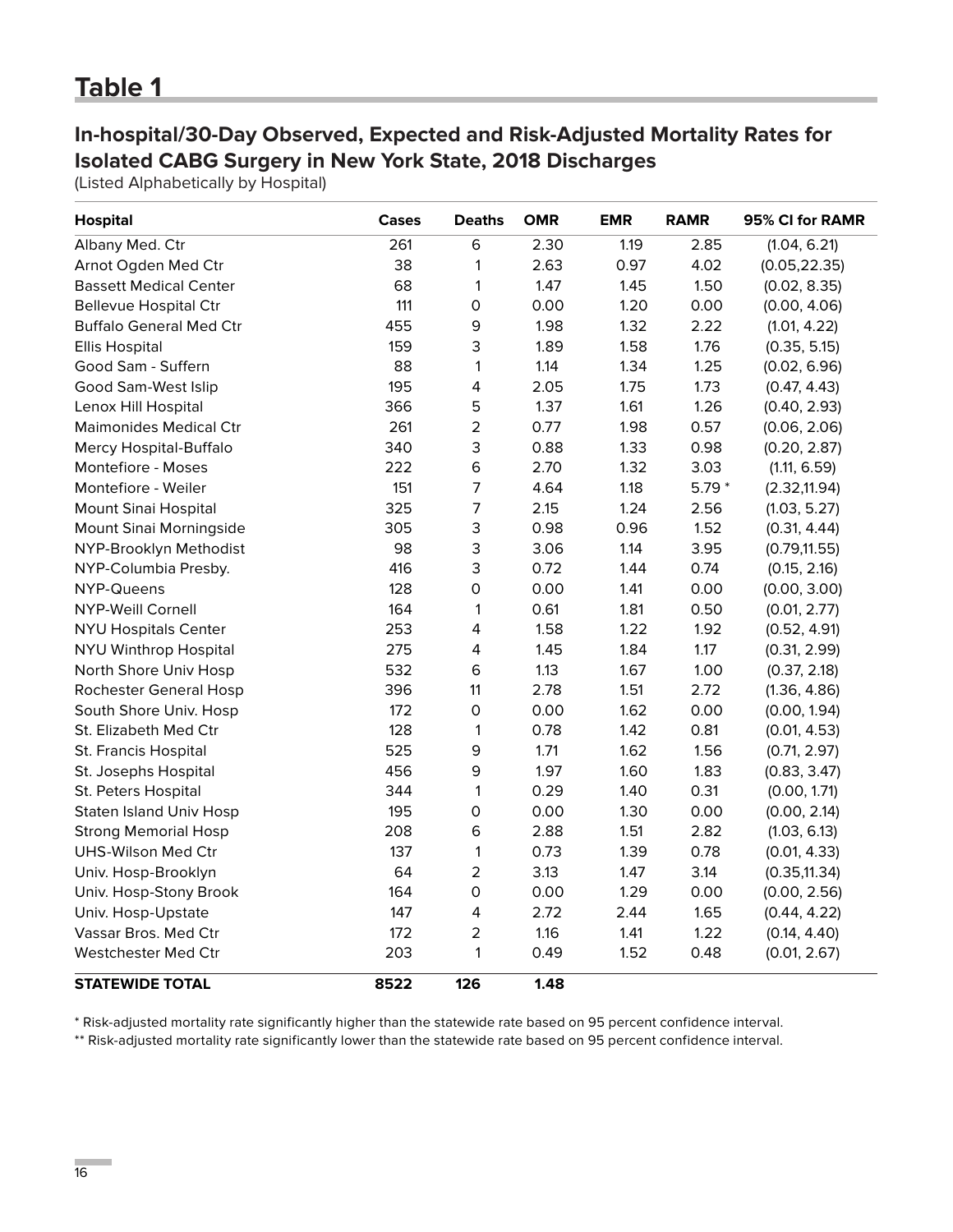## **In-Hospital/30-Day Risk-Adjusted Mortality Rates for Isolated CABG in New York State, 2018 Discharges**



\* Risk-adjusted mortality rate significantly higher than the statewide rate based on 95 percent confidence interval. \*\* Risk-adjusted mortality rate significantly lower than the statewide rate based on 95 percent confidence interval.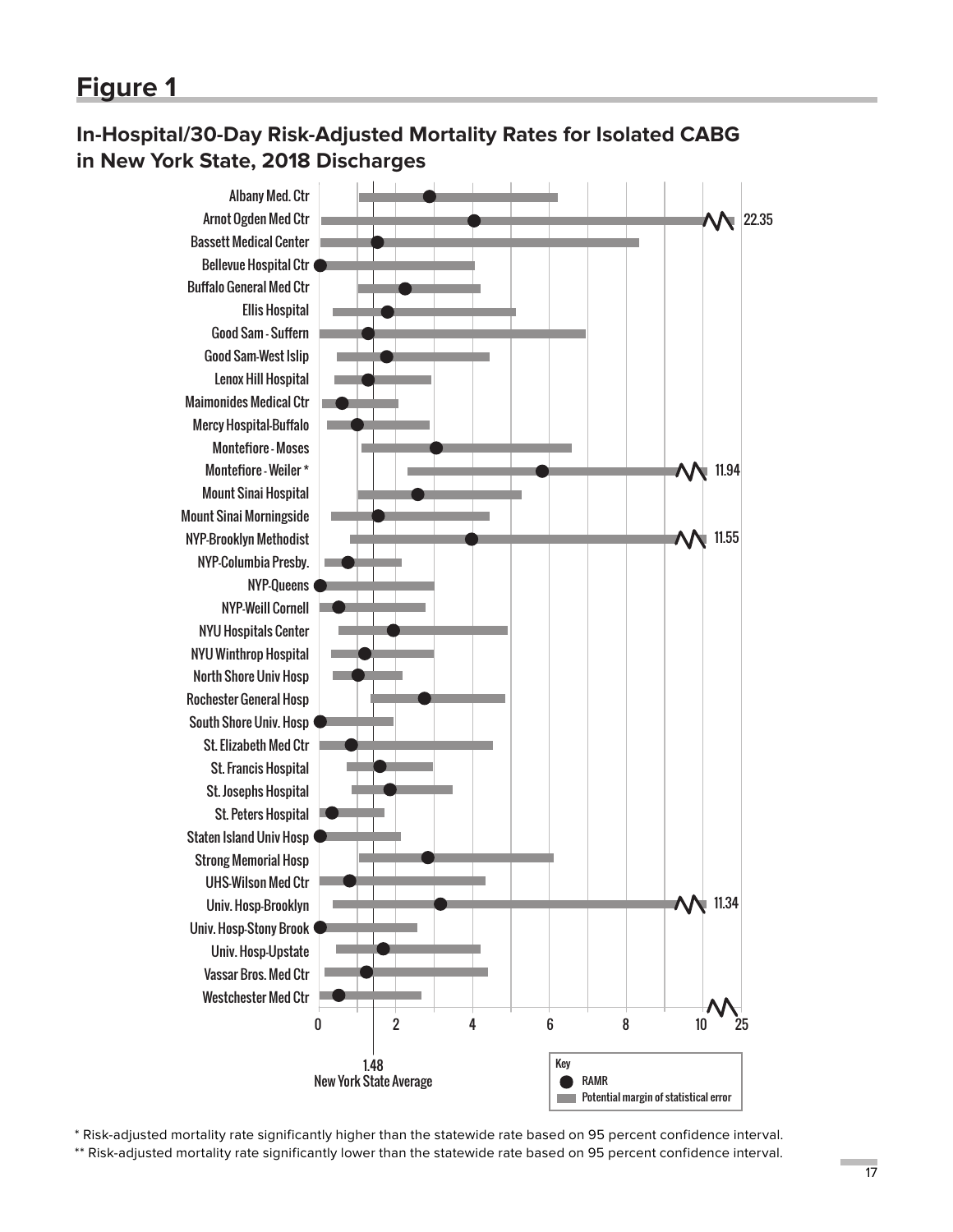## **In-hospital/30-Day Observed, Expected and Risk-Adjusted Readmission Rates for Isolated CABG Surgery in New York State, 2018 Discharges**

(Listed Alphabetically by Hospital)

| <b>Hospital</b>                | Cases | <b>Readmits</b> | <b>ORR</b> | <b>ERR</b> | <b>RARR</b> | 95% CI for RARR |
|--------------------------------|-------|-----------------|------------|------------|-------------|-----------------|
| Albany Med. Ctr                | 240   | 17              | 7.08       | 10.78      | 7.67        | (4.47, 12.28)   |
| Arnot Ogden Med Ctr            | 35    | 4               | 11.43      | 10.36      | 12.87       | (3.46, 32.96)   |
| <b>Bassett Medical Center</b>  | 65    | 9               | 13.85      | 13.71      | 11.78       | (5.38, 22.37)   |
| <b>Bellevue Hospital Ctr</b>   | 111   | 19              | 17.12      | 11.45      | 17.45       | (10.50, 27.26)  |
| <b>Buffalo General Med Ctr</b> | 430   | 43              | 10.00      | 11.09      | 10.53       | (7.62, 14.18)   |
| <b>Ellis Hospital</b>          | 153   | 15              | 9.80       | 11.32      | 10.11       | (5.65, 16.67)   |
| Good Sam - Suffern             | 79    | 11              | 13.92      | 11.99      | 13.55       | (6.75, 24.24)   |
| Good Sam-West Islip            | 190   | 18              | 9.47       | 11.75      | 9.41        | (5.57, 14.87)   |
| Lenox Hill Hospital            | 332   | 42              | 12.65      | 13.03      | 11.33       | (8.16, 15.31)   |
| <b>Maimonides Medical Ctr</b>  | 257   | 38              | 14.79      | 13.30      | 12.98       | (9.18, 17.82)   |
| Mercy Hospital-Buffalo         | 336   | 24              | 7.14       | 11.37      | $7.33**$    | (4.70, 10.91)   |
| Montefiore - Moses             | 213   | 30              | 14.08      | 11.18      | 14.70       | (9.91, 20.98)   |
| Montefiore - Weiler            | 137   | 29              | 21.17      | 10.62      | 23.27*      | (15.58, 33.41)  |
| Mount Sinai Hospital           | 296   | 40              | 13.51      | 12.17      | 12.96       | (9.26, 17.64)   |
| Mount Sinai Morningside        | 267   | 33              | 12.36      | 11.02      | 13.08       | (9.00, 18.38)   |
| NYP-Brooklyn Methodist         | 94    | 11              | 11.70      | 11.07      | 12.33       | (6.15, 22.07)   |
| NYP-Columbia Presby.           | 357   | 50              | 14.01      | 11.39      | 14.35       | (10.65, 18.92)  |
| NYP-Queens                     | 126   | 11              | 8.73       | 10.08      | 10.11       | (5.04, 18.09)   |
| <b>NYP-Weill Cornell</b>       | 124   | 15              | 12.10      | 12.55      | 11.25       | (6.29, 18.56)   |
| <b>NYU Hospitals Center</b>    | 232   | 21              | 9.05       | 11.11      | 9.51        | (5.88, 14.53)   |
| NYU Winthrop Hospital          | 269   | 36              | 13.38      | 12.40      | 12.59       | (8.82, 17.43)   |
| North Shore Univ Hosp          | 517   | 72              | 13.93      | 12.13      | 13.39       | (10.48, 16.87)  |
| Rochester General Hosp         | 383   | 46              | 12.01      | 11.63      | 12.05       | (8.82, 16.08)   |
| South Shore Univ. Hosp         | 169   | 21              | 12.43      | 10.57      | 13.73       | (8.49, 20.98)   |
| St. Elizabeth Med Ctr          | 127   | 19              | 14.96      | 11.19      | 15.60       | (9.39, 24.36)   |
| St. Francis Hospital           | 507   | 67              | 13.21      | 11.15      | 13.84       | (10.72, 17.57)  |
| St. Josephs Hospital           | 442   | 43              | 9.73       | 11.86      | 9.57        | (6.92, 12.89)   |
| St. Peters Hospital            | 333   | 28              | 8.41       | 10.80      | 9.09        | (6.04, 13.13)   |
| <b>Staten Island Univ Hosp</b> | 179   | 13              | 7.26       | 12.19      | 6.95        | (3.70, 11.89)   |
| <b>Strong Memorial Hosp</b>    | 200   | 20              | 10.00      | 11.29      | 10.34       | (6.31,15.97)    |
| UHS-Wilson Med Ctr             | 123   | 13              | 10.57      | 12.05      | 10.24       | (5.45, 17.51)   |
| Univ. Hosp-Brooklyn            | 62    | 13              | 20.97      | 13.67      | 17.90       | (9.52, 30.61)   |
| Univ. Hosp-Stony Brook         | 163   | 17              | 10.43      | 11.99      | 10.15       | (5.91, 16.25)   |
| Univ. Hosp-Upstate             | 141   | 15              | 10.64      | 13.43      | 9.25        | (5.17, 15.25)   |
| Vassar Bros. Med Ctr           | 169   | 14              | 8.28       | 12.70      | 7.61        | (4.16, 12.77)   |
| Westchester Med Ctr            | 196   | 23              | 11.73      | 11.34      | 12.08       | (7.66, 18.13)   |
| <b>STATEWIDE TOTAL</b>         | 8054  | 940             | 11.67      |            |             |                 |

\* Risk-adjusted readmission rate significantly higher than the statewide rate based on 95 percent confidence interval.

\*\* Risk-adjusted readmission rate significantly lower than the statewide rate based on 95 percent confidence interval.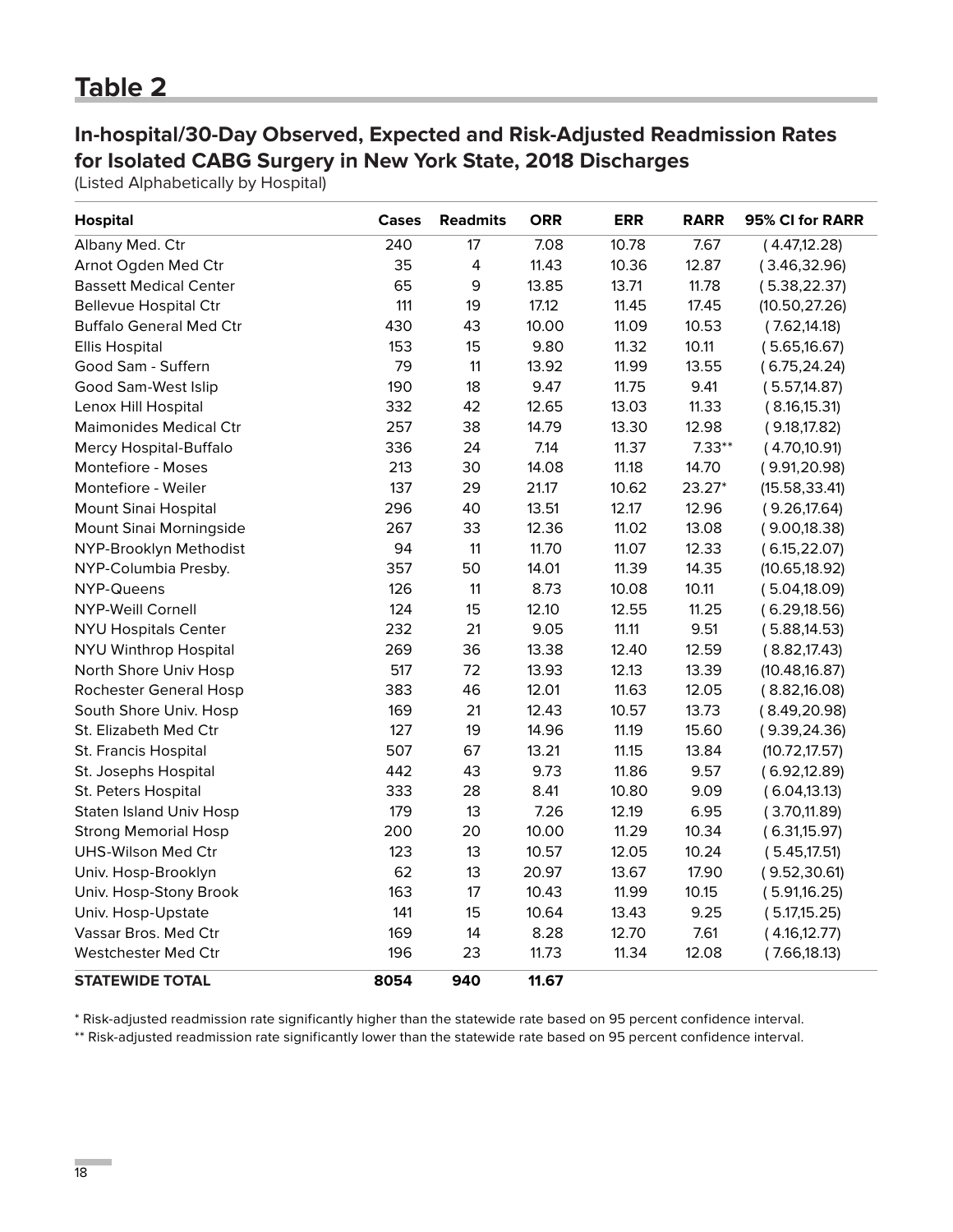## **30-Day Risk-Adjusted Readmission Rates for Isolated CABG in New York State, 2018 Discharges**

Albany Med. Ctr Arnot Ogden Med Ctr Bassett Medical Center Bellevue Hospital Ctr Buffalo General Med Ctr Ellis Hospital Good Sam - Suffern Good Sam-West Islip Lenox Hill Hospital Maimonides Medical Ctr Mercy Hospital-Buffalo \*\* Montefiore - Moses Montefiore - Weiler \* Mount Sinai Hospital Mount Sinai Morningside NYP-Brooklyn Methodist NYP-Columbia Presby. NYP-Queens NYP-Weill Cornell NYU Hospitals Center NYU Winthrop Hospital North Shore Univ Hosp Rochester General Hosp South Shore Univ. Hosp St. Elizabeth Med Ctr St. Francis Hospital St. Josephs Hospital St. Peters Hospital Staten Island Univ Hosp Strong Memorial Hosp UHS-Wilson Med Ctr Univ. Hosp-Brooklyn Univ. Hosp-Stony Brook Univ. Hosp-Upstate Vassar Bros. Med Ctr Westchester Med Ctr



\* Risk-adjusted readmission rate significantly higher than the statewide rate based on 95 percent confidence interval. \*\* Risk-adjusted readmission rate significantly lower than the statewide rate based on 95 percent confidence interval.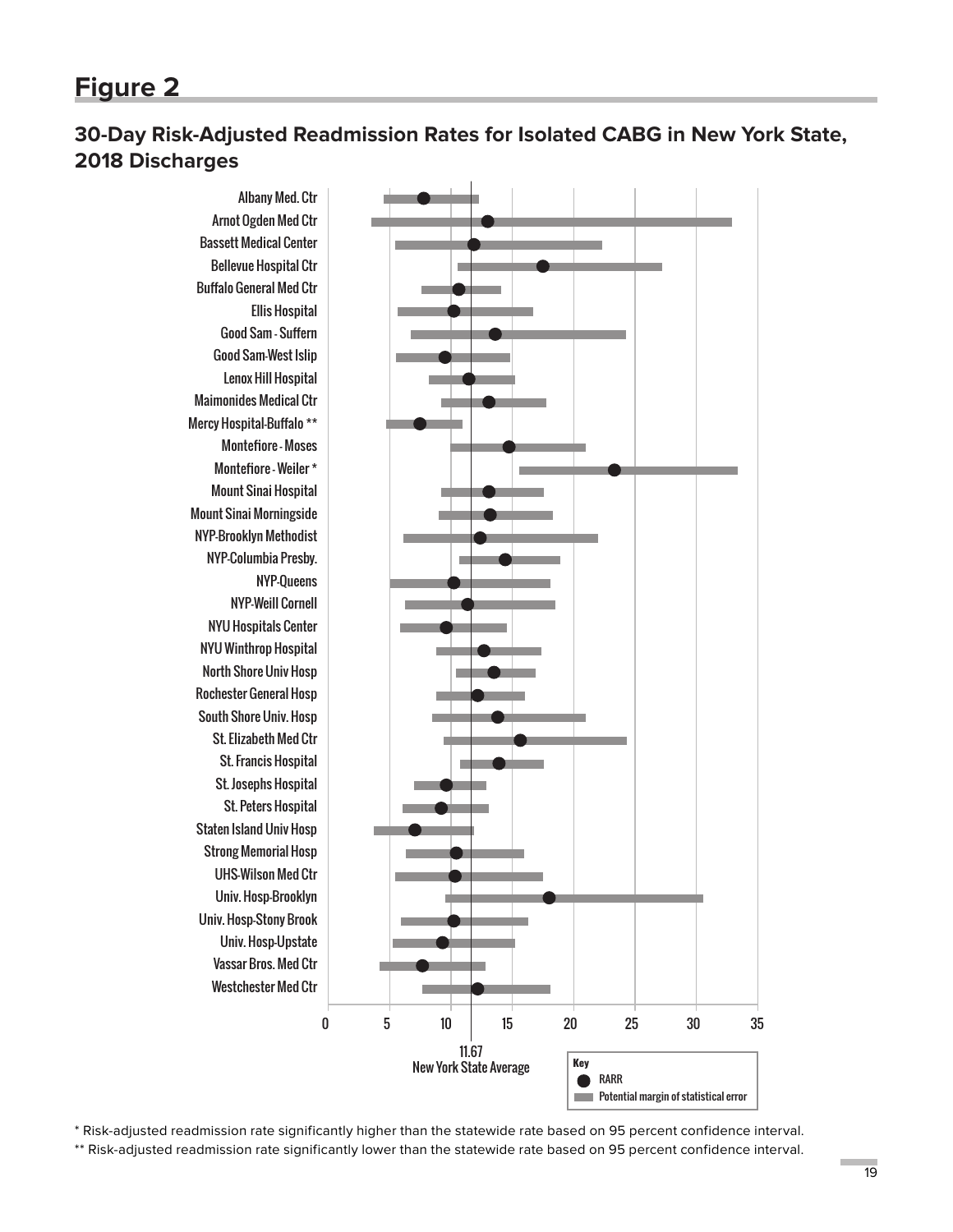# **2016-2018 HOSPITAL OUTCOMES FOR VALVE SURGERY**

Table 3 and Figure 3 present the combined Valve Only and Valve/CABG surgery results for the 38 hospitals performing these operations in NYS during the years 2016-2018. The table contains, for each hospital, the combined number of Valve Only and Valve/CABG operations resulting in 2016-2018 discharges, the number of in-hospital/30-day deaths, the OMR, the EMR based on the statistical models presented in Appendices 3-4, the RAMR and a 95 percent confidence interval for the RAMR.

As indicated in Table 3, the overall inhospital/30-day mortality rate for the 19,143 combined Valve Only and Valve/CABG procedures performed at the 38 hospitals was 2.80 percent. The OMRs ranged from 0.00 percent to 8.89 percent. The range of EMRs, which measure patient severity of illness, was 1.53 percent to 4.69 percent.

The RAMRs, which are used to measure performance, ranged from 0.00 percent to 11.43 percent. Four hospitals (Arnot Ogden Medical Center in Elmira, NYU Hospitals Center in Manhattan, Strong Memorial Hospital in Rochester, and United Health Services - Wilson in Johnson City) had RAMRs that were significantly higher than the statewide rate. Four hospitals (Lenox Hill Hospital in Manhattan, South Shore University Hospital in Bayshore, St. Joseph's Hospital in Syracuse, and Vassar Brothers Medical Center in Poughkeepsie) had RAMRs that were significantly lower than the statewide rate.

Figure 3 provides a visual representation of the data displayed in Table 3. It is interpreted in the same way as Figure 1 described above.

In this report, valve surgeries are separated into six separate groups and further classified by whether or not CABG was performed at the same time. The six groups are: Aortic Valve Replacement (AVR) or Repair, Mitral Valve Replacement (MVR), Mitral Valve Repair, Multiple Valve surgery where one of the valve procedures was MVR, Multiple Valve surgery with AVR but not MVR, and Multiple Valve surgery with repair of the Mitral and Tricuspid valves.

Table 4a presents valve surgery without CABG performed at the 38 cardiac surgery hospitals in NYS during 2016-2018. The table contains, for

each hospital, the number of valve operations resulting in 2016-2018 discharges. In addition to the hospital volumes, the rate of in-hospital/ 30-day death for the state (Statewide Mortality Rate) is given for each group. Table 4b includes the same information for each of the Valve surgery groups when performed at the same time as CABG. Unless otherwise specified, when the report refers to Valve or Valve/CABG procedures it is referring to the cases included in Tables 4a and 4b.

The 2016-2018 in-hospital/30-day OMR of 2.80 percent for Valve and Valve/CABG surgeries is lower than the 3.00 percent observed for 2015- 2017. The in-hospital OMR for 2016-2018 valve surgeries (not shown in Table 3) is 2.29 percent for the 19,143 patients included in this analysis.

Table 5 presents the results for transcatheter aortic valve replacement (TAVR) procedures performed at the 28 hospitals performing TAVR during the 2016-2018 discharge period. The table contains, for each hospital, the number of TAVR procedures resulting in 2016-2018 discharges, the number of in-hospital/30 day deaths, the OMR, the EMR based on the statistical model presented in Appendix 5, the RAMR and a 95 percent confidence interval for the RAMR. Please note, some hospitals listed in Table 5 began performing the procedure during the 2016-2018 reporting period and the number of cases listed does not represent a full three year's program activity. Other hospitals may have begun performing the procedure more recently than the timeframe covered by this report.

As indicated in Table 5, the overall in-hospital/ 30-day mortality rate for the 12,579 TAVR procedures performed at the 28 hospitals was 2.42 percent. The OMRs ranged from 0.00 percent to 4.76 percent. The range of EMRs, which measure patient severity of illness, was 1.38 percent to 3.07 percent.

The RAMRs, which are used to measure performance, ranged from 0.00 percent to 4.47 percent. One hospital (Albany Medical Center) had a RAMR that was statistically higher than the statewide rate. Two hospitals (Lenox Hill Hospital in Manhattan and NY Presbyterian at Columbia in Manhattan) had RAMRs that were statistically lower than the statewide rate.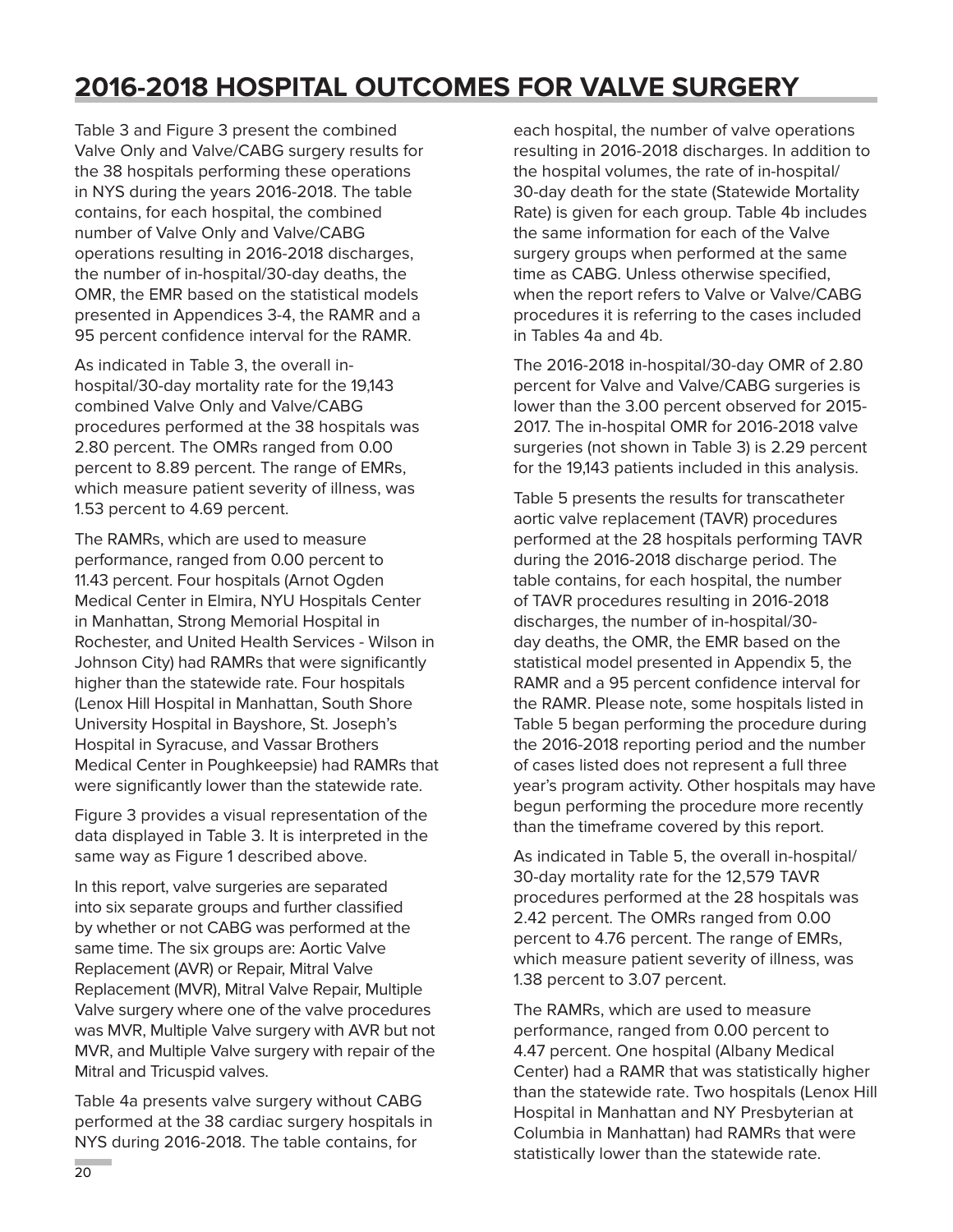## **Table 3**

**In-hospital/30-Day Observed, Expected, and Risk-Adjusted Mortality Rates for Valve or Valve/CABG Surgery in New York State, 2016-2018 Discharges** 

| <b>Hospital</b>                | Cases | <b>Deaths</b>       | <b>OMR</b> | <b>EMR</b> | <b>RAMR</b> | 95% CI for RAMR |
|--------------------------------|-------|---------------------|------------|------------|-------------|-----------------|
| Albany Med. Ctr                | 505   | 19                  | 3.76       | 2.36       | 4.47        | (2.69, 6.98)    |
| Arnot Ogden Med Ctr            | 45    | 4                   | 8.89       | 2.18       | $11.43*$    | (3.08, 29.27)   |
| <b>Bassett Medical Center</b>  | 111   | 5                   | 4.50       | 2.73       | 4.63        | (1.49, 10.80)   |
| <b>Bellevue Hospital Ctr</b>   | 270   | 4                   | 1.48       | 2.58       | 1.61        | (0.43, 4.12)    |
| <b>Buffalo General Med Ctr</b> | 726   | 24                  | 3.31       | 2.19       | 4.22        | (2.70, 6.28)    |
| <b>Ellis Hospital</b>          | 254   | 7                   | 2.76       | 2.72       | 2.84        | (1.14, 5.85)    |
| Good Sam - Suffern             | 64    | 4                   | 6.25       | 2.88       | 6.09        | (1.64, 15.58)   |
| Good Sam-West Islip            | 322   | 10                  | 3.11       | 3.42       | 2.55        | (1.22, 4.68)    |
| Lenox Hill Hospital            | 415   | $\overline{4}$      | 0.96       | 3.02       | $0.89**$    | (0.24, 2.29)    |
| Long Island Jewish MC          | 4     | $\mathsf{O}\xspace$ | 0.00       | 3.18       | 0.00        | (0.00, 80.87)   |
| <b>Maimonides Medical Ctr</b>  | 409   | 20                  | 4.89       | 4.69       | 2.92        | (1.78, 4.51)    |
| Mercy Hospital-Buffalo         | 302   | $\,6$               | 1.99       | 2.29       | 2.43        | (0.89, 5.30)    |
| Montefiore - Moses             | 396   | 13                  | 3.28       | 3.09       | 2.98        | (1.58, 5.09)    |
| Montefiore - Weiler            | 276   | 8                   | 2.90       | 2.47       | 3.28        | (1.41, 6.47)    |
| Mount Sinai Beth Israel        | 61    | 4                   | 6.56       | 2.85       | 6.44        | (1.73, 16.50)   |
| Mount Sinai Hospital           | 2075  | 33                  | 1.59       | 2.13       | 2.09        | (1.44, 2.94)    |
| Mount Sinai Morningside        | 276   | 11                  | 3.99       | 2.96       | 3.77        | (1.88, 6.75)    |
| NYP-Brooklyn Methodist         | 193   | 8                   | 4.15       | 3.29       | 3.53        | (1.52, 6.95)    |
| NYP-Columbia Presby.           | 1515  | 39                  | 2.57       | 3.09       | 2.33        | (1.66, 3.19)    |
| NYP-Queens                     | 124   | 3                   | 2.42       | 2.46       | 2.76        | (0.55, 8.06)    |
| <b>NYP-Weill Cornell</b>       | 1113  | 23                  | 2.07       | 2.69       | 2.15        | (1.36, 3.23)    |
| <b>NYU Hospitals Center</b>    | 1347  | 35                  | 2.60       | 1.53       | $4.77*$     | (3.32, 6.63)    |
| NYU Winthrop Hospital          | 336   | 8                   | 2.38       | 3.79       | 1.76        | (0.76, 3.47)    |
| North Shore Univ Hosp          | 1223  | 40                  | 3.27       | 3.65       | 2.51        | (1.79, 3.41)    |
| Rochester General Hosp         | 910   | 34                  | 3.74       | 3.39       | 3.09        | (2.14, 4.32)    |
| South Shore Univ. Hosp         | 428   | $\overline{4}$      | 0.93       | 2.90       | $0.90**$    | (0.24, 2.31)    |
| St. Elizabeth Med Ctr          | 196   | $\overline{7}$      | 3.57       | 2.34       | 4.27        | (1.71, 8.79)    |
| St. Francis Hospital           | 1009  | 32                  | 3.17       | 3.11       | 2.85        | (1.95, 4.03)    |
| St. Josephs Hospital           | 1219  | 24                  | 1.97       | 3.06       | $1.80**$    | (1.15, 2.68)    |
| St. Peters Hospital            | 869   | 21                  | 2.42       | 2.96       | 2.28        | (1.41, 3.49)    |
| <b>Staten Island Univ Hosp</b> | 155   | $\overline{4}$      | 2.58       | 2.07       | 3.48        | (0.94, 8.92)    |
| <b>Strong Memorial Hosp</b>    | 783   | 38                  | 4.85       | 2.21       | $6.15*$     | (4.35, 8.45)    |
| UHS-Wilson Med Ctr             | 166   | 8                   | 4.82       | 1.79       | $7.56*$     | (3.25, 14.90)   |
| Univ. Hosp-Brooklyn            | 54    | $\overline{2}$      | 3.70       | 2.13       | 4.86        | (0.55, 17.55)   |
| Univ. Hosp-Stony Brook         | 234   | 3                   | 1.28       | 3.10       | 1.16        | (0.23, 3.38)    |
| Univ. Hosp-Upstate             | 105   | 6                   | 5.71       | 3.24       | 4.94        | (1.80, 10.75)   |
| Vassar Bros. Med Ctr           | 360   | 4                   | 1.11       | 3.24       | $0.96**$    | (0.26, 2.46)    |
| Westchester Med Ctr            | 293   | 17                  | 5.80       | 4.22       | 3.85        | (2.24, 6.16)    |
| <b>STATEWIDE TOTAL</b>         | 19143 | 536                 | 2.80       |            |             |                 |

\* Risk-adjusted mortality rate significantly higher than the statewide rate based on 95 percent confidence interval.

\*\* Risk-adjusted mortality rate significantly lower than the statewide rate based on 95 percent confidence interval.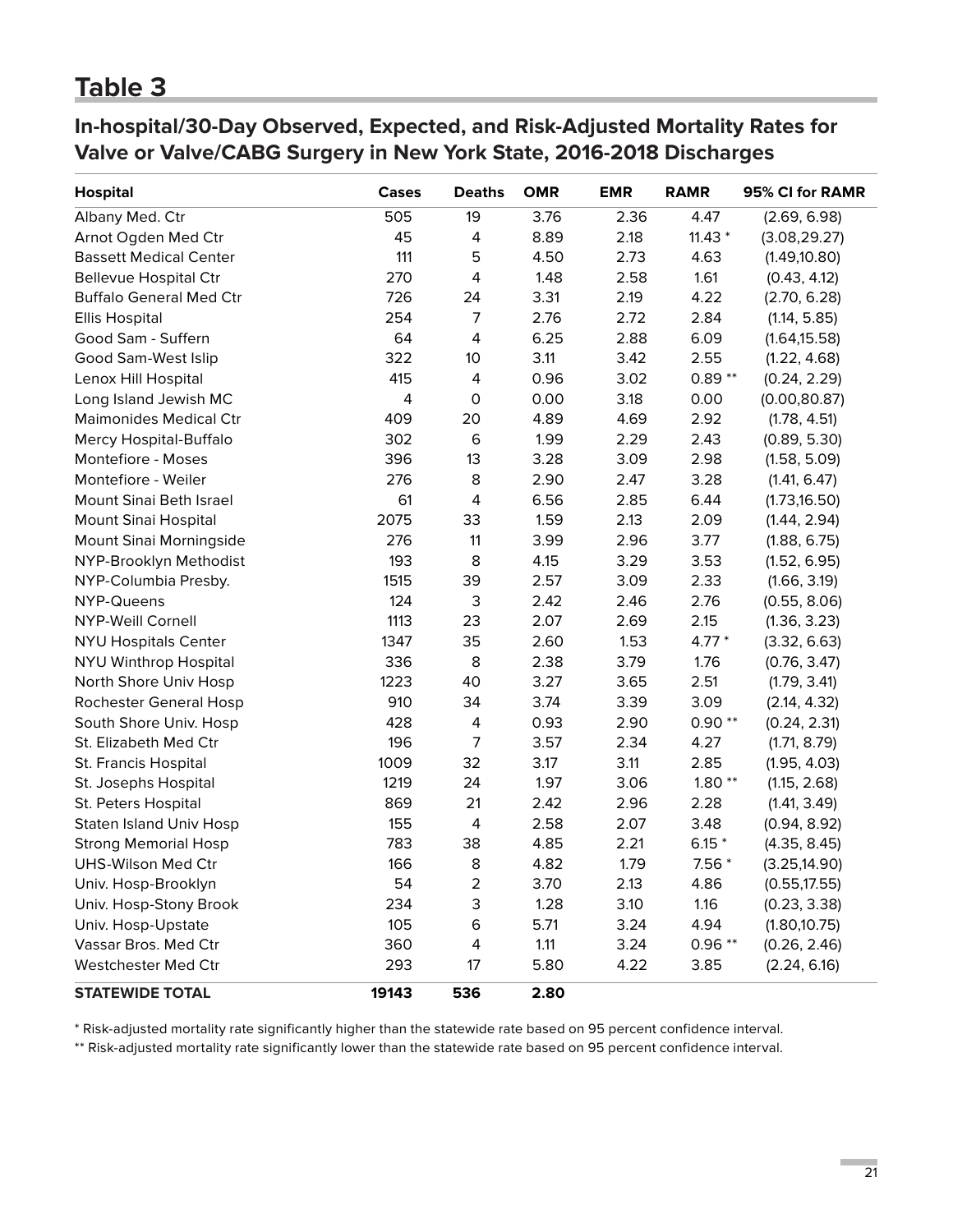## **In-Hospital/30-Day Risk-Adjusted Mortality Rates for Valve or Valve/ CABG Surgery in New York State, 2016-2018 Discharges**



\* Risk-adjusted mortality rate significantly higher than the statewide rate based on 95 percent confidence interval.

\*\* Risk-adjusted mortality rate significantly lower than the statewide rate based on 95 percent confidence interval.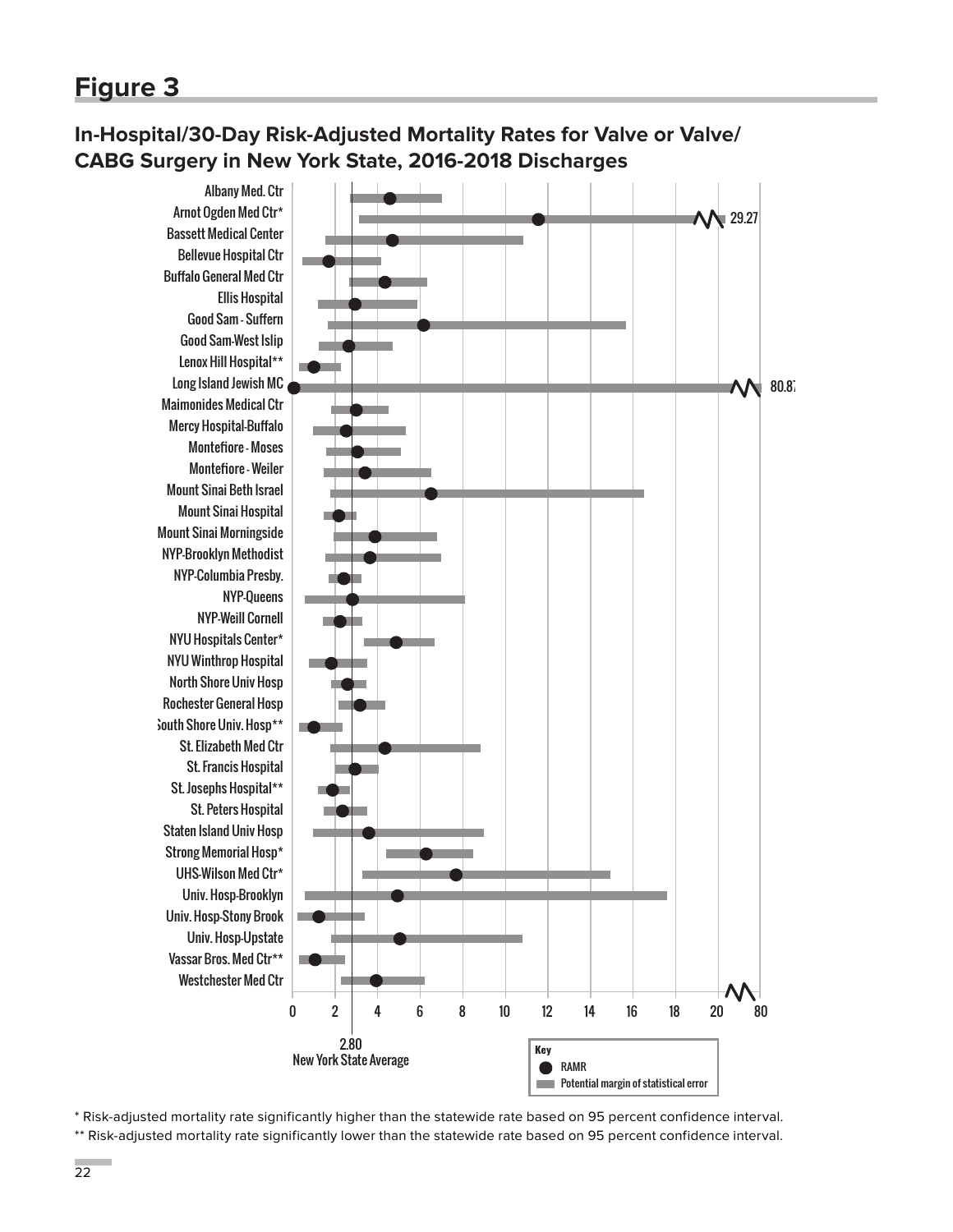# **Table 4a**

# **Hospital Volume for Valve Surgeries in New York State, 2016-2018 Discharges**

| <b>Hospital</b>                               | <b>Aortic</b>                           | <b>Mitral</b>                           |                                                |                               |                                                                   |                                                          |              |
|-----------------------------------------------|-----------------------------------------|-----------------------------------------|------------------------------------------------|-------------------------------|-------------------------------------------------------------------|----------------------------------------------------------|--------------|
|                                               | <b>Valve</b><br><b>Replace</b><br>(AVR) | <b>Valve</b><br><b>Replace</b><br>(MVR) | <b>Mitral</b><br><b>Valve</b><br><b>Repair</b> | <b>Includes</b><br><b>MVR</b> | <b>Multiple Valve</b><br><b>Includes</b><br>AVR w/o<br><b>MVR</b> | <b>Mitral &amp;</b><br><b>Tricuspid</b><br><b>Repair</b> | <b>Total</b> |
| Albany Med. Ctr                               | 182                                     | 43                                      | 63                                             | 17                            | 13                                                                | 16                                                       | 334          |
| Arnot Ogden Med Ctr                           | 22                                      | 2                                       | 3                                              | 1                             | $\mathbf 0$                                                       | $\mathbf 0$                                              | 28           |
| <b>Bassett Medical Center</b>                 | 50                                      | 7                                       | $\overline{4}$                                 | 1                             | $\overline{2}$                                                    | 0                                                        | 64           |
| <b>Bellevue Hospital Ctr</b>                  | 101                                     | 70                                      | 10                                             | 42                            | 3                                                                 | $\mathbf 0$                                              | 226          |
| <b>Buffalo General Med Ctr</b>                | 271                                     | 70                                      | 92                                             | 26                            | 19                                                                | 1                                                        | 479          |
| <b>Ellis Hospital</b>                         | 119                                     | 20                                      | 11                                             | 8                             | $\mathbf 0$                                                       | $\overline{2}$                                           | 160          |
| Good Sam - Suffern                            | 23                                      | 4                                       | 8                                              | $\mathbf 0$                   | $\mathbf 0$                                                       | $\mathsf O$                                              | 35           |
| Good Sam-West Islip                           | 117                                     | 10                                      | 29                                             | 20                            | 4                                                                 | 2                                                        | 182          |
| Lenox Hill Hospital                           | 114                                     | 74                                      | 94                                             | 28                            | 12                                                                | 8                                                        | 330          |
| Long Island Jewish MC                         | 3                                       | $\mathbf 0$                             | 1                                              | $\mathbf 0$                   | $\Omega$                                                          | $\mathsf O$                                              | 4            |
| <b>Maimonides Medical Ctr</b>                 | 102                                     | 62                                      | 16                                             | 94                            | 5                                                                 | 2                                                        | 281          |
| Mercy Hospital-Buffalo                        | 117                                     | 16                                      | 13                                             | 16                            | 3                                                                 | 0                                                        | 165          |
| Montefiore - Moses                            | 110                                     | 69                                      | 44                                             | 27                            | 7                                                                 | 5                                                        | 262          |
| Montefiore - Weiler                           | 78                                      | 47                                      | 23                                             | 24                            | 11                                                                | 1                                                        | 184          |
| Mount Sinai Beth Israel                       | 15                                      | 1                                       | $\overline{4}$                                 | 6                             | 2                                                                 | 4                                                        | 32           |
| Mount Sinai Hospital                          | 369                                     | 53                                      | 289                                            | 207                           | 124                                                               | 722                                                      | 1764         |
| Mount Sinai Morningside                       | 64                                      | 21                                      | 34                                             | 23                            | 14                                                                | 14                                                       | 170          |
| NYP-Brooklyn Methodist                        | 63                                      | 29                                      | 12                                             | 36                            | 4                                                                 | 3                                                        | 147          |
| NYP-Columbia Presby.                          | 519                                     | 156                                     | 207                                            | 170                           | 33                                                                | 28                                                       | 1113         |
| NYP-Queens                                    | 43                                      | 23                                      | 11                                             | 18                            | $\mathbf 0$                                                       | $\mathbf 0$                                              | 95           |
| <b>NYP-Weill Cornell</b>                      | 363                                     | 99                                      | 237                                            | 114                           | 35                                                                | 18                                                       | 866          |
| <b>NYU Hospitals Center</b>                   | 323                                     | 138                                     | 554                                            | 98                            | 42                                                                | 41                                                       | 1196         |
| <b>NYU Winthrop Hospital</b>                  | 76                                      | 65                                      | 27                                             | 34                            | 8                                                                 | 2                                                        | 212          |
| North Shore Univ Hosp                         | 341                                     | 151                                     | 113                                            | 133                           | 39                                                                | 24                                                       | 801          |
| Rochester General Hosp                        | 313                                     | 59                                      | 100                                            | 35                            | 25                                                                | 11                                                       | 543          |
| South Shore Univ. Hosp                        | 116                                     | 45                                      | 72                                             | 20                            | 10                                                                | 13                                                       | 276          |
| St. Elizabeth Med Ctr                         | 65                                      | 15                                      | 18                                             | 10                            | $\circ$                                                           | $\mathsf{O}\xspace$                                      | 108          |
| St. Francis Hospital                          | 337                                     | 86                                      | 114                                            | 80                            | 38                                                                | 14                                                       | 669          |
| St. Josephs Hospital                          | 384                                     | 113                                     | 218                                            | 70                            | 32                                                                | 21                                                       | 838          |
| St. Peters Hospital                           | 278                                     | 51                                      | 47                                             | 47                            | 28                                                                | 4                                                        | 455          |
| <b>Staten Island Univ Hosp</b>                | 57                                      | 8                                       | 27                                             | 5                             | 1                                                                 | $\overline{7}$                                           | 105          |
| <b>Strong Memorial Hosp</b>                   | 392                                     | 72                                      | 156                                            | 25                            | 8                                                                 | 8                                                        | 661          |
| <b>UHS-Wilson Med Ctr</b>                     | 91                                      | 14                                      | 1                                              | $\mathbf 2$                   | 1                                                                 | 1                                                        | 110          |
| Univ. Hosp-Brooklyn                           | 20                                      | 15                                      | 4                                              | 3                             | $\circ$                                                           | $\circ$                                                  | 42           |
| Univ. Hosp-Stony Brook                        | 52                                      | 9                                       | 31                                             | 17                            | 17                                                                | 19                                                       | 145          |
| Univ. Hosp-Upstate                            | 39                                      | 26                                      | 8                                              | 5                             | 3                                                                 | 1                                                        | 82           |
| Vassar Bros. Med Ctr                          | 128                                     | 46                                      | 39                                             | 15                            | $\overline{2}$                                                    | $\overline{2}$                                           | 232          |
| Westchester Med Ctr                           | 57                                      | 32                                      | 32                                             | 24                            | 8                                                                 | $\,$ 6                                                   | 159          |
| <b>Statewide Total</b>                        | 5914                                    | 1821                                    | 2766                                           | 1501                          | 553                                                               | 1000                                                     | 13555        |
| <b>STATEWIDE</b><br><b>MORTALITY RATE (%)</b> | 1.54                                    | 3.29                                    | 0.80                                           | 6.46                          | 2.53                                                              | 0.70                                                     | 2.15         |

L.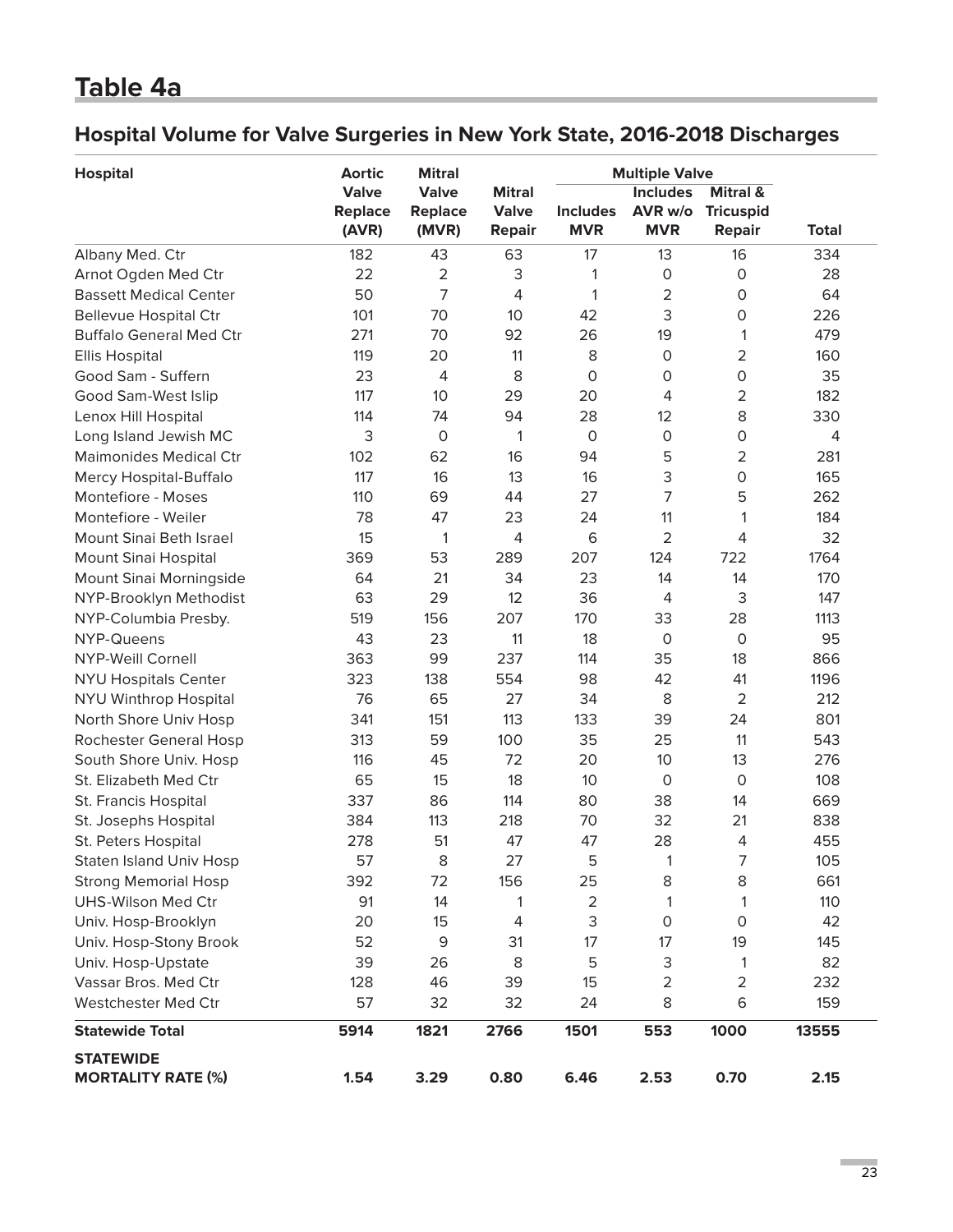## **Table 4b**

## **Hospital Volume for Valve with CABG Surgeries in New York State, 2016-2018 Discharges**

| <b>Hospital</b>                | <b>Aortic</b>    | <b>Mitral</b>  |                                  |                               |                               |                                   |              |  |
|--------------------------------|------------------|----------------|----------------------------------|-------------------------------|-------------------------------|-----------------------------------|--------------|--|
|                                | <b>Valve</b>     | <b>Valve</b>   | <b>Mitral</b>                    |                               | <b>Multiple Valve w/ CABG</b> |                                   |              |  |
|                                | <b>Replace</b>   | <b>Replace</b> | <b>Valve</b>                     |                               | <b>Includes</b>               | <b>Mitral &amp;</b>               |              |  |
|                                | (AVR)<br>w/ CABG | (MVR)          | <b>Repair</b><br>w/ CABG w/ CABG | <b>Includes</b><br><b>MVR</b> | AVR w/o<br><b>MVR</b>         | <b>Tricuspid</b><br><b>Repair</b> | <b>Total</b> |  |
| Albany Med. Ctr                | 123              | 13             | 26                               | 4                             | 3                             | $\overline{2}$                    | 171          |  |
| Arnot Ogden Med Ctr            | 16               | $\mathbf 0$    | 1                                | 0                             | $\mathbf 0$                   | 0                                 | 17           |  |
| <b>Bassett Medical Center</b>  | 42               | 1              | 3                                | 0                             | 1                             | 0                                 | 47           |  |
| <b>Bellevue Hospital Ctr</b>   | 26               | 14             | 1                                | 3                             | 0                             | $\mathsf O$                       | 44           |  |
| <b>Buffalo General Med Ctr</b> | 182              | 27             | 27                               | 3                             | 8                             | $\mathsf O$                       | 247          |  |
| <b>Ellis Hospital</b>          | 67               | 12             | 7                                | 5                             | 3                             | 0                                 | 94           |  |
| Good Sam - Suffern             | 11               | $\overline{2}$ | 11                               | $\overline{2}$                | 3                             | 0                                 | 29           |  |
| Good Sam-West Islip            | 85               | 11             | 27                               | 6                             | $\mathsf 9$                   | $\overline{2}$                    | 140          |  |
| Lenox Hill Hospital            | 43               | 13             | 19                               | 6                             | 1                             | 3                                 | 85           |  |
| Long Island Jewish MC          | $\mathsf{O}$     | $\circ$        | $\mathbf 0$                      | $\mathsf O$                   | $\mathbf 0$                   | 0                                 | $\mathsf O$  |  |
| <b>Maimonides Medical Ctr</b>  | 61               | 33             | 18                               | 14                            | $\mathbf 0$                   | 2                                 | 128          |  |
| Mercy Hospital-Buffalo         | 109              | 12             | 4                                | 11                            | 1                             | 0                                 | 137          |  |
| Montefiore - Moses             | 67               | 37             | 17                               | 10                            | 3                             | $\mathsf O$                       | 134          |  |
| Montefiore - Weiler            | 52               | 8              | 24                               | 3                             | 3                             | $\overline{2}$                    | 92           |  |
| Mount Sinai Beth Israel        | 19               | 1              | 3                                | $\overline{2}$                | $\mathbf 0$                   | 4                                 | 29           |  |
| Mount Sinai Hospital           | 134              | 6              | 45                               | 21                            | 24                            | 81                                | 311          |  |
| Mount Sinai Morningside        | 51               | 20             | 31                               | 1                             | 2                             | 1                                 | 106          |  |
| NYP-Brooklyn Methodist         | 18               | 17             | 3                                | 6                             | 1                             | 1                                 | 46           |  |
| NYP-Columbia Presby.           | 254              | 40             | 42                               | 41                            | 14                            | 11                                | 402          |  |
| NYP-Queens                     | 18               | 9              | 1                                | 1                             | $\circ$                       | 0                                 | 29           |  |
| <b>NYP-Weill Cornell</b>       | 149              | 30             | 33                               | 21                            | 11                            | 3                                 | 247          |  |
| <b>NYU Hospitals Center</b>    | 85               | 18             | 36                               | 5                             | 5                             | $\overline{2}$                    | 151          |  |
| <b>NYU Winthrop Hospital</b>   | 63               | 36             | 20                               | 3                             | $\overline{2}$                | 0                                 | 124          |  |
| North Shore Univ Hosp          | 223              | 68             | 76                               | 34                            | 16                            | 5                                 | 422          |  |
| Rochester General Hosp         | 210              | 30             | 84                               | 11                            | 24                            | 8                                 | 367          |  |
| South Shore Univ. Hosp         | 85               | 23             | 29                               | 9                             | $\overline{2}$                | $\overline{4}$                    | 152          |  |
| St. Elizabeth Med Ctr          | 66               | 1              | 13                               | 5                             | 3                             | 0                                 | 88           |  |
| St. Francis Hospital           | 201              | 50             | 54                               | 20                            | 11                            | 4                                 | 340          |  |
| St. Josephs Hospital           | 212              | 58             | 76                               | 20                            | 11                            | 4                                 | 381          |  |
| St. Peters Hospital            | 277              | 17             | 73                               | 19                            | 20                            | 8                                 | 414          |  |
| <b>Staten Island Univ Hosp</b> | 30               | 5              | 12                               | 0                             | 1                             | $\overline{2}$                    | 50           |  |
| <b>Strong Memorial Hosp</b>    | 102              | 6              | 12                               | 1                             | $\mathsf O$                   | 1                                 | 122          |  |
| UHS-Wilson Med Ctr             | 55               | 0              | $\circ$                          | 1                             | 0                             | 0                                 | 56           |  |
| Univ. Hosp-Brooklyn            | 9                | 1              | $\overline{2}$                   | 0                             | 0                             | 0                                 | 12           |  |
| Univ. Hosp-Stony Brook         | 51               | 5              | 19                               | 0                             | 9                             | 5                                 | 89           |  |
| Univ. Hosp-Upstate             | 14               | 3              | 4                                | 1                             | 1                             | 0                                 | 23           |  |
| Vassar Bros. Med Ctr           | 80               | 23             | 14                               | 8                             | $\overline{2}$                | 1                                 | 128          |  |
| Westchester Med Ctr            | 74               | 26             | 15                               | 11                            | 6                             | $\overline{2}$                    | 134          |  |
| <b>Statewide Total</b>         | 3364             | 676            | 882                              | 308                           | 200                           | 158                               | 5588         |  |
| <b>STATEWIDE</b>               |                  |                |                                  |                               |                               |                                   |              |  |
| <b>MORTALITY RATE (%)</b>      | 2.85             | 8.73           | 2.95                             | 12.34                         | 7.50                          | 6.96                              | 4.38         |  |

÷,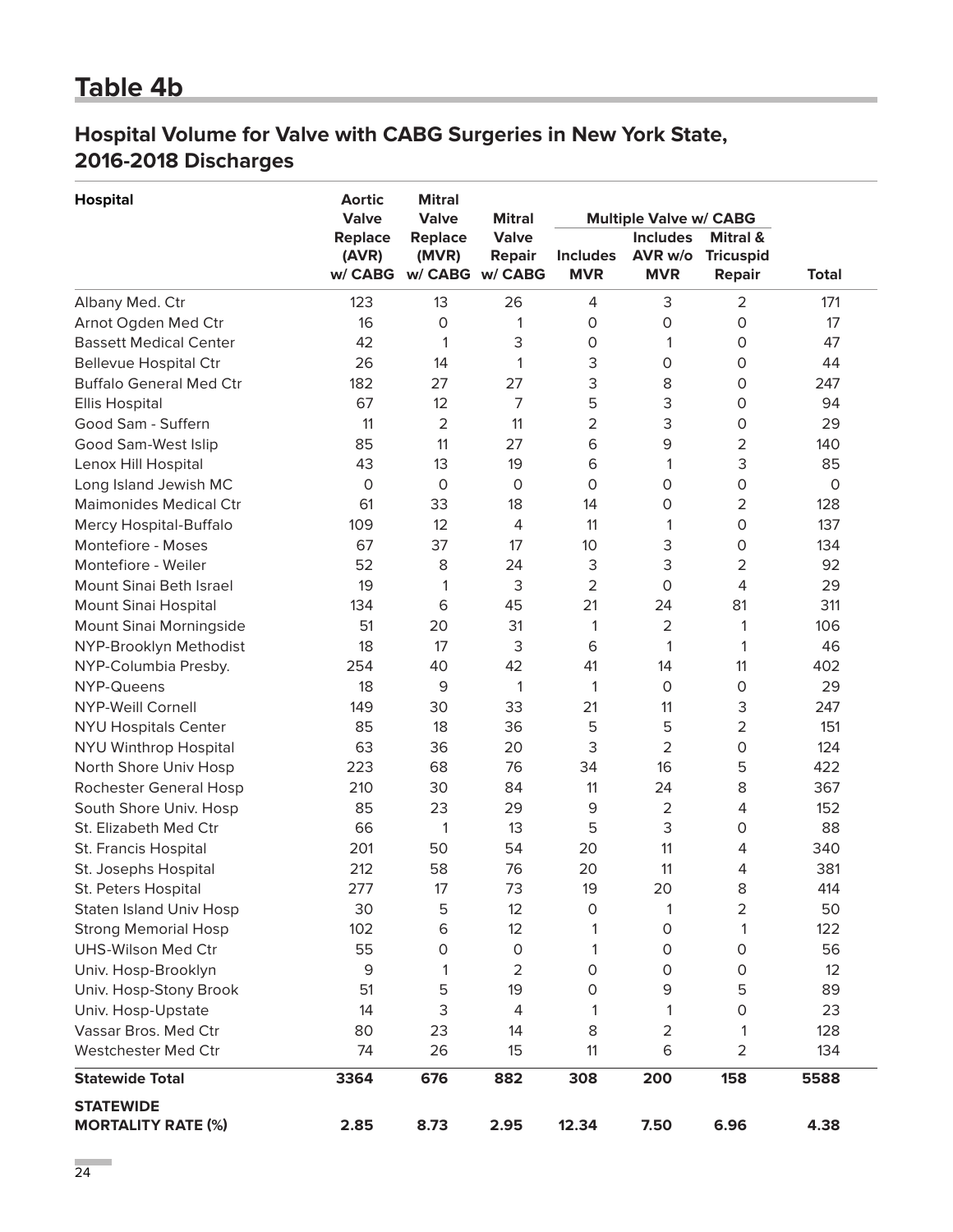# **Table 5**

**In-hospital/30-Day Observed, Expected and Risk-Adjusted Mortality Rates for TAVR in New York State, 2016-2018 Discharges** (Listed Alphabetically by Hospital)

| <b>Hospital</b>                | Cases | <b>Deaths</b>           | <b>OMR</b> | <b>EMR</b> | <b>RAMR</b> | 95% CI<br>for RAMR |
|--------------------------------|-------|-------------------------|------------|------------|-------------|--------------------|
| Albany Med. Ctr                | 735   | 35                      | 4.76       | 3.07       | $3.76*$     | (2.62, 5.24)       |
| <b>Buffalo General Med Ctr</b> | 808   | 19                      | 2.35       | 2.25       | 2.54        | (1.53, 3.96)       |
| Good Sam-West Islip            | 40    | 0                       | 0.00       | 2.09       | 0.00        | (0.00, 10.63)      |
| Lenox Hill Hospital            | 338   | 0                       | 0.00       | 2.03       | $0.00**$    | (0.00, 1.30)       |
| <b>Maimonides Medical Ctr</b>  | 228   | $\overline{7}$          | 3.07       | 2.43       | 3.06        | (1.23, 6.31)       |
| Mercy Hospital-Buffalo         | 194   | $\overline{\mathbf{4}}$ | 2.06       | 1.99       | 2.52        | (0.68, 6.44)       |
| Montefiore - Moses             | 58    | $\overline{2}$          | 3.45       | 2.69       | 3.11        | (0.35, 11.22)      |
| Montefiore - Weiler            | 257   | 5                       | 1.95       | 2.12       | 2.23        | (0.72, 5.20)       |
| Mount Sinai Hospital           | 862   | 17                      | 1.97       | 2.61       | 1.84        | (1.07, 2.94)       |
| Mount Sinai Morningside        | 9     | $\mathsf O$             | 0.00       | 1.38       | 0.00        | (0.00, 71.52)      |
| NYP-Brooklyn Methodist         | 86    | $\overline{2}$          | 2.33       | 2.28       | 2.47        | (0.28, 8.92)       |
| NYP-Columbia Presby.           | 1237  | 20                      | 1.62       | 2.71       | $1.45**$    | (0.88, 2.24)       |
| <b>NYP-Weill Cornell</b>       | 569   | 11                      | 1.93       | 1.89       | 2.47        | (1.23, 4.43)       |
| <b>NYU Hospitals Center</b>    | 1031  | 13                      | 1.26       | 1.73       | 1.77        | (0.94, 3.02)       |
| <b>NYU Winthrop Hospital</b>   | 840   | 29                      | 3.45       | 2.90       | 2.89        | (1.93, 4.15)       |
| North Shore Univ Hosp          | 800   | 17                      | 2.13       | 2.54       | 2.03        | (1.18, 3.24)       |
| Rochester General Hosp         | 456   | 17                      | 3.73       | 2.54       | 3.56        | (2.07, 5.70)       |
| South Shore Univ. Hosp         | 279   | 7                       | 2.51       | 2.65       | 2.29        | (0.92, 4.73)       |
| St. Elizabeth Med Ctr          | 142   | $\overline{4}$          | 2.82       | 2.42       | 2.82        | (0.76, 7.22)       |
| St. Francis Hospital           | 1260  | 37                      | 2.94       | 2.47       | 2.88        | (2.03, 3.97)       |
| St. Josephs Hospital           | 497   | 10                      | 2.01       | 2.71       | 1.80        | (0.86, 3.31)       |
| St. Peters Hospital            | 218   | $\overline{a}$          | 0.92       | 2.15       | 1.03        | (0.12, 3.74)       |
| <b>Staten Island Univ Hosp</b> | 90    | $\mathbf 0$             | 0.00       | 1.85       | 0.00        | (0.00, 5.34)       |
| <b>Strong Memorial Hosp</b>    | 384   | 15                      | 3.91       | 2.35       | 4.02        | (2.25, 6.63)       |
| UHS-Wilson Med Ctr             | 221   | 3                       | 1.36       | 1.98       | 1.67        | (0.33, 4.87)       |
| Univ. Hosp-Stony Brook         | 369   | 6                       | 1.63       | 2.40       | 1.64        | (0.60, 3.57)       |
| Vassar Bros. Med Ctr           | 214   | 9                       | 4.21       | 2.28       | 4.47        | (2.04, 8.49)       |
| Westchester Med Ctr            | 357   | 14                      | 3.92       | 2.34       | 4.07        | (2.22, 6.82)       |
| <b>STATEWIDE TOTAL</b>         | 12579 | 305                     | 2.42       |            |             |                    |

\*Risk-adjusted mortality rate significantly higher than statewide rate based on 95 percent confidence interval.

\*\*Risk-adjusted mortality rate significantly lower than statewide rate based on 95 percent confidence interval.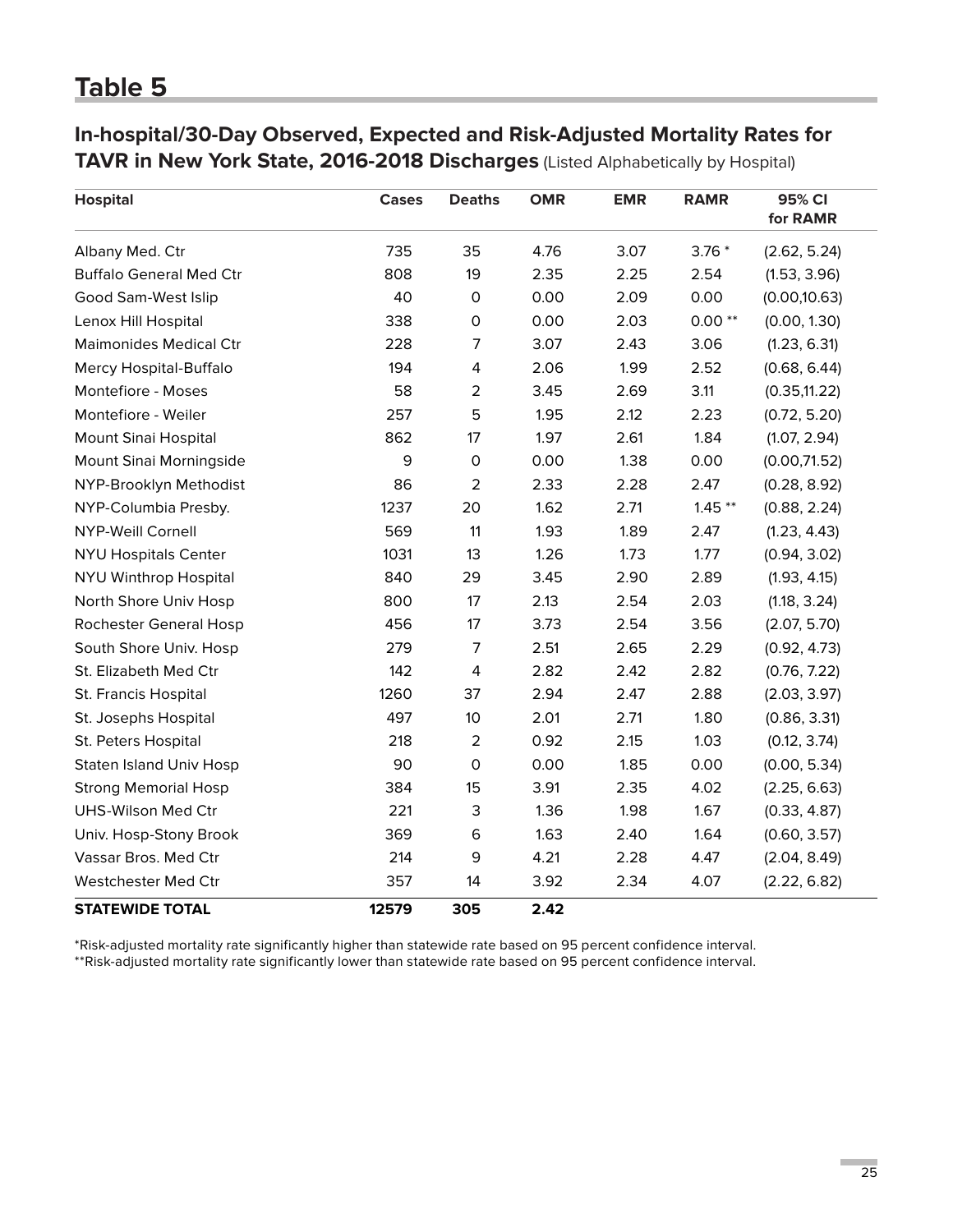# **2016-2018 HOSPITAL AND SURGEON OUTCOMES**

Table 6 provides the number of Isolated CABG operations, number of CABG patients who died in the hospital or after discharge but within 30 days of surgery, OMR, EMR, RAMR and the 95 percent confidence interval for the RAMR for Isolated CABG patients in 2016-2018. In addition, the final two columns provide the number of Isolated CABG, Valve and Valve/CABG procedures and the RAMR for these patients in 2016-2018 for each of the 38 hospitals performing these operations during the time period. Surgeons and hospitals with RAMRs that are significantly lower or higher than the statewide mortality rate (as judged by the 95 percent confidence interval) are also noted.

The hospital information is presented for each surgeon who met at least one of the following criteria: (a) performed 200 or more cardiac operations during 2016-2018, (b) performed at least one cardiac operation in each of the years, 2016-2018. A cardiac operation is defined as any reportable adult cardiac operation and may include cases not listed in Tables 6 or 7.

The results for surgeons not meeting either of the above criteria are grouped together and reported as "All Others" in the hospital in which the operations were performed. Surgeons who met the above criteria and who performed operations in more than one hospital during 2016-2018 are noted in Table 6 and listed under all hospitals in which they performed these operations; their results are also listed separately in Table 7. This table contains the same information as Table 6 across all hospitals in which the surgeon performed operations.

## **Table 6**

### **In-Hospital / 30-Day Observed, Expected and Risk-Adjusted Mortality Rates by Surgeon for Isolated CABG and Valve Surgery (done in combination with or without CABG) in New York State, 2016-2018 Discharges**

|                            |                |               |            | <b>Isolated CABG, or</b><br><b>Valve or Valve/CABG</b> |             |                       |              |             |
|----------------------------|----------------|---------------|------------|--------------------------------------------------------|-------------|-----------------------|--------------|-------------|
|                            | No of<br>Cases | <b>Deaths</b> | <b>OMR</b> | <b>EMR</b>                                             | <b>RAMR</b> | 95% CI<br>for RAMR    | <b>Cases</b> | <b>RAMR</b> |
| <b>STATEWIDE TOTAL</b>     | 25997          | 410           | 1.58       |                                                        |             |                       | 45140        | 2.10        |
| <b>Albany Med. Ctr</b>     |                |               |            |                                                        |             |                       |              |             |
| Akujuo A C                 | 188            | 5             | 2.66       | 1.35                                                   | 3.11        | (1.00, 7.25)          | 293          | $5.28*$     |
| <b>Bennett E</b>           | 14             | 0             | 0.00       | 1.33                                                   | 0.00        | (0.00, 31.14)         | 136          | 3.88        |
| <b>Britton L</b>           | 129            | 2             | 1.55       | 1.14                                                   | 2.14        | (0.24, 7.73)          | 252          | 2.12        |
| Devejian N                 |                | $\bullet$     | $\bullet$  |                                                        |             | $\ldots$ , $\ldots$ ) |              | 0.00        |
| #Ferdinand $F D$           | 23             | 1             | 4.35       | 2.76                                                   | 2.48        | (0.03, 13.80)         | 26           | 3.13        |
| Samy S A                   | 147            | 4             | 2.72       | 1.19                                                   | 3.60        | (0.97, 9.22)          | 227          | 4.26        |
| #Singh C                   | 73             | 2             | 2.74       | 2.10                                                   | 2.05        | (0.23, 7.42)          | 107          | 1.79        |
| All Others                 | 131            | 3             | 2.29       | 1.81                                                   | 2.00        | (0.40, 5.85)          | 168          | 1.73        |
| <b>Total</b>               | 705            | 17            | 2.41       | 1.49                                                   | 2.56        | (1.49, 4.09)          | 1210         | $3.37*$     |
| <b>Arnot Ogden Med Ctr</b> |                |               |            |                                                        |             |                       |              |             |
| Hoffman D                  | 111            | 1             | 0.90       | 1.46                                                   | 0.97        | (0.01, 5.42)          | 143          | 4.42        |
| All Others                 | 35             | 1             | 2.86       | 0.91                                                   | 4.95        | (0.06, 27.52)         | 48           | 3.85        |
| <b>Total</b>               | 146            | 2             | 1.37       | 1.33                                                   | 1.63        | (0.18, 5.88)          | 191          | 4.31        |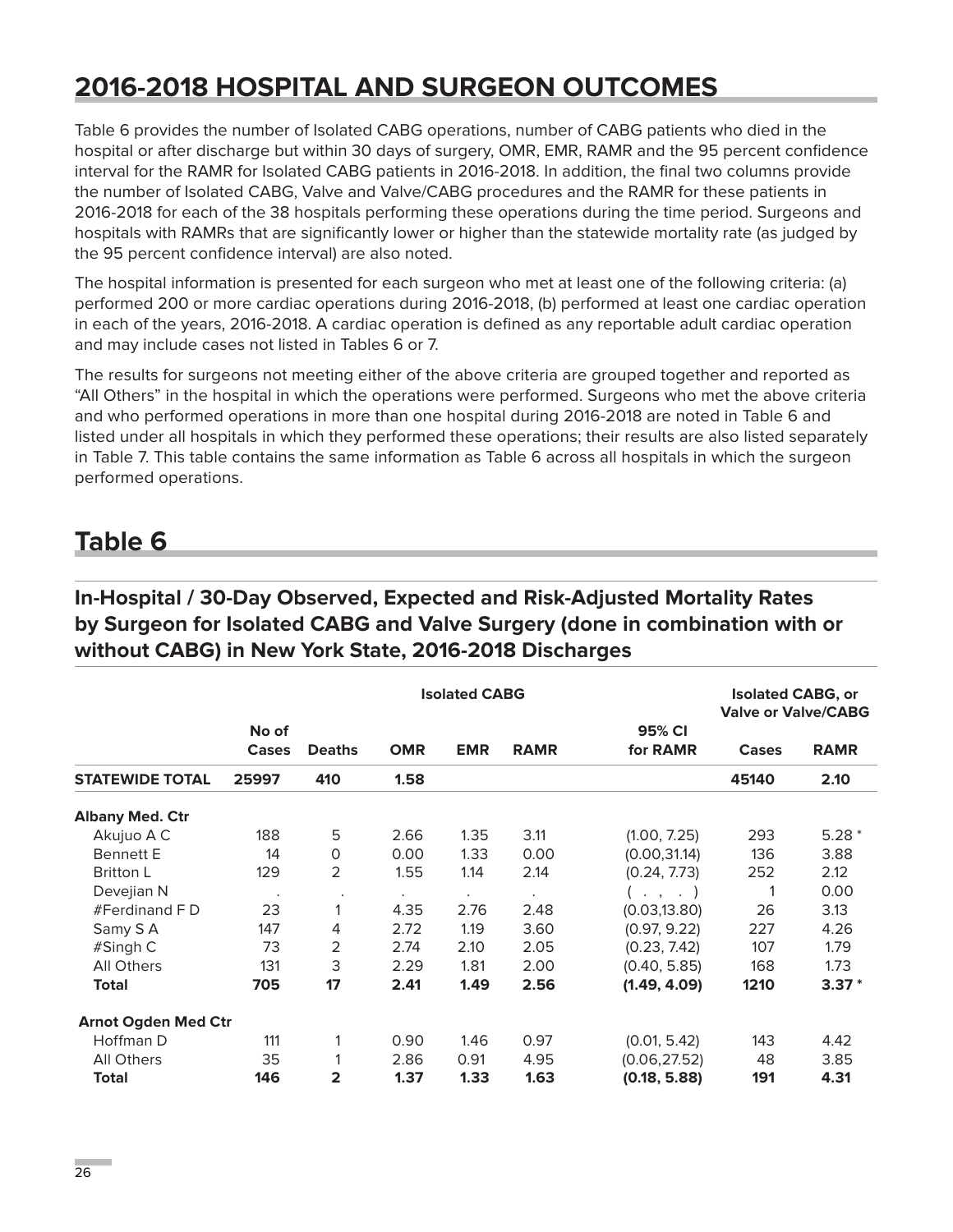| Table 6 continued              |                |                     | <b>Isolated CABG, or</b><br><b>Valve or Valve/CABG</b> |              |                 |                               |              |              |
|--------------------------------|----------------|---------------------|--------------------------------------------------------|--------------|-----------------|-------------------------------|--------------|--------------|
|                                | No of<br>Cases | <b>Deaths</b>       | <b>OMR</b>                                             | <b>EMR</b>   | <b>RAMR</b>     | 95% CI<br>for RAMR            | Cases        | <b>RAMR</b>  |
|                                |                |                     |                                                        |              |                 |                               |              |              |
| <b>Bassett Medical Center</b>  |                |                     |                                                        |              |                 |                               |              |              |
| Daniel SR                      | 99             | 4                   | 4.04                                                   | 2.24         | 2.84            | (0.77, 7.28)                  | 135          | 3.90         |
| Kelley J                       | 131            | $\mathbf{1}$        | 0.76                                                   | 1.68         | 0.72            | (0.01, 3.99)                  | 206          | 1.99         |
| #Neragi-Miandoab S             | 3              | $\mathsf O$         | 0.00                                                   | 1.27         | 0.00            | (0.00, 100.0)                 | 3            | 0.00         |
| <b>Total</b>                   | 233            | 5                   | 2.15                                                   | 1.91         | 1.77            | (0.57, 4.13)                  | 344          | 2.80         |
| <b>Bellevue Hospital Ctr</b>   |                |                     |                                                        |              |                 |                               |              |              |
| #Balsam L B                    | 77             | $\mathsf{O}\xspace$ | 0.00                                                   | 0.88         | 0.00            | (0.00, 8.52)                  | 157          | 0.71         |
| #Culliford A                   | 144            | 3                   | 2.08                                                   | 1.23         | 2.68            | (0.54, 7.82)                  | 225          | 2.95         |
| #Hisamoto K                    | 35             | $\mathsf O$         | 0.00                                                   | 0.86         | 0.00            | (0.00, 19.31)                 | 60           | 0.00         |
| #Malhotra SP                   |                |                     |                                                        |              |                 | $($ $,$ $,$ $)$               | 1            | 0.00         |
| #Smith D E                     | 162            | 3                   | 1.85                                                   | 0.97         | 3.01            | (0.61, 8.80)                  | 235          | 2.39         |
|                                |                | $\mathsf{O}\xspace$ |                                                        |              |                 |                               |              |              |
| #Swistel D                     | 5              |                     | 0.00                                                   | 1.80         | 0.00            | (0.00, 64.26)                 | 9            | 0.00         |
| All Others                     | $\overline{2}$ | $\mathsf O$         | 0.00                                                   | 1.43         | 0.00            | (0.00, 100.0)                 | 8            | 0.00         |
| <b>Total</b>                   | 425            | 6                   | 1.41                                                   | 1.04         | 2.13            | (0.78, 4.64)                  | 695          | 1.84         |
| <b>Buffalo General Med Ctr</b> |                |                     |                                                        |              |                 |                               |              |              |
| #Aldridge J                    | 178            | $\,$ 6              | 3.37                                                   | 1.53         | 3.48            | (1.27, 7.57)                  | 223          | $5.31*$      |
| Ashraf M                       | 521            | 9                   | 1.73                                                   | 1.35         | 2.02            | (0.92, 3.84)                  | 659          | 2.88         |
| Grosner G                      | 611            | 8                   | 1.31                                                   | 1.65         | 1.25            | (0.54, 2.46)                  | 1154         | 2.25         |
| <b>Total</b>                   | 1310           | 23                  | 1.76                                                   | 1.51         | 1.83            | (1.16, 2.74)                  | 2036         | 2.76         |
| <b>Ellis Hospital</b>          |                |                     |                                                        |              |                 |                               |              |              |
| Choumarov K                    | 262            | $\overline{7}$      | 2.67                                                   | 1.50         | 2.82            | (1.13, 5.80)                  | 346          | 2.56         |
| Reich H                        | 197            | 3                   | 1.52                                                   | 1.61         | 1.49            | (0.30, 4.35)                  | 321          | 2.85         |
|                                |                |                     |                                                        |              |                 |                               |              |              |
| #Singh C<br><b>Total</b>       | 95<br>554      | 5<br>15             | 5.26<br>2.71                                           | 1.42<br>1.52 | $5.85*$<br>2.80 | (1.88, 13.65)<br>(1.57, 4.62) | 141<br>808   | 4.30<br>3.00 |
|                                |                |                     |                                                        |              |                 |                               |              |              |
| <b>Good Sam - Suffern</b>      |                |                     |                                                        |              |                 |                               |              |              |
| Badami CD                      | 130            | $\overline{2}$      | 1.54                                                   | 1.33         | 1.82            | (0.20, 6.59)                  | 165          | 4.08         |
| <b>All Others</b>              | 134            | 4                   | 2.99                                                   | 1.38         | 3.41            | (0.92, 8.72)                  | 163          | 3.67         |
| <b>Total</b>                   | 264            | 6                   | 2.27                                                   | 1.36         | 2.64            | (0.97, 5.75)                  | 328          | 3.87         |
| <b>Good Sam-West Islip</b>     |                |                     |                                                        |              |                 |                               |              |              |
| #Dimeo A C                     | $\mathbf 5$    | $\mathsf{O}\xspace$ | 0.00                                                   | 3.64         | 0.00            | (0.00, 31.77)                 | 5            | 0.00         |
| #Henry M J                     | $\mathbf{1}$   | $\mathsf O$         | 0.00                                                   | 10.54        | 0.00            | (0.00, 54.88)                 | $\mathbf{1}$ | 0.00         |
| Lamendola C                    | 172            | $\,$ 6              | 3.49                                                   | 1.67         | 3.30            | (1.20, 7.18)                  | 354          | 2.24         |
| Rovensky M                     | 360            | 5                   | 1.39                                                   | 2.54         | 0.86            | (0.28, 2.02)                  | 454          | 1.29         |
| All Others                     | 96             | $\mathsf O$         | 0.00                                                   | 1.51         | 0.00            | (0.00, 4.00)                  | 142          | 2.74         |
| <b>Total</b>                   | 634            | 11                  | 1.74                                                   | 2.17         | 1.26            | (0.63, 2.26)                  | 956          | 1.78         |
|                                |                |                     |                                                        |              |                 |                               |              |              |
| <b>Lenox Hill Hospital</b>     |                |                     |                                                        |              |                 |                               |              |              |
| #Brinster D R                  | 35             | $\mathsf{O}\xspace$ | 0.00                                                   | 1.41         | 0.00            | (0.00, 11.72)                 | 130          | 0.80         |
| Hemli J M                      | 35             | $\mathsf{O}\xspace$ | 0.00                                                   | 2.05         | 0.00            | (0.00, 8.08)                  | 42           | 0.00         |
| Patel N C                      | 718            | 4                   | 0.56                                                   | 1.35         | 0.65            | (0.18, 1.67)                  | 941          | $0.86**$     |
| Pirelli L                      | 42             | $\mathsf{O}\xspace$ | 0.00                                                   | 1.25         | 0.00            | (0.00, 11.00)                 | 67           | 0.00         |
| Scheinerman S J                | 181            | $\overline{2}$      | 1.10                                                   | 1.33         | 1.31            | (0.15, 4.74)                  | 246          | 0.94         |
| <b>Total</b>                   | 1011           | $\bf 6$             | 0.59                                                   | 1.37         | $0.69**$        | (0.25, 1.49)                  | 1426         | $0.80**$     |
| <b>Long Island Jewish MC</b>   |                |                     |                                                        |              |                 |                               |              |              |
| #Meyer D B                     |                |                     |                                                        |              |                 | $($ $,$ $,$ $)$               | 4            | 0.00         |
| <b>Total</b>                   |                |                     |                                                        |              |                 | $( \cdot , \cdot )$           | 4            | 0.00         |
|                                |                |                     |                                                        |              |                 |                               |              |              |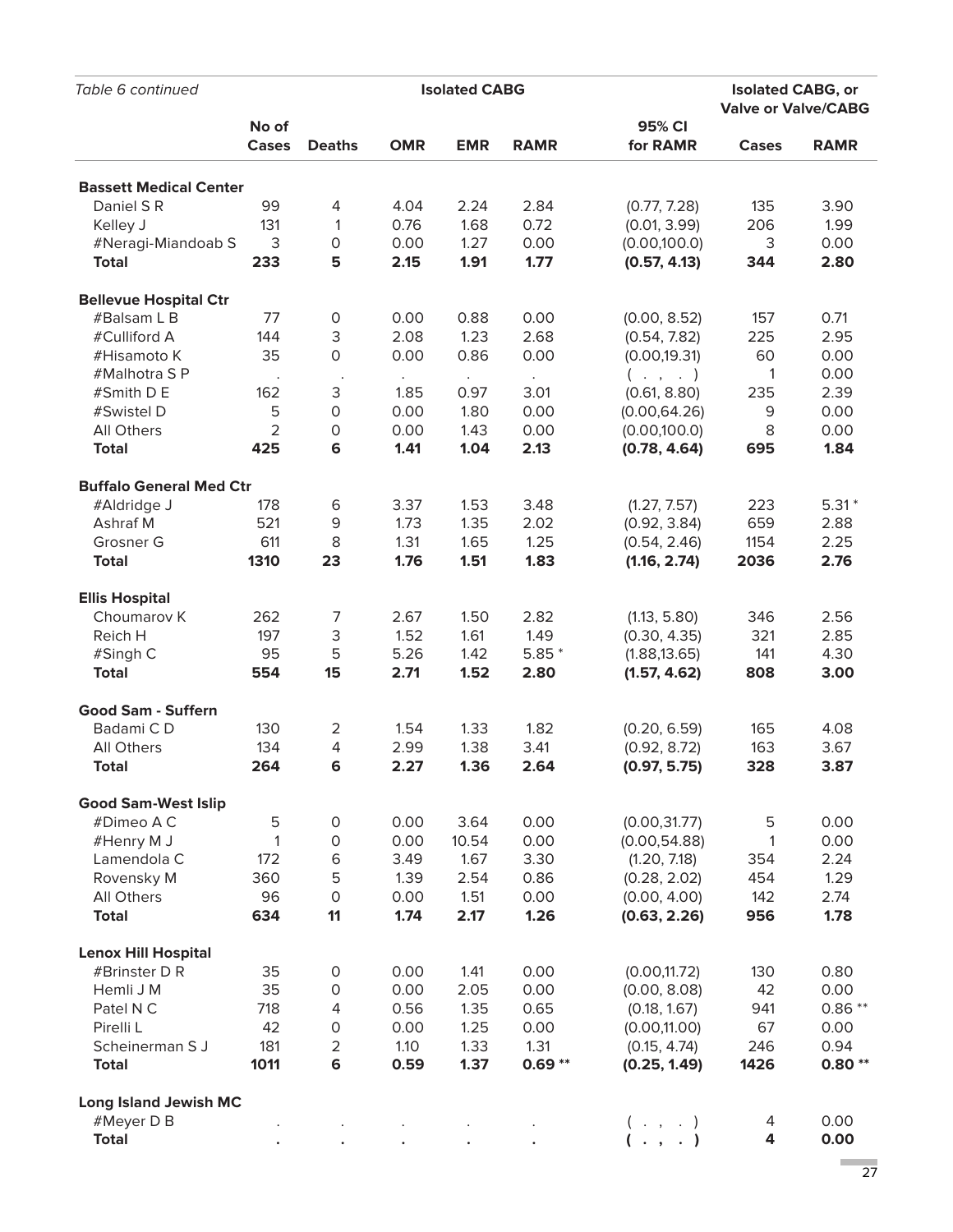| Table 6 continued              |                       |                           | <b>Isolated CABG, or</b> |            |                      |                    |                            |             |
|--------------------------------|-----------------------|---------------------------|--------------------------|------------|----------------------|--------------------|----------------------------|-------------|
|                                |                       |                           |                          |            |                      |                    | <b>Valve or Valve/CABG</b> |             |
|                                | No of<br><b>Cases</b> | <b>Deaths</b>             | <b>OMR</b>               | <b>EMR</b> | <b>RAMR</b>          | 95% CI<br>for RAMR | <b>Cases</b>               | <b>RAMR</b> |
| <b>Maimonides Medical Ctr</b>  |                       |                           |                          |            |                      |                    |                            |             |
| #Abrol S                       | 61                    | 4                         | 6.56                     | 2.85       | 3.62                 | (0.97, 9.28)       | 128                        | 3.25        |
| Crooke G                       | 69                    | $\mathsf O$               | 0.00                     | 1.74       | 0.00                 | (0.00, 4.82)       | 133                        | 1.82        |
| Jacobowitz I                   | 333                   | $\overline{4}$            | 1.20                     | 1.81       | 1.05                 | (0.28, 2.68)       | 491                        | 1.90        |
| Ribakove G                     | 66                    | 1                         | 1.52                     | 1.72       | 1.39                 | (0.02, 7.75)       | 140                        | 2.31        |
| Saunders P                     | 66                    | 1                         | 1.52                     | 1.85       | 1.29                 | (0.02, 7.18)       | 75                         | 1.56        |
| Stephens G A                   | 52                    | 1                         | 1.92                     | 1.59       | 1.90                 | (0.02, 10.60)      | 71                         | 1.58        |
| #Tak V M                       | 1                     | 0                         | 0.00                     | 8.90       | 0.00                 | (0.00, 64.99)      | 3                          | 0.00        |
| #Vaynblat M                    | $\overline{2}$        | 0                         | 0.00                     | 4.27       | 0.00                 | (0.00, 67.74)      | $\overline{4}$             | 0.00        |
| All Others                     | 34                    | $\mathsf O$               | 0.00                     | 2.18       | 0.00                 | (0.00, 7.82)       | 48                         | 0.00        |
| <b>Total</b>                   | 684                   | 11                        | 1.61                     | 1.91       | 1.33                 | (0.66, 2.37)       | 1093                       | 2.01        |
| <b>Mercy Hospital-Buffalo</b>  |                       |                           |                          |            |                      |                    |                            |             |
| Adkins M                       | 153                   | $\overline{7}$            | 4.58                     | 1.70       | $4.25*$              | (1.70, 8.75)       | 202                        | $5.64*$     |
| #Aldridge J                    | 1                     | $\mathsf O$               | 0.00                     | 3.56       | 0.00                 | (0.00, 100.0)      | $\overline{2}$             | 0.00        |
| Downing SW                     | 359                   | 6                         | 1.67                     | 1.48       | 1.78                 | (0.65, 3.87)       | 543                        | 1.32        |
| Jain H B                       | 316                   | $\overline{4}$            | 1.27                     | 1.51       | 1.33                 | (0.36, 3.40)       | 361                        | 1.85        |
| #Joyce F                       | 9                     | 1                         | 11.11                    | 4.36       | 4.02                 | (0.05, 22.37)      | 10                         | 10.06       |
| All Others                     | 193                   | 1                         | 0.52                     | 1.34       | 0.61                 | (0.01, 3.39)       | 215                        | 1.30        |
| <b>Total</b>                   | 1031                  | 19                        | 1.84                     | 1.52       | 1.91                 | (1.15, 2.98)       | 1333                       | 2.32        |
| <b>Montefiore - Moses</b>      |                       |                           |                          |            |                      |                    |                            |             |
| #Chau ML                       | 3                     | $\mathsf O$               | 0.00                     | 1.27       | 0.00                 | (0.00, 100.0)      | 3                          | 0.00        |
| #Derose J J                    | 5                     | $\mathsf O$               | 0.00                     | 0.92       | 0.00                 | (0.00, 100.0)      | 8                          | 0.00        |
| #Goldstein D J                 | 176                   | $\ensuremath{\mathsf{3}}$ | 1.70                     | 1.50       | 1.80                 | (0.36, 5.25)       | 299                        | 2.68        |
| #Jakobleff W A                 | 211                   | $\ensuremath{\mathsf{3}}$ | 1.42                     | 1.50       | 1.50                 | (0.30, 4.38)       | 275                        | 1.64        |
| #Michler R E                   | 126                   | $\overline{2}$            | 1.59                     | 1.23       | 2.04                 | (0.23, 7.35)       | 291                        | 2.79        |
| Peek G J                       |                       |                           |                          |            | $\ddot{\phantom{0}}$ | $($ $,$ $,$ $)$    | $\overline{4}$             | 0.00        |
| All Others                     | 74                    | 1                         | 1.35                     | 1.38       | 1.54                 | (0.02, 8.56)       | 111                        | 0.92        |
| <b>Total</b>                   | 595                   | 9                         | 1.51                     | 1.42       | 1.68                 | (0.77, 3.19)       | 991                        | 2.23        |
| <b>Montefiore - Weiler</b>     |                       |                           |                          |            |                      |                    |                            |             |
| #Chau ML                       | 90                    | 5                         | 5.56                     | 1.10       | $7.96*$              | (2.56, 18.57)      | 112                        | $7.67*$     |
| #Derose J J                    | 359                   | 11                        | 3.06                     | 1.24       | $3.88*$              | (1.94, 6.95)       | 573                        | $3.86*$     |
| #Goldstein D J                 | 9                     | 0                         | 0.00                     | 1.86       | 0.00                 | (0.00, 34.62)      | 14                         | 0.00        |
| #Jakobleff W A                 | 6                     | $\mathsf O$               | 0.00                     | 0.72       | 0.00                 | (0.00, 100.0)      | 9                          | 0.00        |
| #Michler R E                   |                       |                           |                          | $\bullet$  |                      | $($ $,$ $,$ $)$    | 4                          | 0.00        |
| All Others                     | 69                    | 4                         | 5.80                     | 1.70       | 5.38                 | (1.45, 13.78)      | 97                         | 5.57        |
| <b>Total</b>                   | 533                   | 20                        | 3.75                     | 1.28       | $4.61*$              | (2.81, 7.12)       | 809                        | 4.30 *      |
| <b>Mount Sinai Beth Israel</b> |                       |                           |                          |            |                      |                    |                            |             |
| #DiLuozzo G                    | 13                    | $\mathsf O$               | 0.00                     | 1.18       | 0.00                 | (0.00, 37.84)      | 18                         | 0.00        |
| #Puskas J D                    | 180                   | $\mathsf O$               | 0.00                     | 1.08       | 0.00                 | (0.00, 2.98)       | 236                        | 2.34        |
| <b>Total</b>                   | 193                   | $\mathbf 0$               | 0.00                     | 1.08       | 0.00                 | (0.00, 2.77)       | 254                        | 2.19        |

÷.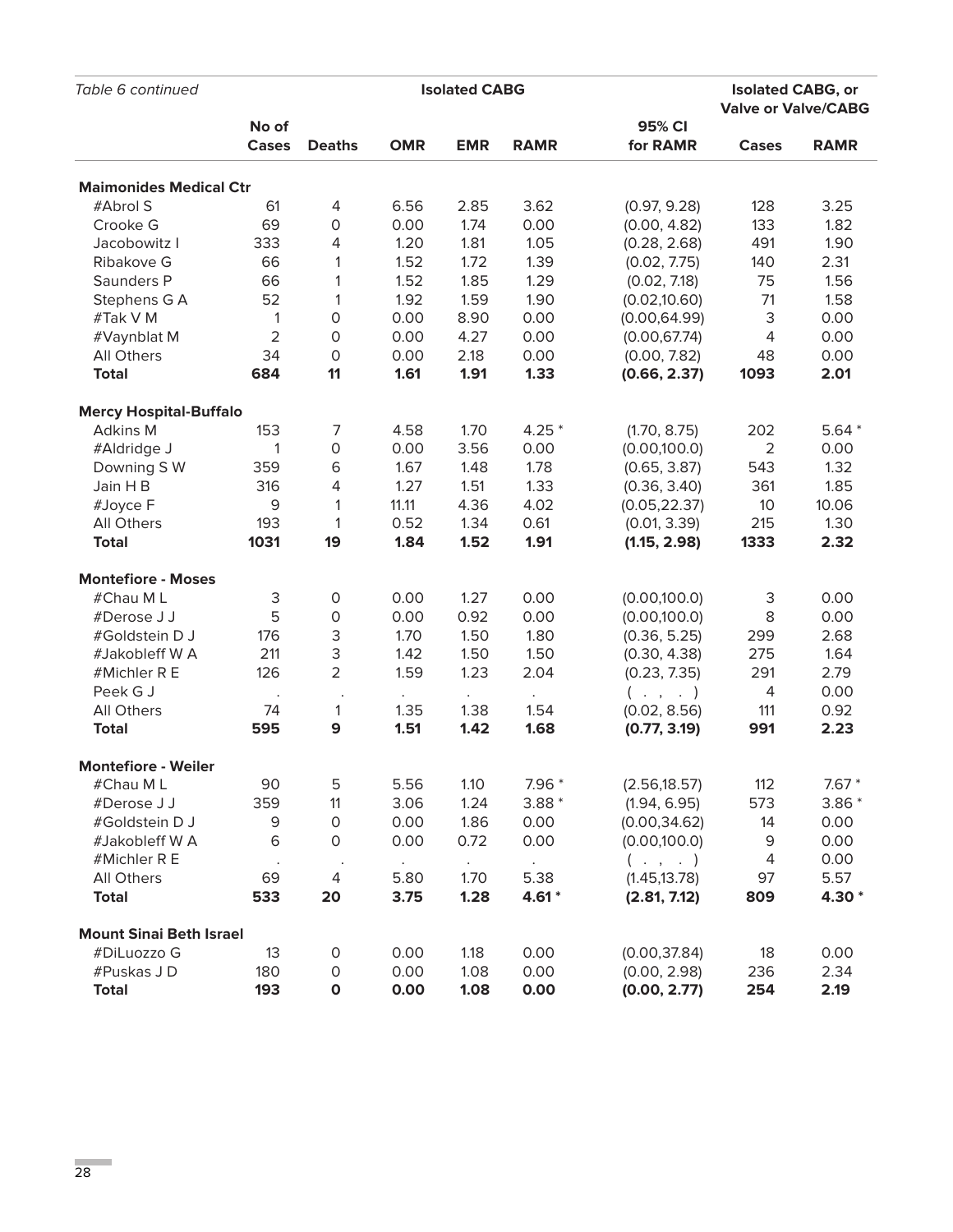| <b>Valve or Valve/CABG</b><br>No of<br>95% CI<br><b>OMR</b><br><b>EMR</b><br><b>RAMR</b><br>for RAMR<br><b>RAMR</b><br>Cases<br><b>Deaths</b><br>Cases<br><b>Mount Sinai Hospital</b><br>Adams D H<br>1<br>$\mathsf O$<br>0.00<br>1.69<br>0.00<br>(0.00, 100.0)<br>1001<br>$0.18**$<br>56<br>0.00<br>1.85<br>0.00<br>154<br>$\mathsf O$<br>(0.00, 5.57)<br>2.17<br>Anyanwu A<br>0.00<br>0.00<br><b>Boateng P</b><br>43<br>$\mathsf O$<br>1.30<br>(0.00, 10.38)<br>119<br>0.00<br>15<br>$\mathsf O$<br>0.00<br>80<br>El-Eshmawi A M<br>0.00<br>0.57<br>(0.00, 68.13)<br>0.00<br>$\overline{2}$<br>296<br>0.68<br>1.15<br>0.93<br>1.12<br>Filsoufi F<br>(0.10, 3.36)<br>381<br>$\mathsf O$<br>0.00<br>$\mathbf 2$<br>0.00<br>0.38<br>(0.00, 100.0)<br>0.00<br>Nguyen K<br>1<br>26<br>3<br>$18.45*$<br>51<br>5.19<br>Pawale A A<br>11.54<br>0.99<br>(3.71, 53.90)<br>$\,$ 6<br>1.79<br>1.52<br>1.85<br>Reddy R C<br>336<br>(0.68, 4.03)<br>464<br>2.87<br>$\mathsf O$<br>0.00<br>234<br>Stelzer P<br>19<br>0.00<br>0.98<br>(0.00, 31.09)<br>3.02<br>79<br>1.27<br>2.11<br>Stewart A S<br>$\mathbf{1}$<br>0.94<br>(0.03, 11.76)<br>330<br>1.98<br>20<br>$\mathsf O$<br>1.48<br>0.00<br>(0.00, 19.54)<br>0.00<br>28<br>0.00<br>#Tannous H J<br>$\overline{2}$<br>2.07<br>137<br>1.46<br>1.11<br>(0.23, 7.47)<br>241<br>2.55<br>Varghese R<br>$\mathsf{O}\xspace$<br>0.00<br>All Others<br>4<br>0.00<br>1.17<br>(0.00, 100.0)<br>23<br>0.00<br>1.67<br>1.72<br><b>Total</b><br>1033<br>14<br>1.36<br>1.28<br>(0.91, 2.80)<br>3108<br><b>Mount Sinai Morningside</b><br>$\overline{2}$<br>1.07<br>1.66<br>1.01<br>Balaram SK<br>(0.11, 3.66)<br>299<br>1.65<br>187<br>37<br>$\mathbf{1}$<br>2.70<br>2.51<br>#Chikwe JY<br>1.43<br>2.99<br>(0.04, 16.63)<br>75<br>25<br>$\mathsf O$<br>1.01<br>0.00<br>54<br>5.89<br>0.00<br>(0.00, 22.80)<br>#DiLuozzo G<br>7<br>1.64<br>1.07<br>2.43<br>(0.97, 5.00)<br>#Puskas JD<br>426<br>513<br>3.35<br>22<br>$\mathsf{O}\xspace$<br>0.00<br>All Others<br>0.00<br>1.26<br>(0.00, 20.94)<br>32<br>0.00<br>1.25<br>1.81<br>973<br><b>Total</b><br>697<br>10<br>1.43<br>(0.87, 3.33)<br>2.61<br><b>NYP-Brooklyn Methodist</b><br>71<br>1.63<br>##Gulkarov   M<br>1<br>1.41<br>1.36<br>138<br>1.79<br>(0.02, 7.58)<br>233<br>1.72<br>1.68<br>1.61<br>322<br>4<br>(0.43, 4.11)<br>3.10<br>#Tranbaugh R<br>Worku B M<br>69<br>$\mathsf O$<br>0.00<br>1.22<br>0.00<br>(0.00, 6.88)<br>106<br>0.00<br>$\overline{2}$<br>$\overline{2}$<br>All Others<br>$\mathsf O$<br>0.00<br>1.09<br>0.00<br>(0.00, 100.0)<br>0.00<br>5<br>(0.43, 3.09)<br>568<br><b>Total</b><br>375<br>1.33<br>1.59<br>1.33<br>2.22<br>NYP-Columbia Presby.<br>$\overline{2}$<br>282<br>0.71<br>1.42<br>0.79<br>(0.09, 2.84)<br>496<br>1.30<br>Argenziano M<br>#Bacha E<br>3<br>0.00<br>$($ $,$ $,$ $)$<br>Bapat V N<br>20<br>$\mathsf{O}\xspace$<br>1.62<br>(0.00, 17.84)<br>100<br>0.50<br>0.00<br>0.00<br>$\mathsf{O}\xspace$<br>0.00<br>2.16<br>0.00<br>(0.00, 14.86)<br>168<br>1.82<br>Borger M A<br>18<br>$\mathbf 2$<br>#Chai P J<br>0.00<br>$($ $,$ $,$ $)$<br>$\sim$<br>$\bullet$<br>$\mathbf{1}$<br>382<br>147<br>0.68<br>1.24<br>0.86<br>(0.01, 4.80)<br>1.52<br>George I<br>Kalfa D M<br>0.00<br>1<br>$($ $,$ $,$ $)$<br>$\bullet$<br>$\bullet$<br>$\mathbf{1}$<br>(0.01, 2.64)<br>Naka Y<br>227<br>1.47<br>0.47<br>320<br>0.97<br>0.44<br>3<br>Smith <sub>C</sub><br>219<br>1.37<br>1.11<br>1.95<br>(0.39, 5.70)<br>624<br>1.77<br>5<br>1.42<br>583<br>314<br>1.59<br>1.77<br>(0.46, 3.32)<br>2.19<br>Takayama H<br>$\mathsf 3$<br>2.73<br>2.27<br>1.90<br>172<br>110<br>(0.38, 5.54)<br>2.57<br>Takeda K<br>$\overline{2}$<br>$\mathsf{O}\xspace$<br>All Others<br>0.00<br>0.43<br>0.00<br>(0.00, 100.0)<br>0.00<br>1<br>1.52<br><b>Total</b><br>15<br>1.12<br>1.16<br>(0.65, 1.92)<br>1.69<br>1338<br>2853<br><b>NYP-Queens</b><br>#Avgerinos D V<br>0.00<br>(0.00, 5.90)<br>165<br>129<br>$\mathsf{O}$<br>0.00<br>0.76<br>1.32<br>3<br>417<br>329<br>0.91<br>0.97<br>1.49<br>(0.30, 4.34)<br>1.86<br>#Lang S<br>$\mathsf O$<br>All Others<br>0.00<br>0.70<br>0.00<br>(0.00, 100.0)<br>0.00<br>1<br>1<br>3<br><b>Total</b><br>459<br>0.65<br>0.91<br>1.13<br>(0.23, 3.31)<br>583<br>1.74 | Table 6 continued |  | <b>Isolated CABG, or</b> |  |  |  |  |  |  |  |
|----------------------------------------------------------------------------------------------------------------------------------------------------------------------------------------------------------------------------------------------------------------------------------------------------------------------------------------------------------------------------------------------------------------------------------------------------------------------------------------------------------------------------------------------------------------------------------------------------------------------------------------------------------------------------------------------------------------------------------------------------------------------------------------------------------------------------------------------------------------------------------------------------------------------------------------------------------------------------------------------------------------------------------------------------------------------------------------------------------------------------------------------------------------------------------------------------------------------------------------------------------------------------------------------------------------------------------------------------------------------------------------------------------------------------------------------------------------------------------------------------------------------------------------------------------------------------------------------------------------------------------------------------------------------------------------------------------------------------------------------------------------------------------------------------------------------------------------------------------------------------------------------------------------------------------------------------------------------------------------------------------------------------------------------------------------------------------------------------------------------------------------------------------------------------------------------------------------------------------------------------------------------------------------------------------------------------------------------------------------------------------------------------------------------------------------------------------------------------------------------------------------------------------------------------------------------------------------------------------------------------------------------------------------------------------------------------------------------------------------------------------------------------------------------------------------------------------------------------------------------------------------------------------------------------------------------------------------------------------------------------------------------------------------------------------------------------------------------------------------------------------------------------------------------------------------------------------------------------------------------------------------------------------------------------------------------------------------------------------------------------------------------------------------------------------------------------------------------------------------------------------------------------------------------------------------------------------------------------------------------------------------------------------------------------------------------------------------------------------------------------------------------------------------------------------------------------------------------------------------------------------------------------------------------------------------------------------------------------------------------------------------------------------------------------------------------------------------------------------------------------------------------------------------------------------------------------|-------------------|--|--------------------------|--|--|--|--|--|--|--|
|                                                                                                                                                                                                                                                                                                                                                                                                                                                                                                                                                                                                                                                                                                                                                                                                                                                                                                                                                                                                                                                                                                                                                                                                                                                                                                                                                                                                                                                                                                                                                                                                                                                                                                                                                                                                                                                                                                                                                                                                                                                                                                                                                                                                                                                                                                                                                                                                                                                                                                                                                                                                                                                                                                                                                                                                                                                                                                                                                                                                                                                                                                                                                                                                                                                                                                                                                                                                                                                                                                                                                                                                                                                                                                                                                                                                                                                                                                                                                                                                                                                                                                                                                                                                    |                   |  |                          |  |  |  |  |  |  |  |
|                                                                                                                                                                                                                                                                                                                                                                                                                                                                                                                                                                                                                                                                                                                                                                                                                                                                                                                                                                                                                                                                                                                                                                                                                                                                                                                                                                                                                                                                                                                                                                                                                                                                                                                                                                                                                                                                                                                                                                                                                                                                                                                                                                                                                                                                                                                                                                                                                                                                                                                                                                                                                                                                                                                                                                                                                                                                                                                                                                                                                                                                                                                                                                                                                                                                                                                                                                                                                                                                                                                                                                                                                                                                                                                                                                                                                                                                                                                                                                                                                                                                                                                                                                                                    |                   |  |                          |  |  |  |  |  |  |  |
|                                                                                                                                                                                                                                                                                                                                                                                                                                                                                                                                                                                                                                                                                                                                                                                                                                                                                                                                                                                                                                                                                                                                                                                                                                                                                                                                                                                                                                                                                                                                                                                                                                                                                                                                                                                                                                                                                                                                                                                                                                                                                                                                                                                                                                                                                                                                                                                                                                                                                                                                                                                                                                                                                                                                                                                                                                                                                                                                                                                                                                                                                                                                                                                                                                                                                                                                                                                                                                                                                                                                                                                                                                                                                                                                                                                                                                                                                                                                                                                                                                                                                                                                                                                                    |                   |  |                          |  |  |  |  |  |  |  |
|                                                                                                                                                                                                                                                                                                                                                                                                                                                                                                                                                                                                                                                                                                                                                                                                                                                                                                                                                                                                                                                                                                                                                                                                                                                                                                                                                                                                                                                                                                                                                                                                                                                                                                                                                                                                                                                                                                                                                                                                                                                                                                                                                                                                                                                                                                                                                                                                                                                                                                                                                                                                                                                                                                                                                                                                                                                                                                                                                                                                                                                                                                                                                                                                                                                                                                                                                                                                                                                                                                                                                                                                                                                                                                                                                                                                                                                                                                                                                                                                                                                                                                                                                                                                    |                   |  |                          |  |  |  |  |  |  |  |
|                                                                                                                                                                                                                                                                                                                                                                                                                                                                                                                                                                                                                                                                                                                                                                                                                                                                                                                                                                                                                                                                                                                                                                                                                                                                                                                                                                                                                                                                                                                                                                                                                                                                                                                                                                                                                                                                                                                                                                                                                                                                                                                                                                                                                                                                                                                                                                                                                                                                                                                                                                                                                                                                                                                                                                                                                                                                                                                                                                                                                                                                                                                                                                                                                                                                                                                                                                                                                                                                                                                                                                                                                                                                                                                                                                                                                                                                                                                                                                                                                                                                                                                                                                                                    |                   |  |                          |  |  |  |  |  |  |  |
|                                                                                                                                                                                                                                                                                                                                                                                                                                                                                                                                                                                                                                                                                                                                                                                                                                                                                                                                                                                                                                                                                                                                                                                                                                                                                                                                                                                                                                                                                                                                                                                                                                                                                                                                                                                                                                                                                                                                                                                                                                                                                                                                                                                                                                                                                                                                                                                                                                                                                                                                                                                                                                                                                                                                                                                                                                                                                                                                                                                                                                                                                                                                                                                                                                                                                                                                                                                                                                                                                                                                                                                                                                                                                                                                                                                                                                                                                                                                                                                                                                                                                                                                                                                                    |                   |  |                          |  |  |  |  |  |  |  |
|                                                                                                                                                                                                                                                                                                                                                                                                                                                                                                                                                                                                                                                                                                                                                                                                                                                                                                                                                                                                                                                                                                                                                                                                                                                                                                                                                                                                                                                                                                                                                                                                                                                                                                                                                                                                                                                                                                                                                                                                                                                                                                                                                                                                                                                                                                                                                                                                                                                                                                                                                                                                                                                                                                                                                                                                                                                                                                                                                                                                                                                                                                                                                                                                                                                                                                                                                                                                                                                                                                                                                                                                                                                                                                                                                                                                                                                                                                                                                                                                                                                                                                                                                                                                    |                   |  |                          |  |  |  |  |  |  |  |
|                                                                                                                                                                                                                                                                                                                                                                                                                                                                                                                                                                                                                                                                                                                                                                                                                                                                                                                                                                                                                                                                                                                                                                                                                                                                                                                                                                                                                                                                                                                                                                                                                                                                                                                                                                                                                                                                                                                                                                                                                                                                                                                                                                                                                                                                                                                                                                                                                                                                                                                                                                                                                                                                                                                                                                                                                                                                                                                                                                                                                                                                                                                                                                                                                                                                                                                                                                                                                                                                                                                                                                                                                                                                                                                                                                                                                                                                                                                                                                                                                                                                                                                                                                                                    |                   |  |                          |  |  |  |  |  |  |  |
|                                                                                                                                                                                                                                                                                                                                                                                                                                                                                                                                                                                                                                                                                                                                                                                                                                                                                                                                                                                                                                                                                                                                                                                                                                                                                                                                                                                                                                                                                                                                                                                                                                                                                                                                                                                                                                                                                                                                                                                                                                                                                                                                                                                                                                                                                                                                                                                                                                                                                                                                                                                                                                                                                                                                                                                                                                                                                                                                                                                                                                                                                                                                                                                                                                                                                                                                                                                                                                                                                                                                                                                                                                                                                                                                                                                                                                                                                                                                                                                                                                                                                                                                                                                                    |                   |  |                          |  |  |  |  |  |  |  |
|                                                                                                                                                                                                                                                                                                                                                                                                                                                                                                                                                                                                                                                                                                                                                                                                                                                                                                                                                                                                                                                                                                                                                                                                                                                                                                                                                                                                                                                                                                                                                                                                                                                                                                                                                                                                                                                                                                                                                                                                                                                                                                                                                                                                                                                                                                                                                                                                                                                                                                                                                                                                                                                                                                                                                                                                                                                                                                                                                                                                                                                                                                                                                                                                                                                                                                                                                                                                                                                                                                                                                                                                                                                                                                                                                                                                                                                                                                                                                                                                                                                                                                                                                                                                    |                   |  |                          |  |  |  |  |  |  |  |
|                                                                                                                                                                                                                                                                                                                                                                                                                                                                                                                                                                                                                                                                                                                                                                                                                                                                                                                                                                                                                                                                                                                                                                                                                                                                                                                                                                                                                                                                                                                                                                                                                                                                                                                                                                                                                                                                                                                                                                                                                                                                                                                                                                                                                                                                                                                                                                                                                                                                                                                                                                                                                                                                                                                                                                                                                                                                                                                                                                                                                                                                                                                                                                                                                                                                                                                                                                                                                                                                                                                                                                                                                                                                                                                                                                                                                                                                                                                                                                                                                                                                                                                                                                                                    |                   |  |                          |  |  |  |  |  |  |  |
|                                                                                                                                                                                                                                                                                                                                                                                                                                                                                                                                                                                                                                                                                                                                                                                                                                                                                                                                                                                                                                                                                                                                                                                                                                                                                                                                                                                                                                                                                                                                                                                                                                                                                                                                                                                                                                                                                                                                                                                                                                                                                                                                                                                                                                                                                                                                                                                                                                                                                                                                                                                                                                                                                                                                                                                                                                                                                                                                                                                                                                                                                                                                                                                                                                                                                                                                                                                                                                                                                                                                                                                                                                                                                                                                                                                                                                                                                                                                                                                                                                                                                                                                                                                                    |                   |  |                          |  |  |  |  |  |  |  |
|                                                                                                                                                                                                                                                                                                                                                                                                                                                                                                                                                                                                                                                                                                                                                                                                                                                                                                                                                                                                                                                                                                                                                                                                                                                                                                                                                                                                                                                                                                                                                                                                                                                                                                                                                                                                                                                                                                                                                                                                                                                                                                                                                                                                                                                                                                                                                                                                                                                                                                                                                                                                                                                                                                                                                                                                                                                                                                                                                                                                                                                                                                                                                                                                                                                                                                                                                                                                                                                                                                                                                                                                                                                                                                                                                                                                                                                                                                                                                                                                                                                                                                                                                                                                    |                   |  |                          |  |  |  |  |  |  |  |
|                                                                                                                                                                                                                                                                                                                                                                                                                                                                                                                                                                                                                                                                                                                                                                                                                                                                                                                                                                                                                                                                                                                                                                                                                                                                                                                                                                                                                                                                                                                                                                                                                                                                                                                                                                                                                                                                                                                                                                                                                                                                                                                                                                                                                                                                                                                                                                                                                                                                                                                                                                                                                                                                                                                                                                                                                                                                                                                                                                                                                                                                                                                                                                                                                                                                                                                                                                                                                                                                                                                                                                                                                                                                                                                                                                                                                                                                                                                                                                                                                                                                                                                                                                                                    |                   |  |                          |  |  |  |  |  |  |  |
|                                                                                                                                                                                                                                                                                                                                                                                                                                                                                                                                                                                                                                                                                                                                                                                                                                                                                                                                                                                                                                                                                                                                                                                                                                                                                                                                                                                                                                                                                                                                                                                                                                                                                                                                                                                                                                                                                                                                                                                                                                                                                                                                                                                                                                                                                                                                                                                                                                                                                                                                                                                                                                                                                                                                                                                                                                                                                                                                                                                                                                                                                                                                                                                                                                                                                                                                                                                                                                                                                                                                                                                                                                                                                                                                                                                                                                                                                                                                                                                                                                                                                                                                                                                                    |                   |  |                          |  |  |  |  |  |  |  |
|                                                                                                                                                                                                                                                                                                                                                                                                                                                                                                                                                                                                                                                                                                                                                                                                                                                                                                                                                                                                                                                                                                                                                                                                                                                                                                                                                                                                                                                                                                                                                                                                                                                                                                                                                                                                                                                                                                                                                                                                                                                                                                                                                                                                                                                                                                                                                                                                                                                                                                                                                                                                                                                                                                                                                                                                                                                                                                                                                                                                                                                                                                                                                                                                                                                                                                                                                                                                                                                                                                                                                                                                                                                                                                                                                                                                                                                                                                                                                                                                                                                                                                                                                                                                    |                   |  |                          |  |  |  |  |  |  |  |
|                                                                                                                                                                                                                                                                                                                                                                                                                                                                                                                                                                                                                                                                                                                                                                                                                                                                                                                                                                                                                                                                                                                                                                                                                                                                                                                                                                                                                                                                                                                                                                                                                                                                                                                                                                                                                                                                                                                                                                                                                                                                                                                                                                                                                                                                                                                                                                                                                                                                                                                                                                                                                                                                                                                                                                                                                                                                                                                                                                                                                                                                                                                                                                                                                                                                                                                                                                                                                                                                                                                                                                                                                                                                                                                                                                                                                                                                                                                                                                                                                                                                                                                                                                                                    |                   |  |                          |  |  |  |  |  |  |  |
|                                                                                                                                                                                                                                                                                                                                                                                                                                                                                                                                                                                                                                                                                                                                                                                                                                                                                                                                                                                                                                                                                                                                                                                                                                                                                                                                                                                                                                                                                                                                                                                                                                                                                                                                                                                                                                                                                                                                                                                                                                                                                                                                                                                                                                                                                                                                                                                                                                                                                                                                                                                                                                                                                                                                                                                                                                                                                                                                                                                                                                                                                                                                                                                                                                                                                                                                                                                                                                                                                                                                                                                                                                                                                                                                                                                                                                                                                                                                                                                                                                                                                                                                                                                                    |                   |  |                          |  |  |  |  |  |  |  |
|                                                                                                                                                                                                                                                                                                                                                                                                                                                                                                                                                                                                                                                                                                                                                                                                                                                                                                                                                                                                                                                                                                                                                                                                                                                                                                                                                                                                                                                                                                                                                                                                                                                                                                                                                                                                                                                                                                                                                                                                                                                                                                                                                                                                                                                                                                                                                                                                                                                                                                                                                                                                                                                                                                                                                                                                                                                                                                                                                                                                                                                                                                                                                                                                                                                                                                                                                                                                                                                                                                                                                                                                                                                                                                                                                                                                                                                                                                                                                                                                                                                                                                                                                                                                    |                   |  |                          |  |  |  |  |  |  |  |
|                                                                                                                                                                                                                                                                                                                                                                                                                                                                                                                                                                                                                                                                                                                                                                                                                                                                                                                                                                                                                                                                                                                                                                                                                                                                                                                                                                                                                                                                                                                                                                                                                                                                                                                                                                                                                                                                                                                                                                                                                                                                                                                                                                                                                                                                                                                                                                                                                                                                                                                                                                                                                                                                                                                                                                                                                                                                                                                                                                                                                                                                                                                                                                                                                                                                                                                                                                                                                                                                                                                                                                                                                                                                                                                                                                                                                                                                                                                                                                                                                                                                                                                                                                                                    |                   |  |                          |  |  |  |  |  |  |  |
|                                                                                                                                                                                                                                                                                                                                                                                                                                                                                                                                                                                                                                                                                                                                                                                                                                                                                                                                                                                                                                                                                                                                                                                                                                                                                                                                                                                                                                                                                                                                                                                                                                                                                                                                                                                                                                                                                                                                                                                                                                                                                                                                                                                                                                                                                                                                                                                                                                                                                                                                                                                                                                                                                                                                                                                                                                                                                                                                                                                                                                                                                                                                                                                                                                                                                                                                                                                                                                                                                                                                                                                                                                                                                                                                                                                                                                                                                                                                                                                                                                                                                                                                                                                                    |                   |  |                          |  |  |  |  |  |  |  |
|                                                                                                                                                                                                                                                                                                                                                                                                                                                                                                                                                                                                                                                                                                                                                                                                                                                                                                                                                                                                                                                                                                                                                                                                                                                                                                                                                                                                                                                                                                                                                                                                                                                                                                                                                                                                                                                                                                                                                                                                                                                                                                                                                                                                                                                                                                                                                                                                                                                                                                                                                                                                                                                                                                                                                                                                                                                                                                                                                                                                                                                                                                                                                                                                                                                                                                                                                                                                                                                                                                                                                                                                                                                                                                                                                                                                                                                                                                                                                                                                                                                                                                                                                                                                    |                   |  |                          |  |  |  |  |  |  |  |
|                                                                                                                                                                                                                                                                                                                                                                                                                                                                                                                                                                                                                                                                                                                                                                                                                                                                                                                                                                                                                                                                                                                                                                                                                                                                                                                                                                                                                                                                                                                                                                                                                                                                                                                                                                                                                                                                                                                                                                                                                                                                                                                                                                                                                                                                                                                                                                                                                                                                                                                                                                                                                                                                                                                                                                                                                                                                                                                                                                                                                                                                                                                                                                                                                                                                                                                                                                                                                                                                                                                                                                                                                                                                                                                                                                                                                                                                                                                                                                                                                                                                                                                                                                                                    |                   |  |                          |  |  |  |  |  |  |  |
|                                                                                                                                                                                                                                                                                                                                                                                                                                                                                                                                                                                                                                                                                                                                                                                                                                                                                                                                                                                                                                                                                                                                                                                                                                                                                                                                                                                                                                                                                                                                                                                                                                                                                                                                                                                                                                                                                                                                                                                                                                                                                                                                                                                                                                                                                                                                                                                                                                                                                                                                                                                                                                                                                                                                                                                                                                                                                                                                                                                                                                                                                                                                                                                                                                                                                                                                                                                                                                                                                                                                                                                                                                                                                                                                                                                                                                                                                                                                                                                                                                                                                                                                                                                                    |                   |  |                          |  |  |  |  |  |  |  |
|                                                                                                                                                                                                                                                                                                                                                                                                                                                                                                                                                                                                                                                                                                                                                                                                                                                                                                                                                                                                                                                                                                                                                                                                                                                                                                                                                                                                                                                                                                                                                                                                                                                                                                                                                                                                                                                                                                                                                                                                                                                                                                                                                                                                                                                                                                                                                                                                                                                                                                                                                                                                                                                                                                                                                                                                                                                                                                                                                                                                                                                                                                                                                                                                                                                                                                                                                                                                                                                                                                                                                                                                                                                                                                                                                                                                                                                                                                                                                                                                                                                                                                                                                                                                    |                   |  |                          |  |  |  |  |  |  |  |
|                                                                                                                                                                                                                                                                                                                                                                                                                                                                                                                                                                                                                                                                                                                                                                                                                                                                                                                                                                                                                                                                                                                                                                                                                                                                                                                                                                                                                                                                                                                                                                                                                                                                                                                                                                                                                                                                                                                                                                                                                                                                                                                                                                                                                                                                                                                                                                                                                                                                                                                                                                                                                                                                                                                                                                                                                                                                                                                                                                                                                                                                                                                                                                                                                                                                                                                                                                                                                                                                                                                                                                                                                                                                                                                                                                                                                                                                                                                                                                                                                                                                                                                                                                                                    |                   |  |                          |  |  |  |  |  |  |  |
|                                                                                                                                                                                                                                                                                                                                                                                                                                                                                                                                                                                                                                                                                                                                                                                                                                                                                                                                                                                                                                                                                                                                                                                                                                                                                                                                                                                                                                                                                                                                                                                                                                                                                                                                                                                                                                                                                                                                                                                                                                                                                                                                                                                                                                                                                                                                                                                                                                                                                                                                                                                                                                                                                                                                                                                                                                                                                                                                                                                                                                                                                                                                                                                                                                                                                                                                                                                                                                                                                                                                                                                                                                                                                                                                                                                                                                                                                                                                                                                                                                                                                                                                                                                                    |                   |  |                          |  |  |  |  |  |  |  |
|                                                                                                                                                                                                                                                                                                                                                                                                                                                                                                                                                                                                                                                                                                                                                                                                                                                                                                                                                                                                                                                                                                                                                                                                                                                                                                                                                                                                                                                                                                                                                                                                                                                                                                                                                                                                                                                                                                                                                                                                                                                                                                                                                                                                                                                                                                                                                                                                                                                                                                                                                                                                                                                                                                                                                                                                                                                                                                                                                                                                                                                                                                                                                                                                                                                                                                                                                                                                                                                                                                                                                                                                                                                                                                                                                                                                                                                                                                                                                                                                                                                                                                                                                                                                    |                   |  |                          |  |  |  |  |  |  |  |
|                                                                                                                                                                                                                                                                                                                                                                                                                                                                                                                                                                                                                                                                                                                                                                                                                                                                                                                                                                                                                                                                                                                                                                                                                                                                                                                                                                                                                                                                                                                                                                                                                                                                                                                                                                                                                                                                                                                                                                                                                                                                                                                                                                                                                                                                                                                                                                                                                                                                                                                                                                                                                                                                                                                                                                                                                                                                                                                                                                                                                                                                                                                                                                                                                                                                                                                                                                                                                                                                                                                                                                                                                                                                                                                                                                                                                                                                                                                                                                                                                                                                                                                                                                                                    |                   |  |                          |  |  |  |  |  |  |  |
|                                                                                                                                                                                                                                                                                                                                                                                                                                                                                                                                                                                                                                                                                                                                                                                                                                                                                                                                                                                                                                                                                                                                                                                                                                                                                                                                                                                                                                                                                                                                                                                                                                                                                                                                                                                                                                                                                                                                                                                                                                                                                                                                                                                                                                                                                                                                                                                                                                                                                                                                                                                                                                                                                                                                                                                                                                                                                                                                                                                                                                                                                                                                                                                                                                                                                                                                                                                                                                                                                                                                                                                                                                                                                                                                                                                                                                                                                                                                                                                                                                                                                                                                                                                                    |                   |  |                          |  |  |  |  |  |  |  |
|                                                                                                                                                                                                                                                                                                                                                                                                                                                                                                                                                                                                                                                                                                                                                                                                                                                                                                                                                                                                                                                                                                                                                                                                                                                                                                                                                                                                                                                                                                                                                                                                                                                                                                                                                                                                                                                                                                                                                                                                                                                                                                                                                                                                                                                                                                                                                                                                                                                                                                                                                                                                                                                                                                                                                                                                                                                                                                                                                                                                                                                                                                                                                                                                                                                                                                                                                                                                                                                                                                                                                                                                                                                                                                                                                                                                                                                                                                                                                                                                                                                                                                                                                                                                    |                   |  |                          |  |  |  |  |  |  |  |
|                                                                                                                                                                                                                                                                                                                                                                                                                                                                                                                                                                                                                                                                                                                                                                                                                                                                                                                                                                                                                                                                                                                                                                                                                                                                                                                                                                                                                                                                                                                                                                                                                                                                                                                                                                                                                                                                                                                                                                                                                                                                                                                                                                                                                                                                                                                                                                                                                                                                                                                                                                                                                                                                                                                                                                                                                                                                                                                                                                                                                                                                                                                                                                                                                                                                                                                                                                                                                                                                                                                                                                                                                                                                                                                                                                                                                                                                                                                                                                                                                                                                                                                                                                                                    |                   |  |                          |  |  |  |  |  |  |  |
|                                                                                                                                                                                                                                                                                                                                                                                                                                                                                                                                                                                                                                                                                                                                                                                                                                                                                                                                                                                                                                                                                                                                                                                                                                                                                                                                                                                                                                                                                                                                                                                                                                                                                                                                                                                                                                                                                                                                                                                                                                                                                                                                                                                                                                                                                                                                                                                                                                                                                                                                                                                                                                                                                                                                                                                                                                                                                                                                                                                                                                                                                                                                                                                                                                                                                                                                                                                                                                                                                                                                                                                                                                                                                                                                                                                                                                                                                                                                                                                                                                                                                                                                                                                                    |                   |  |                          |  |  |  |  |  |  |  |
|                                                                                                                                                                                                                                                                                                                                                                                                                                                                                                                                                                                                                                                                                                                                                                                                                                                                                                                                                                                                                                                                                                                                                                                                                                                                                                                                                                                                                                                                                                                                                                                                                                                                                                                                                                                                                                                                                                                                                                                                                                                                                                                                                                                                                                                                                                                                                                                                                                                                                                                                                                                                                                                                                                                                                                                                                                                                                                                                                                                                                                                                                                                                                                                                                                                                                                                                                                                                                                                                                                                                                                                                                                                                                                                                                                                                                                                                                                                                                                                                                                                                                                                                                                                                    |                   |  |                          |  |  |  |  |  |  |  |
|                                                                                                                                                                                                                                                                                                                                                                                                                                                                                                                                                                                                                                                                                                                                                                                                                                                                                                                                                                                                                                                                                                                                                                                                                                                                                                                                                                                                                                                                                                                                                                                                                                                                                                                                                                                                                                                                                                                                                                                                                                                                                                                                                                                                                                                                                                                                                                                                                                                                                                                                                                                                                                                                                                                                                                                                                                                                                                                                                                                                                                                                                                                                                                                                                                                                                                                                                                                                                                                                                                                                                                                                                                                                                                                                                                                                                                                                                                                                                                                                                                                                                                                                                                                                    |                   |  |                          |  |  |  |  |  |  |  |
|                                                                                                                                                                                                                                                                                                                                                                                                                                                                                                                                                                                                                                                                                                                                                                                                                                                                                                                                                                                                                                                                                                                                                                                                                                                                                                                                                                                                                                                                                                                                                                                                                                                                                                                                                                                                                                                                                                                                                                                                                                                                                                                                                                                                                                                                                                                                                                                                                                                                                                                                                                                                                                                                                                                                                                                                                                                                                                                                                                                                                                                                                                                                                                                                                                                                                                                                                                                                                                                                                                                                                                                                                                                                                                                                                                                                                                                                                                                                                                                                                                                                                                                                                                                                    |                   |  |                          |  |  |  |  |  |  |  |
|                                                                                                                                                                                                                                                                                                                                                                                                                                                                                                                                                                                                                                                                                                                                                                                                                                                                                                                                                                                                                                                                                                                                                                                                                                                                                                                                                                                                                                                                                                                                                                                                                                                                                                                                                                                                                                                                                                                                                                                                                                                                                                                                                                                                                                                                                                                                                                                                                                                                                                                                                                                                                                                                                                                                                                                                                                                                                                                                                                                                                                                                                                                                                                                                                                                                                                                                                                                                                                                                                                                                                                                                                                                                                                                                                                                                                                                                                                                                                                                                                                                                                                                                                                                                    |                   |  |                          |  |  |  |  |  |  |  |
|                                                                                                                                                                                                                                                                                                                                                                                                                                                                                                                                                                                                                                                                                                                                                                                                                                                                                                                                                                                                                                                                                                                                                                                                                                                                                                                                                                                                                                                                                                                                                                                                                                                                                                                                                                                                                                                                                                                                                                                                                                                                                                                                                                                                                                                                                                                                                                                                                                                                                                                                                                                                                                                                                                                                                                                                                                                                                                                                                                                                                                                                                                                                                                                                                                                                                                                                                                                                                                                                                                                                                                                                                                                                                                                                                                                                                                                                                                                                                                                                                                                                                                                                                                                                    |                   |  |                          |  |  |  |  |  |  |  |
|                                                                                                                                                                                                                                                                                                                                                                                                                                                                                                                                                                                                                                                                                                                                                                                                                                                                                                                                                                                                                                                                                                                                                                                                                                                                                                                                                                                                                                                                                                                                                                                                                                                                                                                                                                                                                                                                                                                                                                                                                                                                                                                                                                                                                                                                                                                                                                                                                                                                                                                                                                                                                                                                                                                                                                                                                                                                                                                                                                                                                                                                                                                                                                                                                                                                                                                                                                                                                                                                                                                                                                                                                                                                                                                                                                                                                                                                                                                                                                                                                                                                                                                                                                                                    |                   |  |                          |  |  |  |  |  |  |  |
|                                                                                                                                                                                                                                                                                                                                                                                                                                                                                                                                                                                                                                                                                                                                                                                                                                                                                                                                                                                                                                                                                                                                                                                                                                                                                                                                                                                                                                                                                                                                                                                                                                                                                                                                                                                                                                                                                                                                                                                                                                                                                                                                                                                                                                                                                                                                                                                                                                                                                                                                                                                                                                                                                                                                                                                                                                                                                                                                                                                                                                                                                                                                                                                                                                                                                                                                                                                                                                                                                                                                                                                                                                                                                                                                                                                                                                                                                                                                                                                                                                                                                                                                                                                                    |                   |  |                          |  |  |  |  |  |  |  |
|                                                                                                                                                                                                                                                                                                                                                                                                                                                                                                                                                                                                                                                                                                                                                                                                                                                                                                                                                                                                                                                                                                                                                                                                                                                                                                                                                                                                                                                                                                                                                                                                                                                                                                                                                                                                                                                                                                                                                                                                                                                                                                                                                                                                                                                                                                                                                                                                                                                                                                                                                                                                                                                                                                                                                                                                                                                                                                                                                                                                                                                                                                                                                                                                                                                                                                                                                                                                                                                                                                                                                                                                                                                                                                                                                                                                                                                                                                                                                                                                                                                                                                                                                                                                    |                   |  |                          |  |  |  |  |  |  |  |
|                                                                                                                                                                                                                                                                                                                                                                                                                                                                                                                                                                                                                                                                                                                                                                                                                                                                                                                                                                                                                                                                                                                                                                                                                                                                                                                                                                                                                                                                                                                                                                                                                                                                                                                                                                                                                                                                                                                                                                                                                                                                                                                                                                                                                                                                                                                                                                                                                                                                                                                                                                                                                                                                                                                                                                                                                                                                                                                                                                                                                                                                                                                                                                                                                                                                                                                                                                                                                                                                                                                                                                                                                                                                                                                                                                                                                                                                                                                                                                                                                                                                                                                                                                                                    |                   |  |                          |  |  |  |  |  |  |  |
|                                                                                                                                                                                                                                                                                                                                                                                                                                                                                                                                                                                                                                                                                                                                                                                                                                                                                                                                                                                                                                                                                                                                                                                                                                                                                                                                                                                                                                                                                                                                                                                                                                                                                                                                                                                                                                                                                                                                                                                                                                                                                                                                                                                                                                                                                                                                                                                                                                                                                                                                                                                                                                                                                                                                                                                                                                                                                                                                                                                                                                                                                                                                                                                                                                                                                                                                                                                                                                                                                                                                                                                                                                                                                                                                                                                                                                                                                                                                                                                                                                                                                                                                                                                                    |                   |  |                          |  |  |  |  |  |  |  |
|                                                                                                                                                                                                                                                                                                                                                                                                                                                                                                                                                                                                                                                                                                                                                                                                                                                                                                                                                                                                                                                                                                                                                                                                                                                                                                                                                                                                                                                                                                                                                                                                                                                                                                                                                                                                                                                                                                                                                                                                                                                                                                                                                                                                                                                                                                                                                                                                                                                                                                                                                                                                                                                                                                                                                                                                                                                                                                                                                                                                                                                                                                                                                                                                                                                                                                                                                                                                                                                                                                                                                                                                                                                                                                                                                                                                                                                                                                                                                                                                                                                                                                                                                                                                    |                   |  |                          |  |  |  |  |  |  |  |
|                                                                                                                                                                                                                                                                                                                                                                                                                                                                                                                                                                                                                                                                                                                                                                                                                                                                                                                                                                                                                                                                                                                                                                                                                                                                                                                                                                                                                                                                                                                                                                                                                                                                                                                                                                                                                                                                                                                                                                                                                                                                                                                                                                                                                                                                                                                                                                                                                                                                                                                                                                                                                                                                                                                                                                                                                                                                                                                                                                                                                                                                                                                                                                                                                                                                                                                                                                                                                                                                                                                                                                                                                                                                                                                                                                                                                                                                                                                                                                                                                                                                                                                                                                                                    |                   |  |                          |  |  |  |  |  |  |  |
|                                                                                                                                                                                                                                                                                                                                                                                                                                                                                                                                                                                                                                                                                                                                                                                                                                                                                                                                                                                                                                                                                                                                                                                                                                                                                                                                                                                                                                                                                                                                                                                                                                                                                                                                                                                                                                                                                                                                                                                                                                                                                                                                                                                                                                                                                                                                                                                                                                                                                                                                                                                                                                                                                                                                                                                                                                                                                                                                                                                                                                                                                                                                                                                                                                                                                                                                                                                                                                                                                                                                                                                                                                                                                                                                                                                                                                                                                                                                                                                                                                                                                                                                                                                                    |                   |  |                          |  |  |  |  |  |  |  |
|                                                                                                                                                                                                                                                                                                                                                                                                                                                                                                                                                                                                                                                                                                                                                                                                                                                                                                                                                                                                                                                                                                                                                                                                                                                                                                                                                                                                                                                                                                                                                                                                                                                                                                                                                                                                                                                                                                                                                                                                                                                                                                                                                                                                                                                                                                                                                                                                                                                                                                                                                                                                                                                                                                                                                                                                                                                                                                                                                                                                                                                                                                                                                                                                                                                                                                                                                                                                                                                                                                                                                                                                                                                                                                                                                                                                                                                                                                                                                                                                                                                                                                                                                                                                    |                   |  |                          |  |  |  |  |  |  |  |
|                                                                                                                                                                                                                                                                                                                                                                                                                                                                                                                                                                                                                                                                                                                                                                                                                                                                                                                                                                                                                                                                                                                                                                                                                                                                                                                                                                                                                                                                                                                                                                                                                                                                                                                                                                                                                                                                                                                                                                                                                                                                                                                                                                                                                                                                                                                                                                                                                                                                                                                                                                                                                                                                                                                                                                                                                                                                                                                                                                                                                                                                                                                                                                                                                                                                                                                                                                                                                                                                                                                                                                                                                                                                                                                                                                                                                                                                                                                                                                                                                                                                                                                                                                                                    |                   |  |                          |  |  |  |  |  |  |  |
|                                                                                                                                                                                                                                                                                                                                                                                                                                                                                                                                                                                                                                                                                                                                                                                                                                                                                                                                                                                                                                                                                                                                                                                                                                                                                                                                                                                                                                                                                                                                                                                                                                                                                                                                                                                                                                                                                                                                                                                                                                                                                                                                                                                                                                                                                                                                                                                                                                                                                                                                                                                                                                                                                                                                                                                                                                                                                                                                                                                                                                                                                                                                                                                                                                                                                                                                                                                                                                                                                                                                                                                                                                                                                                                                                                                                                                                                                                                                                                                                                                                                                                                                                                                                    |                   |  |                          |  |  |  |  |  |  |  |
|                                                                                                                                                                                                                                                                                                                                                                                                                                                                                                                                                                                                                                                                                                                                                                                                                                                                                                                                                                                                                                                                                                                                                                                                                                                                                                                                                                                                                                                                                                                                                                                                                                                                                                                                                                                                                                                                                                                                                                                                                                                                                                                                                                                                                                                                                                                                                                                                                                                                                                                                                                                                                                                                                                                                                                                                                                                                                                                                                                                                                                                                                                                                                                                                                                                                                                                                                                                                                                                                                                                                                                                                                                                                                                                                                                                                                                                                                                                                                                                                                                                                                                                                                                                                    |                   |  |                          |  |  |  |  |  |  |  |
|                                                                                                                                                                                                                                                                                                                                                                                                                                                                                                                                                                                                                                                                                                                                                                                                                                                                                                                                                                                                                                                                                                                                                                                                                                                                                                                                                                                                                                                                                                                                                                                                                                                                                                                                                                                                                                                                                                                                                                                                                                                                                                                                                                                                                                                                                                                                                                                                                                                                                                                                                                                                                                                                                                                                                                                                                                                                                                                                                                                                                                                                                                                                                                                                                                                                                                                                                                                                                                                                                                                                                                                                                                                                                                                                                                                                                                                                                                                                                                                                                                                                                                                                                                                                    |                   |  |                          |  |  |  |  |  |  |  |

i.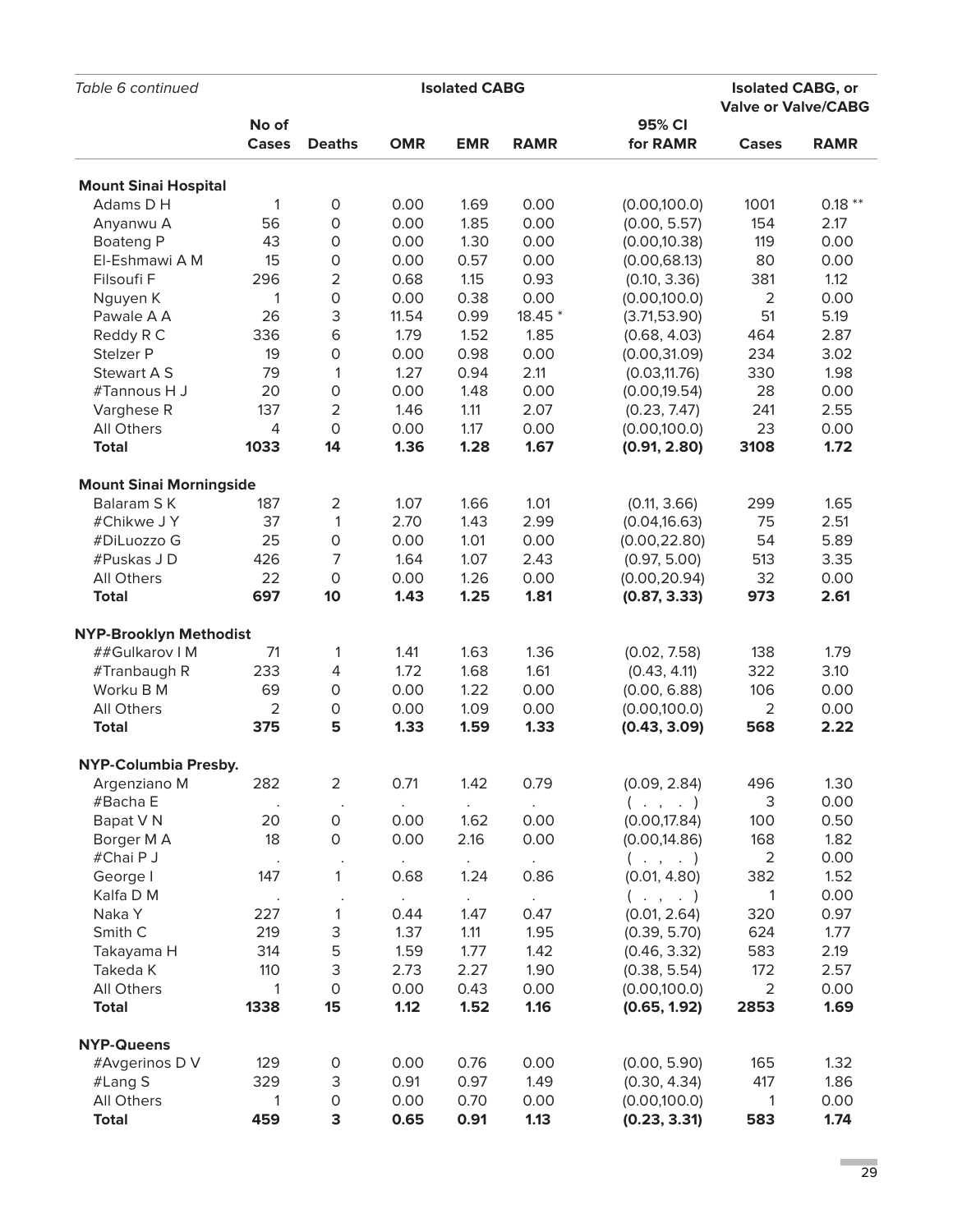| Table 6 continued            |                | <b>Isolated CABG</b> |            |                      |             |                     |                           | <b>Isolated CABG, or</b><br><b>Valve or Valve/CABG</b> |  |
|------------------------------|----------------|----------------------|------------|----------------------|-------------|---------------------|---------------------------|--------------------------------------------------------|--|
|                              | No of          |                      |            |                      |             | 95% CI              |                           |                                                        |  |
|                              | Cases          | <b>Deaths</b>        | <b>OMR</b> | <b>EMR</b>           | <b>RAMR</b> | for RAMR            | Cases                     | <b>RAMR</b>                                            |  |
| <b>NYP-Weill Cornell</b>     |                |                      |            |                      |             |                     |                           |                                                        |  |
| #Avgerinos D V               |                |                      |            |                      |             | $($ $,$ $,$ $)$     | 1                         | 0.00                                                   |  |
| #Bacha E                     |                |                      |            |                      |             | $\cdot$ , $\cdot$ ) | $\overline{2}$            | 0.00                                                   |  |
| #Chai P J                    |                |                      |            |                      |             | $($ $,$ $,$ $)$     | $\mathbf{1}$              | 0.00                                                   |  |
| Girardi L                    | 174            | $\mathsf O$          | 0.00       | 1.26                 | 0.00        | (0.00, 2.64)        | 722                       | 1.33                                                   |  |
| ##Gulkarov   M               |                |                      |            | $\bullet$            | $\Box$      | $($ $,$ $,$ $)$     | $\overline{2}$            | 0.00                                                   |  |
| Guy T S                      | 53             | $\mathsf{O}\xspace$  | 0.00       | 1.19                 | 0.00        | (0.00, 9.21)        | 292                       | 0.43                                                   |  |
| Krieger K                    | 65             | 1                    | 1.54       | 1.26                 | 1.92        | (0.03, 10.70)       | 181                       | 2.99                                                   |  |
| #Lang S                      | $\overline{4}$ | $\mathsf O$          | 0.00       | 4.70                 | 0.00        | (0.00, 30.80)       | 10                        | 0.00                                                   |  |
| Lau C                        | 163            | $\overline{2}$       | 1.23       | 1.98                 | 0.98        | (0.11, 3.53)        | 242                       | 1.43                                                   |  |
| Salemi A                     | 53             | $\overline{2}$       | 3.77       | 1.60                 | 3.72        | (0.42, 13.42)       | 151                       | 1.57                                                   |  |
| #Tranbaugh R                 | 3              | $\mathsf O$          | 0.00       | 8.03                 | 0.00        | (0.00, 24.00)       | $\overline{4}$            | 0.00                                                   |  |
| All Others                   | 22             | $\mathsf O$          | 0.00       | 1.31                 | 0.00        | (0.00, 20.07)       | 42                        | 5.37                                                   |  |
| <b>Total</b>                 | 537            | 5                    | 0.93       | 1.57                 | 0.93        | (0.30, 2.18)        | 1650                      | 1.53                                                   |  |
| <b>NYU Hospitals Center</b>  |                |                      |            |                      |             |                     |                           |                                                        |  |
| #Balsam L B                  |                |                      |            |                      |             | $($ $,$ $,$ $)$     | $\ensuremath{\mathsf{3}}$ | 0.00                                                   |  |
| #Culliford A                 | 6              | $\mathsf O$          | 0.00       | 1.05                 | 0.00        | (0.00, 92.15)       | 16                        | 0.00                                                   |  |
| Galloway A                   | 45             | 1                    | 2.22       | 1.30                 | 2.70        | (0.04, 15.02)       | 329                       | $4.63*$                                                |  |
| Grossi E                     | $\mathbf{1}$   | $\mathsf O$          | 0.00       | 0.49                 | 0.00        | (0.00, 100.0)       | 4                         | 0.00                                                   |  |
| #Hisamoto K                  | 5              | $\mathbf{1}$         | 20.00      | 0.77                 | 40.81       | (0.53, 100.0)       | $\overline{7}$            | 31.88                                                  |  |
| Loulmet D F                  | 41             | $\mathsf{O}\xspace$  | 0.00       | 0.84                 | 0.00        | (0.00, 16.81)       | 516                       | 4.70 *                                                 |  |
| #Malhotra SP                 | $\cdot$        |                      |            | $\ddot{\phantom{0}}$ | $\bullet$   | $($ $,$ $,$ $)$     | 1                         | 0.00                                                   |  |
| Mosca R S                    |                |                      |            |                      |             | $($ , , . $)$       | $\,$ 6                    | 0.00                                                   |  |
| #Smith D E                   | 55             | $\mathsf O$          | 0.00       | 1.34                 | 0.00        | (0.00, 7.87)        | 80                        | 2.62                                                   |  |
| #Swistel D                   | 139            | $\overline{2}$       | 1.44       | 0.89                 | 2.56        | (0.29, 9.24)        | 291                       | $5.90*$                                                |  |
| #Vaynblat M                  | 107            | 3                    | 2.80       | 1.11                 | 3.98        | (0.80, 11.62)       | 189                       | 3.82                                                   |  |
| Williams M R                 | 5              | $\mathsf O$          | 0.00       | 0.68                 | 0.00        | (0.00, 100.0)       | 157                       | 1.82                                                   |  |
| Zias E                       | 350            | $\,$ 6               | 1.71       | 1.13                 | 2.39        | (0.87, 5.20)        | 502                       | 1.61                                                   |  |
| <b>Total</b>                 | 754            | 13                   | 1.72       | 1.09                 | 2.50        | (1.33, 4.28)        | 2101                      | $3.50*$                                                |  |
| <b>NYU Winthrop Hospital</b> |                |                      |            |                      |             |                     |                           |                                                        |  |
| #Abrol S                     | 172            | $\overline{2}$       | 1.16       | 2.21                 | 0.83        | (0.09, 3.00)        | 235                       | 0.60                                                   |  |
| Goncalves J A                | 17             | 0                    | 0.00       | 2.42                 | 0.00        | (0.00, 14.06)       | 37                        | 1.80                                                   |  |
| Kokotos W J                  | 143            | 2                    | 1.40       | 1.85                 | 1.19        | (0.13, 4.30)        | 265                       | 1.87                                                   |  |
| ##Pogo G                     | 63             | $\mathsf O$          | 0.00       | 2.44                 | 0.00        | (0.00, 3.76)        | 76                        | 0.00                                                   |  |
| Salhab KF                    | 159            | $\overline{2}$       | 1.26       | 1.99                 | 1.00        | (0.11, 3.60)        | 209                       | 1.62                                                   |  |
| Schubach S                   | 183            | $\mathsf O$          | 0.00       | 1.73                 | 0.00        | (0.00, 1.83)        | 251                       | $0.00**$                                               |  |
| <b>Total</b>                 | 737            | 6                    | 0.81       | 2.00                 | $0.64**$    | (0.23, 1.40)        | 1073                      | $1.07**$                                               |  |

÷,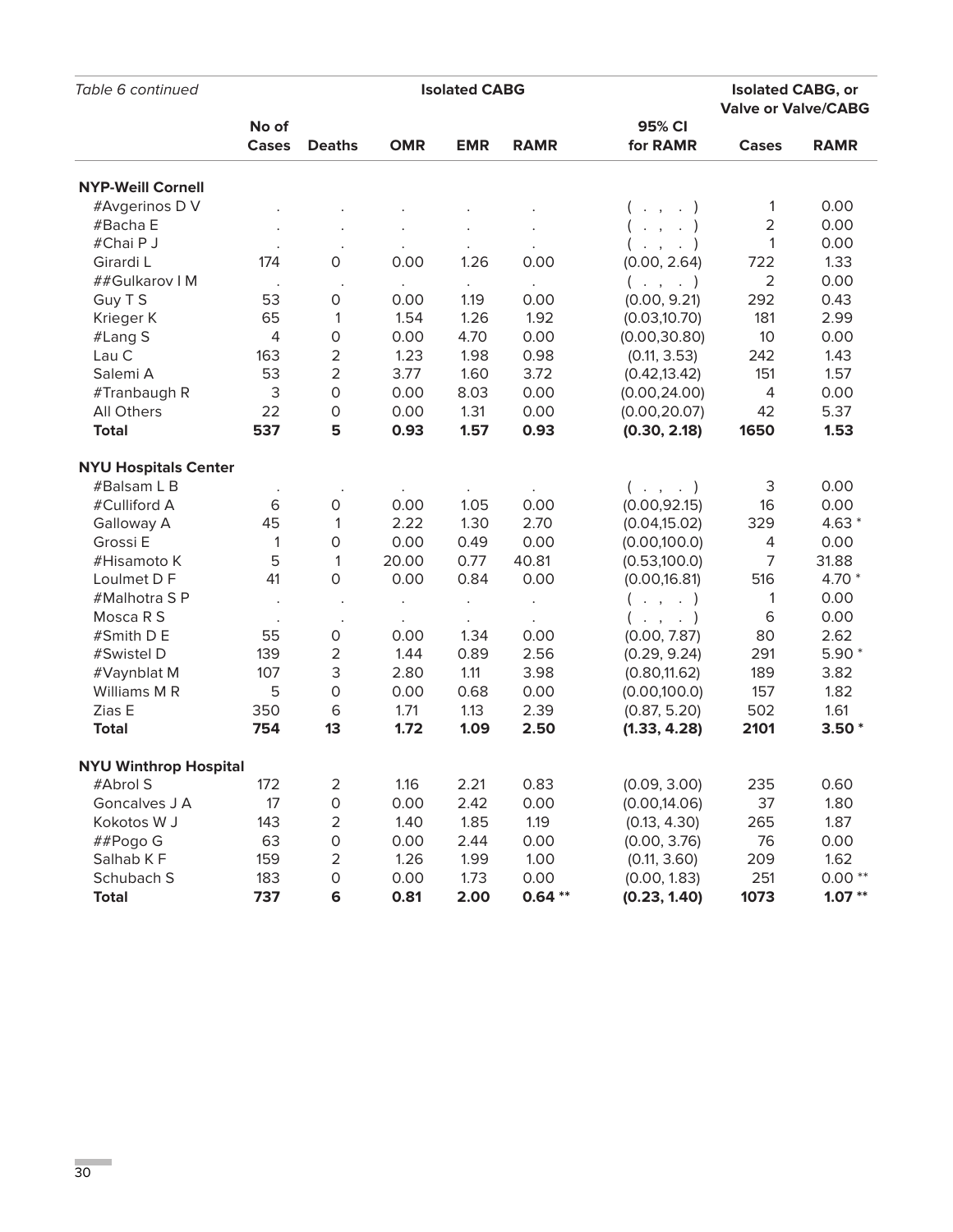| Table 6 continued             |              |                         | <b>Isolated CABG, or</b><br><b>Valve or Valve/CABG</b> |            |             |                 |       |             |
|-------------------------------|--------------|-------------------------|--------------------------------------------------------|------------|-------------|-----------------|-------|-------------|
|                               | No of        |                         |                                                        |            |             | 95% CI          |       |             |
|                               | Cases        | <b>Deaths</b>           | <b>OMR</b>                                             | <b>EMR</b> | <b>RAMR</b> | for RAMR        | Cases | <b>RAMR</b> |
| <b>North Shore Univ Hosp</b>  |              |                         |                                                        |            |             |                 |       |             |
| #Brinster D R                 | 8            | 0                       | 0.00                                                   | 1.51       | 0.00        | (0.00, 47.79)   | 18    | 0.00        |
| Esposito R                    | 167          | 1                       | 0.60                                                   | 1.34       | 0.70        | (0.01, 3.92)    | 272   | 1.99        |
| #Fernandez H A                | 14           | 0                       | 0.00                                                   | 1.88       | 0.00        | (0.00, 21.93)   | 24    | 0.00        |
| Graver L                      | 310          | 3                       | 0.97                                                   | 1.37       | 1.11        | (0.22, 3.25)    | 634   | 1.38        |
| Hall M                        | 42           | 1                       | 2.38                                                   | 3.09       | 1.22        | (0.02, 6.77)    | 74    | 1.03        |
| #Hartman A                    | 174          | 0                       | 0.00                                                   | 1.53       | 0.00        | (0.00, 2.18)    | 432   | 2.10        |
| #Kalimi R                     | 15           | 0                       | 0.00                                                   | 0.99       | 0.00        | (0.00, 38.76)   | 19    | 0.00        |
| #Manetta F                    | 28           | 0                       | 0.00                                                   | 1.63       | 0.00        | (0.00, 12.64)   | 37    | 0.00        |
| #Meyer D B                    |              |                         |                                                        |            | $\bullet$   | $($ $,$ $,$ $)$ | 1     | 0.00        |
| Palazzo R                     | 191          | 1                       | 0.52                                                   | 1.37       | 0.60        | (0.01, 3.35)    | 251   | 0.44        |
| ##Pogo G                      | $\mathbf{1}$ | 0                       | 0.00                                                   | 1.84       | 0.00        | (0.00, 100.0)   | 1     | 0.00        |
| #Taylor J                     | 372          | $\mathbf{1}$            | 0.27                                                   | 1.78       | $0.24**$    | (0.00, 1.33)    | 645   | 1.45        |
| Vatsia S                      | 193          | 3                       | 1.55                                                   | 1.38       | 1.78        | (0.36, 5.20)    | 294   | 1.88        |
| Yu P J                        | 90           | 4                       | 4.44                                                   | 1.50       | 4.68        | (1.26, 11.99)   | 124   | 4.94        |
| <b>All Others</b>             | 9            | 0                       | 0.00                                                   | 1.15       | 0.00        | (0.00, 56.05)   | 11    | 0.00        |
| <b>Total</b>                  | 1614         | 14                      | 0.87                                                   | 1.54       | $0.89**$    | (0.49, 1.49)    | 2837  | 1.63        |
| <b>Rochester General Hosp</b> |              |                         |                                                        |            |             |                 |       |             |
| Cheeran D                     | 530          | 13                      | 2.45                                                   | 1.94       | 1.99        | (1.06, 3.40)    | 898   | 2.11        |
| Kirshner R                    | 540          | 12                      | 2.22                                                   | 1.69       | 2.08        | (1.07, 3.63)    | 1029  | 2.77        |
| Yankey G K N                  | 197          | 14                      | 7.11                                                   | 2.38       | $4.71*$     | (2.57, 7.91)    | 247   | $5.53*$     |
| <b>All Others</b>             | 30           | 0                       | 0.00                                                   | 1.21       | 0.00        | (0.00, 15.90)   | 33    | 0.00        |
| <b>Total</b>                  | 1297         | 39                      | 3.01                                                   | 1.89       | $2.51*$     | (1.79, 3.44)    | 2207  | $2.77*$     |
| <b>South Shore Univ. Hosp</b> |              |                         |                                                        |            |             |                 |       |             |
| #Fernandez H A                | 175          | 0                       | 0.00                                                   | 1.32       | 0.00        | (0.00, 2.51)    | 297   | $0.31**$    |
| #Hartman A                    | $\mathbf{1}$ | 0                       | 0.00                                                   | 0.37       | 0.00        | (0.00, 100.0)   | 3     | 0.00        |
| #Kalimi R                     | 209          | 0                       | 0.00                                                   | 1.59       | 0.00        | (0.00, 1.74)    | 452   | $0.00**$    |
| #Manetta F                    | 133          | 1                       | 0.75                                                   | 1.39       | 0.85        | (0.01, 4.74)    | 181   | 1.95        |
| ##Pogo G                      | 13           | 1                       | 7.69                                                   | 3.36       | 3.62        | (0.05, 20.12)   | 19    | 2.53        |
| #Taylor J                     |              |                         |                                                        |            |             | $($ $,$ $,$ $)$ | 2     | 0.00        |
| All Others                    | 19           | 0                       | 0.00                                                   | 1.16       | 0.00        | (0.00, 26.16)   | 24    | 6.09        |
| <b>Total</b>                  | 550          | $\overline{\mathbf{2}}$ | 0.36                                                   | 1.48       | $0.39**$    | (0.04, 1.40)    | 978   | $0.61**$    |
| <b>St. Elizabeth Med Ctr</b>  |              |                         |                                                        |            |             |                 |       |             |
| Cahill A T                    | 138          | 4                       | 2.90                                                   | 1.97       | 2.32        | (0.62, 5.95)    | 170   | 3.09        |
| Fuzesi L                      | 217          | 7                       | 3.23                                                   | 2.27       | 2.24        | (0.90, 4.61)    | 297   | 3.29        |
| #Joyce F                      | 191          | 5                       | 2.62                                                   | 1.52       | 2.71        | (0.87, 6.33)    | 275   | 3.09        |
| <b>Total</b>                  | 546          | 16                      | 2.93                                                   | 1.93       | 2.39        | (1.37, 3.88)    | 742   | 3.18        |
| <b>St. Francis Hospital</b>   |              |                         |                                                        |            |             |                 |       |             |
| <b>Bercow N</b>               | 308          | 1                       | 0.32                                                   | 1.69       | 0.30        | (0.00, 1.68)    | 505   | 2.46        |
| Colangelo R                   | 500          | 5                       | 1.00                                                   | 1.38       | 1.14        | (0.37, 2.66)    | 805   | 1.51        |
| #Dimeo A C                    | 365          | $\overline{7}$          | 1.92                                                   | 1.58       | 1.92        | (0.77, 3.96)    | 479   | 2.04        |
| #Henry M J                    | 94           | 1                       | 1.06                                                   | 1.87       | 0.90        | (0.01, 4.98)    | 116   | 1.84        |
| Lundy E F                     | 325          | 5                       | 1.54                                                   | 1.77       | 1.37        | (0.44, 3.19)    | 419   | 1.77        |
| Robinson N                    | 47           | 1                       | 2.13                                                   | 2.65       | 1.27        | (0.02, 7.06)    | 324   | 1.61        |
| <b>Total</b>                  | 1639         | 20                      | 1.22                                                   | 1.63       | 1.18        | (0.72, 1.83)    | 2648  | 1.88        |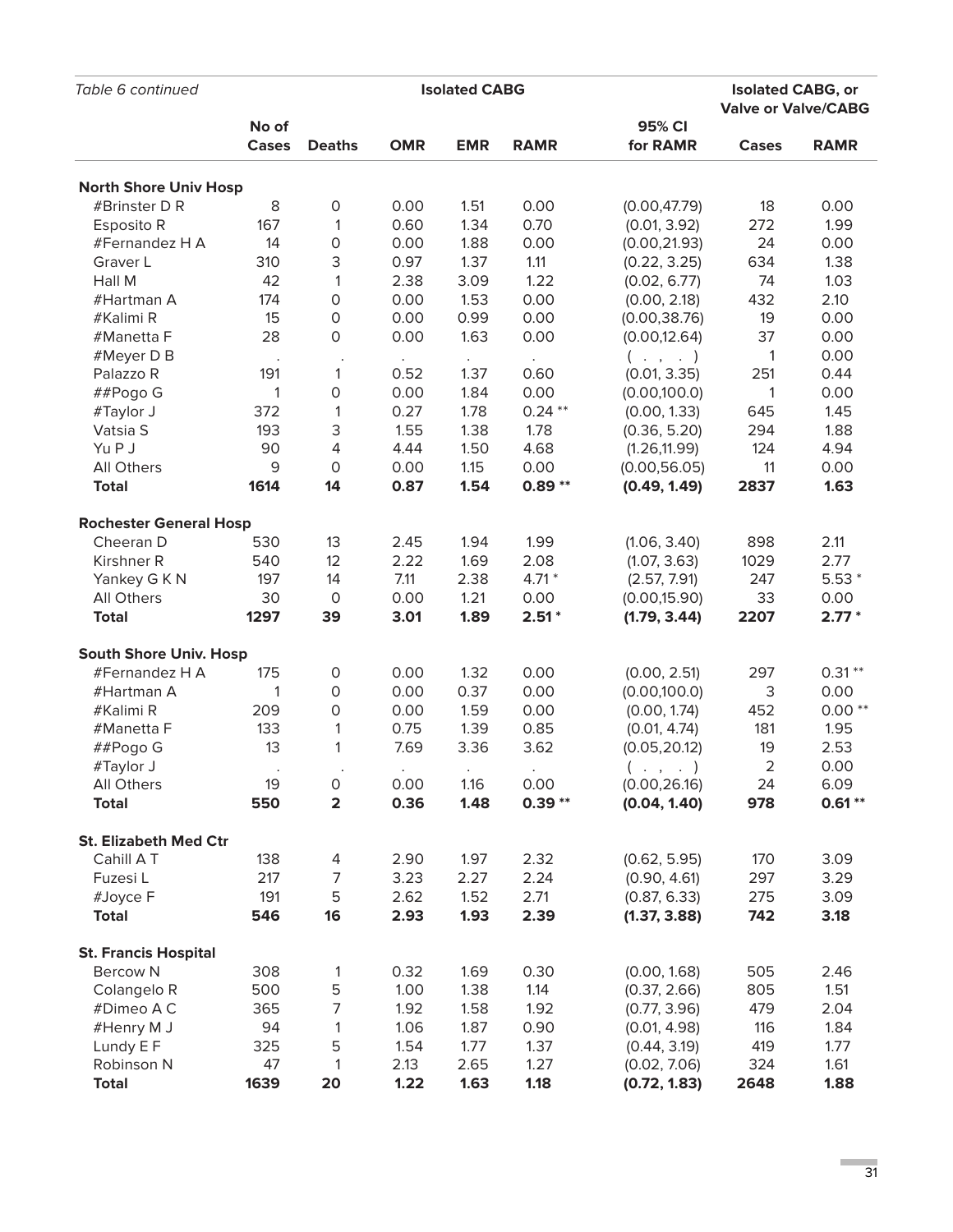| Table 6 continued              |                       |                |            | <b>Isolated CABG, or</b><br><b>Valve or Valve/CABG</b> |             |                    |              |             |
|--------------------------------|-----------------------|----------------|------------|--------------------------------------------------------|-------------|--------------------|--------------|-------------|
|                                | No of<br><b>Cases</b> | <b>Deaths</b>  | <b>OMR</b> | <b>EMR</b>                                             | <b>RAMR</b> | 95% CI<br>for RAMR | <b>Cases</b> | <b>RAMR</b> |
| <b>St. Josephs Hospital</b>    |                       |                |            |                                                        |             |                    |              |             |
| #Green GR                      | 148                   | 3              | 2.03       | 2.03                                                   | 1.57        | (0.32, 4.60)       | 307          | 1.34        |
| Lutz C J                       | 321                   | 6              | 1.87       | 2.11                                                   | 1.40        | (0.51, 3.04)       | 697          | 1.49        |
| Marvasti M                     | 193                   | 0              | 0.00       | 1.52                                                   | 0.00        | (0.00, 1.97)       | 310          | $0.30**$    |
| Nazem A                        | 329                   | 8              | 2.43       | 1.69                                                   | 2.27        | (0.98, 4.47)       | 515          | 3.03        |
| Zhou Z                         | 388                   | 5              | 1.29       | 1.90                                                   | 1.07        | (0.35, 2.50)       | 769          | $1.08**$    |
| <b>Total</b>                   | 1379                  | 22             | 1.60       | 1.86                                                   | 1.35        | (0.85, 2.05)       | 2598         | $1.53**$    |
| <b>St. Peters Hospital</b>     |                       |                |            |                                                        |             |                    |              |             |
| <b>Edwards N</b>               | 239                   | 3              | 1.26       | 1.35                                                   | 1.47        | (0.29, 4.28)       | 443          | 1.98        |
| Karavas A N                    | 281                   | 3              | 1.07       | 1.36                                                   | 1.24        | (0.25, 3.63)       | 428          | 1.93        |
| Saifi J                        | 244                   | 4              | 1.64       | 1.87                                                   | 1.38        | (0.37, 3.54)       | 539          | 1.65        |
| Terrien C M                    | 296                   | 4              | 1.35       | 1.85                                                   | 1.15        | (0.31, 2.94)       | 509          | 1.46        |
| All Others                     | 31                    | $\mathbf 0$    | 0.00       | 1.67                                                   | 0.00        | (0.00, 11.18)      | 41           | 0.00        |
| <b>Total</b>                   | 1091                  | 14             | 1.28       | 1.61                                                   | 1.25        | (0.69, 2.10)       | 1960         | 1.69        |
| <b>Staten Island Univ Hosp</b> |                       |                |            |                                                        |             |                    |              |             |
| ##Gulkarov   M                 | 68                    | 1              | 1.47       | 1.71                                                   | 1.35        | (0.02, 7.54)       | 77           | 1.43        |
| Imam M N                       | 153                   | 0              | 0.00       | 1.10                                                   | 0.00        | (0.00, 3.44)       | 249          | 0.61        |
| Rosell F M                     | 285                   | $\overline{2}$ | 0.70       | 1.62                                                   | 0.68        | (0.08, 2.47)       | 313          | 1.95        |
| All Others                     | 44                    | $\overline{2}$ | 4.55       | 1.43                                                   | 5.02        | (0.56, 18.14)      | 66           | 4.06        |
| <b>Total</b>                   | 550                   | 5              | 0.91       | 1.47                                                   | 0.97        | (0.31, 2.27)       | 705          | 1.67        |
| <b>Strong Memorial Hosp</b>    |                       |                |            |                                                        |             |                    |              |             |
| Alfieris G                     |                       |                |            |                                                        |             | $($ $,$ $,$ $)$    | 3            | 0.00        |
| Gosev I                        | 122                   | $\overline{2}$ | 1.64       | 1.22                                                   | 2.13        | (0.24, 7.68)       | 147          | 2.13        |
| Knight P                       | 171                   | 6              | 3.51       | 2.00                                                   | 2.77        | (1.01, 6.02)       | 816          | $3.99*$     |
| Lehoux J M                     | 121                   | 0              | 0.00       | 1.12                                                   | 0.00        | (0.00, 4.29)       | 159          | 3.80        |
| Prasad S M                     | 147                   | 7              | 4.76       | 2.06                                                   | 3.64        | (1.46, 7.50)       | 206          | $5.93*$     |
| All Others                     | 95                    | $\overline{2}$ | 2.11       | 1.21                                                   | 2.74        | (0.31, 9.90)       | 108          | 3.05        |
| <b>Total</b>                   | 656                   | 17             | 2.59       | 1.59                                                   | 2.57        | (1.50, 4.11)       | 1439         | $4.16*$     |
| <b>UHS-Wilson Med Ctr</b>      |                       |                |            |                                                        |             |                    |              |             |
| #Beckles D L                   | 12                    | 0              | 0.00       | 1.45                                                   | 0.00        | (0.00, 33.25)      | 12           | 0.00        |
| #Ferdinand FD                  | 8                     | 0              | 0.00       | 1.73                                                   | 0.00        | (0.00, 41.77)      | 9            | 0.00        |
| Khan A M                       | 118                   | 3              | 2.54       | 2.20                                                   | 1.82        | (0.37, 5.33)       | 164          | 3.04        |
| Wong K                         | 152                   | 1              | 0.66       | 1.40                                                   | 0.74        | (0.01, 4.12)       | 218          | 1.24        |
| Yousuf M                       | 95                    | 5              | 5.26       | 2.13                                                   | 3.90        | (1.26, 9.09)       | 147          | $7.30*$     |
| All Others                     |                       |                |            |                                                        |             | $($ $,$ $,$ $)$    | 1            | 0.00        |
| <b>Total</b>                   | 385                   | 9              | 2.34       | 1.83                                                   | 2.01        | (0.92, 3.82)       | 551          | 3.56        |
| <b>Univ. Hosp-Brooklyn</b>     |                       |                |            |                                                        |             |                    |              |             |
| #Beckles D L                   | 101                   | 1              | 0.99       | 1.59                                                   | 0.98        | (0.01, 5.45)       | 134          | 2.71        |
| #Neragi-Miandoab S             | 39                    | $\overline{2}$ | 5.13       | 2.39                                                   | 3.39        | (0.38, 12.24)      | 49           | 3.40        |
| All Others                     | 43                    | 1              | 2.33       | 1.07                                                   | 3.44        | (0.04, 19.15)      | 54           | 3.52        |
| <b>Total</b>                   | 183                   | 4              | 2.19       | 1.64                                                   | 2.10        | (0.57, 5.39)       | 237          | 3.03        |

a,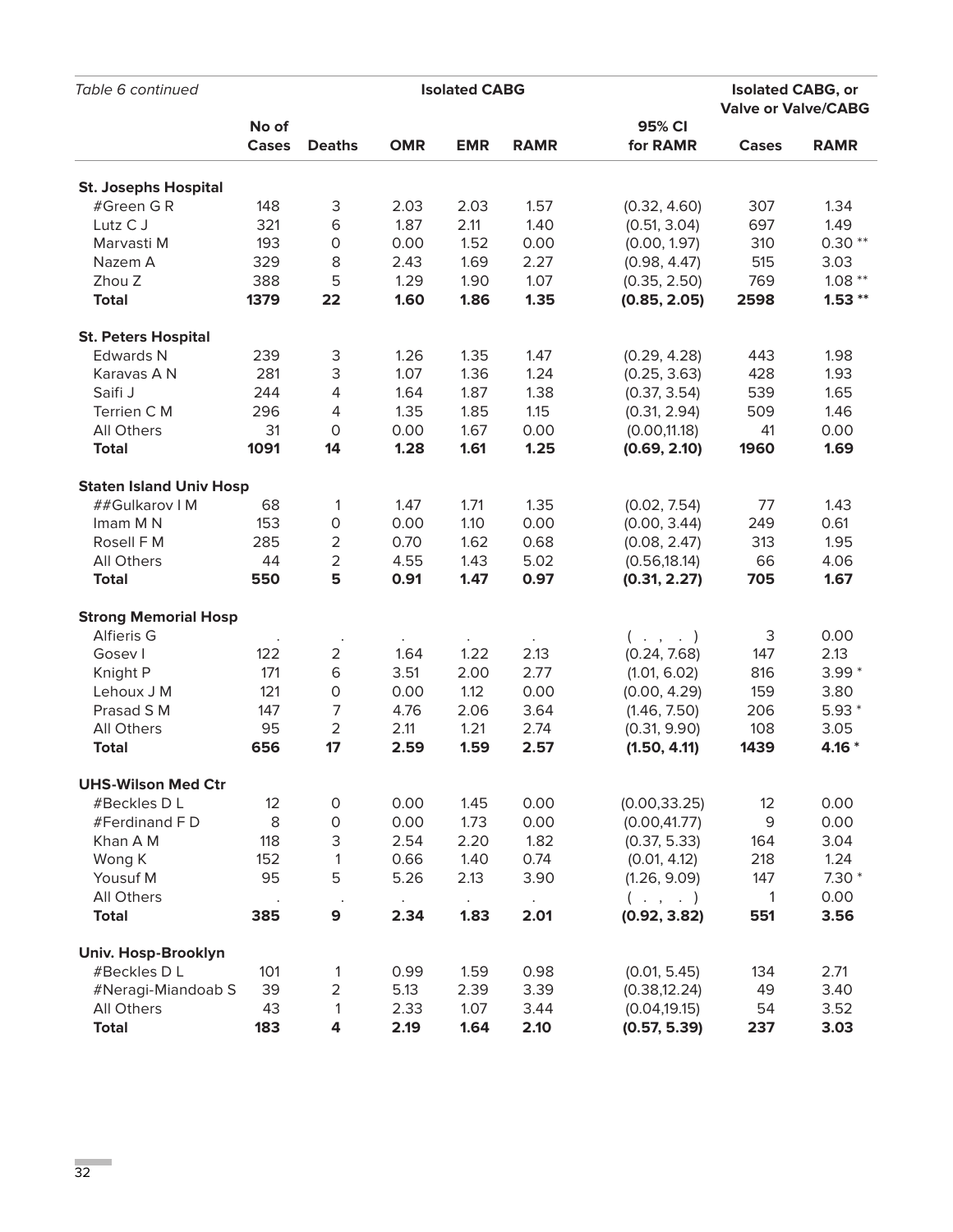| Table 6 continued             |                |                     |            | <b>Isolated CABG</b> |                      |                 | <b>Isolated CABG, or</b><br><b>Valve or Valve/CABG</b> |             |
|-------------------------------|----------------|---------------------|------------|----------------------|----------------------|-----------------|--------------------------------------------------------|-------------|
|                               | No of          |                     |            |                      |                      | 95% CI          |                                                        |             |
|                               | <b>Cases</b>   | <b>Deaths</b>       | <b>OMR</b> | <b>EMR</b>           | <b>RAMR</b>          | for RAMR        | Cases                                                  | <b>RAMR</b> |
| <b>Univ. Hosp-Stony Brook</b> |                |                     |            |                      |                      |                 |                                                        |             |
| <b>Bilfinger T</b>            | 68             | 1                   | 1.47       | 2.11                 | 1.10                 | (0.01, 6.12)    | 85                                                     | 1.16        |
| #Chikwe J Y                   | 218            | 1                   | 0.46       | 1.52                 | 0.48                 | (0.01, 2.66)    | 364                                                    | $0.26**$    |
| McLarty A                     | 50             | 1                   | 2.00       | 2.43                 | 1.30                 | (0.02, 7.23)    | 67                                                     | 1.38        |
| #Tak V M                      | 87             | 1                   | 1.15       | 2.13                 | 0.85                 | (0.01, 4.73)    | 119                                                    | 2.22        |
| #Tannous H J                  | 99             | 1                   | 1.01       | 1.31                 | 1.22                 | (0.02, 6.79)    | 114                                                    | 2.30        |
| All Others                    | 15             | 1                   | 6.67       | 0.91                 | 11.61                | (0.15, 64.60)   | 22                                                     | 6.30        |
| <b>Total</b>                  | 537            | 6                   | 1.12       | 1.72                 | 1.02                 | (0.37, 2.23)    | 771                                                    | 1.14        |
| <b>Univ. Hosp-Upstate</b>     |                |                     |            |                      |                      |                 |                                                        |             |
| Esrig B                       | 53             | 3                   | 5.66       | 2.03                 | 4.39                 | (0.88, 12.83)   | 77                                                     | $7.72*$     |
| #Green GR                     | 117            | $\mathsf{O}\xspace$ | 0.00       | 2.48                 | 0.00                 | (0.00, 1.99)    | 171                                                    | $0.00**$    |
| All Others                    | 82             | $\overline{2}$      | 2.44       | 2.30                 | 1.67                 | (0.19, 6.03)    | 109                                                    | 3.30        |
| <b>Total</b>                  | 252            | 5                   | 1.98       | 2.33                 | 1.34                 | (0.43, 3.14)    | 357                                                    | 2.49        |
| <b>Vassar Bros. Med Ctr</b>   |                |                     |            |                      |                      |                 |                                                        |             |
| Sarabu M                      | 66             | 3                   | 4.55       | 2.22                 | 3.23                 | (0.65, 9.44)    | 197                                                    | 1.26        |
| Shahani R B                   | 154            | $\mathsf{O}\xspace$ | 0.00       | 1.68                 | 0.00                 | (0.00, 2.23)    | 247                                                    | $0.00**$    |
| Zakow P                       | 126            | $\mathbf{1}$        | 0.79       | 1.52                 | 0.83                 | (0.01, 4.60)    | 204                                                    | 0.44        |
| <b>All Others</b>             | 128            | $\mathbf 2$         | 1.56       | 1.87                 | 1.32                 | (0.15, 4.77)    | 186                                                    | 2.70        |
| <b>Total</b>                  | 474            | 6                   | 1.27       | 1.76                 | 1.13                 | (0.41, 2.47)    | 834                                                    | $1.05***$   |
| <b>Westchester Med Ctr</b>    |                |                     |            |                      |                      |                 |                                                        |             |
| Goldberg J B                  | 27             | $\mathsf{O}\xspace$ | 0.00       | 0.99                 | 0.00                 | (0.00, 21.57)   | 54                                                     | 2.28        |
| Kai M                         | 90             | $\overline{2}$      | 2.22       | 1.61                 | 2.18                 | (0.24, 7.86)    | 116                                                    | 4.61        |
| Lansman S                     | $\overline{2}$ | $\mathsf O$         | 0.00       | 3.20                 | 0.00                 | (0.00, 90.36)   | $\overline{2}$                                         | 0.00        |
| Malekan R                     | 130            | 1                   | 0.77       | 1.48                 | 0.82                 | (0.01, 4.55)    | 196                                                    | 2.53        |
| Spielvogel D                  | 338            | 4                   | 1.18       | 1.65                 | 1.13                 | (0.30, 2.89)    | 503                                                    | 1.68        |
| Tang G                        |                |                     |            | $\bullet$            | $\ddot{\phantom{a}}$ | $($ $,$ $,$ $)$ | $\mathbf{1}$                                           | 0.00        |
| <b>All Others</b>             | 9              | 3                   | 33.33      | 1.28                 | 41.16 *              | (8.27,100.0)    | 17                                                     | 32.42 *     |
| <b>Total</b>                  | 596            | 10                  | 1.68       | 1.58                 | 1.67                 | (0.80, 3.08)    | 889                                                    | 2.60        |
| <b>STATEWIDE TOTAL</b>        | 25997          | 410                 | 1.58       |                      |                      |                 | 45140                                                  | 2.10        |

\* RAMR significantly higher than statewide rate based on 95 percent confidence interval.

\*\* RAMR significantly lower than statewide rate based on 95 percent confidence interval.

# Performed operations in another NYS hospital.

## Performed operations in two or more other NYS hospitals.

Ē.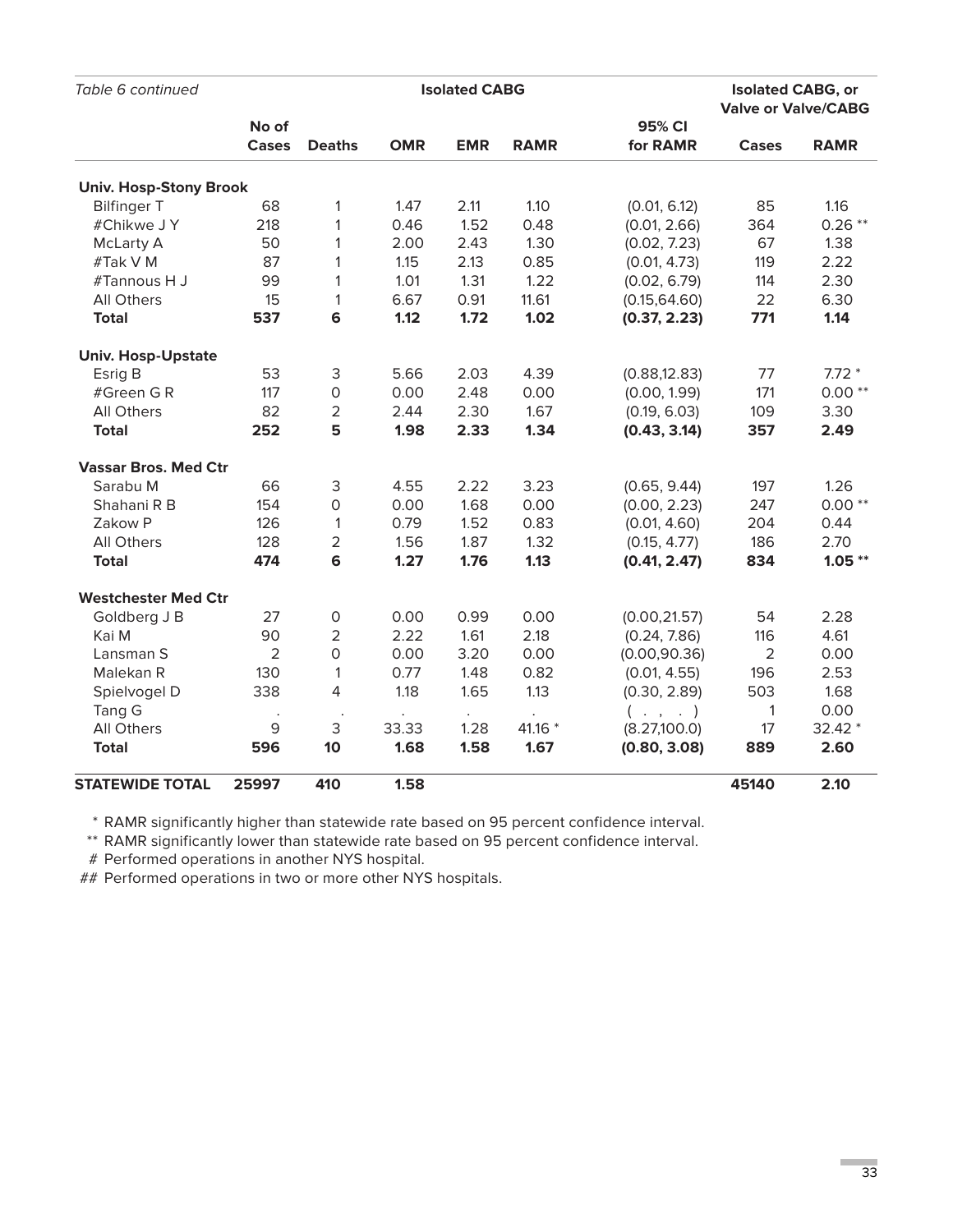## **Summary Information for Surgeons Practicing at More Than One Hospital, 2016-2018.**

|                                |                |                         | <b>Isolated CABG</b> |                      |             |                    | <b>Isolated CABG, or</b><br><b>Valve or Valve/CABG</b> |             |  |
|--------------------------------|----------------|-------------------------|----------------------|----------------------|-------------|--------------------|--------------------------------------------------------|-------------|--|
|                                |                | <b>Cases Deaths</b>     | <b>OMR</b>           | <b>EMR</b>           | <b>RAMR</b> | 95% CI<br>for RAMR | <b>Cases</b>                                           | <b>RAMR</b> |  |
| <b>Abrol S</b>                 | 233            | 6                       | 2.58                 | 2.38                 | 1.71        | (0.62, 3.72)       | 363                                                    | 1.65        |  |
| <b>Maimonides Medical Ctr</b>  | 61             | $\overline{4}$          | 6.56                 | 2.85                 | 3.62        | (0.97, 9.28)       | 128                                                    | 3.25        |  |
| NYU Winthrop Hospital          | 172            | $\overline{2}$          | 1.16                 | 2.21                 | 0.83        | (0.09, 3.00)       | 235                                                    | 0.60        |  |
| <b>Aldridge J</b>              | 179            | 6                       | 3.35                 | 1.54                 | 3.43        | (1.25, 7.48)       | 225                                                    | $5.24*$     |  |
| <b>Buffalo General Med Ctr</b> | 178            | 6                       | 3.37                 | 1.53                 | 3.48        | (1.27, 7.57)       | 223                                                    | $5.31*$     |  |
| Mercy Hospital-Buffalo         | 1              | 0                       | 0.00                 | 3.56                 | 0.00        | (0.00, 100.0)      | $\overline{2}$                                         | 0.00        |  |
| <b>Avgerinos D V</b>           | 129            | $\mathbf 0$             | 0.00                 | 0.76                 | 0.00        | (0.00, 5.90)       | 166                                                    | 1.29        |  |
| NYP-Queens                     | 129            | $\circ$                 | 0.00                 | 0.76                 | 0.00        | (0.00, 5.90)       | 165                                                    | 1.32        |  |
| <b>NYP-Weill Cornell</b>       | $\cdot$        | $\bullet$               | $\ddot{\phantom{0}}$ | $\ddot{\phantom{0}}$ | $\Box$      | $($ $,$ $,$ $)$    | 1                                                      | 0.00        |  |
| <b>Bacha E</b>                 |                |                         |                      |                      |             | ( . , . )          | 5                                                      | 0.00        |  |
| NYP-Columbia Presby.           |                |                         |                      |                      |             | $($ $,$ $,$ $)$    | 3                                                      | 0.00        |  |
| <b>NYP-Weill Cornell</b>       |                | $\ddot{\phantom{a}}$    | $\bullet$            | $\ddot{\phantom{0}}$ |             | $($ $,$ $,$ $)$    | $\overline{2}$                                         | 0.00        |  |
| <b>Balsam L B</b>              | 77             | $\mathbf 0$             | 0.00                 | 0.88                 | 0.00        | (0.00, 8.52)       | 160                                                    | 0.70        |  |
| <b>Bellevue Hospital Ctr</b>   | 77             | 0                       | 0.00                 | 0.88                 | 0.00        | (0.00, 8.52)       | 157                                                    | 0.71        |  |
| <b>NYU Hospitals Center</b>    | $\blacksquare$ | $\blacksquare$          | $\bullet$            | $\bullet$            | $\sim$      | $($ $,$ $,$ $)$    | 3                                                      | 0.00        |  |
| <b>Beckles DL</b>              | 113            | 1                       | 0.88                 | 1.58                 | 0.88        | (0.01, 4.92)       | 146                                                    | 2.52        |  |
| UHS-Wilson Med Ctr             | 12             | 0                       | 0.00                 | 1.45                 | 0.00        | (0.00, 33.25)      | 12                                                     | 0.00        |  |
| Univ. Hosp-Brooklyn            | 101            | $\mathbf{1}$            | 0.99                 | 1.59                 | 0.98        | (0.01, 5.45)       | 134                                                    | 2.71        |  |
| <b>Brinster D R</b>            | 43             | $\mathbf{o}$            | 0.00                 | 1.43                 | 0.00        | (0.00, 9.41)       | 148                                                    | 0.73        |  |
| Lenox Hill Hospital            | 35             | $\mathsf{O}$            | 0.00                 | 1.41                 | 0.00        | (0.00, 11.72)      | 130                                                    | 0.80        |  |
| North Shore Univ Hosp          | 8              | $\mathsf{O}$            | 0.00                 | 1.51                 | 0.00        | (0.00, 47.79)      | 18                                                     | 0.00        |  |
| Chai P J                       | $\bullet$      |                         |                      | $\bullet$            |             | ( . , . )          | 3                                                      | 0.00        |  |
| NYP-Columbia Presby.           |                |                         | $\ddot{\phantom{a}}$ | $\ddot{\phantom{a}}$ |             | $($ $,$ $,$ $)$    | $\overline{2}$                                         | 0.00        |  |
| <b>NYP-Weill Cornell</b>       |                |                         |                      |                      |             | $\ddots$           | $\mathbf{1}$                                           | 0.00        |  |
| <b>Chau ML</b>                 | 93             | 5                       | 5.38                 | 1.11                 | $7.66*$     | (2.47, 17.88)      | 115                                                    | $7.46*$     |  |
| Montefiore - Moses             | 3              | $\mathsf O$             | 0.00                 | 1.27                 | 0.00        | (0.00, 100.0)      | 3                                                      | 0.00        |  |
| Montefiore - Weiler            | 90             | 5                       | 5.56                 | 1.10                 | $7.96*$     | (2.56, 18.57)      | 112                                                    | $7.67*$     |  |
| <b>Chikwe J Y</b>              | 255            | $\overline{\mathbf{2}}$ | 0.78                 | 1.50                 | 0.82        | (0.09, 2.97)       | 439                                                    | $0.79**$    |  |
| Mount Sinai Morningside        | 37             | $\mathbf{1}$            | 2.70                 | 1.43                 | 2.99        | (0.04, 16.63)      | 75                                                     | 2.51        |  |
| Univ. Hosp-Stony Brook         | 218            | 1                       | 0.46                 | 1.52                 | 0.48        | (0.01, 2.66)       | 364                                                    | $0.26**$    |  |
| <b>Culliford A</b>             | 150            | 3                       | 2.00                 | 1.22                 | 2.59        | (0.52, 7.56)       | 241                                                    | 2.74        |  |
| <b>Bellevue Hospital Ctr</b>   | 144            | 3                       | 2.08                 | 1.23                 | 2.68        | (0.54, 7.82)       | 225                                                    | 2.95        |  |
| <b>NYU Hospitals Center</b>    | 6              | $\mathsf{O}\xspace$     | 0.00                 | 1.05                 | 0.00        | (0.00, 92.15)      | 16                                                     | 0.00        |  |

÷,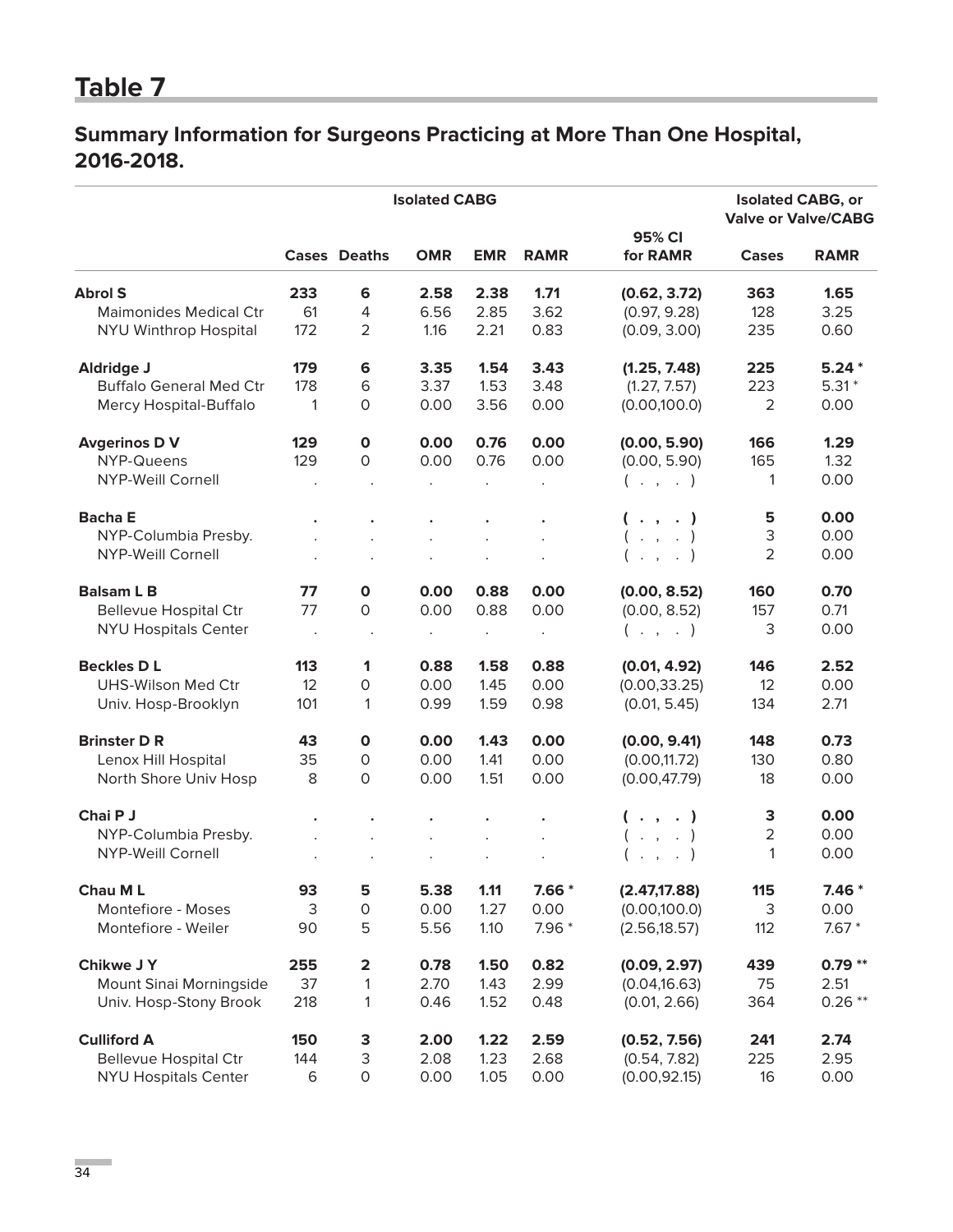| Table 7 continued              |     | <b>Isolated CABG</b>    |            | <b>Isolated CABG, or</b><br><b>Valve or Valve/CABG</b> |             |                     |                |             |
|--------------------------------|-----|-------------------------|------------|--------------------------------------------------------|-------------|---------------------|----------------|-------------|
|                                |     | <b>Cases Deaths</b>     | <b>OMR</b> | <b>EMR</b>                                             | <b>RAMR</b> | 95% CI<br>for RAMR  | <b>Cases</b>   | <b>RAMR</b> |
| Derose J J                     | 364 | 11                      | 3.02       | 1.24                                                   | $3.84*$     | (1.92, 6.88)        | 581            | $3.80*$     |
| Montefiore - Moses             | 5   | $\mathbf 0$             | 0.00       | 0.92                                                   | 0.00        | (0.00, 100.0)       | 8              | 0.00        |
| Montefiore - Weiler            | 359 | 11                      | 3.06       | 1.24                                                   | $3.88*$     | (1.94, 6.95)        | 573            | $3.86*$     |
| <b>DiLuozzo G</b>              | 38  | $\mathbf 0$             | 0.00       | 1.07                                                   | 0.00        | (0.00, 14.23)       | 72             | 4.38        |
| <b>Mount Sinai Beth Israel</b> | 13  | $\mathsf{O}\xspace$     | 0.00       | 1.18                                                   | 0.00        | (0.00, 37.84)       | 18             | 0.00        |
| Mount Sinai Morningside        | 25  | $\mathsf{O}$            | 0.00       | 1.01                                                   | 0.00        | (0.00, 22.80)       | 54             | 5.89        |
| Dimeo A C                      | 370 | 7                       | 1.89       | 1.60                                                   | 1.86        | (0.75, 3.83)        | 484            | 2.01        |
| Good Sam-West Islip            | 5   | $\mathsf{O}\xspace$     | 0.00       | 3.64                                                   | 0.00        | (0.00, 31.77)       | 5              | 0.00        |
| St. Francis Hospital           | 365 | $\overline{7}$          | 1.92       | 1.58                                                   | 1.92        | (0.77, 3.96)        | 479            | 2.04        |
| <b>Ferdinand FD</b>            | 31  | 1                       | 3.23       | 2.50                                                   | 2.04        | (0.03, 11.33)       | 35             | 2.57        |
| Albany Med. Ctr                | 23  | 1                       | 4.35       | 2.76                                                   | 2.48        | (0.03, 13.80)       | 26             | 3.13        |
| UHS-Wilson Med Ctr             | 8   | $\mathsf{O}$            | 0.00       | 1.73                                                   | 0.00        | (0.00, 41.77)       | 9              | 0.00        |
| <b>Fernandez H A</b>           | 189 | $\mathbf 0$             | 0.00       | 1.36                                                   | 0.00        | (0.00, 2.25)        | 321            | $0.29**$    |
| North Shore Univ Hosp          | 14  | $\mathsf{O}\xspace$     | 0.00       | 1.88                                                   | 0.00        | (0.00, 21.93)       | 24             | 0.00        |
| South Shore Univ. Hosp         | 175 | 0                       | 0.00       | 1.32                                                   | 0.00        | (0.00, 2.51)        | 297            | $0.31**$    |
| Goldstein D J                  | 185 | 3                       | 1.62       | 1.51                                                   | 1.69        | (0.34, 4.93)        | 313            | 2.57        |
| Montefiore - Moses             | 176 | 3                       | 1.70       | 1.50                                                   | 1.80        | (0.36, 5.25)        | 299            | 2.68        |
| Montefiore - Weiler            | 9   | 0                       | 0.00       | 1.86                                                   | 0.00        | (0.00, 34.62)       | 14             | 0.00        |
| <b>Green GR</b>                | 265 | 3                       | 1.13       | 2.23                                                   | 0.80        | (0.16, 2.34)        | 478            | $0.83***$   |
| St. Josephs Hospital           | 148 | 3                       | 2.03       | 2.03                                                   | 1.57        | (0.32, 4.60)        | 307            | 1.34        |
| Univ. Hosp-Upstate             | 117 | 0                       | 0.00       | 2.48                                                   | 0.00        | (0.00, 1.99)        | 171            | $0.00**$    |
| <b>Gulkarov   M</b>            | 139 | $\overline{\mathbf{2}}$ | 1.44       | 1.67                                                   | 1.36        | (0.15, 4.90)        | 217            | 1.68        |
| NYP-Brooklyn Methodist         | 71  | 1                       | 1.41       | 1.63                                                   | 1.36        | (0.02, 7.58)        | 138            | 1.79        |
| <b>NYP-Weill Cornell</b>       |     |                         |            | $\cdot$                                                |             | $\cdot$ , $\cdot$ ) | $\overline{2}$ | 0.00        |
| <b>Staten Island Univ Hosp</b> | 68  | 1                       | 1.47       | 1.71                                                   | 1.35        | (0.02, 7.54)        | 77             | 1.43        |
| <b>Hartman A</b>               | 175 | $\mathbf 0$             | 0.00       | 1.52                                                   | 0.00        | (0.00, 2.18)        | 435            | 2.10        |
| North Shore Univ Hosp          | 174 | 0                       | 0.00       | 1.53                                                   | 0.00        | (0.00, 2.18)        | 432            | 2.10        |
| South Shore Univ. Hosp         | 1   | 0                       | 0.00       | 0.37                                                   | 0.00        | (0.00, 100.0)       | 3              | 0.00        |
| Henry M J                      | 95  | 1                       | 1.05       | 1.97                                                   | 0.84        | (0.01, 4.70)        | 117            | 1.76        |
| Good Sam-West Islip            | 1   | $\mathsf{O}\xspace$     | 0.00       | 10.54                                                  | 0.00        | (0.00, 54.88)       | 1              | 0.00        |
| St. Francis Hospital           | 94  | 1                       | 1.06       | 1.87                                                   | 0.90        | (0.01, 4.98)        | 116            | 1.84        |
| <b>Hisamoto K</b>              | 40  | 1                       | 2.50       | 0.85                                                   | 4.66        | (0.06, 25.94)       | 67             | 1.73        |
| <b>Bellevue Hospital Ctr</b>   | 35  | $\mathsf{O}\xspace$     | 0.00       | 0.86                                                   | 0.00        | (0.00, 19.31)       | 60             | 0.00        |
| <b>NYU Hospitals Center</b>    | 5   | 1                       | 20.00      | 0.77                                                   | 40.81       | (0.53, 100.0)       | 7              | 31.88       |
| <b>Jakobleff WA</b>            | 217 | 3                       | 1.38       | 1.48                                                   | 1.48        | (0.30, 4.32)        | 284            | 1.58        |
| Montefiore - Moses             | 211 | 3                       | 1.42       | 1.50                                                   | 1.50        | (0.30, 4.38)        | 275            | 1.64        |
| Montefiore - Weiler            | 6   | 0                       | 0.00       | 0.72                                                   | 0.00        | (0.00, 100.0)       | 9              | 0.00        |
| <b>Joyce F</b>                 | 200 | 6                       | 3.00       | 1.65                                                   | 2.87        | (1.05, 6.24)        | 285            | 3.66        |
| Mercy Hospital-Buffalo         | 9   | 1                       | 11.11      | 4.36                                                   | 4.02        | (0.05, 22.37)       | 10             | 10.06       |
| St. Elizabeth Med Ctr          | 191 | 5                       | 2.62       | 1.52                                                   | 2.71        | (0.87, 6.33)        | 275            | 3.09        |

L.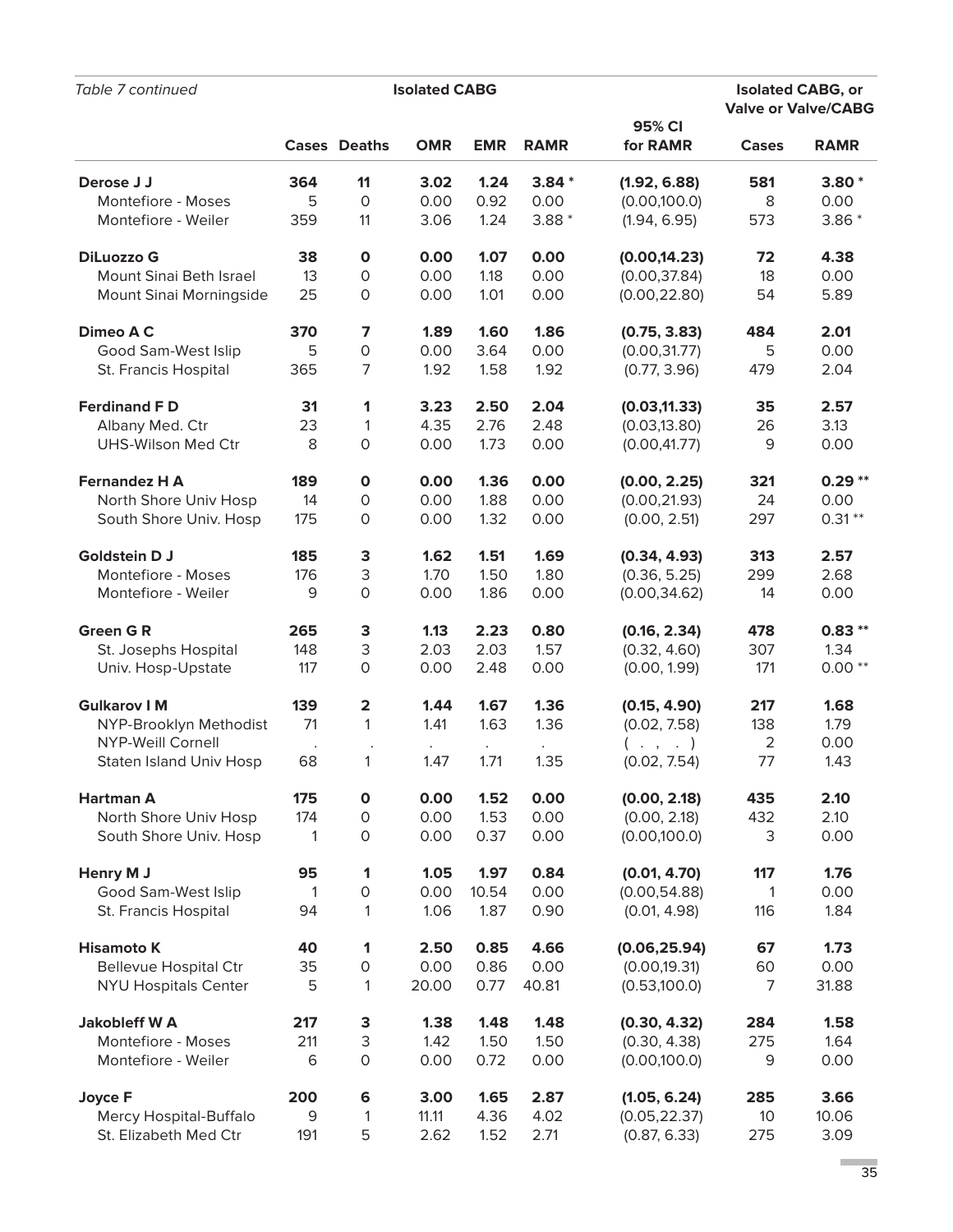| Table 7 continued                        |           |                         | <b>Isolated CABG</b> |                      |                      |                               |            | <b>Isolated CABG, or</b><br><b>Valve or Valve/CABG</b> |
|------------------------------------------|-----------|-------------------------|----------------------|----------------------|----------------------|-------------------------------|------------|--------------------------------------------------------|
|                                          |           | <b>Cases Deaths</b>     | <b>OMR</b>           | <b>EMR</b>           | <b>RAMR</b>          | 95% CI<br>for RAMR            | Cases      | <b>RAMR</b>                                            |
| <b>Kalimi R</b>                          | 224       | $\mathbf 0$             | 0.00                 | 1.55                 | 0.00                 |                               | 471        | $0.00**$                                               |
| North Shore Univ Hosp                    | 15        | 0                       | 0.00                 | 0.99                 | 0.00                 | (0.00, 1.66)<br>(0.00, 38.76) | 19         | 0.00                                                   |
| South Shore Univ. Hosp                   | 209       | $\mathsf{O}\xspace$     | 0.00                 | 1.59                 | 0.00                 | (0.00, 1.74)                  | 452        | $0.00**$                                               |
|                                          |           |                         |                      |                      |                      |                               |            |                                                        |
| <b>Lang S</b>                            | 333       | 3                       | 0.90                 | 1.01                 | 1.40                 | (0.28, 4.10)                  | 427        | 1.76                                                   |
| NYP-Queens                               | 329       | 3                       | 0.91                 | 0.97                 | 1.49                 | (0.30, 4.34)                  | 417        | 1.86                                                   |
| <b>NYP-Weill Cornell</b>                 | 4         | 0                       | 0.00                 | 4.70                 | 0.00                 | (0.00, 30.80)                 | 10         | 0.00                                                   |
| <b>Malhotra SP</b>                       |           |                         |                      |                      |                      | ( . , . )                     | 2          | 0.00                                                   |
| <b>Bellevue Hospital Ctr</b>             |           |                         |                      | $\ddot{\phantom{a}}$ | $\ddot{\phantom{a}}$ | $($ $,$ $,$ $)$               | 1          | 0.00                                                   |
| <b>NYU Hospitals Center</b>              |           |                         |                      |                      |                      | $($ $,$ $,$ $)$               | 1          | 0.00                                                   |
|                                          |           |                         |                      | $\ddot{\phantom{a}}$ | $\ddot{\phantom{0}}$ |                               |            |                                                        |
| <b>Manetta F</b>                         | 161       | 1                       | 0.62                 | 1.43                 | 0.68                 | (0.01, 3.80)                  | 218        | 1.62                                                   |
| North Shore Univ Hosp                    | 28        | 0                       | 0.00                 | 1.63                 | 0.00                 | (0.00, 12.64)                 | 37         | 0.00                                                   |
| South Shore Univ. Hosp                   | 133       | 1                       | 0.75                 | 1.39                 | 0.85                 | (0.01, 4.74)                  | 181        | 1.95                                                   |
| <b>Meyer D B</b>                         |           |                         |                      |                      |                      |                               | 5          | 0.00                                                   |
| Long Island Jewish MC                    |           |                         |                      |                      |                      | ( . , . )                     | 4          | 0.00                                                   |
|                                          |           |                         | $\ddot{\phantom{a}}$ | $\ddot{\phantom{a}}$ | $\Box$               | $($ $,$ $,$ $)$               |            |                                                        |
| North Shore Univ Hosp                    |           |                         |                      | $\ddot{\phantom{a}}$ | $\ddot{\phantom{0}}$ | $($ $,$ $,$ $)$               | 1          | 0.00                                                   |
| <b>Michler R E</b>                       | 126       | $\overline{\mathbf{2}}$ | 1.59                 | 1.23                 | 2.04                 | (0.23, 7.35)                  | 295        | 2.72                                                   |
| Montefiore - Moses                       | 126       | 2                       | 1.59                 | 1.23                 | 2.04                 | (0.23, 7.35)                  | 291        | 2.79                                                   |
| Montefiore - Weiler                      | $\cdot$   | $\cdot$                 | $\bullet$            | $\bullet$            | $\cdot$              | $($ $,$ $,$ $)$               | 4          | 0.00                                                   |
| <b>Neragi-Miandoab S</b>                 | 42        | $\overline{\mathbf{2}}$ | 4.76                 | 2.31                 | 3.26                 | (0.37, 11.76)                 | 52         | 3.30                                                   |
| <b>Bassett Medical Center</b>            | 3         | 0                       | 0.00                 | 1.27                 | 0.00                 | (0.00, 100.0)                 | 3          | 0.00                                                   |
| Univ. Hosp-Brooklyn                      | 39        | $\overline{2}$          | 5.13                 | 2.39                 | 3.39                 | (0.38, 12.24)                 | 49         | 3.40                                                   |
|                                          |           |                         |                      |                      |                      |                               |            |                                                        |
| Pogo G                                   | 77        | $\mathbf 1$             | 1.30                 | 2.59                 | 0.79                 | (0.01, 4.40)                  | 96         | 0.80                                                   |
| <b>NYU Winthrop Hospital</b>             | 63        | 0                       | 0.00                 | 2.44                 | 0.00                 | (0.00, 3.76)                  | 76         | 0.00                                                   |
| North Shore Univ Hosp                    | 1         | $\mathbf 0$             | 0.00                 | 1.84                 | 0.00                 | (0.00, 100.0)                 | 1          | 0.00                                                   |
| South Shore Univ. Hosp                   | 13        | 1                       | 7.69                 | 3.36                 | 3.62                 | (0.05, 20.12)                 | 19         | 2.53                                                   |
| <b>Puskas JD</b>                         | 606       | 7                       | 1.16                 | 1.07                 | 1.70                 | (0.68, 3.50)                  | 749        | 3.00                                                   |
| Mount Sinai Beth Israel                  | 180       | 0                       | 0.00                 | 1.08                 | 0.00                 | (0.00, 2.98)                  | 236        | 2.34                                                   |
| Mount Sinai Morningside                  | 426       | 7                       | 1.64                 | 1.07                 | 2.43                 | (0.97, 5.00)                  | 513        | 3.35                                                   |
|                                          |           |                         |                      |                      |                      |                               |            | 3.18                                                   |
| Singh C<br>Albany Med. Ctr               | 168<br>73 | 7<br>2                  | 4.17<br>2.74         | 1.72<br>2.10         | 3.83<br>2.05         | (1.53, 7.89)<br>(0.23, 7.42)  | 248<br>107 | 1.79                                                   |
| <b>Ellis Hospital</b>                    | 95        | 5                       | 5.26                 | 1.42                 | $5.85*$              | (1.88, 13.65)                 | 141        | 4.30                                                   |
|                                          |           |                         |                      |                      |                      |                               |            |                                                        |
| Smith D E                                | 217       | 3                       | 1.38                 | 1.06                 | 2.05                 | (0.41, 6.00)                  | 315        | 2.47                                                   |
| <b>Bellevue Hospital Ctr</b>             | 162       | 3                       | 1.85                 | 0.97                 | 3.01                 | (0.61, 8.80)                  | 235        | 2.39                                                   |
| <b>NYU Hospitals Center</b>              | 55        | $\mathsf O$             | 0.00                 | 1.34                 | 0.00                 | (0.00, 7.87)                  | 80         | 2.62                                                   |
| <b>Swistel D</b>                         | 144       | $\overline{\mathbf{2}}$ | 1.39                 | 0.92                 | 2.39                 | (0.27, 8.61)                  | 300        | $5.66*$                                                |
| <b>Bellevue Hospital Ctr</b>             | 5         | 0                       | 0.00                 | 1.80                 | 0.00                 | (0.00, 64.26)                 | 9          | 0.00                                                   |
| <b>NYU Hospitals Center</b>              | 139       | $\overline{2}$          | 1.44                 | 0.89                 | 2.56                 | (0.29, 9.24)                  | 291        | $5.90*$                                                |
|                                          |           |                         |                      |                      |                      |                               |            |                                                        |
| Tak V M<br><b>Maimonides Medical Ctr</b> | 88<br>1   | $\mathbf 1$<br>0        | 1.14<br>0.00         | 2.21<br>8.90         | 0.81<br>0.00         | (0.01, 4.51)<br>(0.00, 64.99) | 122<br>3   | 2.12<br>0.00                                           |
| Univ. Hosp-Stony Brook                   | 87        | 1                       | 1.15                 | 2.13                 | 0.85                 | (0.01, 4.73)                  | 119        | 2.22                                                   |
|                                          |           |                         |                      |                      |                      |                               |            |                                                        |

a.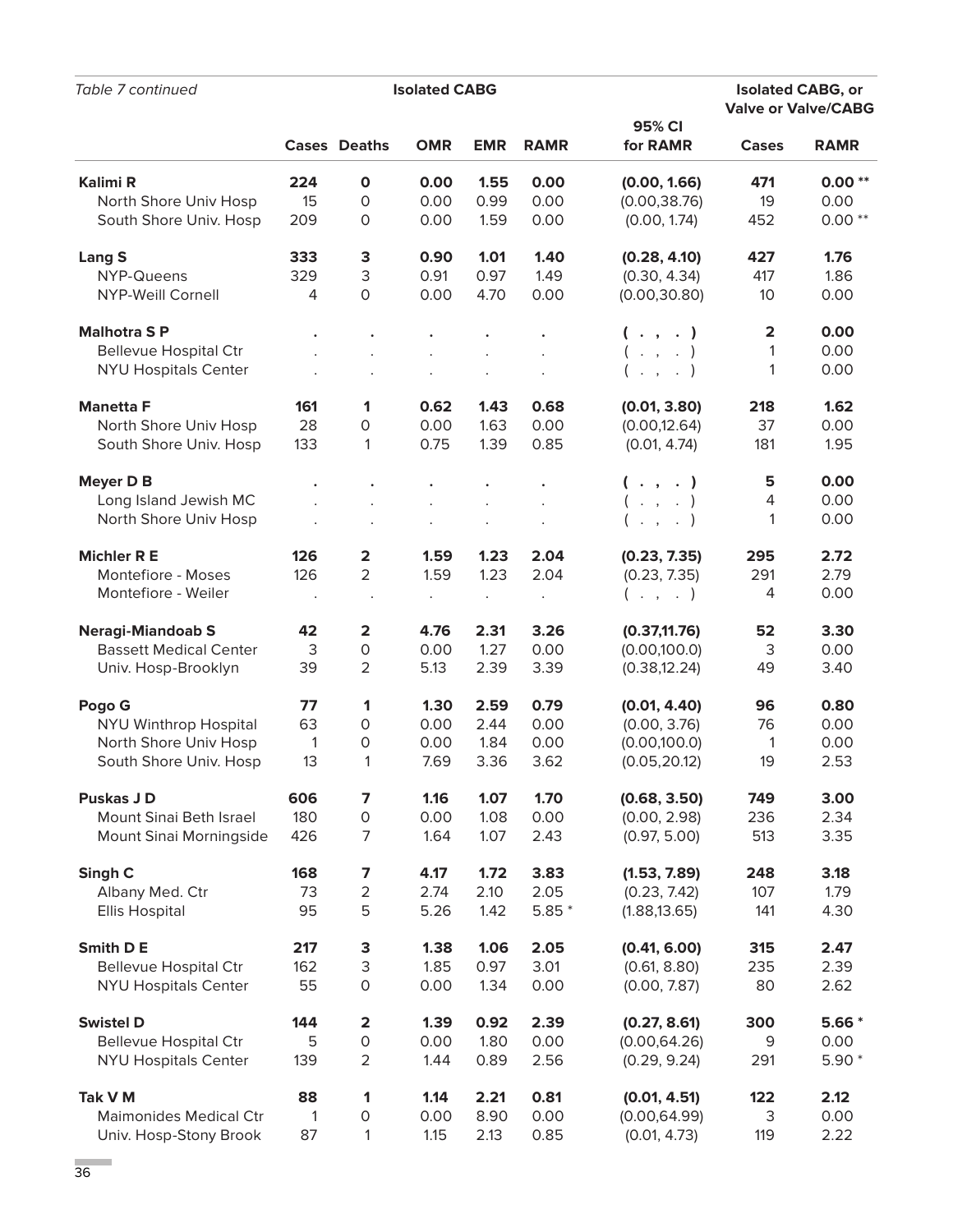| Table 7 continued             |                      |                     | <b>Isolated CABG</b> |            |             |                    |              | <b>Isolated CABG, or</b><br><b>Valve or Valve/CABG</b> |
|-------------------------------|----------------------|---------------------|----------------------|------------|-------------|--------------------|--------------|--------------------------------------------------------|
|                               |                      | <b>Cases Deaths</b> | <b>OMR</b>           | <b>EMR</b> | <b>RAMR</b> | 95% CI<br>for RAMR | <b>Cases</b> | <b>RAMR</b>                                            |
| Tannous H J                   | 119                  | 1                   | 0.84                 | 1.34       | 0.99        | (0.01, 5.52)       | 142          | 1.82                                                   |
| Mount Sinai Hospital          | 20                   | 0                   | 0.00                 | 1.48       | 0.00        | (0.00, 19.54)      | 28           | 0.00                                                   |
| Univ. Hosp-Stony Brook        | 99                   | 1                   | 1.01                 | 1.31       | 1.22        | (0.02, 6.79)       | 114          | 2.30                                                   |
| Taylor J                      | 372                  | $\mathbf 1$         | 0.27                 | 1.78       | $0.24**$    | (0.00, 1.33)       | 647          | 1.45                                                   |
| North Shore Univ Hosp         | 372                  |                     | 0.27                 | 1.78       | $0.24***$   | (0.00, 1.33)       | 645          | 1.45                                                   |
| South Shore Univ. Hosp        | $\ddot{\phantom{0}}$ |                     |                      |            |             | ( , , , . )        | 2            | 0.00                                                   |
| <b>Tranbaugh R</b>            | 236                  | 4                   | 1.69                 | 1.77       | 1.51        | (0.41, 3.88)       | 326          | 2.99                                                   |
| NYP-Brooklyn Methodist        | 233                  | 4                   | 1.72                 | 1.68       | 1.61        | (0.43, 4.11)       | 322          | 3.10                                                   |
| <b>NYP-Weill Cornell</b>      | 3                    | 0                   | 0.00                 | 8.03       | 0.00        | (0.00, 24.00)      | 4            | 0.00                                                   |
| <b>Vaynblat M</b>             | 109                  | 3                   | 2.75                 | 1.17       | 3.71        | (0.75, 10.84)      | 193          | 3.56                                                   |
| <b>Maimonides Medical Ctr</b> | 2                    | $\Omega$            | 0.00                 | 4.27       | 0.00        | (0.00, 67.74)      | 4            | 0.00                                                   |
| <b>NYU Hospitals Center</b>   | 107                  | 3                   | 2.80                 | 1.11       | 3.98        | (0.80, 11.62)      | 189          | 3.82                                                   |

\* RAMR significantly higher than statewide rate based on 95 percent confidence interval.

\*\* RAMR significantly lower than statewide rate based on 95 percent confidence interval.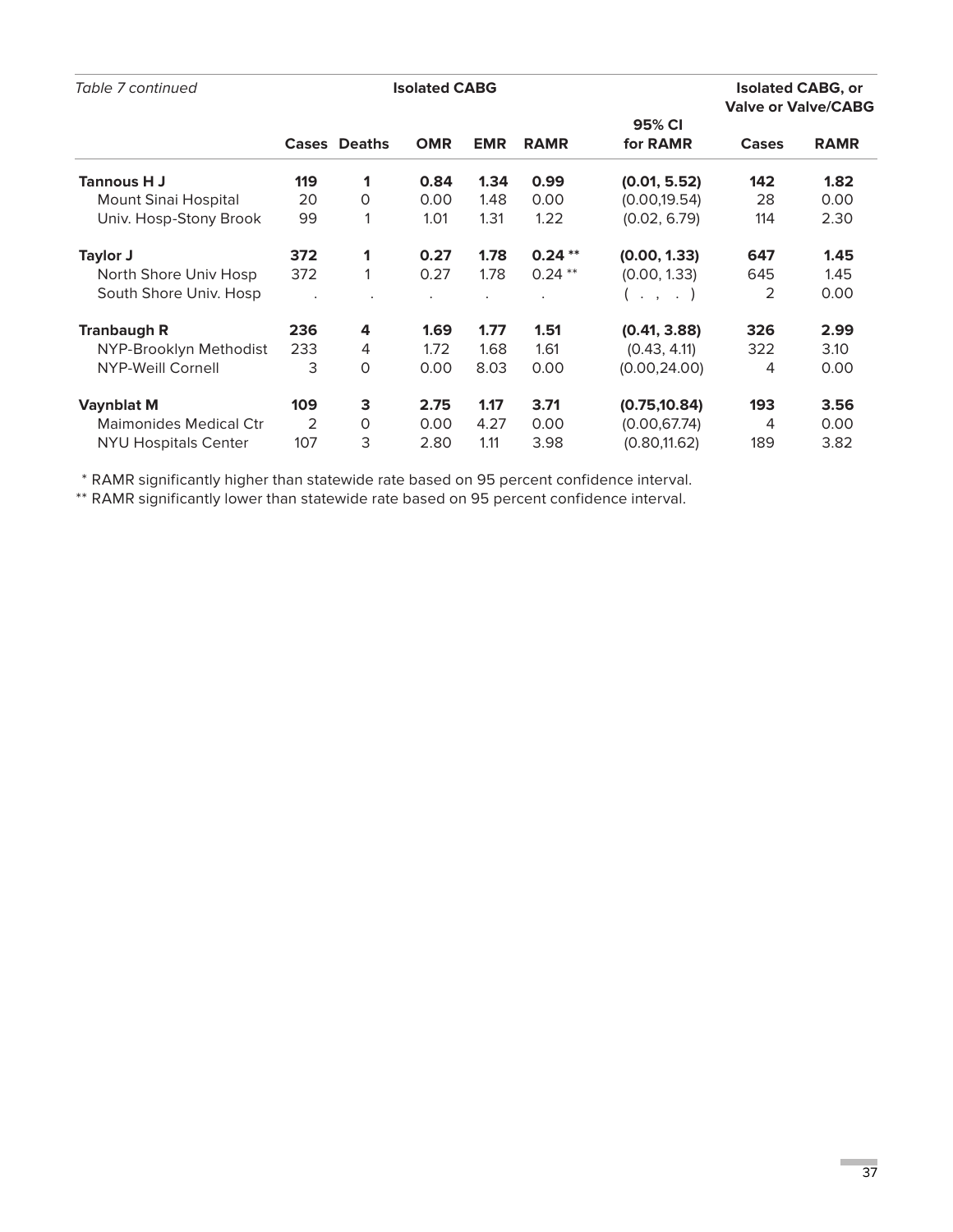# **SURGEON AND HOSPITAL VOLUMES FOR TOTAL ADULT CARDIAC SURGERY, 2016-2018**

Table 8 presents, for each hospital and for each surgeon performing at least 200 cardiac operations in any hospital in 2016-2018 and/or performing one or more cardiac operations in each of the years 2016-2018, the total number of Isolated CABG operations, the total number of Valve or Valve/CABG operations, the total number of Other Cardiac operations and Total Cardiac operations. As in Table 6, results for surgeons not meeting the above criteria are grouped together in an "All Others" category.

The Isolated CABG column includes patients who undergo bypass of one or more of the coronary arteries with no other major heart surgery earlier in the same admission. Valve or Valve/CABG volumes include the total number of cases for the twelve Valve and Valve/CABG groups that were identified in Tables 4a and 4b. Other Cardiac Surgery refers to cardiac procedures not represented by Isolated CABG, and Valve or Valve/CABG operations and includes, but is not limited to: TAVR, repairs of congenital conditions, heart transplants, aneurysm repairs, ventricular reconstruction and ventricular assist device insertions and some rare multiple valve surgeries that were not accounted for by one of the 12 valve groups. Total Cardiac Surgery is the sum of the previous three columns and includes any surgery on the heart or great vessels.

# **Table 8**

|                               | <b>Isolated</b><br><b>CABG</b> | Valve or<br><b>Valve/CABG</b> | Other<br><b>Cardiac</b><br>Surgery | <b>Total</b><br><b>Cardiac</b><br><b>Surgery</b> |
|-------------------------------|--------------------------------|-------------------------------|------------------------------------|--------------------------------------------------|
| <b>Albany Med. Ctr</b>        |                                |                               |                                    |                                                  |
| Akujuo A C                    | 188                            | 105                           | 180                                | 473                                              |
| <b>Bennett F</b>              | 14                             | 122                           | 336                                | 472                                              |
| <b>Britton L</b>              | 129                            | 123                           | 58                                 | 310                                              |
| Devejian N                    | $\Omega$                       | 1                             | 12 <sup>2</sup>                    | 13                                               |
| Ferdinand FD                  | 23                             | 3                             | 118                                | 144                                              |
| Samy SA                       | 147                            | 80                            | 75                                 | 302                                              |
| Singh C                       | 73                             | 34                            | 143                                | 250                                              |
| All Others                    | 131                            | 37                            | 20                                 | 188                                              |
| <b>Total</b>                  | 705                            | 505                           | 942                                | 2152                                             |
| <b>Arnot Ogden Med Ctr</b>    |                                |                               |                                    |                                                  |
| Hoffman D                     | 111                            | 32                            | 4                                  | 147                                              |
| All Others                    | 35                             | 13                            | 2                                  | 50                                               |
| <b>Total</b>                  | 146                            | 45                            | 6                                  | 197                                              |
| <b>Bassett Medical Center</b> |                                |                               |                                    |                                                  |
| Daniel S R                    | 99                             | 36                            | 9                                  | 144                                              |
| Kelley J                      | 131                            | 75                            | 26                                 | 232                                              |
| Neragi-Miandoab S             | 3                              | $\Omega$                      | $\Omega$                           | 3                                                |
| <b>Total</b>                  | 233                            | 111                           | 35                                 | 379                                              |

**Surgeon and Hospital Volume for Isolated CABG, Valve or Valve/CABG, Other Cardiac Surgery, and Total Adult Cardiac Surgery, 2016-2018.**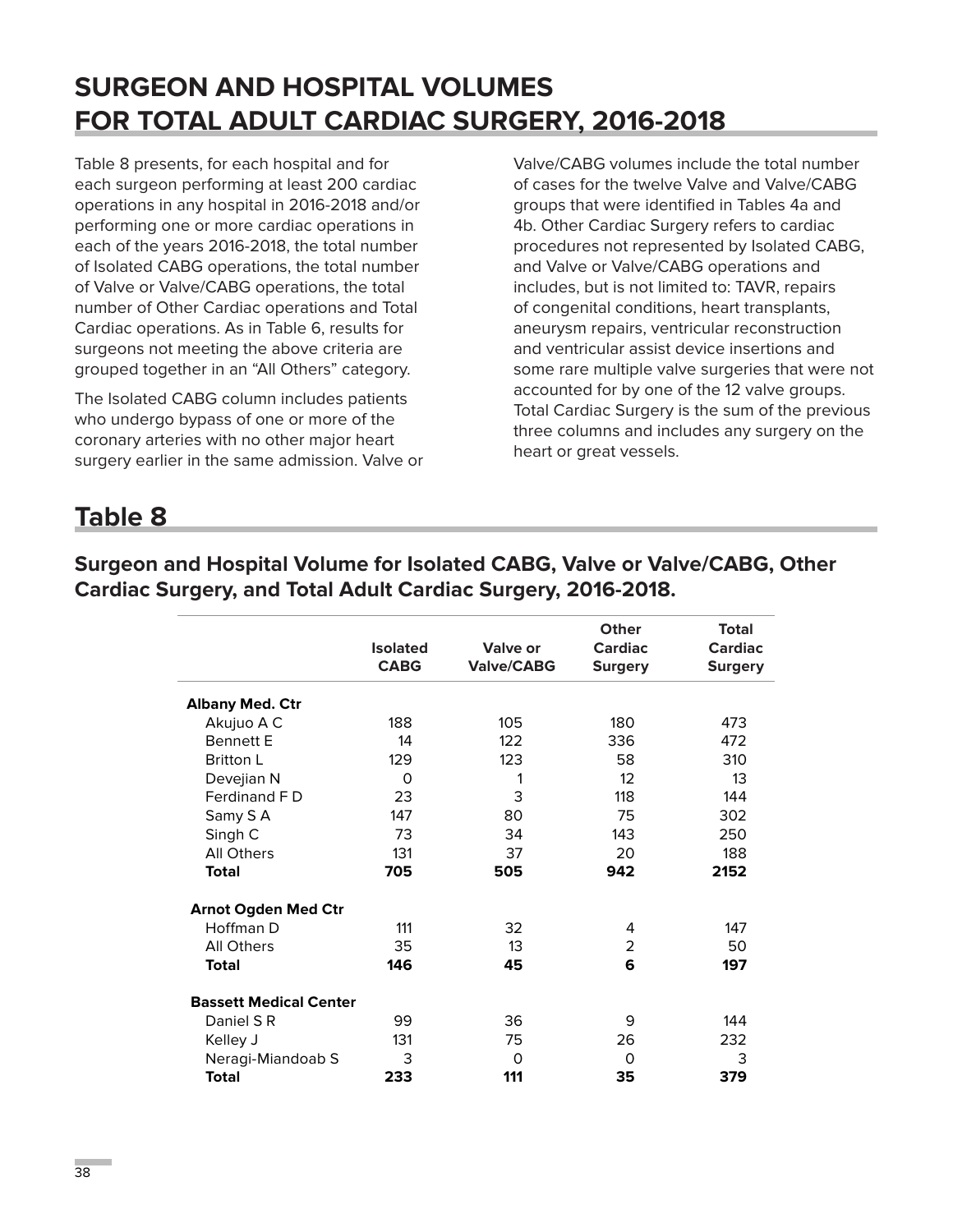| Table 8, continued             | <b>Isolated</b> | Valve or          | Other<br><b>Cardiac</b> | <b>Total</b><br><b>Cardiac</b> |
|--------------------------------|-----------------|-------------------|-------------------------|--------------------------------|
|                                | <b>CABG</b>     | <b>Valve/CABG</b> | <b>Surgery</b>          | <b>Surgery</b>                 |
| <b>Bellevue Hospital Ctr</b>   |                 |                   |                         |                                |
| Balsam L B                     | 77              | 80                | 30                      | 187                            |
| Culliford A                    | 144             | 81                | 30                      | 255                            |
| Hisamoto K                     | 35              | 25                | 16                      | 76                             |
| Malhotra SP                    | 0               | 1                 | 22                      | 23                             |
| Smith D E                      | 162             | 73                | 25                      | 260                            |
| Swistel D                      | 5               | 4                 | 1                       | 10                             |
| <b>All Others</b>              | $\overline{2}$  | 6                 | 14                      | 22                             |
| <b>Total</b>                   | 425             | 270               | 138                     | 833                            |
| <b>Buffalo General Med Ctr</b> |                 |                   |                         |                                |
| Aldridge J                     | 178             | 45                | 376                     | 599                            |
| Ashraf M                       | 521             | 138               | 416                     | 1075                           |
| Grosner G                      | 611             | 543               | 204                     | 1358                           |
| <b>Total</b>                   | 1310            | 726               | 996                     | 3032                           |
| <b>Ellis Hospital</b>          |                 |                   |                         |                                |
| Choumarov K                    | 262             | 84                | 13                      | 359                            |
| Reich H                        | 197             | 124               | 21                      | 342                            |
| Singh C                        | 95              | 46                | 9                       | 150                            |
| <b>Total</b>                   | 554             | 254               | 43                      | 851                            |
| Good Sam - Suffern             |                 |                   |                         |                                |
| Badami CD                      | 130             | 35                | 7                       | 172                            |
| <b>All Others</b>              | 134             | 29                | 5                       | 168                            |
| <b>Total</b>                   | 264             | 64                | 12                      | 340                            |
| <b>Good Sam-West Islip</b>     |                 |                   |                         |                                |
| Dimeo A C                      | 5               | 0                 | 0                       | 5                              |
| Henry M J                      | 1               | 0                 | 0                       | 1                              |
| Lamendola C                    | 172             | 182               | 74                      | 428                            |
| Rovensky M                     | 360             | 94                | 10                      | 464                            |
| <b>All Others</b>              | 96              | 46                | 12                      | 154                            |
| <b>Total</b>                   | 634             | 322               | 96                      | 1052                           |
| <b>Lenox Hill Hospital</b>     |                 |                   |                         |                                |
| <b>Brinster D R</b>            | 35              | 95                | 353                     | 483                            |
| Hemli J M                      | 35              | 7                 | 22                      | 64                             |
| Patel N C                      | 718             | 223               | 31                      | 972                            |
| Pirelli L                      | 42              | 25                | 249                     | 316                            |
| Scheinerman S J                | 181             | 65                | 68                      | 314                            |
| <b>All Others</b>              | 0               | 0                 | 6                       | 6                              |
| <b>Total</b>                   | 1011            | 415               | 729                     | 2155                           |
| <b>Long Island Jewish MC</b>   |                 |                   |                         |                                |
| Meyer D B                      | 0               | 4                 | 10                      | 14                             |
| All Others                     | 0               | 0                 | 6                       | 6                              |
| <b>Total</b>                   | $\mathbf 0$     | 4                 | 16                      | 20                             |

 $\overline{\phantom{a}}$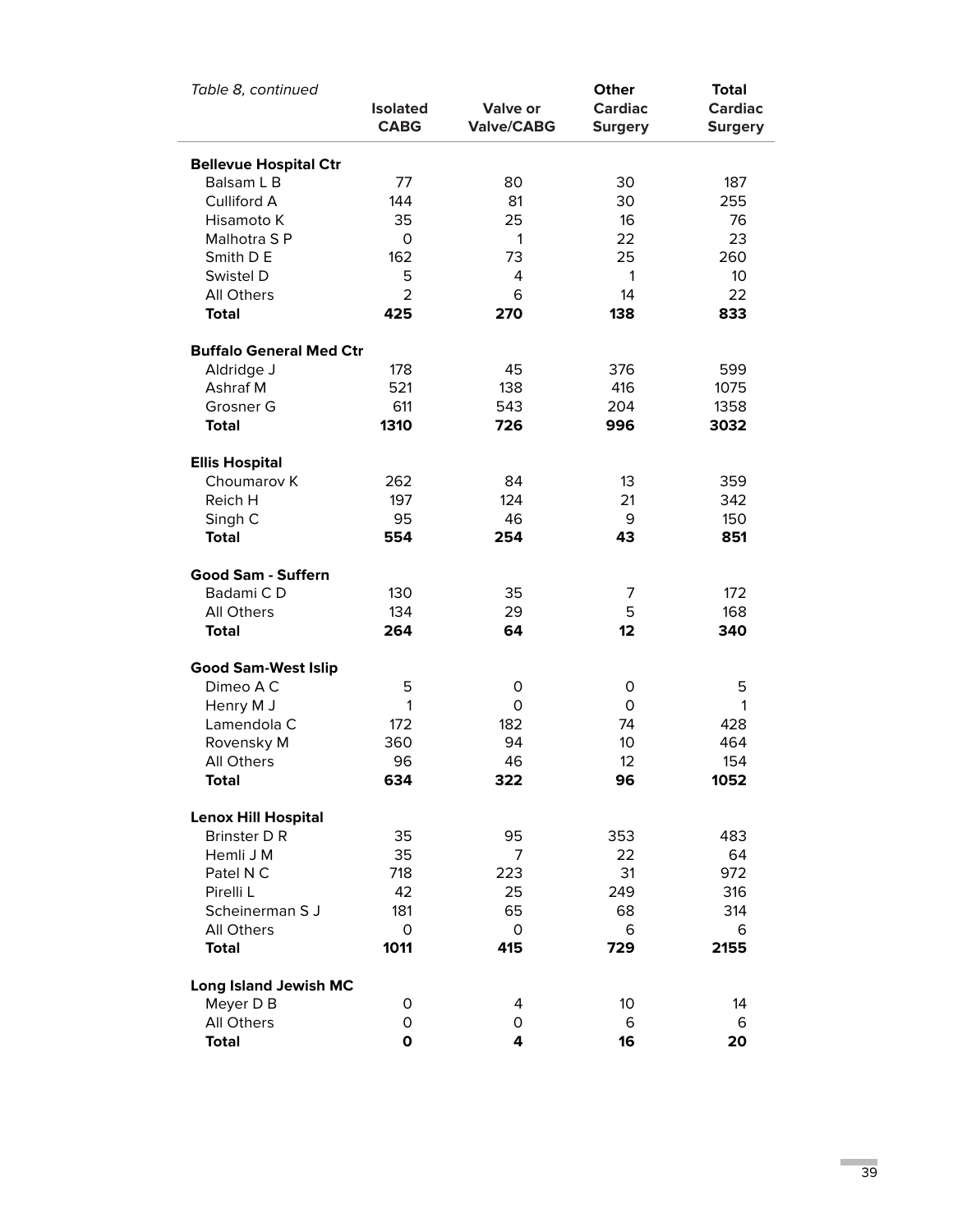| Table 8, continued             |                                |                                      | Other                            | <b>Total</b>                     |
|--------------------------------|--------------------------------|--------------------------------------|----------------------------------|----------------------------------|
|                                | <b>Isolated</b><br><b>CABG</b> | <b>Valve or</b><br><b>Valve/CABG</b> | <b>Cardiac</b><br><b>Surgery</b> | <b>Cardiac</b><br><b>Surgery</b> |
| <b>Maimonides Medical Ctr</b>  |                                |                                      |                                  |                                  |
| Abrol S                        | 61                             | 67                                   | 61                               | 189                              |
| Crooke G                       | 69                             | 64                                   | 216                              | 349                              |
| Jacobowitz I                   | 333                            | 158                                  | 132                              | 623                              |
| Ribakove G                     | 66                             | 74                                   | 24                               | 164                              |
| Saunders P                     | 66                             | 9                                    | 79                               | 154                              |
| Stephens G A                   | 52                             | 19                                   | 12                               | 83                               |
| Tak V M                        | 1                              | $\overline{2}$                       | 1                                | 4                                |
| Vaynblat M                     | $\overline{2}$                 | $\overline{2}$                       | 0                                | 4                                |
| All Others                     | 34                             | 14                                   | 45                               | 93                               |
| <b>Total</b>                   | 684                            | 409                                  | 570                              | 1663                             |
| <b>Mercy Hospital-Buffalo</b>  |                                |                                      |                                  |                                  |
| <b>Adkins M</b>                | 153                            | 49                                   | 7                                | 209                              |
| Aldridge J                     | 1                              | 1                                    | 0                                | 2                                |
| Downing SW                     | 359                            | 184                                  | 202                              | 745                              |
| Jain H B                       | 316                            | 45                                   | 49                               | 410                              |
| Joyce F                        | 9                              | 1                                    | 0                                | 10                               |
| All Others                     | 193                            | 22                                   | 6                                | 221                              |
| <b>Total</b>                   | 1031                           | 302                                  | 264                              | 1597                             |
| <b>Montefiore - Moses</b>      |                                |                                      |                                  |                                  |
| Chau ML                        | 3                              | 0                                    | 42                               | 45                               |
| Derose J J                     | 5                              | 3                                    | 39                               | 47                               |
| Goldstein D J                  | 176                            | 123                                  | 114                              | 413                              |
| Jakobleff W A                  | 211                            | 64                                   | 38                               | 313                              |
| Michler R E                    | 126                            | 165                                  | 31                               | 322                              |
| Peek G J                       | 0                              | 4                                    | 36                               | 40                               |
| All Others                     | 74                             | 37                                   | 68                               | 179                              |
| <b>Total</b>                   | 595                            | 396                                  | 368                              | 1359                             |
| <b>Montefiore - Weiler</b>     |                                |                                      |                                  |                                  |
| Chau ML                        | 90                             | 22                                   | 200                              | 312                              |
| Derose J J                     | 359                            | 214                                  | 141                              | 714                              |
| Goldstein D J                  | 9                              | 5                                    | 2                                | 16                               |
| Jakobleff W A                  | 6                              | 3                                    | 1                                | 10                               |
| Michler R E                    | 0                              | 4                                    | 0                                | 4                                |
| All Others                     | 69                             | 28                                   | 29                               | 126                              |
| <b>Total</b>                   | 533                            | 276                                  | 373                              | 1182                             |
| <b>Mount Sinai Beth Israel</b> |                                |                                      |                                  |                                  |
| DiLuozzo G                     | 13                             | 5                                    | 33                               | 51                               |
| Puskas JD                      | 180                            | 56                                   | 19                               | 255                              |
| All Others                     | 0                              | 0                                    | 1                                | 1                                |
| <b>Total</b>                   | 193                            | 61                                   | 53                               | 307                              |

ż,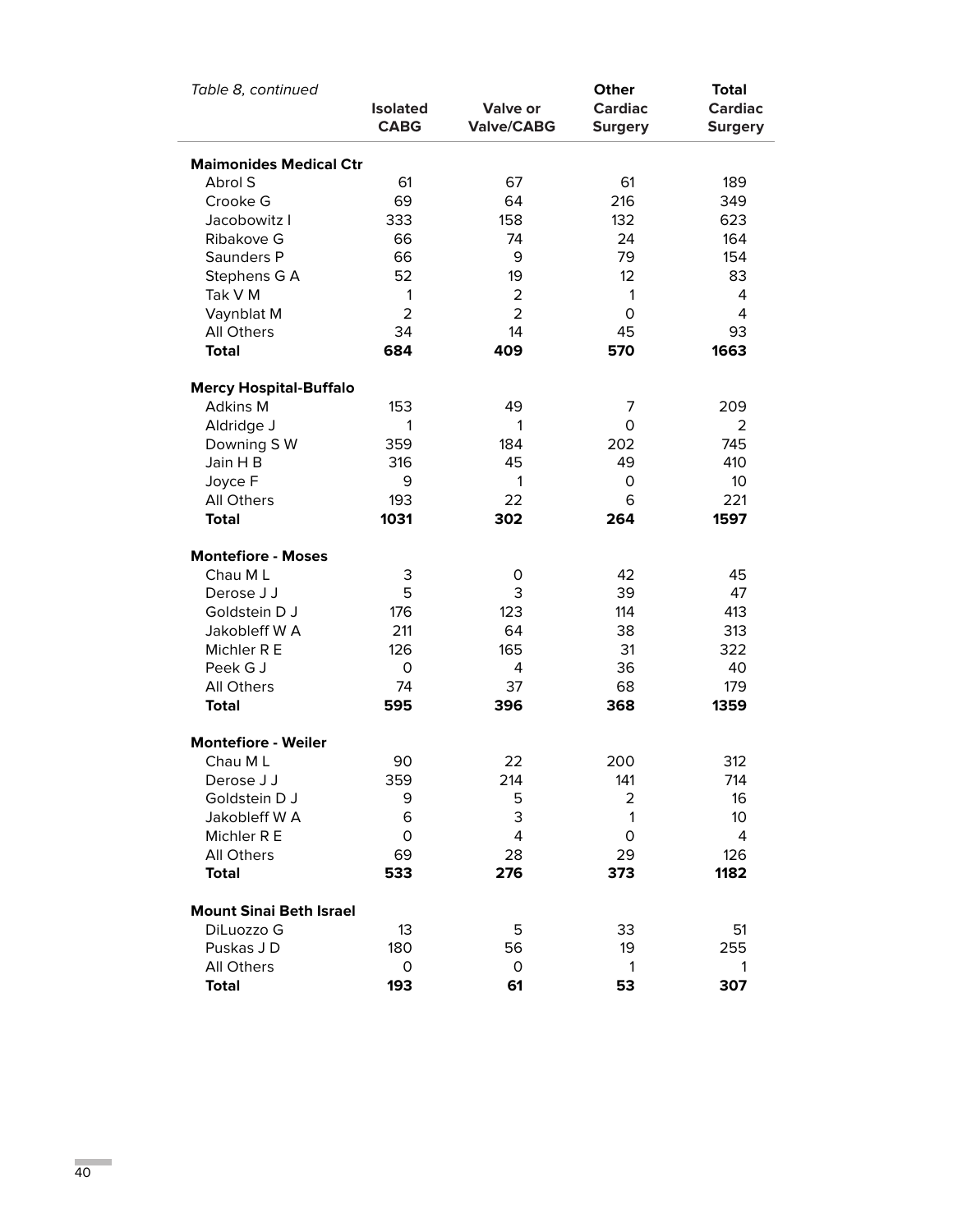| Table 8, continued             | <b>Isolated</b><br><b>CABG</b> | Valve or<br><b>Valve/CABG</b> | Other<br><b>Cardiac</b><br><b>Surgery</b> | <b>Total</b><br><b>Cardiac</b><br><b>Surgery</b> |
|--------------------------------|--------------------------------|-------------------------------|-------------------------------------------|--------------------------------------------------|
| <b>Mount Sinai Hospital</b>    |                                |                               |                                           |                                                  |
| Adams D H                      | $\mathbf{1}$                   | 1000                          | 70                                        | 1071                                             |
| Anyanwu A                      | 56                             | 98                            | 285                                       | 439                                              |
| Boateng P                      | 43                             | 76                            | 49                                        | 168                                              |
| El-Eshmawi A M                 | 15                             | 65                            | 15                                        | 95                                               |
| Filsoufi F                     | 296                            | 85                            | 58                                        | 439                                              |
| Nguyen K                       | 1                              | $\mathbf{1}$                  | 18                                        | 20                                               |
| Pawale A A                     | 26                             | 25                            | 13                                        | 64                                               |
| Reddy R C                      | 336                            | 128                           | 97                                        | 561                                              |
| Stelzer P                      | 19                             | 215                           | 323                                       | 557                                              |
| Stewart A S                    | 79                             | 251                           | 459                                       | 789                                              |
| Tannous H J                    | 20                             | 8                             | $\overline{2}$                            | 30                                               |
| Varghese R                     | 137                            | 104                           | 27                                        | 268                                              |
| All Others                     | 4                              | 19                            | 431                                       | 454                                              |
|                                |                                |                               | 1847                                      |                                                  |
| <b>Total</b>                   | 1033                           | 2075                          |                                           | 4955                                             |
| <b>Mount Sinai Morningside</b> |                                |                               |                                           |                                                  |
| Balaram SK                     | 187                            | 112                           | 56                                        | 355                                              |
| Chikwe J Y                     | 37                             | 38                            | 10                                        | 85                                               |
| DiLuozzo G                     | 25                             | 29                            | 55                                        | 109                                              |
| Puskas JD                      | 426                            | 87                            | 41                                        | 554                                              |
| All Others                     | 22                             | 10 <sup>°</sup>               | 3                                         | 35                                               |
| <b>Total</b>                   | 697                            | 276                           | 165                                       | 1138                                             |
| <b>NYP-Brooklyn Methodist</b>  |                                |                               |                                           |                                                  |
| Gulkarov I M                   | 71                             | 67                            | 40                                        | 178                                              |
| Tranbaugh R                    | 233                            | 89                            | 28                                        | 350                                              |
| Worku B M                      | 69                             | 37                            | 69                                        | 175                                              |
| All Others                     | 2                              | $\mathsf O$                   | 25                                        | 27                                               |
| <b>Total</b>                   | 375                            | 193                           | 162                                       | 730                                              |
| NYP-Columbia Presby.           |                                |                               |                                           |                                                  |
| Argenziano M                   | 282                            | 214                           | 48                                        | 544                                              |
| Bacha E                        | $\mathsf{O}\xspace$            | 3                             | 123                                       | 126                                              |
| Bapat V N                      | 20                             | 80                            | 201                                       | 301                                              |
| Borger M A                     | 18                             | 150                           | 138                                       | 306                                              |
| Chai P J                       | $\mathsf O$                    | $\overline{2}$                | 68                                        | 70                                               |
| George I                       | 147                            | 235                           | 1135                                      | 1517                                             |
| Kalfa D M                      | $\mathsf O$                    | 1                             | 23                                        | 24                                               |
| Naka Y                         | 227                            | 93                            | 212                                       | 532                                              |
| Smith <sub>C</sub>             | 219                            | 405                           | 85                                        | 709                                              |
|                                |                                |                               |                                           |                                                  |
| Takayama H                     | 314                            | 269                           | 271                                       | 854                                              |
| Takeda K                       | 110                            | 62                            | 189                                       | 361                                              |
| All Others                     | 1                              | 1                             | 379                                       | 381                                              |
| <b>Total</b>                   | 1338                           | 1515                          | 2872                                      | 5725                                             |
| <b>NYP-Queens</b>              |                                |                               |                                           |                                                  |
| Avgerinos D V                  | 129                            | 36                            | 22                                        | 187                                              |
| Lang S                         | 329                            | 88                            | 16                                        | 433                                              |
| All Others                     | 1                              | $\mathsf O$                   | 1                                         | $\overline{2}$                                   |
| <b>Total</b>                   | 459                            | 124                           | 39                                        | 622                                              |

**COL**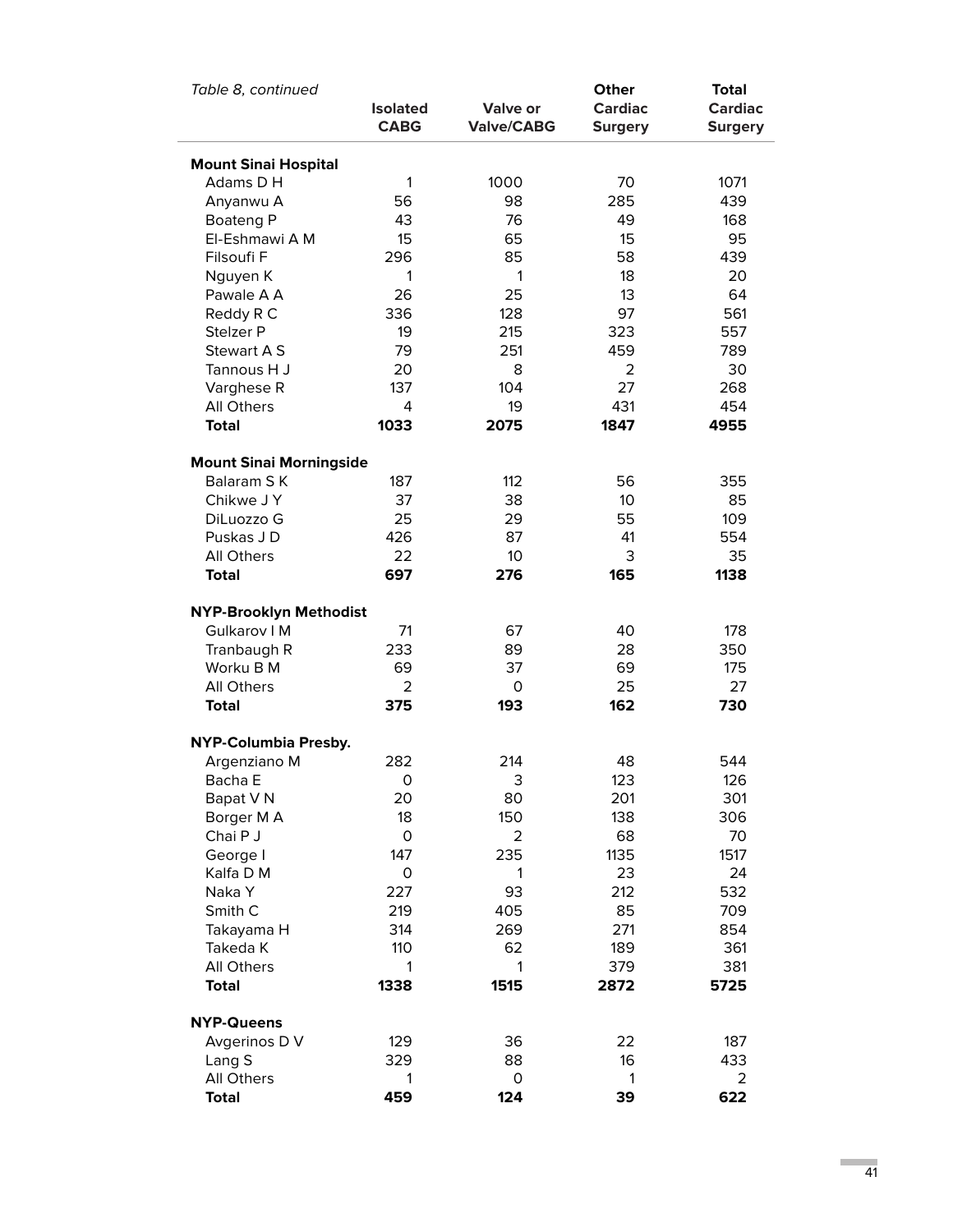| Table 8, continued           |                                |                                      | Other                            | <b>Total</b>                     |
|------------------------------|--------------------------------|--------------------------------------|----------------------------------|----------------------------------|
|                              | <b>Isolated</b><br><b>CABG</b> | <b>Valve or</b><br><b>Valve/CABG</b> | <b>Cardiac</b><br><b>Surgery</b> | <b>Cardiac</b><br><b>Surgery</b> |
| <b>NYP-Weill Cornell</b>     |                                |                                      |                                  |                                  |
| Avgerinos D V                | 0                              | 1                                    | 1                                | 2                                |
| Bacha E                      | 0                              | 2                                    | 28                               | 30                               |
| Chai P J                     | 0                              | 1                                    | 14                               | 15                               |
| Girardi L                    | 174                            | 548                                  | 680                              | 1402                             |
| Gulkarov I M                 | 0                              | $\overline{2}$                       | 0                                | 2                                |
| Guy T S                      | 53                             | 239                                  | 45                               | 337                              |
| Krieger K                    | 65                             | 116                                  | 31                               | 212                              |
| Lang S                       | 4                              | 6                                    | $\overline{2}$                   | 12                               |
| Lau C                        | 163                            | 79                                   | 92                               | 334                              |
| Salemi A                     | 53                             | 98                                   | 634                              | 785                              |
| Tranbaugh R                  | 3                              | 1                                    | 2                                | 6                                |
| <b>All Others</b>            | 22                             | 20                                   | 34                               | 76                               |
| <b>Total</b>                 | 537                            | 1113                                 | 1563                             | 3213                             |
| <b>NYU Hospitals Center</b>  |                                |                                      |                                  |                                  |
| Balsam L B                   | 0                              | 3                                    | 26                               | 29                               |
| Culliford A                  | 6                              | 10                                   | 4                                | 20                               |
| Galloway A                   | 45                             | 284                                  | 78                               | 407                              |
| Grossi E                     | $\mathbf{1}$                   | 3                                    | 9                                | 13                               |
| Hisamoto K                   | 5                              | $\overline{2}$                       | 22                               | 29                               |
| Loulmet D F                  | 41                             | 475                                  | 59                               | 575                              |
| Malhotra SP                  | 0                              | 1                                    | 18                               | 19                               |
| Mosca R S                    | 0                              | 6                                    | 32                               | 38                               |
| Smith D E                    | 55                             | 25                                   | 43                               | 123                              |
| Swistel D                    | 139                            | 152                                  | 21                               | 312                              |
| Vaynblat M                   | 107                            | 82                                   | 21                               | 210                              |
| Williams M R                 | 5                              | 152                                  | 1121                             | 1278                             |
| Zias E                       | 350                            | 152                                  | 43                               | 545                              |
| <b>All Others</b>            | 0                              | 0                                    | 70                               | 70                               |
| <b>Total</b>                 | 754                            | 1347                                 | 1567                             | 3668                             |
| <b>NYU Winthrop Hospital</b> |                                |                                      |                                  |                                  |
| Abrol S                      | 172                            | 63                                   | 49                               | 284                              |
| Goncalves J A                | 17                             | 20                                   | 170                              | 207                              |
| Kokotos W J                  | 143                            | 122                                  | 91                               | 356                              |
| Pogo G                       | 63                             | 13                                   | 31                               | 107                              |
| Salhab KF                    | 159                            | 50                                   | 601                              | 810                              |
| Schubach S                   | 183                            | 68                                   | 100                              | 351                              |
| <b>All Others</b>            | 0                              | 0                                    | 1                                | 1                                |
| <b>Total</b>                 | 737                            | 336                                  | 1043                             | 2116                             |

a,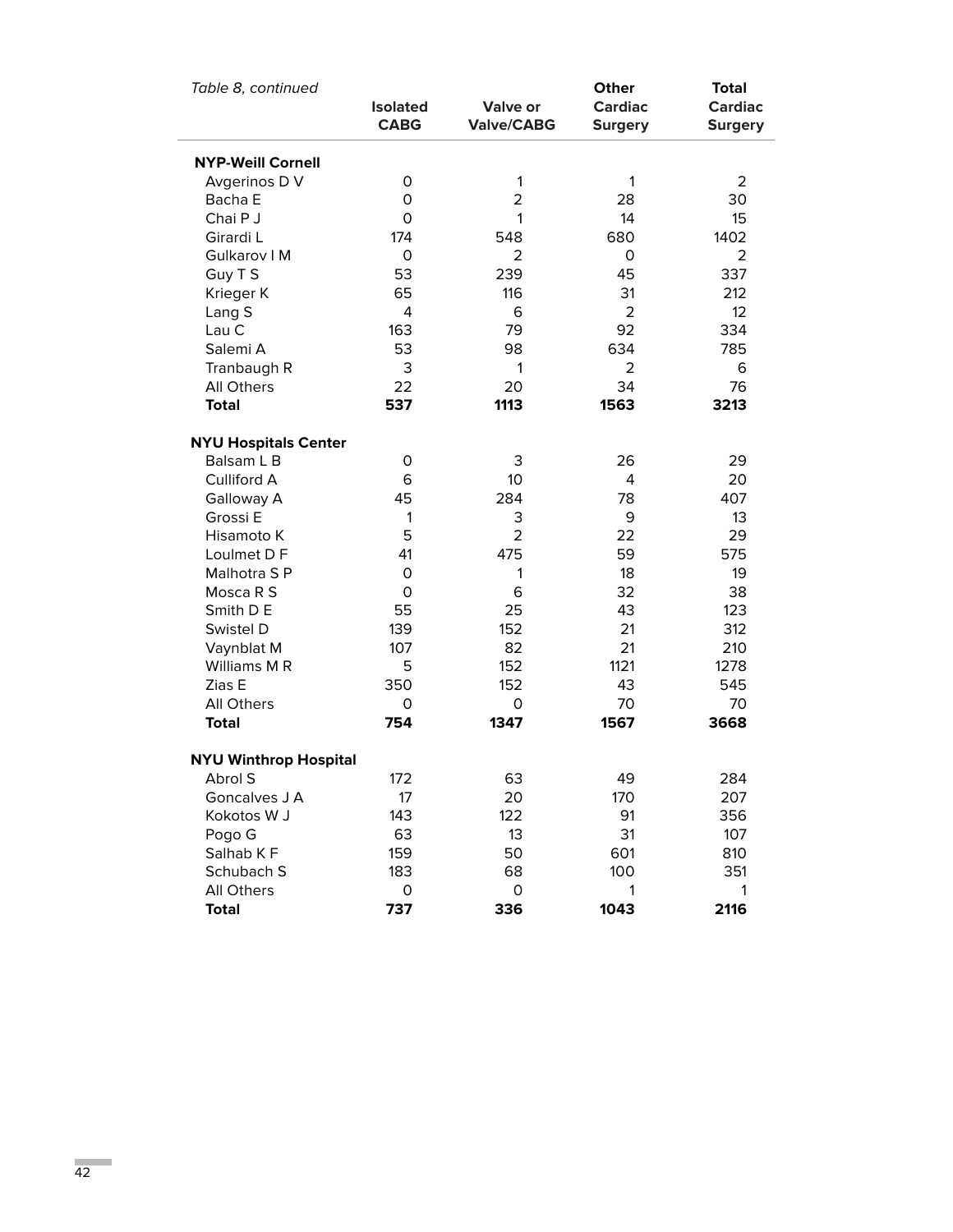| Table 8, continued            | <b>Isolated</b><br><b>CABG</b> | <b>Valve or</b><br><b>Valve/CABG</b> | Other<br><b>Cardiac</b><br><b>Surgery</b> | <b>Total</b><br><b>Cardiac</b><br><b>Surgery</b> |
|-------------------------------|--------------------------------|--------------------------------------|-------------------------------------------|--------------------------------------------------|
| <b>North Shore Univ Hosp</b>  |                                |                                      |                                           |                                                  |
| <b>Brinster D R</b>           | 8                              | 10                                   | 62                                        | 80                                               |
| Esposito R                    | 167                            | 105                                  | 361                                       | 633                                              |
| Fernandez H A                 | 14                             | 10                                   | 34                                        | 58                                               |
| Graver L                      | 310                            | 324                                  | 63                                        | 697                                              |
| Hall M                        | 42                             | 32                                   | 12                                        | 86                                               |
| Hartman A                     | 174                            | 258                                  | 131                                       | 563                                              |
| Kalimi R                      | 15                             | 4                                    | 8                                         | 27                                               |
| Manetta F                     | 28                             | 9                                    | 30                                        | 67                                               |
| Meyer D B                     | 0                              | 1                                    | 0                                         | 1                                                |
| Palazzo R                     | 191                            | 60                                   | 189                                       | 440                                              |
| Pogo G                        | 1                              | 0                                    | 0                                         | 1                                                |
| Taylor J                      | 372                            | 273                                  | 105                                       | 750                                              |
| Vatsia S                      | 193                            | 101                                  | 139                                       | 433                                              |
| Yu P J                        | 90                             | 34                                   | 119                                       | 243                                              |
| <b>All Others</b>             | 9                              | 2                                    | 30                                        | 41                                               |
| <b>Total</b>                  | 1614                           | 1223                                 | 1283                                      | 4120                                             |
|                               |                                |                                      |                                           |                                                  |
| <b>Rochester General Hosp</b> |                                |                                      |                                           |                                                  |
| Cheeran D                     | 530                            | 368                                  | 294                                       | 1192                                             |
| Kirshner R                    | 540                            | 489                                  | 100                                       | 1129                                             |
| Yankey G K N                  | 197                            | 50                                   | 235                                       | 482                                              |
| All Others                    | 30                             | 3                                    | 49                                        | 82                                               |
| <b>Total</b>                  | 1297                           | 910                                  | 678                                       | 2885                                             |
| <b>South Shore Univ. Hosp</b> |                                |                                      |                                           |                                                  |
| Fernandez H A                 | 175                            | 122                                  | 87                                        | 384                                              |
| Hartman A                     | 1                              | 2                                    | 1                                         | 4                                                |
| Kalimi R                      | 209                            | 243                                  | 219                                       | 671                                              |
| Manetta F                     | 133                            | 48                                   | 101                                       | 282                                              |
| Pogo G                        | 13                             | 6                                    | 13                                        | 32                                               |
| Taylor J                      | $\mathsf{O}\xspace$            | $\overline{2}$                       | 0                                         | $\overline{2}$                                   |
| <b>All Others</b>             | 19                             | 5                                    | 16                                        | 40                                               |
| <b>Total</b>                  | 550                            | 428                                  | 437                                       | 1415                                             |
| <b>St. Elizabeth Med Ctr</b>  |                                |                                      |                                           |                                                  |
| Cahill A T                    | 138                            | 32                                   | 39                                        | 209                                              |
| Fuzesi L                      | 217                            | 80                                   | 28                                        | 325                                              |
| Joyce F                       | 191                            | 84                                   | 121                                       | 396                                              |
| <b>Total</b>                  | 546                            | 196                                  |                                           | 930                                              |
|                               |                                |                                      | 188                                       |                                                  |
| <b>St. Francis Hospital</b>   |                                |                                      |                                           |                                                  |
| <b>Bercow N</b>               | 308                            | 197                                  | 177                                       | 682                                              |
| Colangelo R                   | 500                            | 305                                  | 25                                        | 830                                              |
| Dimeo A C                     | 365                            | 114                                  | 56                                        | 535                                              |
| Henry M J                     | 94                             | 22                                   | 406                                       | 522                                              |
| Lundy E F                     | 325                            | 94                                   | 46                                        | 465                                              |
| Robinson N                    | 47                             | 277                                  | 758                                       | 1082                                             |
| <b>All Others</b>             | 0                              | 0                                    | 1                                         | 1                                                |
| <b>Total</b>                  | 1639                           | 1009                                 | 1469                                      | 4117                                             |

m,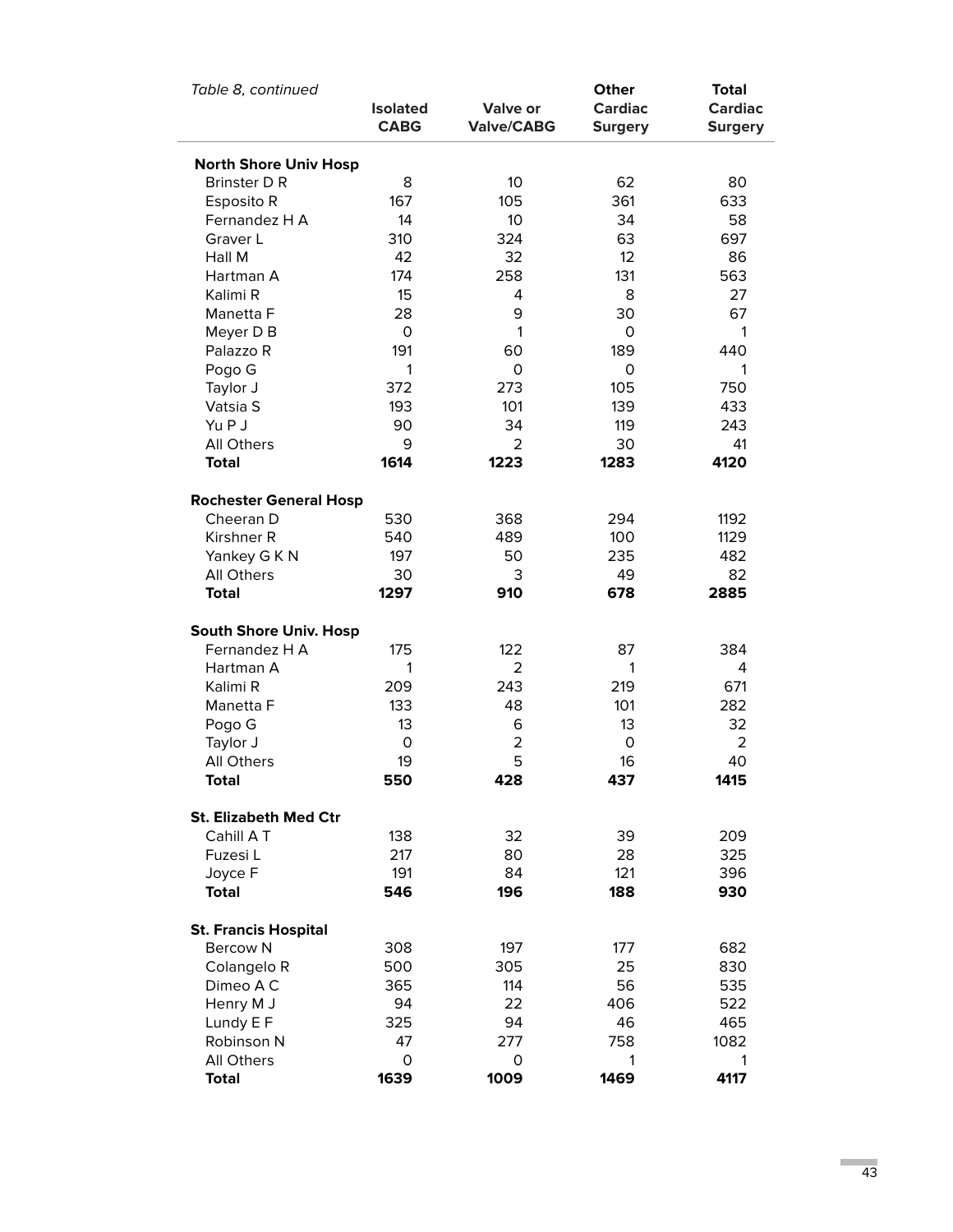| Table 8, continued             | <b>Isolated</b> | <b>Valve or</b>   | Other<br><b>Cardiac</b> | <b>Total</b><br><b>Cardiac</b> |
|--------------------------------|-----------------|-------------------|-------------------------|--------------------------------|
|                                | <b>CABG</b>     | <b>Valve/CABG</b> | <b>Surgery</b>          | <b>Surgery</b>                 |
| <b>St. Josephs Hospital</b>    |                 |                   |                         |                                |
| Green GR                       | 148             | 159               | 101                     | 408                            |
| Lutz C J                       | 321             | 376               | 144                     | 841                            |
| Marvasti M                     | 193             | 117               | 193                     | 503                            |
| Nazem A                        | 329             | 186               | 182                     | 697                            |
| Zhou Z                         | 388             | 381               | 190                     | 959                            |
| <b>Total</b>                   | 1379            | 1219              | 810                     | 3408                           |
| <b>St. Peters Hospital</b>     |                 |                   |                         |                                |
| <b>Edwards N</b>               | 239             | 204               | 52                      | 495                            |
| Karavas A N                    | 281             | 147               | 48                      | 476                            |
| Saifi J                        | 244             | 295               | 166                     | 705                            |
| Terrien C M                    | 296             | 213               | 159                     | 668                            |
| All Others                     | 31              | 10                | $\overline{2}$          | 43                             |
| <b>Total</b>                   | 1091            | 869               | 427                     | 2387                           |
| <b>Staten Island Univ Hosp</b> |                 |                   |                         |                                |
| Gulkarov I M                   | 68              | 9                 | 19                      | 96                             |
| Imam M N                       | 153             | 96                | 107                     | 356                            |
| Rosell F M                     | 285             | 28                | 27                      | 340                            |
| All Others                     | 44              | 22                | 20                      | 86                             |
| <b>Total</b>                   | 550             | 155               | 173                     | 878                            |
| <b>Strong Memorial Hosp</b>    |                 |                   |                         |                                |
| Alfieris G                     | 0               | 3                 | 21                      | 24                             |
| Gosev I                        | 122             | 25                | 124                     | 271                            |
| Knight P                       | 171             | 645               | 405                     | 1221                           |
| Lehoux J M                     | 121             | 38                | 72                      | 231                            |
| Prasad S M                     | 147             | 59                | 231                     | 437                            |
| <b>All Others</b>              | 95              | 13                | 107                     | 215                            |
| <b>Total</b>                   | 656             | 783               | 960                     | 2399                           |
| <b>UHS-Wilson Med Ctr</b>      |                 |                   |                         |                                |
| Beckles D L                    | 12              | 0                 | 16                      | 28                             |
| Ferdinand FD                   | 8               | 1                 | 24                      | 33                             |
| Khan A M                       | 118             | 46                | 61                      | 225                            |
| Wong K                         | 152             | 66                | 85                      | 303                            |
| Yousuf M                       | 95              | 52                | 63                      | 210                            |
| All Others                     | $\circ$         | 1                 | 1                       | 2                              |
| <b>Total</b>                   | 385             | 166               | 250                     | 801                            |
| Univ. Hosp-Brooklyn            |                 |                   |                         |                                |
| Beckles D L                    | 101             | 33                | 11                      | 145                            |
| Neragi-Miandoab S              | 39              | 10                | $\overline{2}$          | 51                             |
| All Others                     | 43              | 11                | $\mathbf{1}$            | 55                             |
| <b>Total</b>                   | 183             | 54                | 14                      | 251                            |
|                                |                 |                   |                         |                                |

a,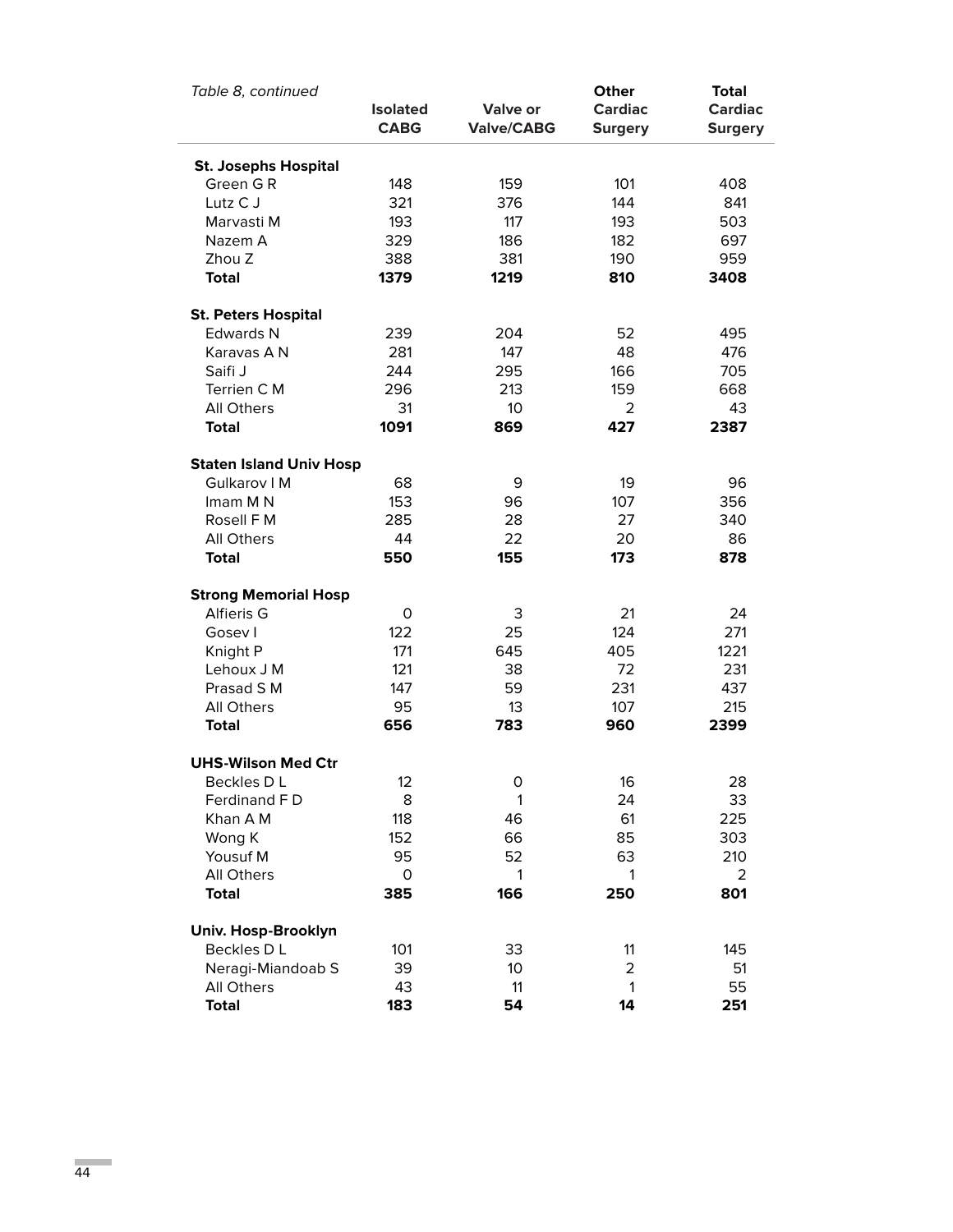| Table 8, continued            |                                |                               | Other                            | <b>Total</b>                     |
|-------------------------------|--------------------------------|-------------------------------|----------------------------------|----------------------------------|
|                               | <b>Isolated</b><br><b>CABG</b> | Valve or<br><b>Valve/CABG</b> | <b>Cardiac</b><br><b>Surgery</b> | <b>Cardiac</b><br><b>Surgery</b> |
| <b>Univ. Hosp-Stony Brook</b> |                                |                               |                                  |                                  |
| <b>Bilfinger T</b>            | 68                             | 17                            | 221                              | 306                              |
| Chikwe J Y                    | 218                            | 146                           | 37                               | 401                              |
| McLarty A                     | 50                             | 17                            | 59                               | 126                              |
| Tak V M                       | 87                             | 32                            | 6                                | 125                              |
| Tannous H J                   | 99                             | 15                            | 171                              | 285                              |
| <b>All Others</b>             | 15                             | 7                             | 6                                | 28                               |
| <b>Total</b>                  | 537                            | 234                           | 500                              | 1271                             |
| <b>Univ. Hosp-Upstate</b>     |                                |                               |                                  |                                  |
| Esrig B                       | 53                             | 24                            | 13                               | 90                               |
| Green GR                      | 117                            | 54                            | 50                               | 221                              |
| <b>All Others</b>             | 82                             | 27                            | 20                               | 129                              |
| <b>Total</b>                  | 252                            | 105                           | 83                               | 440                              |
| <b>Vassar Bros. Med Ctr</b>   |                                |                               |                                  |                                  |
| Sarabu M                      | 66                             | 131                           | 120                              | 317                              |
| Shahani R B                   | 154                            | 93                            | 124                              | 371                              |
| Zakow P                       | 126                            | 78                            | 20                               | 224                              |
| <b>All Others</b>             | 128                            | 58                            | 58                               | 244                              |
| <b>Total</b>                  | 474                            | 360                           | 322                              | 1156                             |
| <b>Westchester Med Ctr</b>    |                                |                               |                                  |                                  |
| Goldberg J B                  | 27                             | 27                            | 234                              | 288                              |
| Kai M                         | 90                             | 26                            | 74                               | 190                              |
| Lansman S                     | $\overline{2}$                 | $\Omega$                      | 9                                | 11                               |
| Malekan R                     | 130                            | 66                            | 117                              | 313                              |
| Spielvogel D                  | 338                            | 165                           | 263                              | 766                              |
| Tang G                        | $\Omega$                       | 1                             | 150                              | 151                              |
| <b>All Others</b>             | 9                              | 8                             | 23                               | 40                               |
| <b>Total</b>                  | 596                            | 293                           | 870                              | 1759                             |
| <b>TOTAL</b>                  | 25997                          | 19143                         | 22363                            | 67503                            |

 $\equiv$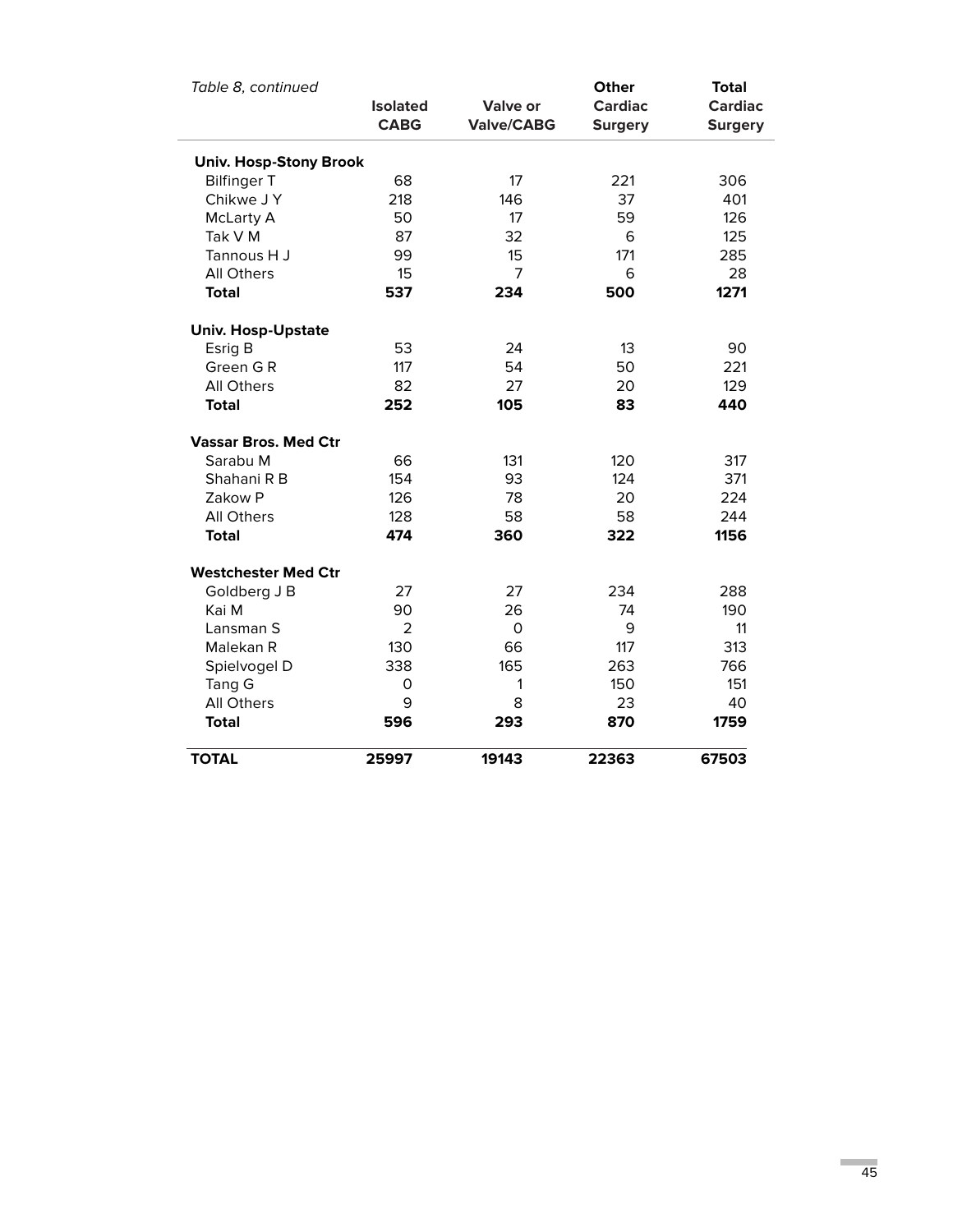# **Criteria Used in Reporting Significant Risk Factors (2018)**

| <b>Patient Risk Factor</b>          | <b>Definitions</b>                                                                                                                                                                                                                                                                                                                                                                                                                                                                                                                                                                                                                                                                                                                                                                                                                                    |
|-------------------------------------|-------------------------------------------------------------------------------------------------------------------------------------------------------------------------------------------------------------------------------------------------------------------------------------------------------------------------------------------------------------------------------------------------------------------------------------------------------------------------------------------------------------------------------------------------------------------------------------------------------------------------------------------------------------------------------------------------------------------------------------------------------------------------------------------------------------------------------------------------------|
| Demographic                         |                                                                                                                                                                                                                                                                                                                                                                                                                                                                                                                                                                                                                                                                                                                                                                                                                                                       |
| <b>Body Surface Area</b>            | Body surface area (BSA) is a function of height and weight and<br>increases for larger heights and weights. The statistical formula<br>used to calculate BSA in this report is:<br>BSA (m <sup>2</sup> ) = 0.0003207 x H <sup>0.3</sup> x W <sup>(0.7285 - (0.0188 x LOG))</sup><br>Where H is Height in centimeters and W is Weight in grams.                                                                                                                                                                                                                                                                                                                                                                                                                                                                                                        |
| <b>Body Mass Index</b>              | Body Mass Index (BMI) is a measure of body size that is the ratio<br>of the weight of the body in kilograms to the square of its height in<br>meters and is considered an indication of nutritional status of<br>the body.                                                                                                                                                                                                                                                                                                                                                                                                                                                                                                                                                                                                                            |
|                                     | The formula for BMI is: BMI=Weight/Height <sup>2</sup> where Height is height<br>in meters (m) and Weight is weight in kilograms (kg).                                                                                                                                                                                                                                                                                                                                                                                                                                                                                                                                                                                                                                                                                                                |
| <b>Hemodynamic State</b>            | Determined in the immediate pre-operative period, defined as the<br>period prior to anesthesia taking responsibility for the patient.                                                                                                                                                                                                                                                                                                                                                                                                                                                                                                                                                                                                                                                                                                                 |
| Non-Refractory Cardiogenic Shock    | Non-Refractory Cardiogenic Shock is defined as an episode of<br>systolic blood pressure <90 mmHg and/or cardiac index < 2.2 L/<br>min/m <sup>2</sup> determined to be secondary to cardiac dysfunction and<br>the requirement for parenteral inotropic or vasopressor agents or<br>mechanical support (e.g., IABP, extracorporeal circulation, VAD) to<br>maintain blood pressure and cardiac index above those specified<br>levels. (Definition adopted in 2015).                                                                                                                                                                                                                                                                                                                                                                                    |
| <b>Refractory Cardiogenic Shock</b> | Refractory Cardiogenic Shock is defined as an episode of systolic<br>blood pressure <80 mm Hg and/or cardiac index < 2.0 L/min/m <sup>2</sup><br>determined to be secondary to cardiac dysfunction despite the<br>use of parenteral inotropic or vasopressor agents or mechanical<br>support (e.g., IABP, extracorporeal circulation, VADs). (Definition<br>adopted in 2015.)                                                                                                                                                                                                                                                                                                                                                                                                                                                                         |
|                                     | Records with this risk factor were excluded from all analyses in<br>this report.                                                                                                                                                                                                                                                                                                                                                                                                                                                                                                                                                                                                                                                                                                                                                                      |
| <b>Comorbidities</b>                |                                                                                                                                                                                                                                                                                                                                                                                                                                                                                                                                                                                                                                                                                                                                                                                                                                                       |
| Cerebrovascular Disease             | The patient has cerebrovascular disease, documented by any one<br>of the following:<br>• Stroke - an acute episode of focal or global neurological<br>dysfunction caused by brain, spinal cord, or retinal vascular injury<br>as a result of hemorrhage or infarction, where the neurological<br>dysfunction lasts for greater than 24 hours.<br>• Transient Ischemic Attack (TIA) without history of stroke - transient<br>episode of focal neurological dysfunction caused by brain, spinal<br>cord, or retinal ischemia, without acute infarction, where the<br>neurological dysfunction resolves within 24 hours.<br>• Non-invasive or invasive arterial imaging test demonstrating<br>>=80% stenosis of any of the major extracranial or intracranial<br>vessels to the brain.<br>• Previous cervical or cerebral artery surgery or percutaneous |

intervention.

## **Based on Documentation in Medical Records**

i.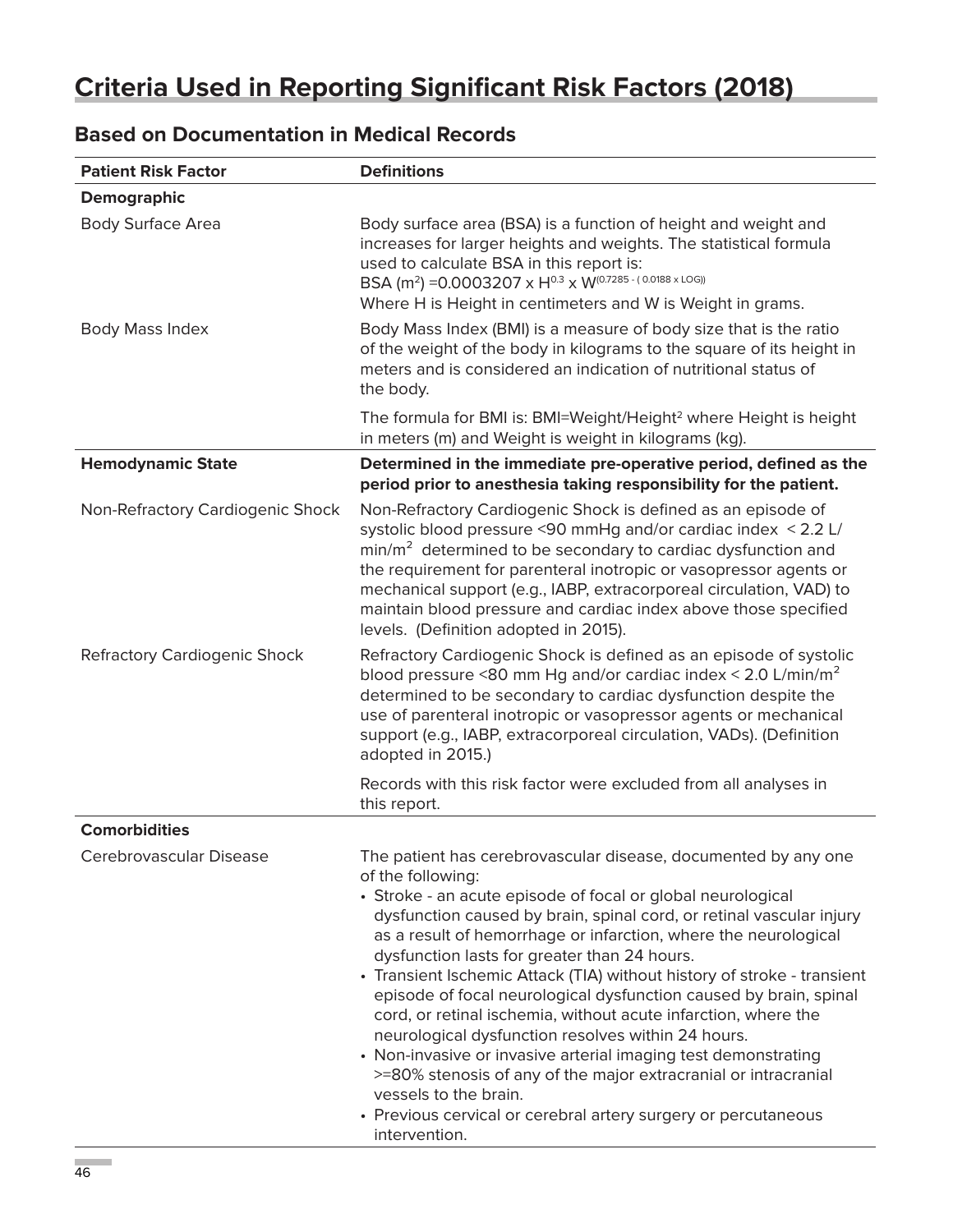| <b>Patient Risk Factor</b>                 | <b>Definitions</b>                                                                                                                                                                                                                                                                                                                                                                                                       |
|--------------------------------------------|--------------------------------------------------------------------------------------------------------------------------------------------------------------------------------------------------------------------------------------------------------------------------------------------------------------------------------------------------------------------------------------------------------------------------|
| Comorbidities, continued                   |                                                                                                                                                                                                                                                                                                                                                                                                                          |
| <b>Chronic Lung Disease</b>                | The patient has chronic lung disease with pre-operative findings of<br>one of the following:<br>• Mild - FEV, 60% to 75% of predicted, and/or on chronic inhaled or<br>oral bronchodilator therapy.<br>• Moderate - FEV, 50% to 59% of predicted, and/or on chronic<br>steroid therapy aimed at lung disease.<br>• Severe - FEV, <50% predicted, and/or Room Air $pO_2$ < 60 or Room<br>Air $pCO_2 > 50$ .               |
| Congestive Heart Failure (CHF),<br>Current | Within 2 weeks prior to the procedure, the patient has a clinical<br>diagnosis of CHF and symptoms requiring treatment for CHF.<br>Note: Physician diagnosis of CHF may be based on one of the<br>following:<br>• Paroxysmal nocturnal dyspnea (PND)<br>• Dyspnea on exertion (DOE) due to heart failure<br>• Chest X-Ray showing pulmonary congestion<br>Documentation must include the presence of a diagnosis of CHF, |
|                                            | evidence of symptoms, and treatment for CHF.                                                                                                                                                                                                                                                                                                                                                                             |
| Congestive Heart Failure (CHF),<br>Past    | Between 2 weeks and 6 months prior to the procedure, the patient<br>has a clinical diagnosis/past medical history of CHF and ongoing<br>treatment for CHF.                                                                                                                                                                                                                                                               |
|                                            | Note: Physician diagnosis of CHF may be based on one of the<br>following:<br>• Paroxysmal nocturnal dyspnea (PND)<br>• Dyspnea on exertion (DOE) due to heart failure<br>• Chest X-Ray showing pulmonary congestion                                                                                                                                                                                                      |
|                                            | Documentation must include a diagnosis of CHF and evidence of<br>treatment for CHF. Patient's clinical status may be compensated.                                                                                                                                                                                                                                                                                        |
| Diabetes with Insulin Treatment            | The patient has a history of diabetes diagnosed and/or treated by<br>a physician.                                                                                                                                                                                                                                                                                                                                        |
|                                            | Diabetes control method as presented on admission was Insulin.                                                                                                                                                                                                                                                                                                                                                           |
| <b>Extensive Aortic Atherosclerosis</b>    | Ascending, transverse, and/or descending aortic atherosclerosis<br>marked by either extensive calcification or luminal atheroma such<br>that the intended surgical procedure is altered.                                                                                                                                                                                                                                 |
| Malignant Ventricular Arrhythmia           | Recent (within the past 14 days) sustained ventricular tachycardia<br>requiring electrical defibrillation or conversion with intravenous<br>anti-arrhythmic agents or ventricular fibrillation requiring electrical<br>defibrillation. Excludes V-Tach or V-Fib occurring within 6 hours of the<br>diagnosis of a myocardial infarction and responding well to treatment.                                                |
| Peripheral Vascular Disease                | Angiographic demonstration of at least 50% narrowing in a major<br>aortoiliac or femoral/popliteal vessel, previous surgery for such<br>disease, absent femoral or pedal pulses, or the inability to insert a<br>catheter or intra-aortic balloon due to iliac aneurysm or obstruction<br>of the aortoiliac or femoral arteries<br>Ankle-Brachial Index < 0.9 is also acceptable documentation.                          |
| Renal Failure, Creatinine                  | Last pre-operative serum creatinine was in the indicated range.                                                                                                                                                                                                                                                                                                                                                          |
| Renal Failure Requiring Dialysis           | The patient is currently (prior to surgery) undergoing dialysis.                                                                                                                                                                                                                                                                                                                                                         |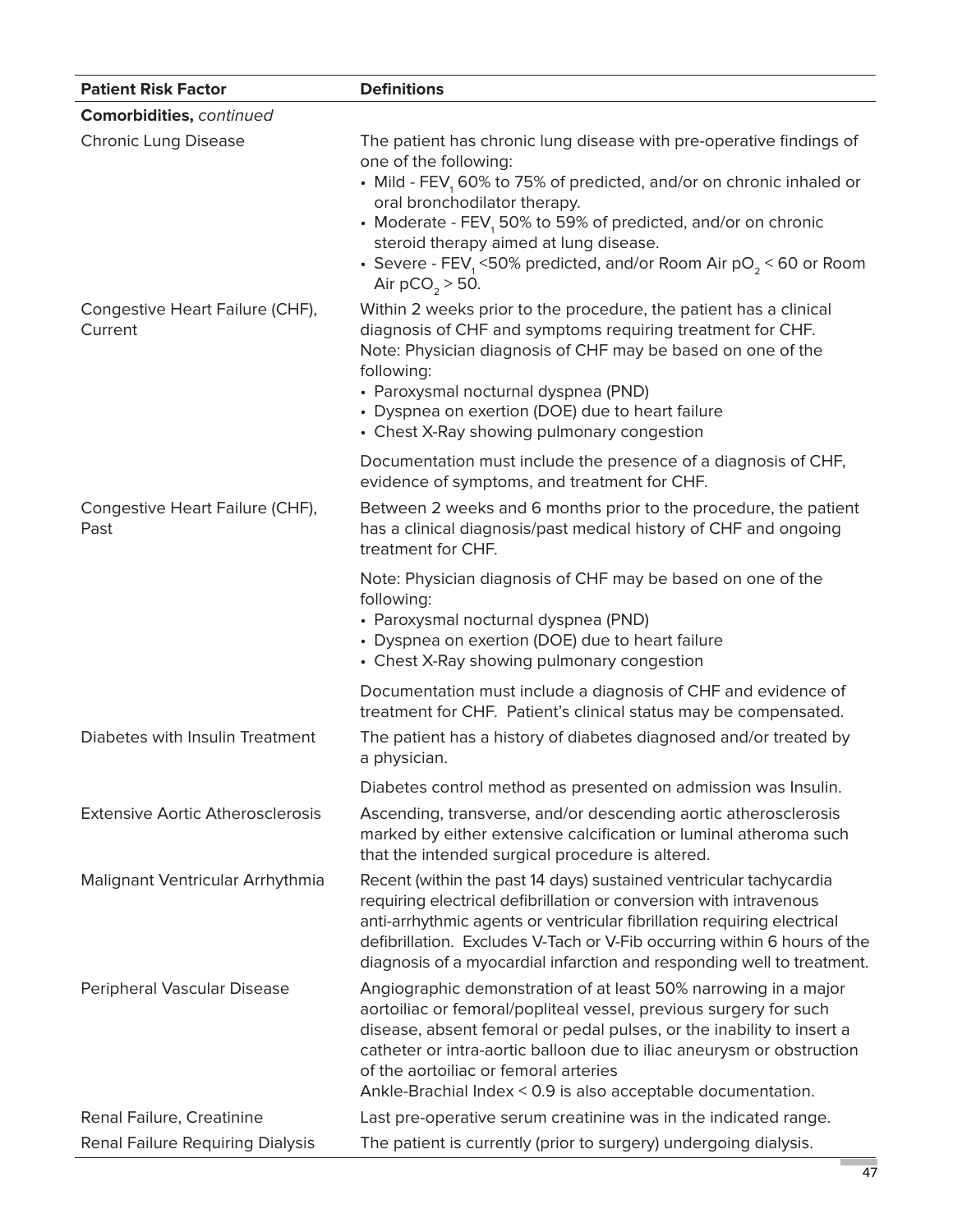| <b>Patient Risk Factor</b>                                 | <b>Definitions</b>                                                                                                                                                                                                                                                                                                                                                                                                                                                                 |
|------------------------------------------------------------|------------------------------------------------------------------------------------------------------------------------------------------------------------------------------------------------------------------------------------------------------------------------------------------------------------------------------------------------------------------------------------------------------------------------------------------------------------------------------------|
| <b>Ventricular Function</b>                                |                                                                                                                                                                                                                                                                                                                                                                                                                                                                                    |
| <b>Ejection Fraction</b>                                   | Value of the ejection fraction taken closest to but before the start of<br>the procedure. Intraoperative direct observation of the heart is not<br>an adequate basis for a visual estimate of the ejection fraction. Intra-<br>operative TEE is acceptable, if no pre-operative Ejection Fraction is<br>available. If no ejection fraction is reported, the ejection fraction is<br>considered "normal" for purposes of analysis and is classified with<br>the reference category. |
| Previous MI                                                | One or more myocardial infarctions (MI) in the specified time period<br>prior to surgery.                                                                                                                                                                                                                                                                                                                                                                                          |
| <b>STEMI</b>                                               | The patient presented with a ST-segment elevation myocardial<br>infarction (STEMI) or its equivalent as documented in the medical<br>record. STEMIs are characterized by the presence of both criteria:                                                                                                                                                                                                                                                                            |
|                                                            | a. ECG evidence of STEMI                                                                                                                                                                                                                                                                                                                                                                                                                                                           |
|                                                            | b. Cardiac biomarkers (creatinine kinase-myocardial band, Troponin<br>T or I) exceed the upper limit of normal according to the individual<br>hospital's laboratory parameters with a clinical presentation which is<br>consistent or suggestive of ischemia.                                                                                                                                                                                                                      |
| <b>Previous Procedures</b>                                 |                                                                                                                                                                                                                                                                                                                                                                                                                                                                                    |
| Immediate Surgery After<br><b>Catheter Based Procedure</b> | The patient required immediate surgery as a complication of PCI<br>diagnostic cath, or EP procedure, or as a result of diagnostic cath<br>findings. Immediate surgery is defined as surgery as soon as the<br>surgeon and/or operating room could accommodate the patient.                                                                                                                                                                                                         |
| Previous CABG Surgery                                      | Prior to this cardiac surgery, the patient has undergone CABG surgery.                                                                                                                                                                                                                                                                                                                                                                                                             |
| Previous Cardiac Surgery or<br>Valvular Intervention       | Prior to this cardiac surgery, the patient has undergone CABG, valve<br>surgery or intervention, or other cardiac surgery.                                                                                                                                                                                                                                                                                                                                                         |
| Previous Other Cardiac Surgery                             | Prior to this cardiac surgery, the patient has undergone cardiac<br>surgery other than CABG or valve surgery or intervention.                                                                                                                                                                                                                                                                                                                                                      |
| Previous PCI                                               | Prior to this cardiac surgery, the patient has undergone Percutaneous<br>Coronary Intervention (PCI).                                                                                                                                                                                                                                                                                                                                                                              |
| Previous Valve Surgery<br>or Intervention                  | Prior to this cardiac surgery, the patient has previously undergone<br>surgery or catheter based intervention for valve repair or replacement.                                                                                                                                                                                                                                                                                                                                     |
| <b>Valve Disease</b>                                       |                                                                                                                                                                                                                                                                                                                                                                                                                                                                                    |
| Tricuspid Valve Incompetence                               | The patient has tricuspid valve incompetence (also called<br>regurgitation) as demonstrated by physical examination or by pre-<br>op or intraoperative echocardiography.                                                                                                                                                                                                                                                                                                           |
| <b>Vessels Diseased</b>                                    |                                                                                                                                                                                                                                                                                                                                                                                                                                                                                    |
| <b>Three Vessels Diseased</b>                              | The patient has at least a 70 percent blockage in the three native<br>coronary arteries including the Left Anterior Descending (LAD), the<br>Right Coronary Artery (RCA), and the Left Circumflex (LCX) or their<br>major branches.                                                                                                                                                                                                                                                |

÷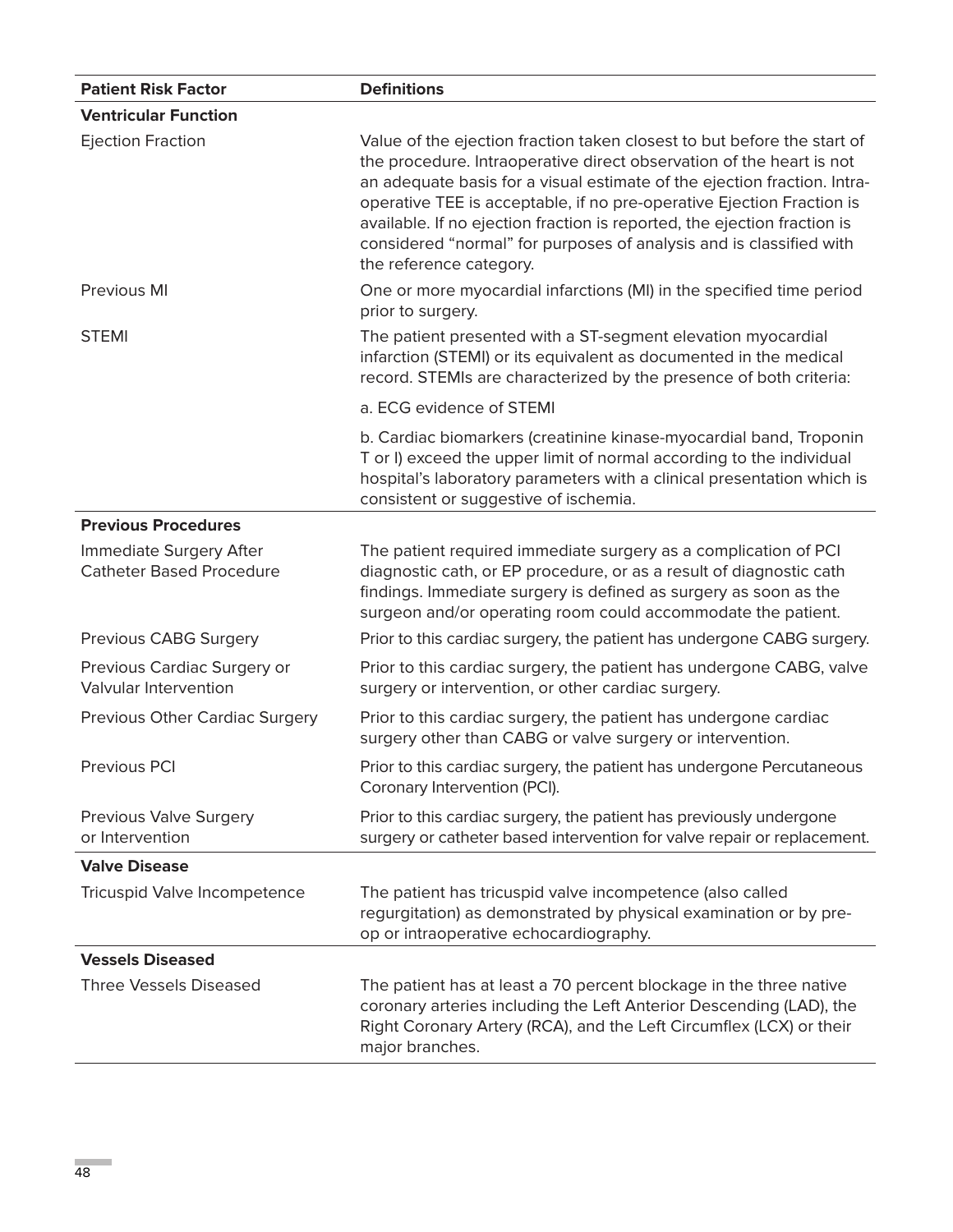# **MEDICAL TERMINOLOGY**

**angina pectoris** – The pain or discomfort felt when blood and oxygen flow to the heart are impeded by blockages in the coronary arteries. Can also be caused by an arterial spasm.

**angioplasty** – Also known as percutaneous transluminal coronary angioplasty (PTCA) or percutaneous coronary intervention (PCI). In this procedure, a balloon catheter is threaded up to the site of blockage in an artery in the heart, and is then inflated to push arterial plaque against the wall of the artery to create a wider channel in the artery. Other procedures or devices are frequently used in conjunction with, or in place of, the balloon catheter. In particular, stents are used for most patients and devices such as rotoblaters and ultrasound are sometimes used.

**arteriosclerosis** – Also called atherosclerotic coronary artery disease or coronary artery disease, the group of diseases characterized by thickening and loss of elasticity of the arterial walls, popularly called "hardening of the arteries."

**atherosclerosis** – One form of arteriosclerosis in which plaques or fatty deposits form in the inner layer of the arteries.

#### **coronary artery bypass graft surgery (CABG)**

– A procedure in which a vein or artery from another part of the body is used to create an alternate path for blood to flow to the heart muscle, bypassing the arterial blockage. Typically, a section of one of the large saphenous veins in the leg, the radial artery in the arm or the mammary artery in the chest is used to construct the bypass. One or more bypasses may be performed during a single operation. When no other major heart surgery (such as valve replacement) is included, the operation is referred to as an isolated CABG. The average number of bypass grafts created during CABG is three or four. Generally, all significantly blocked arteries are bypassed unless they enter areas of the heart that are permanently damaged by previous heart attacks. Five or more bypasses are occasionally created. Multiple bypasses are often performed to provide several alternate routes for the blood flow and to improve the long-term success of the procedure, not necessarily because the patient's condition is more severe.

**cardiac catheterization** – Also known as coronary angiography, a procedure for diagnosing the condition of the heart and the arteries connecting to it. A thin tube threaded through an artery to the heart releases a dye, which allows doctors to observe blockages with an X-ray camera. This procedure is generally required before coronary bypass surgery.

**cardiovascular disease** – Disease of the heart and blood vessels, the most common form is coronary artery disease.

**coronary arteries** – The arteries that supply the heart muscle with blood. When they are narrowed or blocked, oxygen-rich blood cannot flow freely to the heart muscle or myocardium.

**heart valve** – Gates that connect the different chambers of the heart so that there is a one-way flow of blood between the chambers. The heart has four valves: the tricuspid, mitral, pulmonic and aortic valves.

**incompetent valves** – A valve that does not close tightly.

**ischemic heart disease (ischemia)** – Heart disease that occurs as a result of inadequate blood supply to the heart muscle or myocardium.

**myocardial infarction (MI)** – Also called a heart attack, partial destruction of the heart muscle due to interrupted blood supply.

**plaque** – Also called atheroma, this is the fatty deposit in the coronary artery that can block blood flow.

**risk factors for heart disease** – Certain risk factors have been found to increase the likelihood of developing heart disease. Some are controllable or avoidable and some cannot be controlled. The biggest heart disease risk factors are heredity, gender and age, none of which can be controlled. Men are much more likely to develop heart disease than women before the age of 55, although it is the number one killer of both men and women. Some controllable risk factors that contribute to a higher likelihood of developing coronary artery disease are high cholesterol levels, cigarette smoking, high blood pressure (hypertension), obesity, a sedentary lifestyle or lack of exercise, diabetes and poor stress management.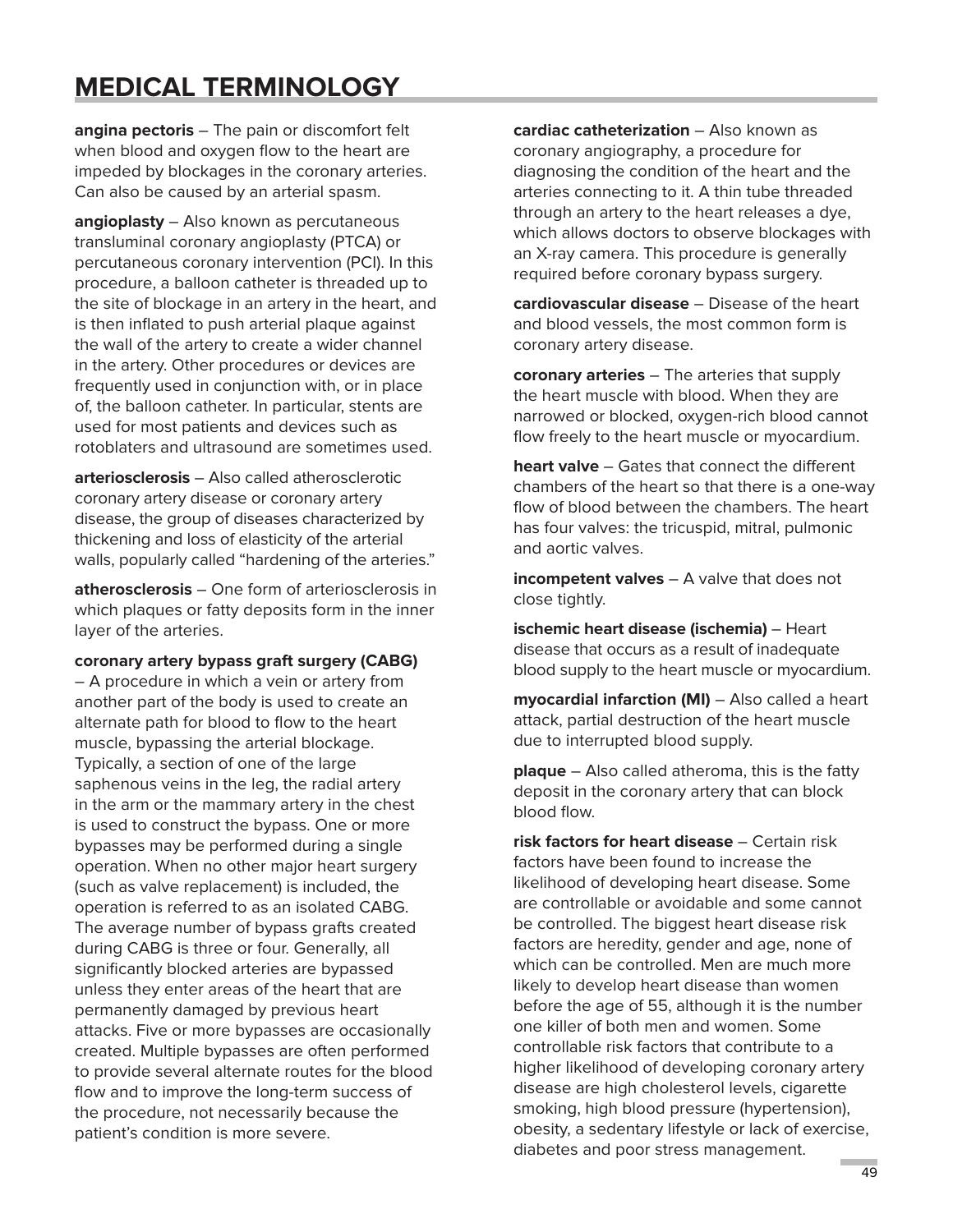**stenosis** - The narrowing of an artery due to blockage. Restenosis is when the narrowing recurs after surgery.

**stenotic valve - A valve that does not** open fully.

**valve disease** – Occurs when a valve cannot open all of the way (reducing flow to the next heart chamber) or cannot close all of the way (causing blood to leak backwards into the previous heart chamber).

**valve repair** – Widening valve openings for stenotic valves or narrowing or tightening valve openings for incompetent valves without having to replace the valves.

**valve replacement** – Replacement of a diseased valve. New valves are either mechanical (durable materials such as Dacron or titanium) or biological (tissues taken from pigs, cows or human donors).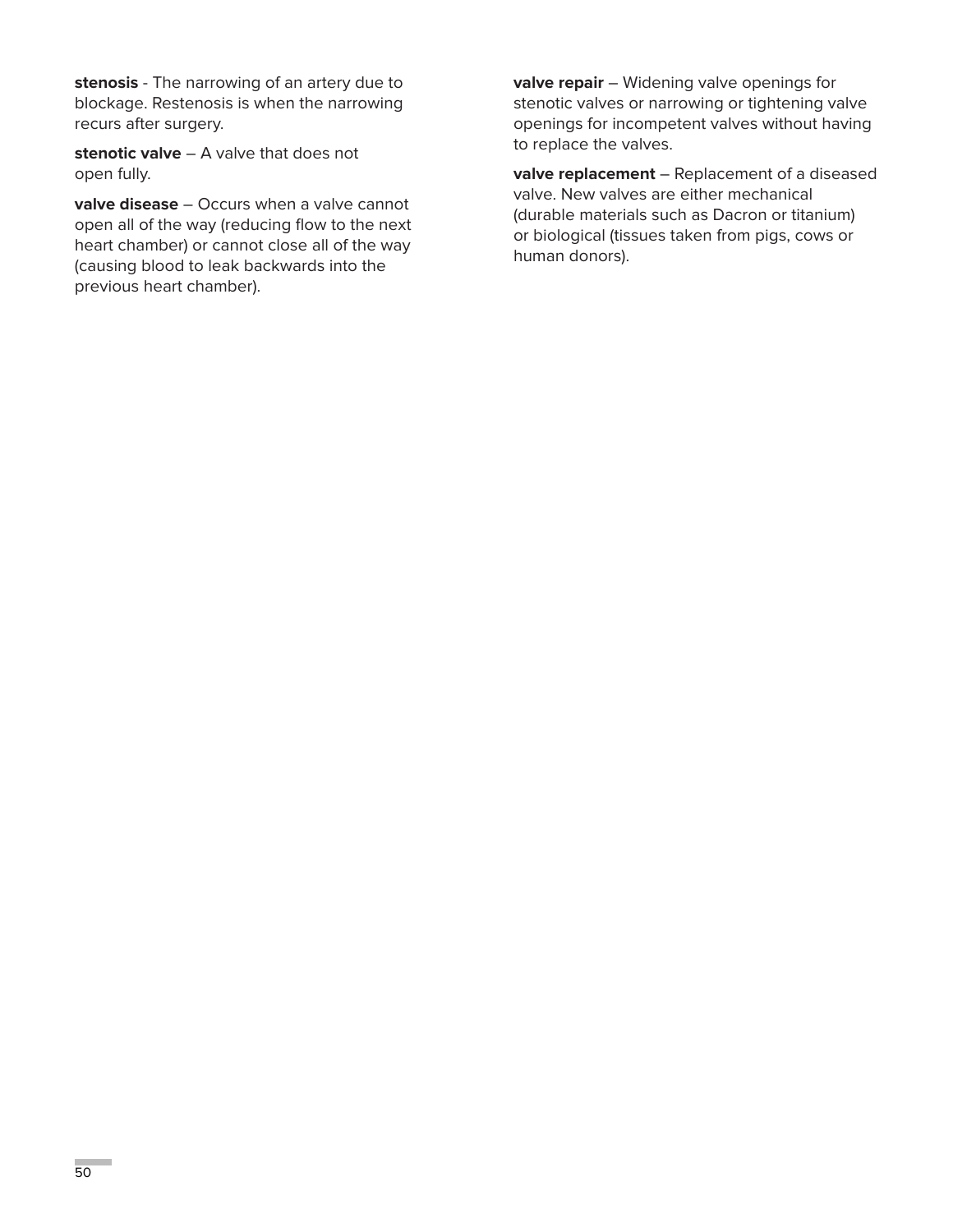# **Appendix 1 Risk Factors for CABG In-Hospital / 30-Day Deaths in New York State in 2018**

The significant pre-operative risk factors for death in the hospital during the same admission as the surgery or after hospital discharge but within 30 days of surgery (in-hospital/30-day mortality) for CABG in 2018 are presented in Appendix Table 1.

Roughly speaking, the odds ratio for a risk factor represents the number of times more likely to die in the hospital during or after CABG or after discharge but within 30 days of the surgery a patient with that risk factor is than a patient without the risk factor, all other risk factors being the same. For example, the odds ratio for the risk factor Malignant Ventricular Arrhythmia is 5.119. This means that a patient who has Malignant Ventricular Arrhythmia prior to surgery is approximately 5.119 times as likely to die in the hospital or after discharge within 30 days of surgery as a patient who does not have Malignant Ventricular Arrhythmia but who has the same other significant risk factors.

STEMI within 7 Days, Cerebrovascular Disease (other than TIA only), and Immediate Surgery after Diagnostic Cath or PCI are also interpreted in this way. The patient either has the risk factor or does not have the risk factor.

For age, the odds ratio roughly represents the number of times more likely to die a patient who is older than 60 is compared to a patient who is one year younger but otherwise has the same significant risk factors. Thus, the chance of inhospital / 30-day death for a patient undergoing

CABG who is 61 years old is approximately 1.074 times that of a patient 60 years old undergoing CABG, if all other risk factors are the same. All patients age 60 and younger have roughly the same odds of in-hospital / 30-day mortality if their other risk factors are identical.

Ejection Fraction, which is the percentage of blood in the heart's left ventricle that is expelled when it contracts (with more denoting a healthier heart), is subdivided into three ranges (less than 30 percent, 30 percent to 39 percent, and 40 percent or more). The last range is referred to as the reference category. This means that the odds ratio that appears for the other Ejection Fraction categories in the table is relative to patients with an ejection fraction of 40 percent or more. Thus, a patient with an ejection fraction of less than 30 percent is about 3.752 times as likely to die in the hospital or within 30 days of surgery as a patient with an ejection fraction of 40 percent or higher, all other significant risk factors being the same.

Renal Failure is subdivided into four groups. The first group represents patients with serum creatinine from 1.3 mg/dl to 1.5 mg/dl who are not on dialysis. The second group is patients with serum creatinine greater than 1.5 mg/dL who are not on dialysis. The third group includes patients with renal failure on dialysis. These groups are relative to patients who are not on dialysis and whose last pre-operative serum creatinine values were less than 1.3 mg/dL.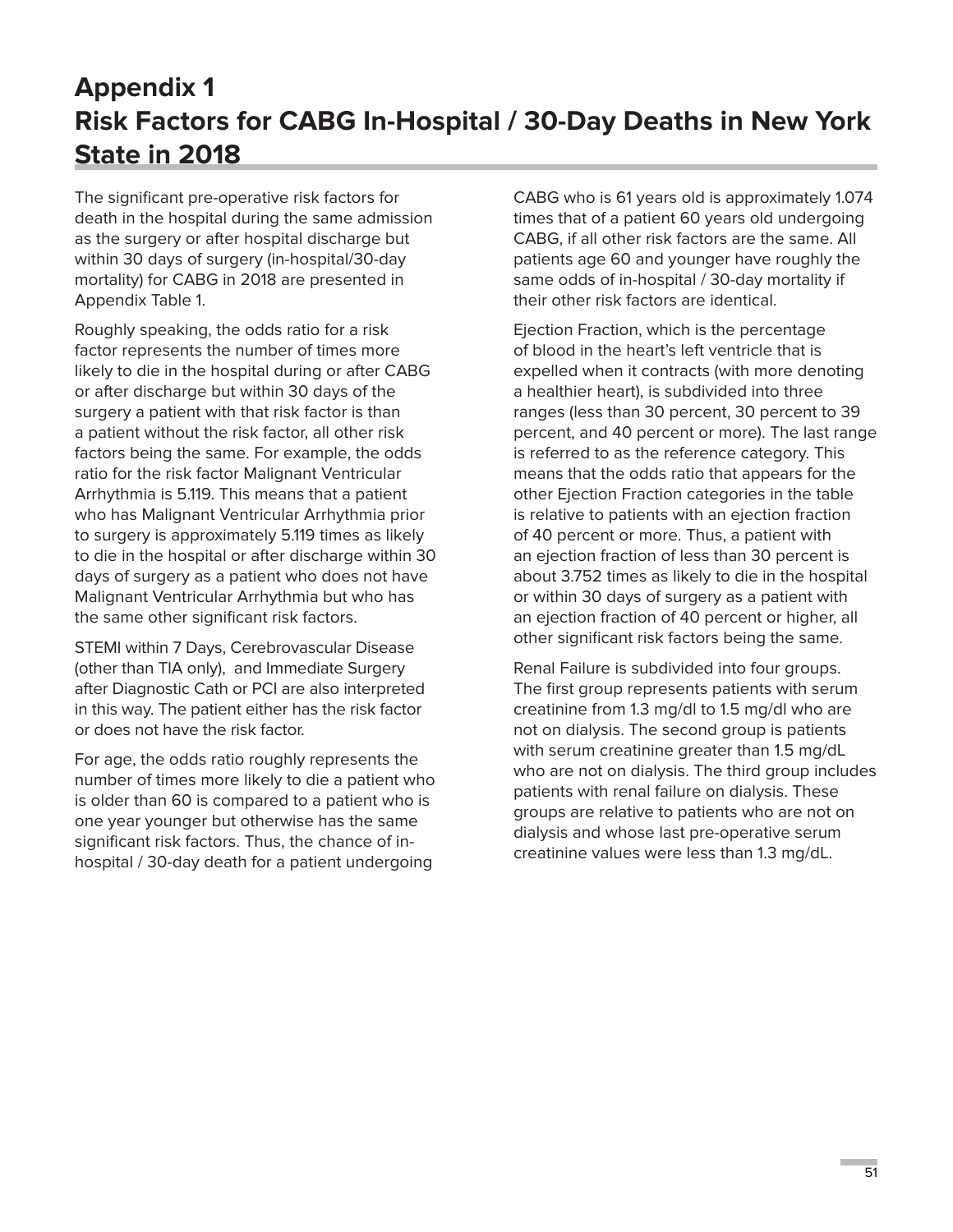# **Appendix Table 1**

## **Multivariable Risk Factor Equation for CABG In-Hospital/30-Day Deaths in New York State in 2018.**

|                                             |                     | <b>Logistic Regression</b> |                   |                   |
|---------------------------------------------|---------------------|----------------------------|-------------------|-------------------|
| <b>Patient Risk Factor</b>                  | <b>Prevalence %</b> | <b>Coefficient</b>         | P-value           | <b>Odds Ratio</b> |
| Demographic                                 |                     |                            |                   |                   |
| Age: Number of years greater than 60        |                     | 0.0710                     | < 0.0001          | 1.074             |
| <b>Ventricular Function</b>                 |                     |                            |                   |                   |
| <b>Ejection Fraction</b>                    |                     |                            |                   |                   |
| Ejection Fraction 40% or greater            | 83.74               |                            | $-$ Reference $-$ | 1.000             |
| Ejection Fraction less than 30%             | 6.24                | 1.3222                     | < 0.0001          | 3.752             |
| Ejection Fraction 30-39%                    | 10.02               | 0.7592                     | 0.0018            | 2.136             |
| <b>Pre-Procedural MI</b>                    |                     |                            |                   |                   |
| STEMI within 7 Days                         | 4.14                | 0.9035                     | 0.0028            | 2.468             |
| <b>Comorbidities</b>                        |                     |                            |                   |                   |
| Cerebrovascular Disease Other Than TIA Only | 11.15               | 0.5410                     | 0.0171            | 1.718             |
| Malignant Ventricular Arrythmia             | 0.54                | 1.6330                     | 0.0033            | 5.119             |
| <b>Renal Failure</b>                        |                     |                            |                   |                   |
| No Renal Failure                            | 78.39               |                            | - Reference -     | 1.000             |
| Creatinine, 1.3-1.5 mg/dl                   | 10.76               | 0.7083                     | 0.0041            | 2.030             |
| Creatinine, >1.5 mg/dl                      | 6.92                | 1.0018                     | < 0.0001          | 2.723             |
| <b>Requiring Dialysis</b>                   | 3.93                | 1.5505                     | < 0.0001          | 4.714             |
| <b>Previous Cardiac Procedures</b>          |                     |                            |                   |                   |
| Immediate Surgery After Catheter Procedure  | 1.11                | 1.2334                     | 0.0076            | 3.433             |

Intercept =  $-5.7210$ C-Statistic = 0.778

×.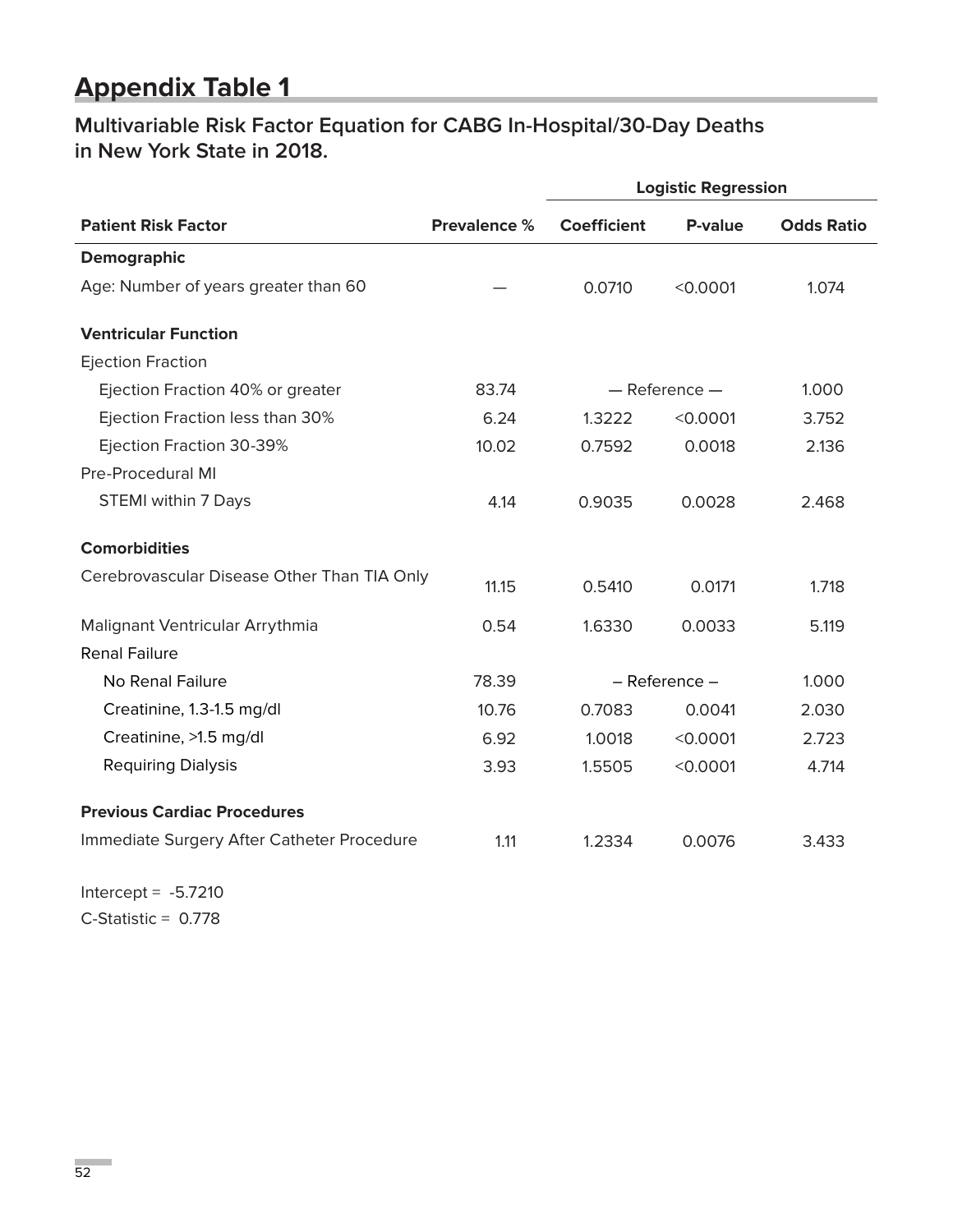# **Appendix 2 Risk Factors for CABG 30-Day Readmissions in New York State in 2018**

The significant pre-procedural risk factors for 30-day readmissions following CABG in 2018 are presented in the table that follows. Pre-Procedural MI, Cerebrovascular Disease, Chronic Lung Disease, and Diabetes with Insulin Treatment are interpreted in the same way as Malignant Ventricular Arrhythmia in Appendix 1. The patient either has the risk factor or does not.

The interpretation of Age in this model is similar to that in Appendix 1 except in this case the increase risk is associated with increasing age above 65 years.

Body Mass Index (BMI) is a relationship of weight to height. It is a measure of body size that is the ratio of the weight of the body in kilograms to the square of its height in meters and is considered an indication of nutritional status of the body. This model includes terms for both BMI and BMI-squared, reflecting the complex relationship between BMI and 30-day mortality.

The quadratic function of BMI (BMI-squared) used in the statistical model reflects the fact that patients with very high and very low BMIs tend to have higher risks of death than patients with intermediate levels of BMI. This functional form is used to improve the model's ability to predict mortality, but it means that the odds ratios for these terms do not have a straightforward interpretation.

Congestive Heart Failure (CHF) is divided into three groups (patients with CHF in the past two weeks, patients with CHF within six months but not within the past two weeks, and patients with no CHF within 6 months). The odds ratios for CHF-Current and CHF-Past are relative to patients with no CHF within the past 6 months.

The interpretation of Renal Failure is similar to that in Appendix 1 except in this model patients with serum creatinine less than 1.5 mg/dl who are not on dialysis comprise the reference category.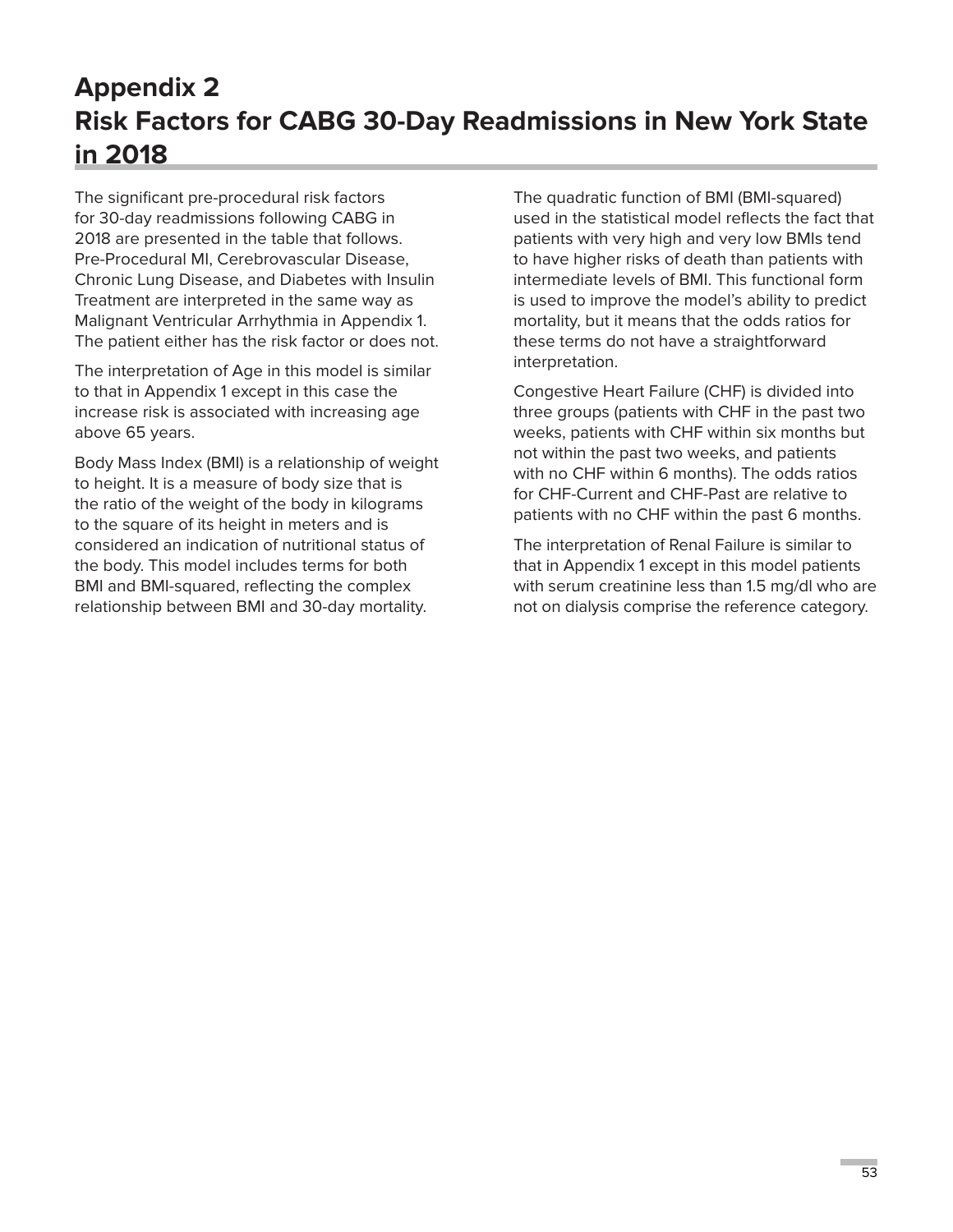# **Appendix Table 2**

## **Multivariable Risk Factor Equation for CABG 30-Day Readmission in New York State in 2018.**

|                                                         |                     |                    | <b>Logistic Regression</b> |                   |
|---------------------------------------------------------|---------------------|--------------------|----------------------------|-------------------|
| <b>Patient Risk Factor</b>                              | <b>Prevalence %</b> | <b>Coefficient</b> | P-value                    | <b>Odds Ratio</b> |
| <b>Demographic</b>                                      |                     |                    |                            |                   |
| Age: Number of years greater than 65                    |                     | 0.0295             | < 0001                     | 1.030             |
| Body Mass Index (kg/m <sup>2</sup> )                    |                     | $-0.0734$          | 0.0434                     |                   |
| Body Mass Index Term (kg <sup>2</sup> /m <sup>4</sup> ) |                     | 0.0012             | 0.0296                     |                   |
| <b>Ventricular Function</b>                             |                     |                    |                            |                   |
| Pre-Procedural MI within 20 Days                        | 30.71               | 0.2000             | 0.0082                     | 1.221             |
| <b>Comorbidities</b>                                    |                     |                    |                            |                   |
| Cerebrovascular Disease                                 | 13.16               | 0.4158             | < 0001                     | 1.516             |
| <b>Chronic Lung Disease</b>                             | 11.81               | 0.2192             | 0.0292                     | 1.245             |
| Congestive Heart Failure (CHF)                          |                     |                    |                            |                   |
| No CHF within 6 months                                  | 80.05               | $-$ Reference $-$  |                            | 1.000             |
| CHF, Current (within 2 weeks)                           | 13.98               | 0.4246             | < .0001                    | 1.529             |
| CHF, Past but not Current (2 wks - 6<br>months)         | 5.97                | 0.3675             | 0.0059                     | 1.444             |
| Diabetes with Insulin Treatment                         | 19.88               | 0.3619             | < .0001                    | 1.436             |
| <b>Renal Failure</b>                                    |                     |                    |                            |                   |
| No Renal Failure                                        | 89.37               | $-$ Reference $-$  |                            | 1.0000            |
| Creatinine, 1.5-2.5 mg/dl                               | 5.77                | 0.3118             | 0.0187                     | 1.366             |
| Creatinine, >2.5 mg/dl                                  | 1.06                | 0.6896             | 0.0085                     | 1.993             |
| <b>Renal Dialysis</b>                                   | 3.80                | 0.8472             | < .0001                    | 2.333             |

 $Intercept = -1.5213$ 

 $C$ -Statistic = 0.641

÷.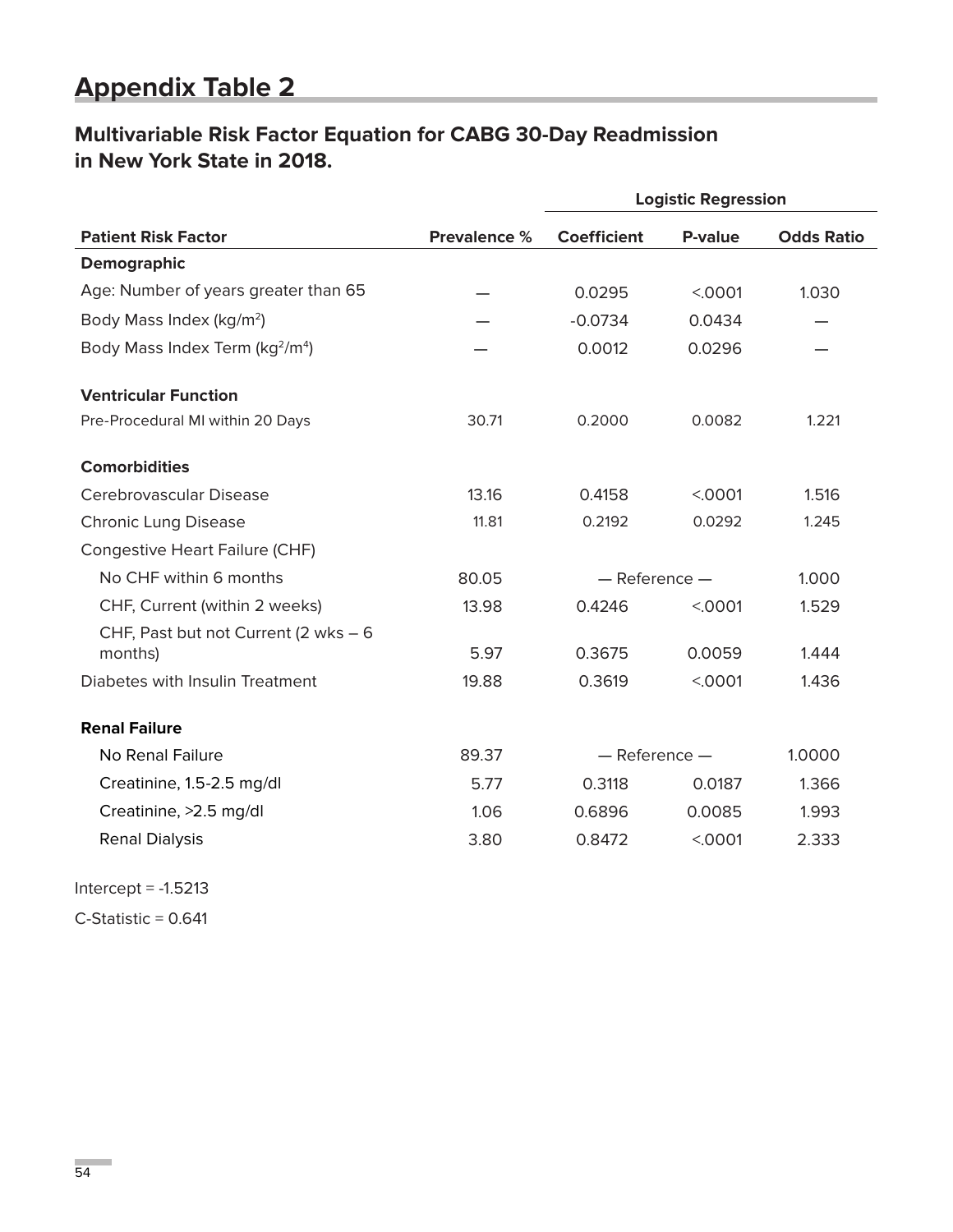# **Appendix 3 Risk Factors For Valve Surgery In-Hospital / 30-Day Mortality in 2016-2018**

The significant pre-procedural risk factors for inhospital/30-day mortality following valve surgery in the 2016-2018 time period are presented in the table that follows.

The odds ratio for type of valve surgery roughly represents the number of times more likely to die in the hospital during or after surgery or after discharge but within 30 days a patient with a specific valve surgery is than a patient who has had aortic valve replacement surgery, all other risk factors being the same. For example, a patient who has a mitral valve replacement surgery is roughly 1.39 times as likely to die in the hospital during or after surgery or after discharge but within 30 days of surgery as a patient with aortic valve replacement surgery, all other significant risk factors being the same.

Body surface area (BSA) is a function of height and weight and increases for larger heights and weights. This model includes terms for both BSA and BSA-squared, reflecting the complex relationship between BSA and in-hospital/ 30 day mortality. The quadratic function of BSA

(BSA-squared) used in this statistical model reflects the fact that patients with very high or very low BSAs tend to have higher risks of in-hospital/30-day mortality than patients with intermediate levels of BSA. This functional form is used to improve the model's ability to predict mortality, but it means that the odds ratios for these terms do not have a straightforward interpretation.

Chronic Lung Disease is divided into three categories: patients with Mild or Moderate disease; patients with Severe disease; and patients with no chronic lung disease. The last group is the reference category.

The interpretation of renal failure in this model is similar to that provided in Appendix 1 except in this case the reference category includes patients with no dialysis and serum creatinine less than 1.6 mg/dl.

All other variables can be interpreted in the same way as previously described for risk factors with only two options; the patient either has the risk factor or does not.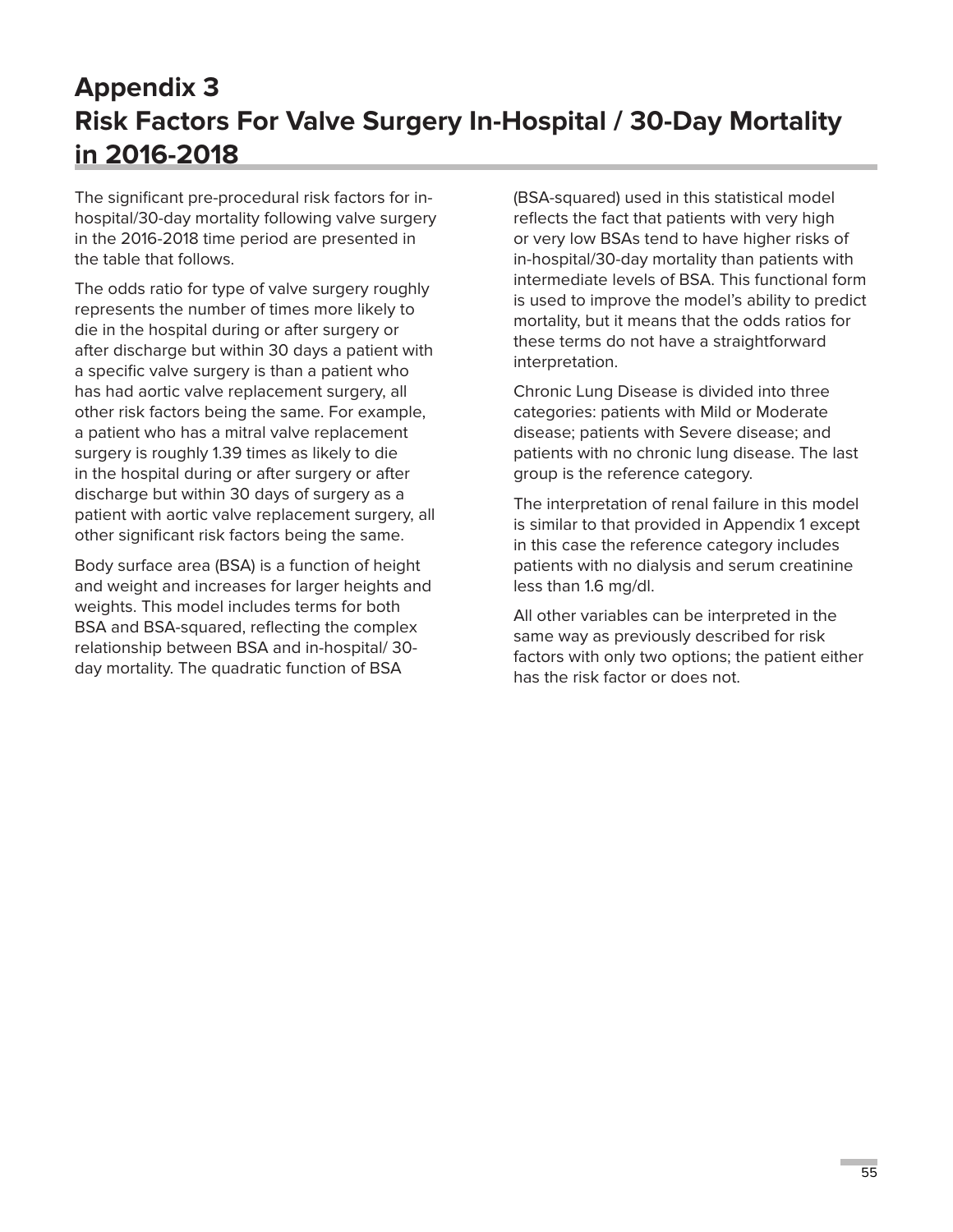# **Appendix Table 3**

## **Multivariable Risk Factor Equation for Valve Surgery In-Hospital / 30-Day Deaths In NYS, 2016-2018.**

|                                                 |                     | <b>Logistic Regression</b> |                |                   |
|-------------------------------------------------|---------------------|----------------------------|----------------|-------------------|
| <b>Risk Factor</b>                              | <b>Prevalence %</b> | <b>Coefficient</b>         | <b>P-Value</b> | <b>Odds Ratio</b> |
| <b>Type of Valve Surgery</b>                    |                     |                            |                |                   |
| Aortic Valve Replacement/Repair                 | 43.63               | - Reference -              |                | 1.000             |
| <b>Mitral Valve</b>                             | 13.43               | 0.3292                     | 0.0687         | 1.390             |
| Mitral Valve Repair                             | 20.41               | $-0.3839$                  | 0.1146         | 0.681             |
| <b>Multiple Valve Surgery</b>                   |                     |                            |                |                   |
| with Mitral Valve Replacement (MVR)             | 11.07               | 0.9837                     | < 0001         | 2.674             |
| with Aortic Valve Replacement but no MVR        | 4.08                | 0.3618                     | 0.2193         | 1.436             |
| Mitral and Tricuspid Valve Repairs              | 7.38                | $-0.7745$                  | 0.0519         | 0.461             |
| <b>Demographic</b>                              |                     |                            |                |                   |
| Age: Number of years greater than 65            |                     | 0.0570                     | < 0001         | 1.059             |
| Body Surface Area (m <sup>2</sup> )             |                     | $-0.5094$                  | 0.0022         |                   |
| Body Surface Area Square Term (m <sup>4</sup> ) |                     | 0.0120                     | 0.0030         |                   |
| <b>Ventricular Function</b>                     |                     |                            |                |                   |
| Ejection Fraction less than 50%                 | 16.64               | 0.3281                     | 0.0205         | 1.388             |
| Previous MI within 20 days                      | 1.56                | 1.0125                     | 0.0002         | 2.753             |
| <b>Hemodynamic Status</b>                       |                     |                            |                |                   |
| Non-Refractory Shock                            | 0.71                | 1.2384                     | 0.0002         | 3.450             |
| <b>Comorbidities</b>                            |                     |                            |                |                   |
| <b>Chronic Lung Disease</b>                     |                     |                            |                |                   |
| None                                            | 87.58               | $-$ Reference $-$          |                | 1.000             |
| Mild or Moderate                                | 9.30                | 0.6317                     | < 0001         | 1.881             |
| Severe                                          | 3.12                | 0.9604                     | < 0001         | 2.613             |
| Diabetes, Insulin Dependent                     | 5.63                | 0.6084                     | 0.0014         | 1.838             |
| <b>Hepatic Failure</b>                          | 0.10                | 1.9681                     | 0.0091         | 7.157             |
| <b>Renal Failure</b>                            |                     |                            |                |                   |
| No Renal Failure                                | 91.06               | $-$ Reference $-$          |                | 1.000             |
| Creatinine 1.6-2.0 mg/dL                        | 4.15                | 0.6154                     | 0.0045         | 1.850             |
| Creatinine > 2.0 mg/dL                          | 2.00                | 1.1266                     | < 0001         | 3.085             |
| <b>Requiring Dialysis</b>                       | 2.79                | 1.5226                     | < 0001         | 4.584             |
| <b>Previous Cardiac Procedures</b>              |                     |                            |                |                   |
| Previous CABG Surgery                           | 3.76                | 0.6100                     | 0.0030         | 1.840             |
| Previous Valve Surgery or Intervention          | 12.95               | 0.3834                     | 0.0114         | 1.467             |

 $Intercept = 0.3142$ C Statistic = 0.790

×.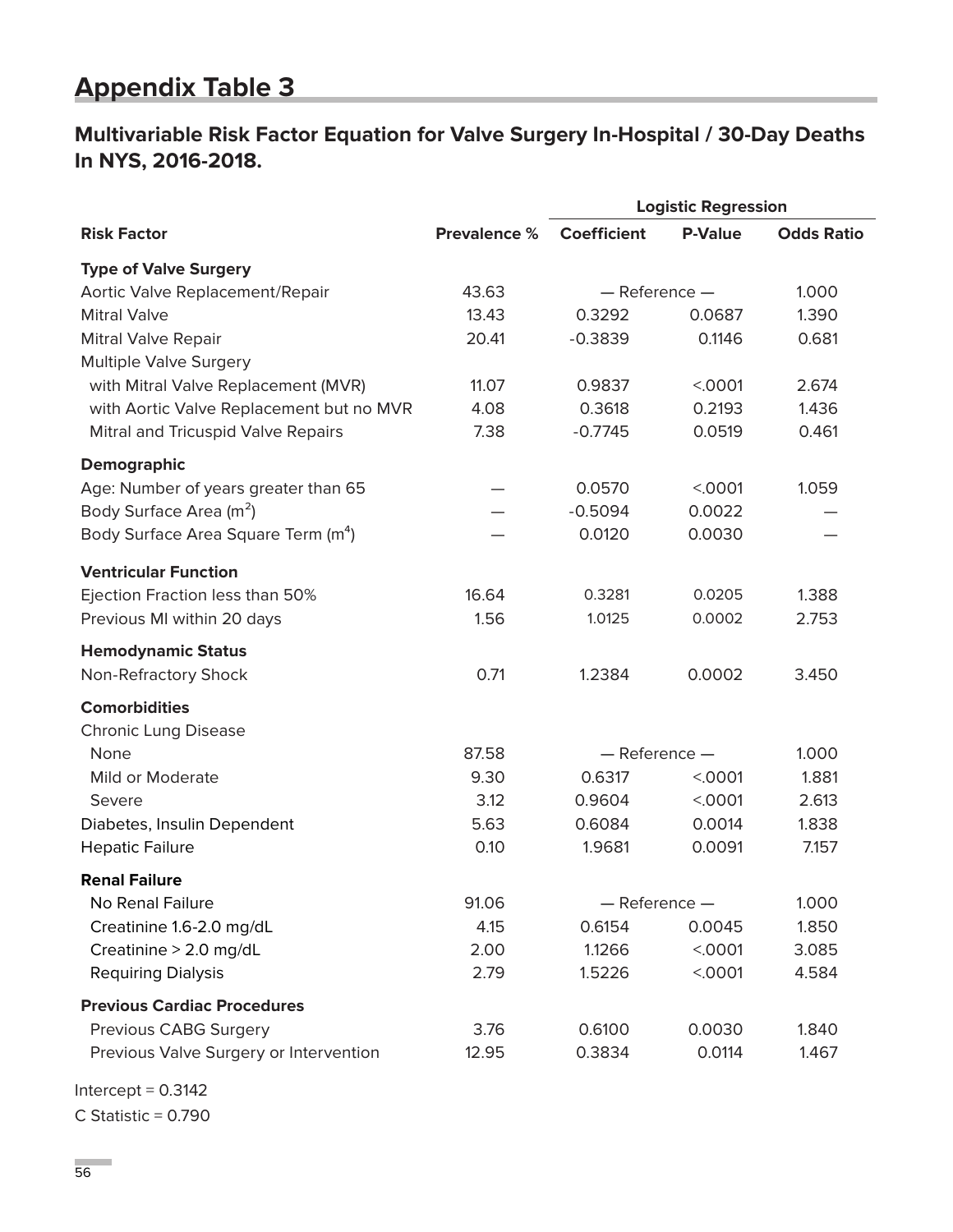# **Appendix 4 Risk Factors for Valve and CABG Surgery In-Hospital / 30-Day Mortality in New York State in 2016-2018**

The significant pre-procedural risk factors for in-hospital/30-day mortality following valve and CABG surgery in the 2016-2018 time period are presented in the table that follows.

The odds ratio for Type of Valve with CABG surgery roughly represents the number of times more likely to die in the hospital during or after that particular surgery or after discharge but within 30 days of surgery a patient with a specific Valve with CABG surgery is than a patient who had aortic valve repair or

replacement and CABG surgery, all other risk factors being the same. For example, a patient who has a mitral valve replacement and CABG surgery is 2.260 times as likely to die in the hospital or after discharge but within 30 days of surgery as a patient with aortic valve repair or replacement and CABG surgery, all other significant risk factors being the same.

All other risk factors are interpreted as described in Appendix 1 - 3.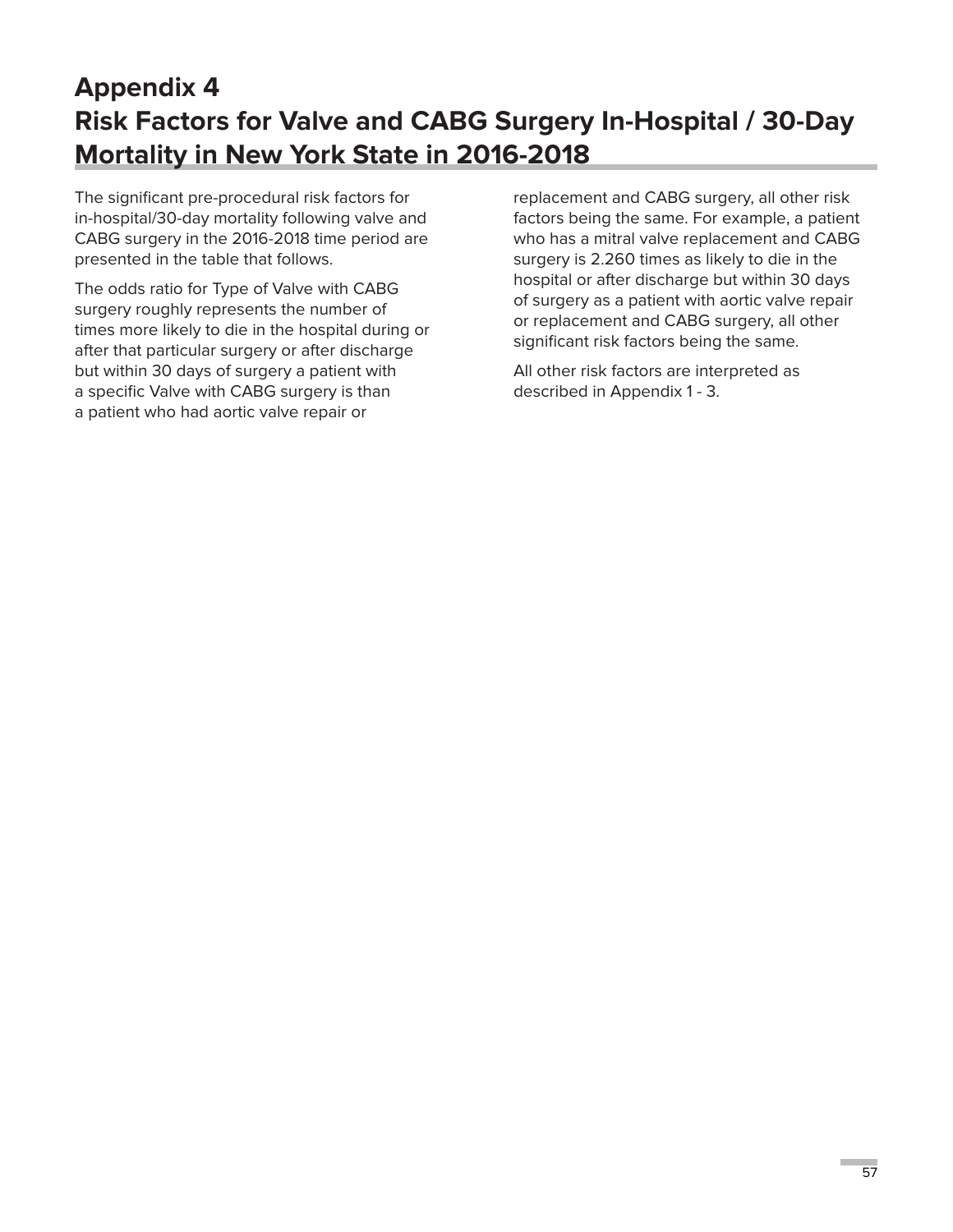# **Appendix Table 4**

## **Multivariable Risk Factor Equation for Valve and CABG Surgery In-Hospital / 30-Day Deaths in NYS, 2016-2018.**

|                                                  |                | <b>Logistic Regression</b> |                |                   |  |
|--------------------------------------------------|----------------|----------------------------|----------------|-------------------|--|
| <b>Patient Risk Factor</b>                       | Prevalence (%) | <b>Coefficient</b>         | <b>P-Value</b> | <b>Odds Ratio</b> |  |
| Type of Valve Surgery w/ CABG                    |                |                            |                |                   |  |
| Aortic Valve Repair or Replacement               | 60.20          | $-$ Reference $-$          |                | 1.000             |  |
| Mitral Valve Replacement                         | 12.10          | 0.8152                     | < 0001         | 2.260             |  |
| <b>Mitral Valve Repair</b>                       | 15.78          | $-0.1561$                  | 0.5081         | 0.856             |  |
| <b>Multiple Valve</b>                            |                |                            |                |                   |  |
| With Mitral Valve Replacement (MVR)              | 5.51           | 1.2430                     | < 0001         | 3.466             |  |
| With Aortic Valve Replacement but no MVR         | 3.58           | 0.7575                     | 0.0122         | 2.133             |  |
| Mitral and Tricuspid Valve Repairs               | 2.83           | 0.6977                     | 0.0489         | 2.009             |  |
| <b>Demographic</b>                               |                |                            |                |                   |  |
| Age: Number of years greater than 50             |                | 0.0409                     | $<$ 0.0001     | 1.042             |  |
| Body Surface Area (m <sup>2</sup> )              |                | $-0.8840$                  | < 0.0001       |                   |  |
| Body Surface Area, Square Term (m <sup>4</sup> ) |                | 0.0229                     | < 0.0001       |                   |  |
| Female                                           | 28.92          | 0.8010                     | < 0.0001       | 2.228             |  |
| <b>Ventricular Function</b>                      |                |                            |                |                   |  |
| Ejection Fraction <20%                           | 1.88           | 1.4205                     | < 0.0001       | 4.139             |  |
| Previous MI within 14 Days                       | 15.32          | 0.7434                     | < 0.0001       | 2.103             |  |
| <b>Comorbidities</b>                             |                |                            |                |                   |  |
| Congestive Heart Failure, Current                |                |                            |                |                   |  |
| (within 2 weeks)                                 | 35.72          | 0.4042                     | 0.0058         | 1.498             |  |
| <b>Extensive Aortic Atherosclerosis</b>          | 3.33           | 0.6802                     | 0.0134         | 1.974             |  |
| <b>Renal Failure</b><br>No Renal Failure         | 86.54          | - Reference -              |                | 1.000             |  |
| Creatinine, 1.6-2.0 mg/dl                        | 6.30           | 0.5553                     | 0.0207         | 1.742             |  |
| Creatinine, >2.0 mg/dl                           | 3.04           | 0.7654                     | 0.0099         | 2.150             |  |
| <b>Requiring Dialysis</b>                        | 4.12           | 1.2340                     | < 0.0001       | 3.435             |  |
|                                                  |                |                            |                |                   |  |
| <b>Previous Cardiac Procedures</b>               |                |                            |                |                   |  |
| Previous PCI                                     | 22.53          | 0.3996                     | 0.0087         | 1.491             |  |
| <b>Previous Cardiac Surgery</b>                  |                |                            |                |                   |  |
| or Valvular Intervention                         | 6.12           | 0.7949                     | 0.0002         | 2.214             |  |

 $Intercept = 2.9803$ C Statistic = 0.775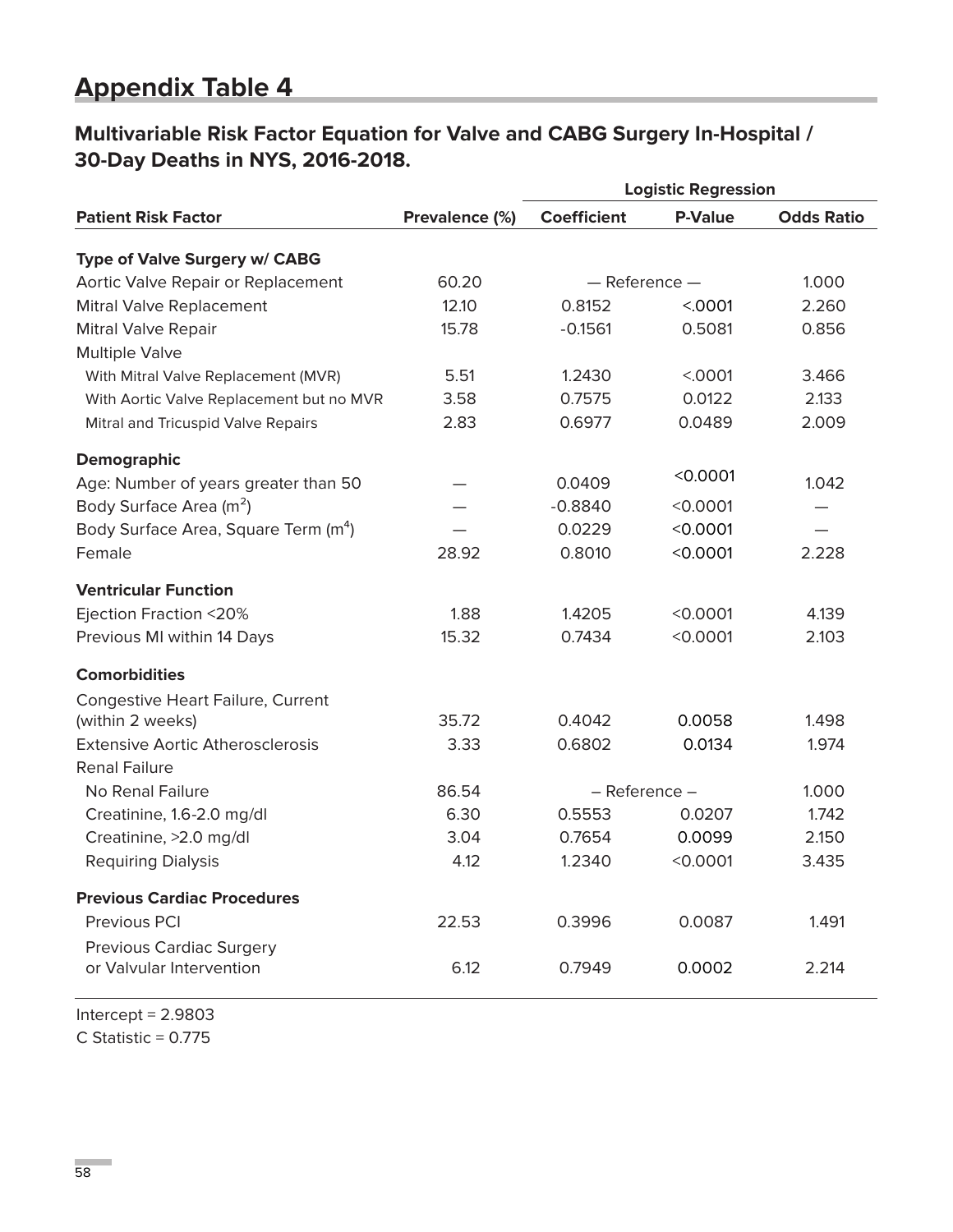# **Appendix 5 Risk Factors for TAVR In-Hospital / 30-Day Deaths in New York State in 2016-2018**

The significant pre-procedural risk factors for in-hospital/30-day mortality following TAVR in the 2016-2018 time period are presented in the table that follows. Most of the risk factors in this model are interpreted as described in Appendices 1 – 4. Tricuspid Valve Incompetence is broken into three levels: None or Mild, Moderate, and Severe. Patients with no Tricuspid Valve Incompetence or only mild tricuspid valve incompetence are the reference category.

# **Appendix Table 5**

## **Patient Risk Factors Prevalence (%) Regression Coefficient P value Odds Ratio Demographic**  Age: Number of years greater than 75  $-$  0.0486 <.0001 1.050 Female 49.22 0.5280 <.0001 1.696 **Ventricular Function** Ejection Fraction less than 30% 5.38 0.4156 0.0455 1.515 Previous MI within 20 days 1.83 0.7244 0.0155 2.064 **Comorbidities** Chronic Lung Disease, Moderate or Severe 12.75 0.6155 <.0001 1.851 Extensive Aortic Atherosclerosis 1.98 0.8629 0.0016 2.370 Peripheral Vascular Disease 19.73 0.3326 0.0126 1.395 Renal Failure No Renal Failure 67.77 – Reference – 1.000 Creatinine 1.3 - 1.5 mg/dL 15.08 0.4500 0.0059 1.568 Creatinine 1.6 – 2.0 mg/dL 8.65 0.5854 0.0021 1.796 Creatinine >2.0 mg/dL or Renal Dialysis 8.50 1.1526 <.0001 3.167 **Valve Disease** Tricuspid Valve Incompetence None or Mild 78.20 – Reference – 1.000 Moderate 17.44 0.4019 0.0039 1.495 Severe 2.398 4.36 0.8746 <.0001 2.398 **Coronary Artery Disease** Three Vessels Diseased 2.19 0.7021 0.0135 2.018 **Previous Cardiac Procedures** Previous Valve Surgery or Intervention  $13.65$  0.3369 0.0241 1.401

## **Multivariable Risk Factor Equation for TAVR In-Hospital / 30-Day Deaths in New York State in 2016-2018.**

Intercept  $= -5.1674$  $C$  Statistic = 0.702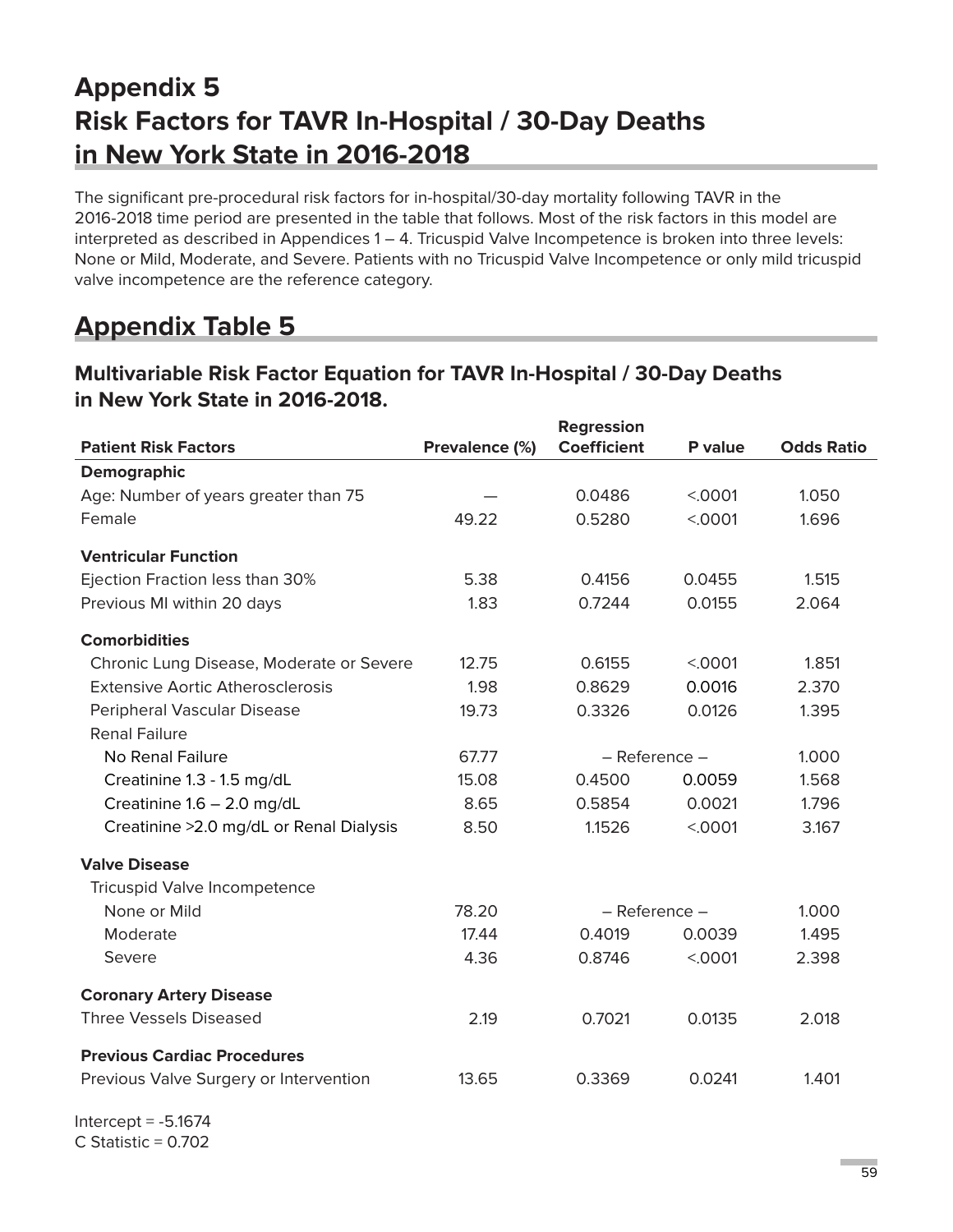# **Appendix 6 Risk Factors for Isolated CABG In-Hospital / 30-Day Mortality in New York State 2016-2018**

The significant pre-procedural risk factors for in-hospital/30-day mortality following isolated CABG in the 2016-2018 time period are presented in the table that follows. The risk factors in this model are interpreted as described in Appendices 1 – 5.

# **Appendix Table 6**

#### **Multivariable Risk Factor Equation for Isolated CABG In-Hospital / 30-Day Deaths in New York State in 2016-2018.**

|                                                            |                |                    | <b>Logistic Regression</b> |                   |
|------------------------------------------------------------|----------------|--------------------|----------------------------|-------------------|
| <b>Patient Risk Factors</b>                                | Prevalence (%) | <b>Coefficient</b> | P- value                   | <b>Odds Ratio</b> |
| Demographic                                                |                |                    |                            |                   |
| Age: Number of years greater than 65                       |                | 0.0744             | < 0001                     | 1.077             |
| Body Mass Index (kg/m <sup>2</sup> )                       |                | $-0.1014$          | 0.0195                     | 0.904             |
| Body Mass Index Squared (kg <sup>2</sup> /m <sup>4</sup> ) |                | 0.0021             | 0.0008                     | 1.002             |
| Female                                                     | 24.07          | 0.4453             | < .0001                    | 1.561             |
| <b>Hemodynamic Status</b>                                  |                |                    |                            |                   |
| Non-Refractory Shock                                       | 0.52           | 1.4910             | < 0001                     | 4.441             |
| <b>Ventricular Function</b>                                |                |                    |                            |                   |
| <b>Ejection Fraction</b>                                   |                |                    |                            |                   |
| Ejection Fraction 40% or greater                           | 83.59          | $-$ Reference $-$  |                            | 1.000             |
| Ejection Fraction less than 20%                            | 1.14           | 1.5134             | < 0001                     | 4.542             |
| Ejection Fraction 20-29%                                   | 5.30           | 1.2599             | < 0001                     | 3.525             |
| Ejection Fraction 30-39%                                   | 9.97           | 0.6571             | < 0001                     | 1.929             |
| Pre-Procedural MI                                          |                |                    |                            |                   |
| No STEMI in 1-7 Days                                       | 96.08          | $-$ Reference $-$  |                            | 1.000             |
| STEMI, less than 24 Hours                                  | 1.07           | 1.3567             | < 0001                     | 3.883             |
| STEMI, 1-7 Days                                            | 2.85           | 0.9947             | < .0001                    | 2.704             |
| <b>Comorbidities</b>                                       |                |                    |                            |                   |
| Cerebrovascular Disease except TIA only                    | 11.13          | 0.3278             | 0.0135                     | 1.388             |
| <b>Chronic Lung Disease</b>                                |                |                    |                            |                   |
| None                                                       | 75.74          | $-$ Reference $-$  |                            | 1.000             |
| Mild or Moderate                                           | 9.73           | 0.4870             | 0.0007                     | 1.628             |
| Severe                                                     | 2.92           | 0.8670             | < 0001                     | 2.380             |
| Peripheral Vascular Disease                                | 11.61          | 0.5412             | < 0001                     | 1.718             |
| <b>Renal Failure</b>                                       |                |                    |                            |                   |
| No Renal Failure                                           | 77.74          | $-$ Reference $-$  |                            | 1.000             |
| Creatinine 1.3-1.5 mg/dL                                   | 11.21          | 0.5800             | < 0001                     | 1.786             |
| Creatinine >1.5 mg/dL                                      | 7.31           | 0.7176             | < 0001                     | 2.050             |
| <b>Requiring Dialysis</b>                                  | 3.74           | 1.2893             | < 0001                     | 3.630             |
| <b>Previous Cardiac Procedures</b>                         |                |                    |                            |                   |
| Previous CABG Surgery                                      | 1.29           | 0.9739             | 0.0005                     | 2.648             |
|                                                            |                |                    |                            |                   |

Intercept = -4.5445 C Statistic = 0.786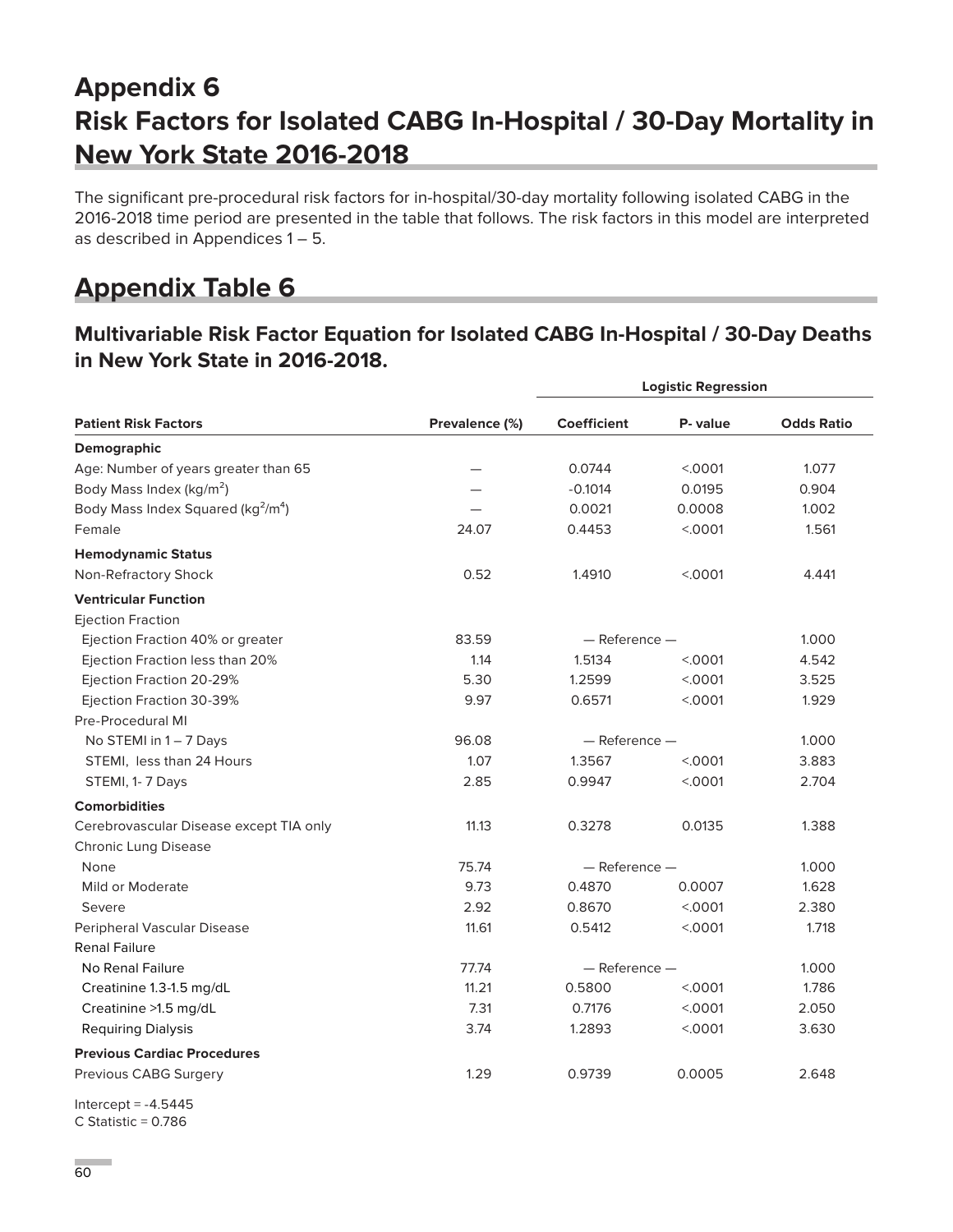# **NEW YORK STATE CARDIAC SURGERY CENTERS**

Albany Medical Center 43 New Scotland Avenue Albany, New York 12208

Arnot Ogden Medical Center 600 Roe Avenue Elmira, New York 14905

Bassett Medical Center Atwell Road Cooperstown, New York 13326

Bellevue Hospital Center 462 1st Avenue New York, New York 10016

Buffalo General Medical Center 100 High Street Buffalo, New York 14203

Ellis Hospital 1101 Nott Street Schenectady, New York 12308

Good Samaritan Hospital Medical Center 1000 Montauk Highway West Islip, New York 11795

Good Samaritan Hospital of Suffern 255 Lafayette Avenue Suffern, New York 10901

Lenox Hill Hospital 100 East 77th Street New York, New York 10021

Long Island Jewish Medical Center 270-05 76th Avenue New Hyde Park, New York 11040

Maimonides Medical Center 4802 10th Avenue Brooklyn, New York 11219

Mercy Hospital of Buffalo 565 Abbott Road Buffalo, New York 14220

Montefiore Medical Center @ Henry & Lucy Moses Division 111 East 210th Street Bronx, New York 10467

Montefiore Medical Center @ Jack D. Weiler Hospital of A. Einstein College 1825 Eastchester Road Bronx, New York 10461

Mount Sinai Beth Israel\* 281 1st Avenue New York, New York 10003

Mount Sinai Hospital One Gustave L. Levy Place New York, New York 10029

Mount Sinai Morningside 1111 Amsterdam Avenue New York, New York 10025

NY Presbyterian / Queens 56-45 Main Street Flushing, New York 11355

NY Presbyterian Brooklyn Methodist Hospital 506 6<sup>th</sup> Street Brooklyn, New York 11215

NY Presbyterian Hospital @ Columbia Presbyterian Center 630 West 168th Street New York, New York 10032

NY Presbyterian Hospital @ New York Weill – Cornell College 525 East 68th Street New York, New York 10021

NYU Hospitals Center 550 First Avenue New York, New York 10016

NYU Winthrop Hospital 259 First Street Mineola, New York 11501

North Shore University Hospital 300 Community Drive Manhasset, New York 11030

Rochester General Hospital 1425 Portland Avenue Rochester, New York 14621

St. Elizabeth Medical Center 2209 Genesee Street Utica, New York 13501

St. Francis Hospital 100 Port Washington Boulevard Roslyn, New York 11576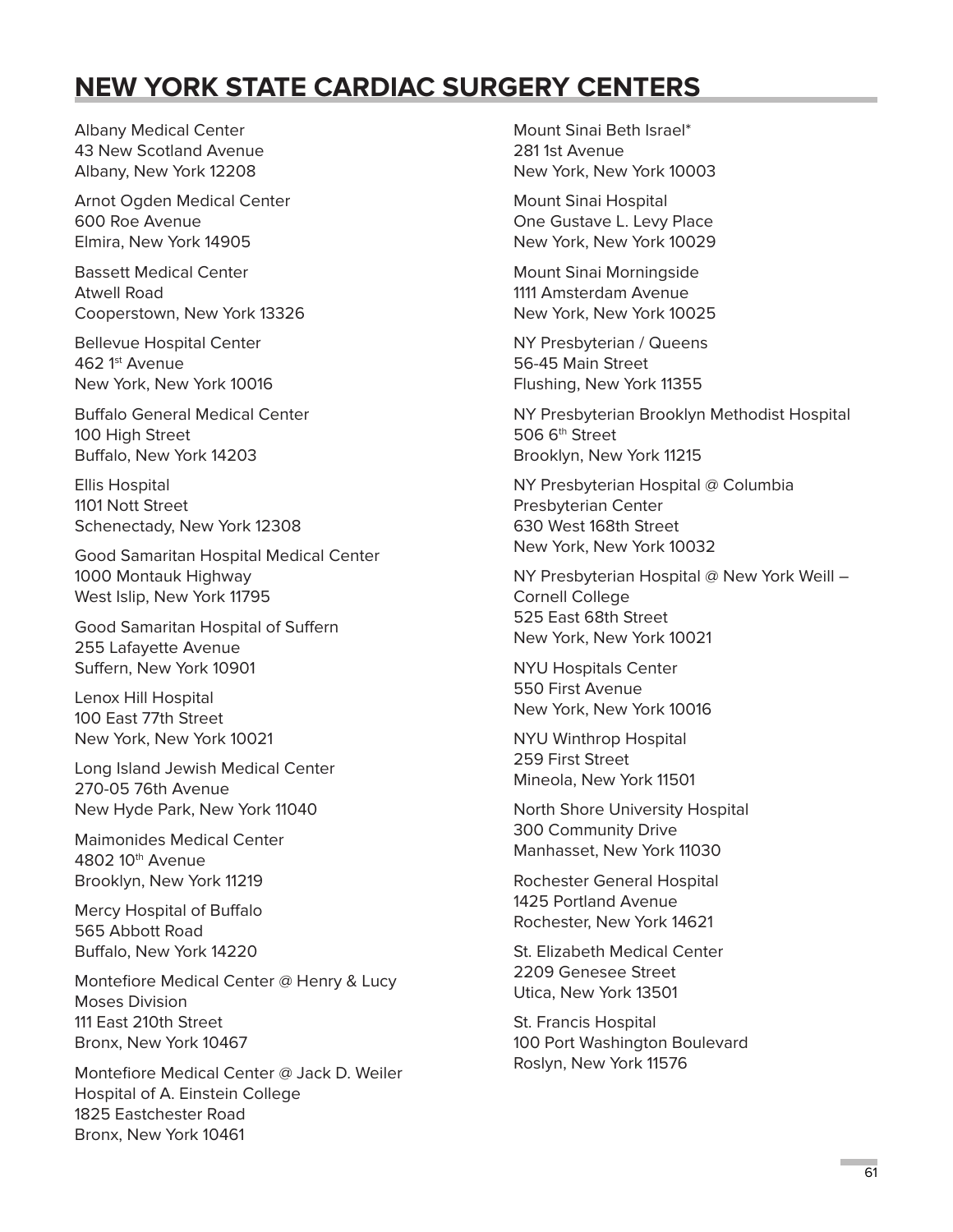St. Joseph's Hospital Health Center 301 Prospect Avenue Syracuse, New York 13203

St. Peter's Hospital 315 South Manning Boulevard Albany, New York 12208

South Shore University Hospital 301 East Main Street Bayshore, New York 11706

Staten Island University Hospital – North 475 Seaview Avenue Staten Island, New York 10305

Strong Memorial Hospital 601 Elmwood Avenue Rochester, New York 14642

UHS Wilson Medical Center 33-57 Harrison Street Johnson City, New York 13790 University Hospital at Stony Brook Stony Brook, New York 11794

SUNY Downstate Medical Center\* 450 Clarkson Avenue Brooklyn, New York 11203

Upstate University Hospital – State University of New York 750 East Adams Street Syracuse, New York 13210

Vassar Brothers Medical Center 45 Reade Place Poughkeepsie, New York 12601

Westchester Medical Center 100 Woods Road Valhalla, New York 10595

White Plains Hospital\*\* 41 East Pond Road White Plains, New York 10601

\* No longer performs cardiac surgery. \*\* Hospital began performing cardiac surgery after November 30, 2018.

Additional copies of this report may be obtained through the Department of Health web site at [http://www.health.ny.gov](http://www.nyhealth.gov)

or by writing to:

Cardiac Box 2006 New York State Department of Health Albany, New York 12220